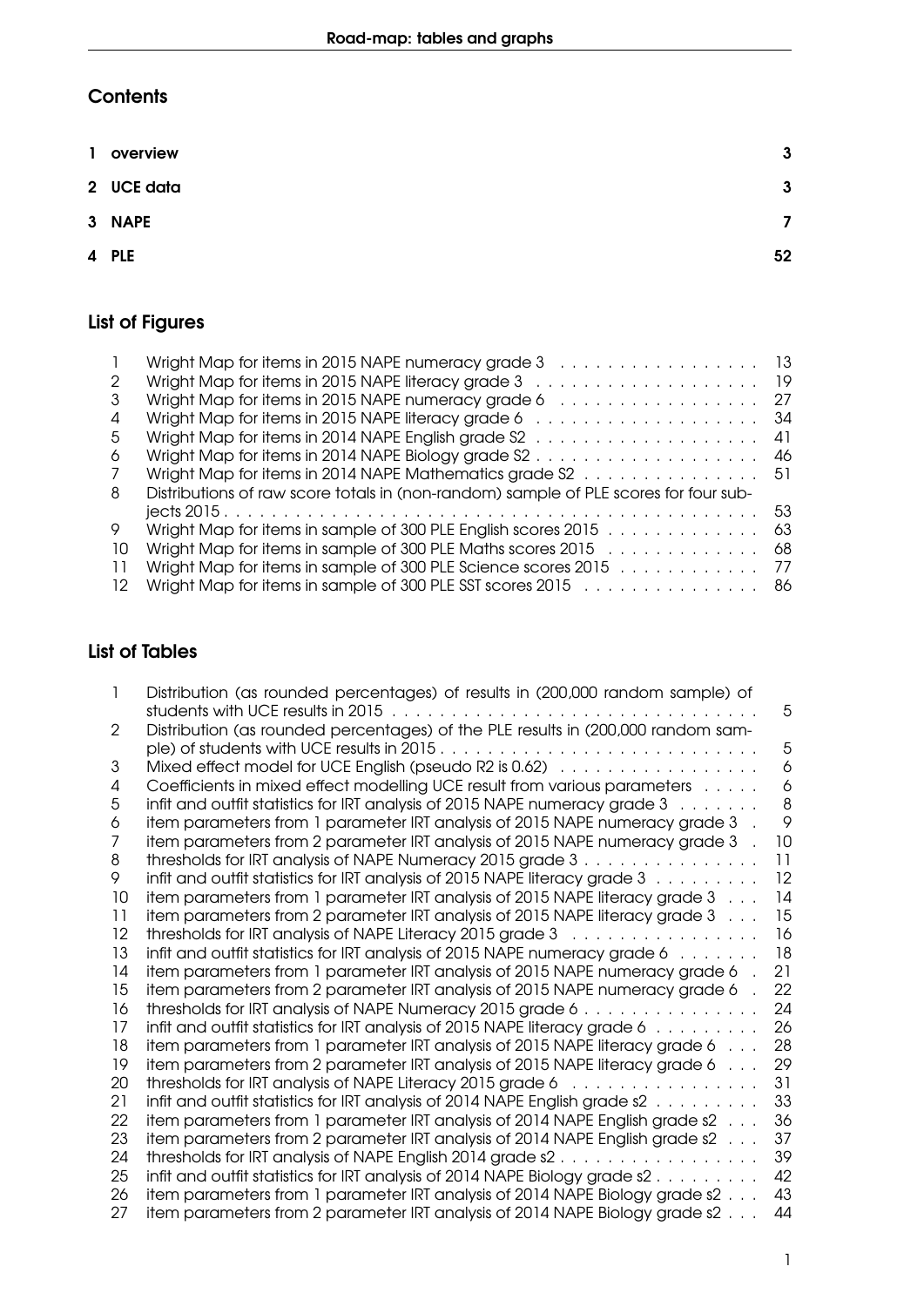| thresholds for IRT analysis of NAPE Biology 2014 grade s2 x x x x x x x x x x x x x x x x x                      | 45                                                                                                                                              |
|------------------------------------------------------------------------------------------------------------------|-------------------------------------------------------------------------------------------------------------------------------------------------|
|                                                                                                                  | 47                                                                                                                                              |
| item parameters from 1 parameter IRT analysis of 2014 NAPE Mathematics grade s2                                  | -48                                                                                                                                             |
| item parameters from 2 parameter IRT analysis of 2014 NAPE Mathematics grade s2                                  | -49                                                                                                                                             |
|                                                                                                                  | 50                                                                                                                                              |
|                                                                                                                  | 56                                                                                                                                              |
| item parameters from 1 parameter IRT analysis of PLE English                                                     | 58                                                                                                                                              |
| item parameters from 2 parameter IRT analysis of PLE English                                                     | 60                                                                                                                                              |
|                                                                                                                  | 62                                                                                                                                              |
| infit and outfit statistics for IRT analysis of PLE Mathematics                                                  | 64                                                                                                                                              |
| item parameters from 1 parameter IRT analysis of PLE Mathematics                                                 | 65                                                                                                                                              |
| item parameters from 2 parameter IRT analysis of PLE Mathematics                                                 | 66                                                                                                                                              |
|                                                                                                                  | 67                                                                                                                                              |
| infit and outfit statistics for IRT analysis of PLE Science with the window with an outfit and outfit statistics | 70                                                                                                                                              |
| item parameters from 1 parameter IRT analysis of PLE Science                                                     | 72                                                                                                                                              |
| item parameters from 2 parameter IRT analysis of PLE Science                                                     | 74                                                                                                                                              |
| thresholds for IRT analysis of PLE Science                                                                       | 76                                                                                                                                              |
|                                                                                                                  | 79                                                                                                                                              |
| item parameters from 1 parameter IRT analysis of PLE SST<br>a caracteristic and a caracteristic                  | 81                                                                                                                                              |
| item parameters from 2 parameter IRT analysis of PLE SST<br>.                                                    | 83                                                                                                                                              |
|                                                                                                                  | 85                                                                                                                                              |
|                                                                                                                  | infit and outfit statistics for IRT analysis of 2014 NAPE Mathematics grade s2<br>thresholds for IRT analysis of NAPE Mathematics 2014 grade s2 |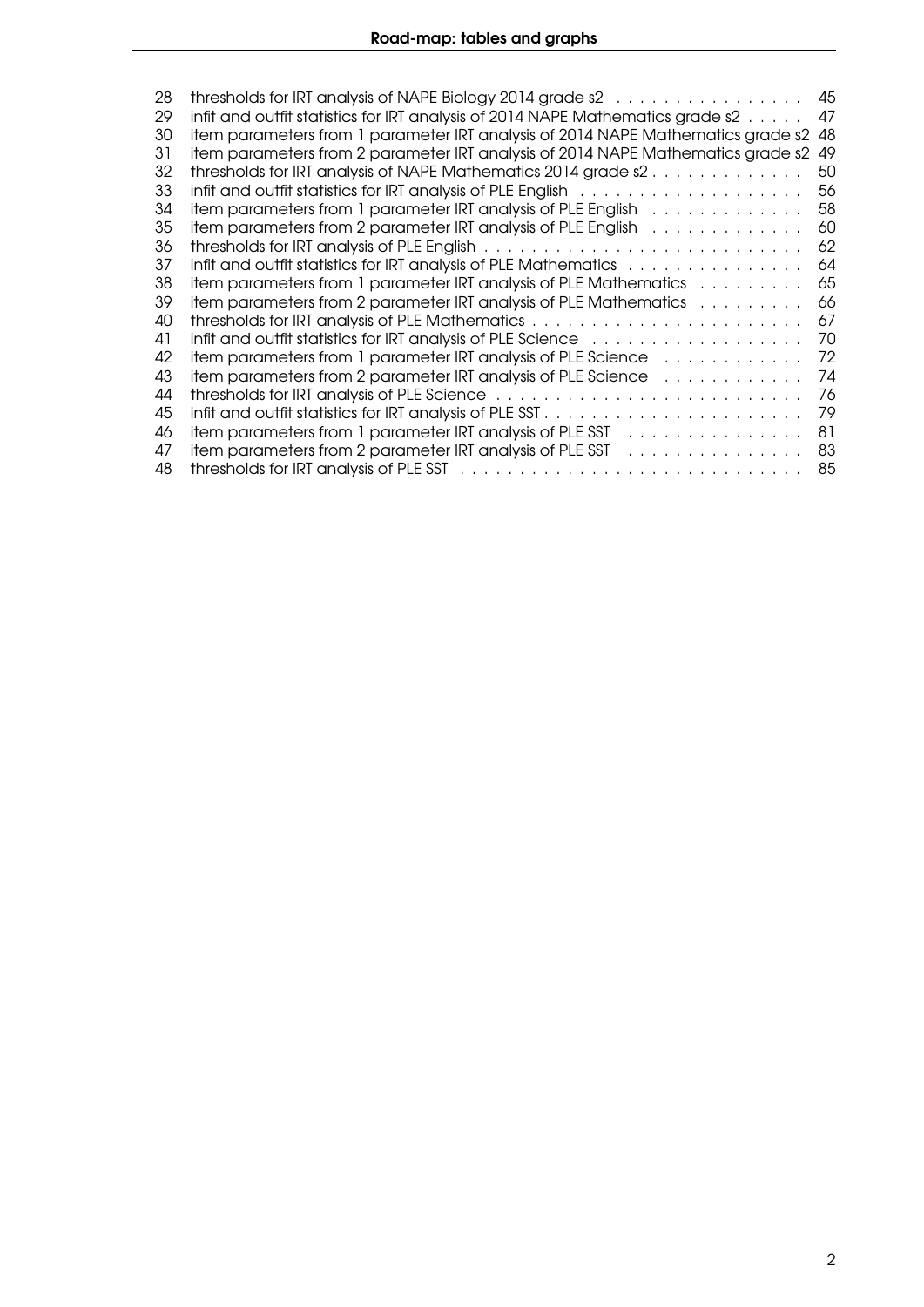#### **Note**

All analyses were performed using the R statistical software

- R Core Team (2013). R: A language and environment for statistical computing. R Foundation for Statistical Computing, Vienna, Austria. URL http://www.R-project.org/.
- Bates D, Maechler M, Bolker B and Walker S (2015). lme4: Linear mixed-effects models using Eigen and S4 R package version 1.1-8, URL http://CRAN.R-project.org/package=lme4
- Wickham H ggplot2: elegant graphics for data analysis. Springer New York, 2009
- Yihui Xie (2015). knitr: A General-Purpose Package for Dynamic Report Generation in R. R package version 1.10.5

Some of the graphs in this document make meaningful use of colour. This means that important differences may not be visible if the report is printed out in grey scale rather than viewed on screen.

This report was produced in ET<sub>E</sub>X, using Lyx as an editor and using knitr to process R code embedded in the source files.

#### <span id="page-2-0"></span>1 overview

This appendix contains tables and graphs providing technical information in support of the discussions in annexes A, B and C of this report.

This information is not intended to be self-explanatory, providing ony notes that allow the reader to find on the web many explanations of the technical issues involved. There are three sections:

- detailed information about the analysis of UCE data in described in annex A and referred to in annex C
- IRT analyses of NAPE data discussed in annex B
- IRT analyses of PLE marks at the item level described in annex A and referred to in annex C.

The main ttext of the report includes high-level descriptions of key aspects of the issues explored at greater length in the annexes.

## <span id="page-2-1"></span>2 UCE data

Table [1](#page-4-0) provides the distributions (as percentages) of the divisions in the UCE sample data set we analysed. The table has been sort by the total number in each subject (as a percentage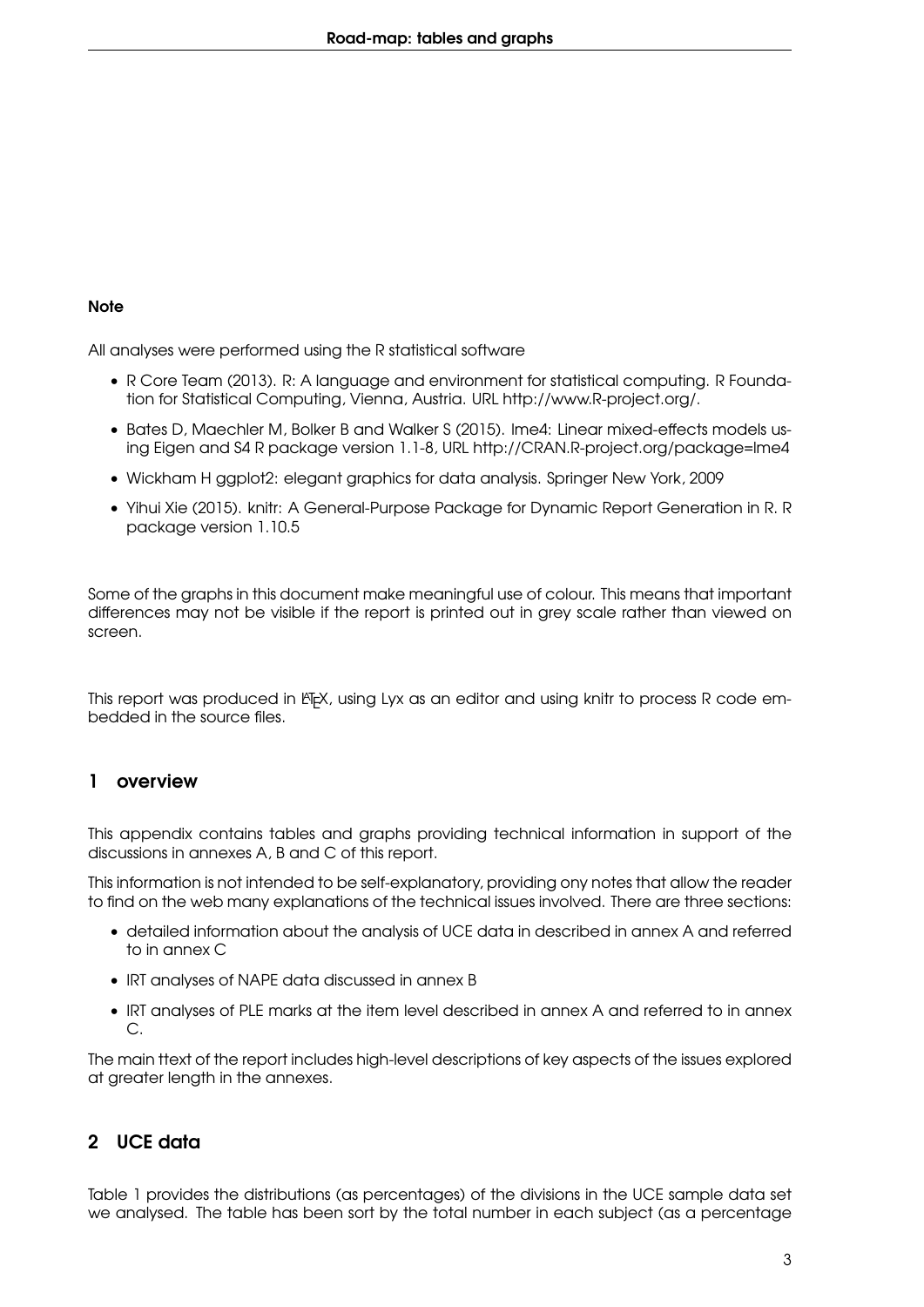of the total number in the sample – this column is headed '% of total'). The column headed 'Prop Div 1' is a simple categorisation of the proportion (shown in the column headed '%1') of the total subject getting division 1. The column headed 'Prop PLE Div 1' is a categorisation of the proportion of the subject cohort with a Division 1 result in PLE – a measure of the academic competitiveness of the subject cohort. Those subjects with a proportion of students getting PLE Division 1 similar (+/- 10%) to the proportion in the total cohort who got Division 1 in PLE have been labelled 'similar'. Those labelled 'lower' have a lower proportion than this, those labeled 'much higher' have a proportion twice (or more) that found in the cohort as a whole.

The overwhelming impression is that division 1 and division 2 results in the larger subjects are very rare.

Setting aside the very small subjects, there are several subjects showing a tendency for a larger proportion of division 1s to be associated with a cohort having a higher proportion of PLE division 1s (a more 'academic' cohort) – for example, Luganda, Political Education, French, Foods & Nutrition, Lango and Typewriting. However, there are significant exceptions – for example, Art, Lusoga, Technical Drawing, Computer Studies. There may be some other factors at work, such as the difference between more 'academic' and more 'pratical' studies as well as, perhaps, some gender-related differences in participation and achievement.

Table [2](#page-4-1) provides the distribution (in percentages) of the PLE results of students in this sample data set.

Table [3](#page-5-0) summarises the results of using mixed effects modelling of UCE English division<sup>1</sup> in terms of so-called<sup>[2](#page-3-1)</sup> fixed effects of BirthYear (number of years before or after 1996), Gender, PLE Year ( number of years before or after 2010), PLE English, Mathematics, Science and SST. Examination Centre (coded as 'CenterNo') was used as a so-called 'random' effect to see if there are any systematic differences between groups of students in different centres, once the fixed effects have been taken into account.

The technique of mixed effects modelling goes by a range of names in different disciplines. In education, it is often known as hierachical linear modelling (HLM). It is a technique that is very useful where data sets at the individual level – in this case, students taking UCE examinations – have a meaningful grouping – in this case, examination centres and where the numbers in each group vary.

The information about each fixed effect in table [3](#page-5-0) is a coefficient (with an indicator of the extent to which it may be thought of as different from zero) and a standard error in parentheses – for example 0.002). For the random effect (an intercept for each centre), the variance is listed (0.34). This can be compared with the total variance unaccounted for by the fixed effects: the sum of the random effect variance and the residual variance. In this case, centre number accounts for about 19.5 per cent of this variance – a noticeable proportion.

The title of the table includes a pseudo R squared value (the ratio of the explained variance to the total variance). Such values cannot be used to compare models but do give some idea of how well the model works.

Table [4](#page-5-1) summarises the results of similar analyses for the nine large and medium sized subjects and the overall UCE division. Values are given for fixed effects coefficients when these are significant (a t-value greater than 3.0).

<span id="page-3-0"></span> $^1$ As discussed in annex A, divisions are probably not an interval scale and would be better modelled as ordinal categories or in terms of the underlying raw scores.

<span id="page-3-1"></span><sup>&</sup>lt;sup>2</sup>These are neither fixed nor effects in the implied sense of causation.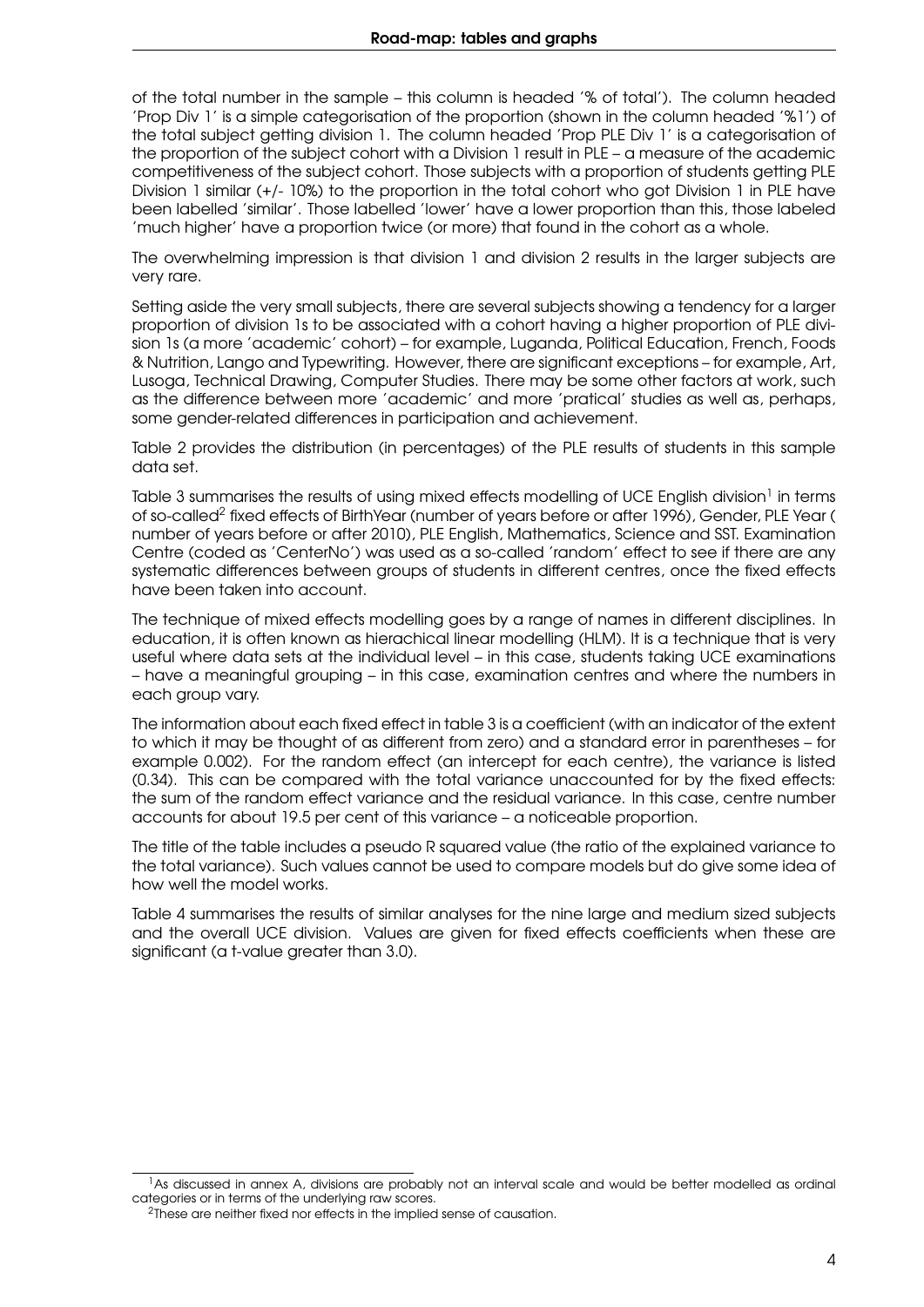<span id="page-4-0"></span>

|                                       | % 1                 | %2             | %3             | % 4             | %5              | %6              | % 7                                   | % 8             | %9              | % of total     | Prop Div 1     | Prop PLE Div 1             |
|---------------------------------------|---------------------|----------------|----------------|-----------------|-----------------|-----------------|---------------------------------------|-----------------|-----------------|----------------|----------------|----------------------------|
| <b>English Language</b>               | 1                   | $\overline{2}$ | $\overline{5}$ | $\overline{10}$ | $\overline{16}$ | $\overline{24}$ | $\overline{13}$                       | $\overline{13}$ | $\overline{16}$ | 98             | tiny           | similar                    |
| History                               | 3                   | 4              | 6              | 9               | 11              | 14              | 11                                    | 11              | 31              | 98             | tiny           | similar                    |
| Geography                             | 0                   | $\overline{2}$ | 4              | 9               | 14              | 19              | 16                                    | 15              | 21              | 98             | tiny           | similar                    |
| <b>Mathematics</b>                    | 1                   | $\overline{2}$ | 4              | 6               | 8               | 13              | 19                                    | 28              | 19              | 98             | tiny           | similar                    |
| Physics                               | 0                   | 1              | 1              | 3               | 5               | 8               | 10                                    | 18              | 56              | 98             | tiny           | similar                    |
| Chemistry                             | 1                   | 1              | $\overline{c}$ | $\overline{c}$  | 3               | 6               | $\circ$                               | 20              | 55              | 98             | tiny           | similar                    |
| Biology                               | 0                   | $\mathbf 0$    | $\mathbf{1}$   | $\overline{c}$  | 4               | 7               | 10                                    | 18              | 57              | 91             | tiny           | similar                    |
| <b>Agric Principles and Practices</b> | 0                   | $\mathbf 0$    | $\overline{2}$ | $\overline{7}$  | 13              | 22              | 20                                    | 19              | 16              | 64             | tiny           | lower                      |
| <b>Christian Religious Education</b>  | $\overline{c}$      | 5              | 8              | 12              | 15              | 18              | 16                                    | 13              | 11              | 61             | tiny           | similar                    |
| Commerce                              | 3                   | $\overline{4}$ | $\overline{7}$ | 10              | 13              | 16              | $\,8\,$                               | 10              | 29              | 13             | tiny           | similar                    |
| Luganda                               | 12                  | 15             | 18             | 17              | 13              | 10              | $\overline{7}$                        | $\overline{4}$  | 4               | 12             | small          | lower                      |
| Art                                   | $\mathbf{1}$        | 1              | $\mathbf{1}$   | $\overline{2}$  | 5               | 18              | 18                                    | 27              | 27              | 12             | tiny           | lower                      |
| Literature in English                 | 5                   | 9              | 12             | 17              | 17              | 15              | 10                                    | 7               | 7               | 7              | small          | much higher                |
| <b>Islamic Religious Education</b>    | 11                  | 14             | 15             | 16              | 15              | 11              | $\overline{7}$                        | 5               | $\overline{7}$  | 7              | small          | higher                     |
| <b>IPS</b>                            | 0                   | $\mathsf 0$    | $\overline{2}$ | 9               | 21              | 34              | 21                                    | $\sqrt{4}$      | 9               | 6              | tiny           | lower                      |
| Lugha ya Kiswahili                    | $\overline{4}$      | 13             | 15             | 17              | 16              | 13              | 6                                     | 5               | 10              | 4              | small          | higher                     |
| <b>Political Education</b>            | 13                  | 18             | 7              | 12              | 12              | 17              | $\overline{7}$                        | 6               | 9               | $\overline{2}$ | larger         | much higher                |
| French                                | 32                  | 12             | 10             | 11              | 12              | 9               | $\overline{7}$                        | 4               | 3               | 1              | larger         | much higher                |
| Lusoga                                | 14                  | 19             | 19             | 17              | 11              | $\overline{7}$  | 8                                     | 3               | $\overline{2}$  | 1              | larger         | lower                      |
| Foods & Nutrition                     | 15                  | 24             | 28             | 18              | 9               | 4               | $\begin{array}{c} \hline \end{array}$ | $\mathbf 0$     | 1               | 1              | larger         | much higher                |
| Arabic                                | 12                  | 19             | 18             | 18              | 15              | 9               | 5                                     | $\overline{2}$  | 1               | 1              | small          | higher                     |
| <b>Principles of Accounts</b>         | 4                   | 5              | 8              | 11              | 10              | 13              | 13                                    | 13              | 24              | 1              | small          | higher                     |
| Christian Religious Education (224)   | 3                   | 6              | 11             | 18              | 13              | 15              | 11                                    | 9               | 16              | 1              | tiny           | higher                     |
| Lango                                 | 0                   | $\sqrt{5}$     | 15             | 29              | 27              | 14              | $\overline{4}$                        | 3               | $\overline{2}$  | 1              | tiny           | lower                      |
| <b>Technical Drawing</b>              | $\mathbf{1}$        | 8              | 16             | 19              | 19              | 16              | 11                                    | 6               | 3               | 1              | tiny           | much higher                |
| <b>Computer Studies</b>               | 1                   | $\overline{2}$ | 6              | 15              | 14              | 12              | 9                                     | 11              | 30              | 1              | tiny           | much higher                |
| <b>Entrepreneurship Education</b>     | 0                   | $\overline{0}$ | $\mathbf{1}$   | 3               | 5               | 9               | 18                                    | 21              | 43              | 1              | tiny           | lower                      |
| Runyankore/Rukiga                     |                     | 6              | 11             | 19              | 22              | 21              | 15                                    | 5               | $\overline{2}$  | 1              |                | similar                    |
| German                                | 18                  | 20             | 26             | 17              | 11              | 6               | $\begin{array}{c} \hline \end{array}$ |                 |                 | 0              | larger         |                            |
| Dhopadhola                            | 33                  | 18             | 17             | 15              | 10              | $\overline{4}$  | $\overline{c}$                        |                 | $\overline{2}$  | 0              | larger         | lower                      |
| <b>Additional Mathematics</b>         | 16                  | 17             | 19             | 13              | 14              | 11              | 3                                     | 3               | $\overline{4}$  | 0              | larger         |                            |
| Power and Energy                      | 67                  | 33             |                |                 |                 |                 |                                       |                 |                 | 0              | larger         |                            |
| Typewriting                           | 40                  | 20             | 10             | 7               | 10              |                 | 13                                    |                 |                 | 0              | larger         | much higher                |
| Ateso                                 | 10                  | 17             | 23             | 17              | 15              | 9               | 6                                     | $\overline{2}$  | 1               | 0              | small          | lower                      |
| General Science                       | 4                   |                | $\overline{4}$ | $\overline{4}$  | $\overline{4}$  | $\overline{4}$  | 4                                     | 21              | 54              | $\overline{0}$ | small          | lower                      |
| Music                                 | 5                   | 10             | 13             | 13              | 15              | 18              | 9                                     | 9               | 9               | 0              | small          | much higher                |
|                                       |                     | 15             | 17             | 26              | 17              | 11              | 5                                     | 3               | 3               | 0              |                |                            |
| Home Management<br><b>Metalwork</b>   | 4<br>$\overline{7}$ | $\overline{7}$ | 21             | 7               | 21              | 14              | 14                                    | $\overline{7}$  |                 | 0              | small          | much higher<br>much higher |
|                                       | 12                  |                |                | 19              |                 | 3               | $\overline{2}$                        | $\overline{2}$  |                 |                | small          |                            |
| <b>Building Construction</b>          | 9                   | 18<br>18       | 30<br>45       | 9               | 11<br>18        |                 |                                       |                 | 1               | 0<br>0         | small<br>small | much higher                |
| <b>Electricity and Electronics</b>    |                     |                |                |                 |                 |                 |                                       |                 |                 |                |                |                            |
| Latin                                 | 3                   | 6              | 9              | 20              | 25              | 17              | 12                                    | 6               | $\overline{2}$  | 0              | tiny           | much higher                |
| Lugbarati                             | $\overline{c}$      | 10             | 21             | 29              | 17              | 5               | 8                                     | 5               | $\overline{2}$  | 0              | tiny           | lower                      |
| <b>Health Education</b>               | $\mathbf{1}$        | $\mathbf{1}$   | $\overline{2}$ | 8               | 16              | 24              | 19                                    | 15              | 14              | 0              | tiny           | lower                      |
| Woodwork                              | $\mathbf{2}$        | 14             | 33             | 27              | 9               | 6               | 5                                     | 5               |                 | 0              | tiny           | much higher                |
| <b>Office Practice</b>                | 3                   | 7              | 10             | $\overline{7}$  | 10              | 16              | 10                                    | 4               | 34              | $\overline{0}$ | tiny           | higher                     |
| Fasihi ya Kiswahili                   |                     | 100            |                |                 |                 |                 |                                       |                 |                 | 0              |                |                            |
| Acoli                                 |                     |                | 6              | 50              | 25              | 12              |                                       |                 | 6               | $\mathbf 0$    |                | much higher                |
| Clothing and Textiles                 |                     |                | 10             | 23              | 34              | 18              | 8                                     | 5               | 3               | $\overline{0}$ |                | much higher                |
| <b>Building Practice</b>              |                     |                | 4              | 14              | 29              | 32              | 18                                    | 4               |                 | $\overline{0}$ |                | higher                     |

<span id="page-4-1"></span>Table 1: Distribution (as rounded percentages) of results in (200,000 random sample) of students with UCE results in 2015

|            | English | <b>Mathematics</b> | Science | SST  |
|------------|---------|--------------------|---------|------|
| Division 1 | 1.4     | 1.1                | 1.3     | 1.2  |
| Division 2 | 17.4    | 6.7                | 13.4    | 8.8  |
| Division 3 | 14.8    | 8.1                | 14.7    | 12.9 |
| Division 4 | 16.5    | 11.3               | 19.9    | 17.8 |
| Division 5 | 18.0    | 17.2               | 22.2    | 21.2 |
| Division 6 | 20.0    | 24.9               | 18.4    | 19.9 |
| Division 7 | 7.5     | 14.6               | 6.9     | 9.9  |
| Division 8 | 3.8     | 12.3               | 2.7     | 6.2  |
| Division 9 | Ი.7     | 3.8                | 0.5     | 2.1  |

Table 2: Distribution (as rounded percentages) of the PLE results in (200,000 random sample) of students with UCE results in 2015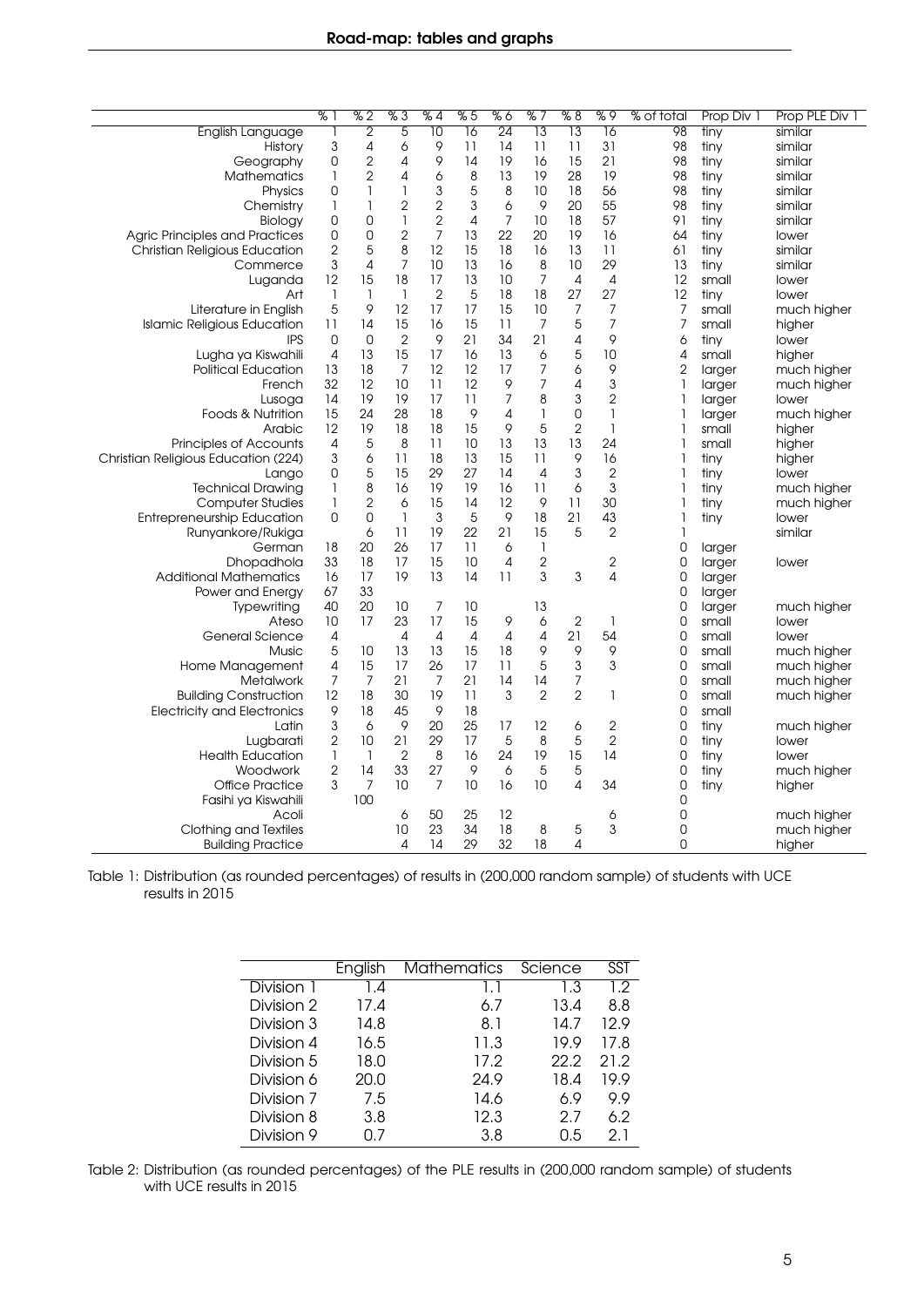<span id="page-5-0"></span>

|                           | mixed effects UCE English        |
|---------------------------|----------------------------------|
| (Intercept)               | 3.031 $(0.0\overline{19})^{***}$ |
| <b>BirthYear</b>          | $-0.174(0.002)$ ***              |
| GenderM                   | $0.075(0.006)$ ***               |
| PI FYear                  | $0.296(0.005)$ ***               |
| PLEEnglish                | $0.349(0.003)$ ***               |
| PI FMaths                 | $0.105(0.002)$ ***               |
| PLEScience                | $0.038(0.003)$ ***               |
| <b>PLESST</b>             | $0.170(0.003)$ ***               |
| AIC                       | 569360.272                       |
| <b>BIC</b>                | 569461.134                       |
| Log Likelihood            | -284670.136                      |
| Num, obs.                 | 177393                           |
| Num. groups: CenterNo     | 2881                             |
| Var: CenterNo (Intercept) | 0.340                            |
| Var: Residual             | 1.398                            |

 $***p<0.001$ ,  $**p<0.01$ ,  $p<0.05$ 

Table 3: Mixed effect model for UCE English (pseudo R2 is 0.62)

<span id="page-5-1"></span>

|                                       | BirthYear | GenderM | PLEYear | PLEEnglish | PLEMaths | PLEScience | <b>PLESST</b> | Subject            | Approxvar |
|---------------------------------------|-----------|---------|---------|------------|----------|------------|---------------|--------------------|-----------|
| Chemistry                             | $-0.11$   | $-0.24$ | 0.09    | $-0.02$    | 0.22     | 0.09       | 0.10          | Chemist            | 20.10     |
| Physics                               | $-0.11$   | $-0.35$ | 0.09    |            | 0.24     | 0.07       | 0.08          | Physics            | 20.30     |
| <b>Mathematics</b>                    | $-0.13$   | $-0.34$ | 0.14    | $-0.02$    | 0.55     | 0.01       | 0.07          | Mathema            | 13.40     |
| Geography                             | $-0.16$   | $-0.33$ | 0.20    | 0.03       | 0.24     | 0.11       | 0.22          | Geograp            | 19.30     |
| History                               | $-0.19$   | $-0.45$ | 0.15    |            | 0.14     | 0.18       | 0.34          | <b>History</b>     | 19.00     |
| English Language                      | $-0.17$   | 0.08    | 0.30    | 0.35       | 0.11     | 0.04       | 0.17          | English            | 19.50     |
| Biology                               | $-0.09$   | $-0.22$ | 0.07    |            | 0.16     | 0.13       | 0.10          | Biology            | 20.20     |
| <b>Agric Principles and Practices</b> | $-0.10$   | $-0.51$ | 0.17    | 0.04       | 0.06     | 0.20       | 0.22          | AgricPr            | 20.70     |
| <b>Christian Religious Education</b>  | $-0.12$   | 0.04    | 0.19    | 0.18       | 0.05     | 0.09       | 0.27          | Christi            | 23.00     |
| Αll                                   | $-0.08$   | $-0.17$ | 0.08    | 0.03       | 0.13     | 0.07       | 0.10          | <b>UCEDivision</b> | 19.30     |

Table 4: Coefficients in mixed effect modelling UCE result from various parameters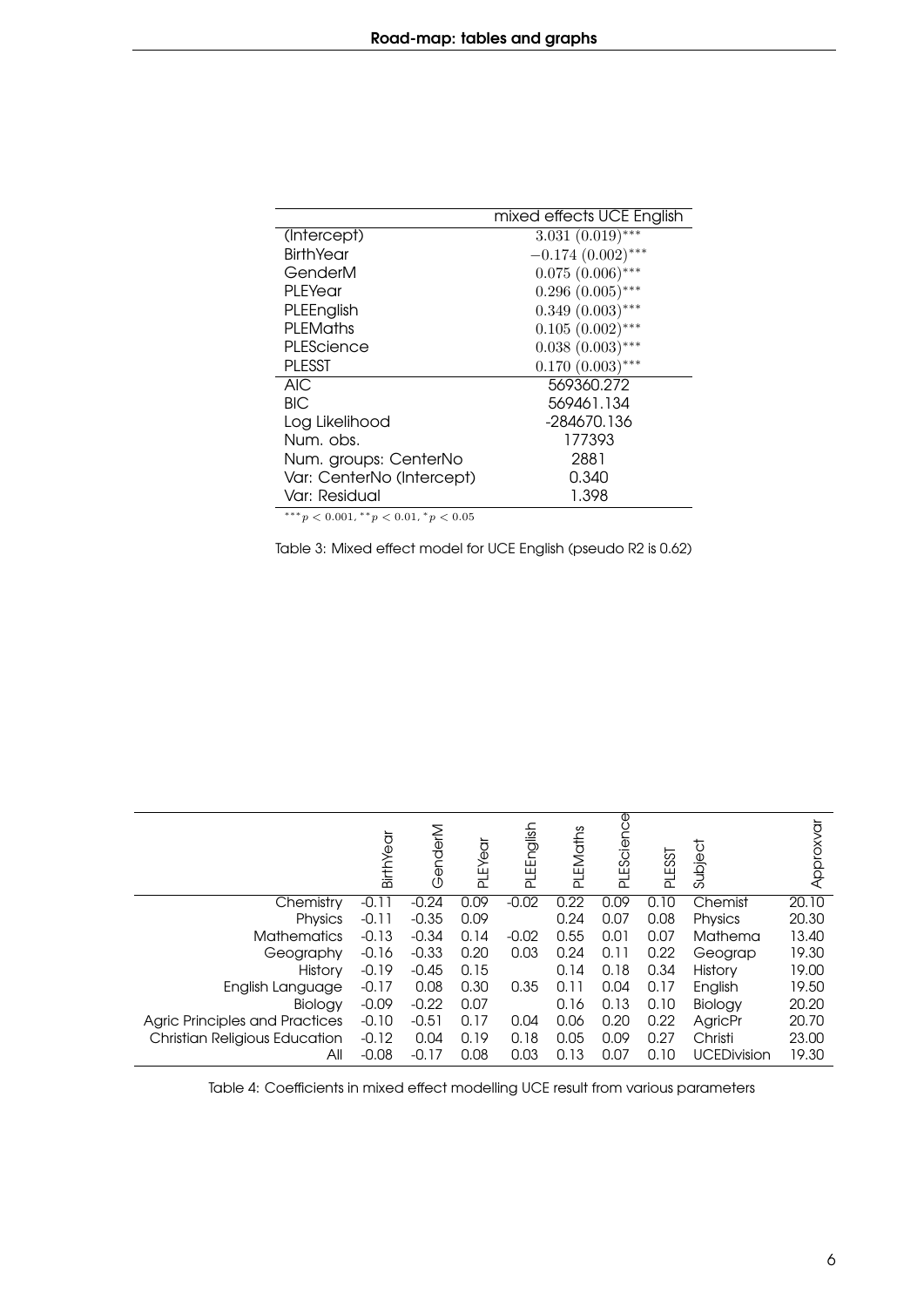## <span id="page-6-0"></span>3 NAPE

This section provides tables and Wright Maps (item-person maps) for selected NAPE tests in P 3, P6 and S2.

For each test, we provide

- three tables:
	- the outfit and infit statistics
	- the item parameters from fitting a one parameter IRT model (location values)
	- the item parameters from fitting a two parameter IRT model (location and slope values)
- one wright map, in which item thresholds are plotted on the right with a histogram showing, on the same logit scale, the distribution of person scores on the left

Basic IRT models are based on an assumption that a single latent trait (or ability) is measured by a test. The probability that a person will get an item right, says the model, is a function of a person's ability and the characteristics of an item. The item's characteristics are represented as a probability curve. Such a curve is specified by its mathematical form and two parameters: a location (interpretable for dichotomous items as a difficulty) and a slope (intepretable as discrimination – steep curves mean that the probability of getting the item right changes rapidly with ability.

Using IRT means the data set is analysed to identify information about items in a way that means that information about items is, unlike classical test statistics, intentionally not dependent on the information about persons – if the model applies, then the information about items is separated from the information about the persons who actually took the test.

IRT requires that items are locally independent – the chance of getting any item correct is dependent on ability, not on getting another item.

Tables such as [5](#page-7-0) provide an indication of how well the items in the test fit the model. Two measures are given (both based on a chi-square measure of the difference between observed and predicted):

- outfit (together with a t-value and associated probability of getting a value as large as this if the model is correct)
- infit (together with a t-value and associated probability of getting a value as large as this if the model is correct).

Oufit and infit values have an expected value of 1.0 – so values close to 1.0 (say from 0.5 towards 2.0) suggest a more-or-less satisfactory fit. A value for an item outside this range suggests some potential issues with the item. Outfit values will be outside the expected range when there are enough exceptions to the expected patterns of responses (for example, low ability persons getting a 'difficult' item correct). Infit is a weighted measure that pays more attention to the middle ranges of ability and reflects the extent to which the actual variance on the item is close to the variance predicted by the model.

Tables such as [6](#page-8-0) and [7p](#page-9-0)rovide item parameters resulting from fitting IRT models. Item parameters appear in columns headed Axsi\_cat1 (location) and Bxsi\_cat1 (slope).

Table [6](#page-8-0) provides the results of fitting a one parameter IRT model. Using a one parameter IRT model means assuming that the slope parameters for items are all the same – for dichotomous items, a value of 1.0 and, as can be seen in this table, 1.0, 2.0, 3.0 and so on for each score category.

Where the response is dichotomous, the item parameters for location in the tables can be seen as difficulties. Where the response is polytomous, the item parameters are the  $\delta$  (delta) parameters in the partial credit model. These are not interpretable as dificulties.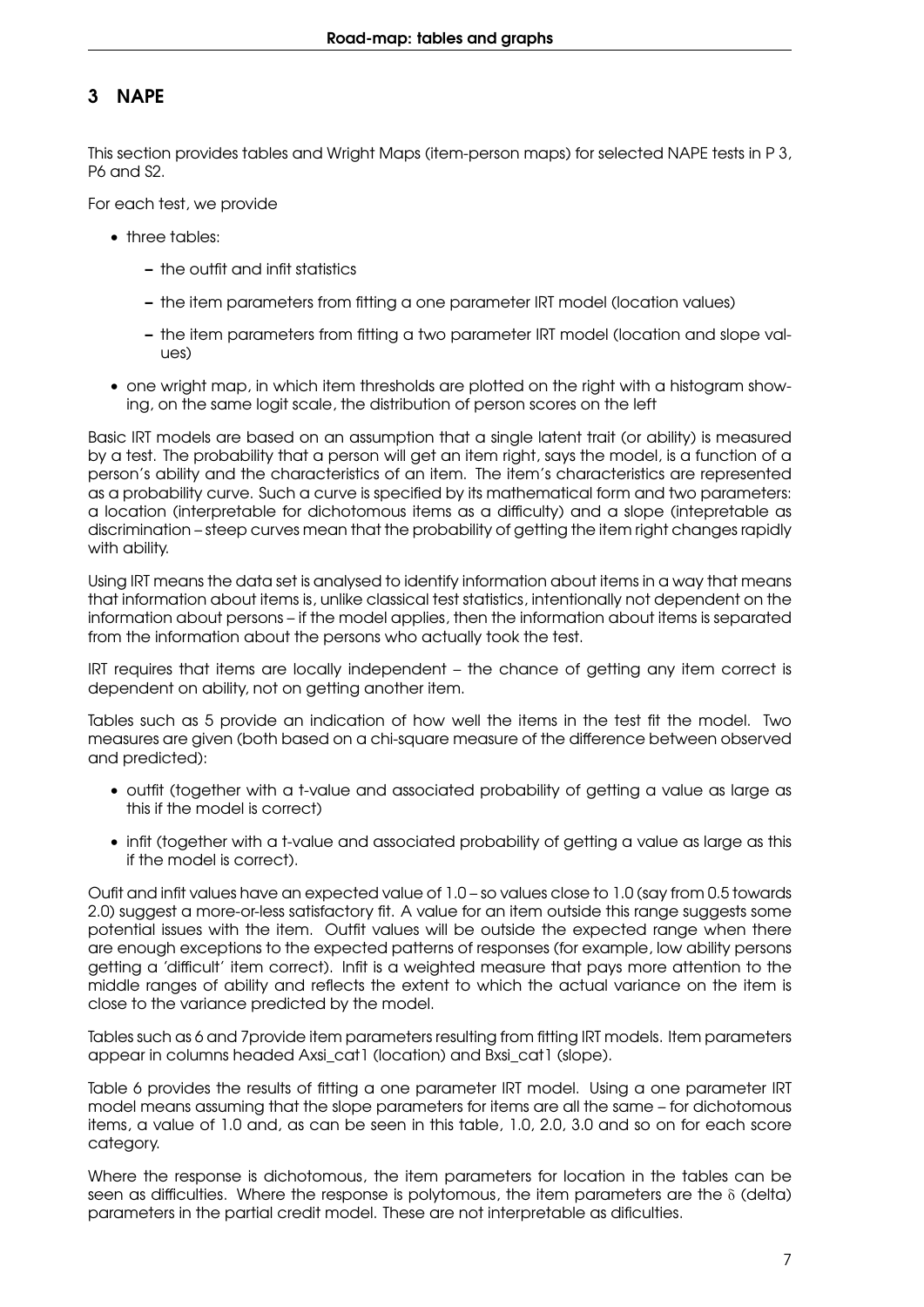Using a two parameter IRT model means assuming that the slope parameters for items can be different – see for example, table [7.](#page-9-0)

We used the information in these tables to support our comments about redundancy of items – items providing essentially the same information.

The Thurstonian thresholds (item thresholds) in the wright maps (for example, [1\)](#page-12-0) show the ability (on the logit scale) at which the probability of getting at least this score or higher (if the item is polytomous) is 0.5. Thresholds are represented by coloured symbols. Wright maps give a visual sense of the spread of items across the ability scale and the extent to which categories in polytomous items are separated. Overlapping or nearly overlapping category symbols suggest that the different categories (scores) on this item do not represent real differences in ability. Tables such as table [8](#page-10-0) provide the numerical values of these thresholds.

<span id="page-7-0"></span>We did not have the data we would have needed to put the cut-offs for proficiency levels onto these maps.

| item             | fitgroup       | Outfit | Outfit_t | Outfit_p | Infit | $Infit_t$ | $Infit$ <sub>p</sub> |
|------------------|----------------|--------|----------|----------|-------|-----------|----------------------|
| $\overline{n}$   | 1              | 2.51   | 28.42    | 0.00     | 1.30  | 8.63      | 0.00                 |
| n2               | $\overline{c}$ | 0.99   | $-1.05$  | 0.30     | 1.00  | 0.11      | 0.92                 |
| n3               | 3              | 0.96   | $-3.33$  | 0.00     | 0.97  | $-3.74$   | 0.00                 |
| n4               | 4              | 0.96   | $-4.69$  | 0.00     | 0.97  | $-4.60$   | 0.00                 |
| n <sub>5</sub>   | 5              | 1.11   | 1.97     | 0.05     | 0.98  | $-0.56$   | 0.58                 |
| n6               | 6              | 1.70   | 5.71     | 0.00     | 0.98  | $-0.35$   | 0.73                 |
| n7               | $\overline{7}$ | 1.00   | 0.06     | 0.96     | 0.98  | $-0.51$   | 0.61                 |
| n8               | 8              | 0.98   | $-0.66$  | 0.51     | 1.07  | 5.65      | 0.00                 |
| n9               | 9              | 2.09   | 22.94    | 0.00     | 1.30  | 28.32     | 0.00                 |
| n10              | 10             | 0.81   | $-13.47$ | 0.00     | 0.88  | $-15.95$  | 0.00                 |
| n11              | 11             | 1.27   | 11.35    | 0.00     | 1.16  | 16.54     | 0.00                 |
| n12              | 12             | 0.74   | $-21.11$ | 0.00     | 0.79  | $-27.01$  | 0.00                 |
| n13              | 13             | 5.36   | 40.57    | 0.00     | 1.46  | 27.06     | 0.00                 |
| n14a             | 14             | 1.21   | 9.38     | 0.00     | 1.05  | 3.58      | 0.00                 |
| n14b             | 15             | 0.75   | $-23.70$ | 0.00     | 0.81  | $-29.30$  | 0.00                 |
| n14c             | 16             | 0.85   | $-5.03$  | 0.00     | 0.91  | $-4.22$   | 0.00                 |
| n15              | 17             | 1.05   | 2.76     | 0.01     | 1.02  | 1.45      | 0.15                 |
| n16a             | 18             | 0.99   | $-0.73$  | 0.47     | 0.98  | $-2.63$   | 0.01                 |
| n16b             | 19             | 0.97   | $-5.59$  | 0.00     | 0.98  | $-4.44$   | 0.00                 |
| n <sub>16c</sub> | 20             | 0.89   | $-6.54$  | 0.00     | 0.94  | $-7.64$   | 0.00                 |
| n17              | 21             | 1.18   | 6.90     | 0.00     | 1.09  | 8.86      | 0.00                 |
| n18              | 22             | 1.10   | 6.62     | 0.00     | 1.08  | 8.37      | 0.00                 |
| n19              | 23             | 0.83   | $-9.09$  | 0.00     | 0.91  | $-10.90$  | 0.00                 |
| n20              | 24             | 0.89   | $-12.42$ | 0.00     | 0.92  | $-12.27$  | 0.00                 |
| n21              | 25             | 1.03   | 2.09     | 0.04     | 1.03  | 2.85      | 0.00                 |
| n22              | 26             | 0.98   | $-1.23$  | 0.22     | 1.00  | $-0.38$   | 0.70                 |
| n23              | 27             | 1.65   | 39.76    | 0.00     | 1.43  | 41.29     | 0.00                 |
| n24              | 28             | 0.93   | $-9.95$  | 0.00     | 0.95  | $-10.54$  | 0.00                 |
| n25              | 29             | 0.78   | $-17.77$ | 0.00     | 0.83  | $-23.07$  | 0.00                 |
| n26              | 30             | 0.67   | $-17.08$ | 0.00     | 0.80  | $-21.48$  | 0.00                 |
| n27              | 31             | 0.82   | $-14.09$ | 0.00     | 0.86  | $-18.53$  | 0.00                 |
| n28              | 32             | 1.09   | 7.32     | 0.00     | 1.04  | 5.70      | 0.00                 |
| n29              | 33             | 0.87   | $-13.26$ | 0.00     | 0.90  | $-13.45$  | 0.00                 |
| n30              | 34             | 1.05   | 7.79     | 0.00     | 1.04  | 8.54      | 0.00                 |
| n31              | 35             | 0.93   | $-10.62$ | 0.00     | 0.95  | $-9.06$   | 0.00                 |
| n32              | 36             | 0.83   | $-14.06$ | 0.00     | 0.89  | $-16.02$  | 0.00                 |
| n33              | 37             | 1.89   | 19.57    | 0.00     | 1.26  | 21.82     | 0.00                 |
| n34              | 38             | 1.45   | 30.03    | 0.00     | 1.28  | 28.06     | 0.00                 |
| n35              | 39             | 0.74   | $-18.16$ | 0.00     | 0.88  | $-11.63$  | 0.00                 |
| n36              | 40             | 0.85   | $-27.69$ | 0.00     | 0.88  | $-28.89$  | 0.00                 |
| n37              | 41             | 1.43   | 23.69    | 0.00     | 1.20  | 22.84     | 0.00                 |

Table 5: infit and outfit statistics for IRT analysis of 2015 NAPE numeracy grade 3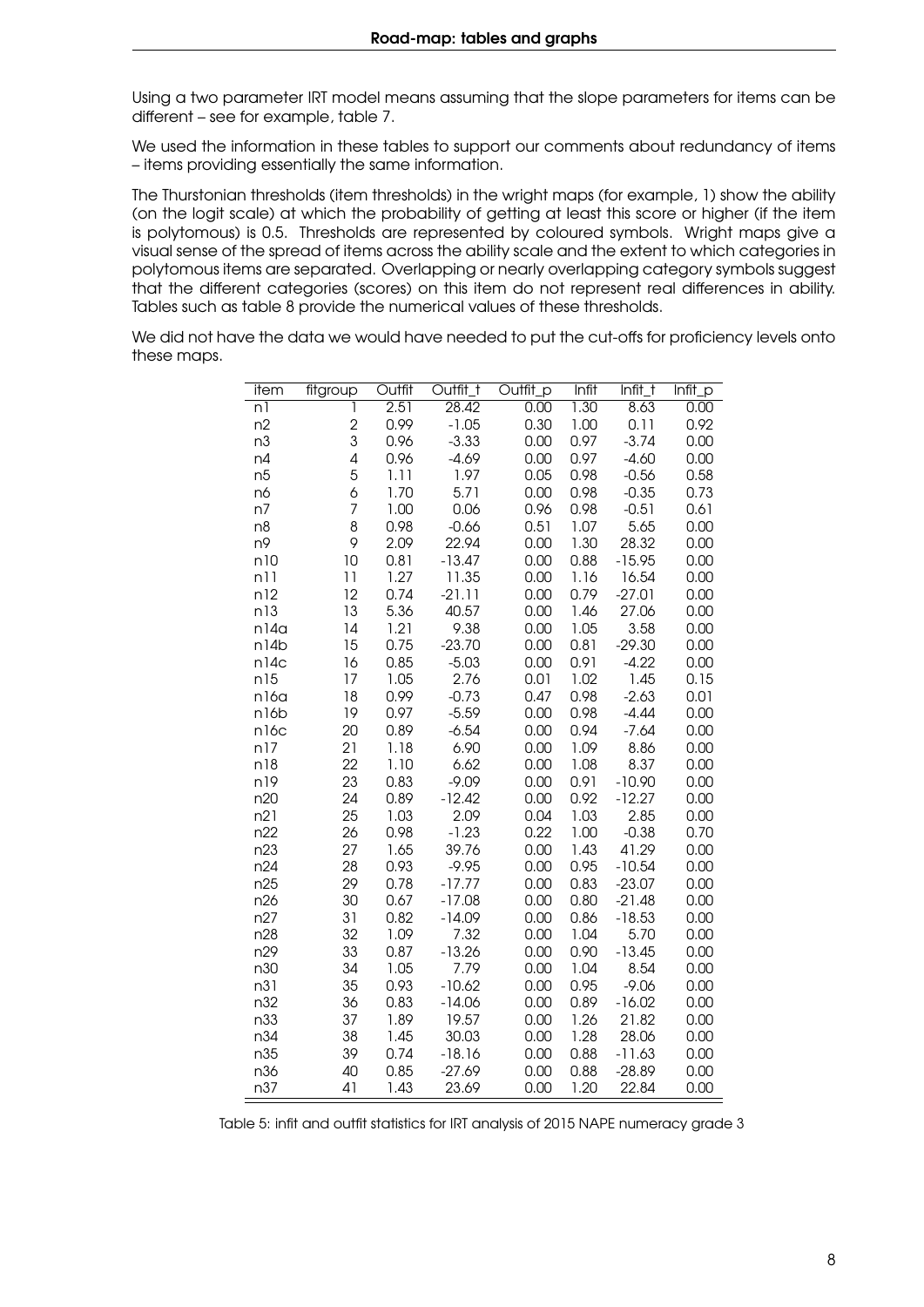<span id="page-8-0"></span>

| item                  |                |              | AXsi_.Cat1      | AXsi_.Cat2         | AXsi_Cat3 | AXsL.Cat4 | AXsi_.Cat5 | AXsi_.Cat6 | Cat1.Dim                       | Cat <sub>2</sub> .Dim | Cat <sub>3</sub> .Dim | Cat4.Dim | B.Cat5.Dim | Cat6.Dim |
|-----------------------|----------------|--------------|-----------------|--------------------|-----------|-----------|------------|------------|--------------------------------|-----------------------|-----------------------|----------|------------|----------|
|                       | Z              | Σ            |                 |                    |           |           |            |            | $\dot{\underline{\mathsf{m}}}$ | ക്                    | ക                     | ഥ        |            | ഥ        |
| ltem n1               | 24020          | 5.83         | $-0.65$         | $-3.54$            | $-4.51$   | $-6.87$   | $-9.19$    | $-11.97$   | 1.00                           | 2.00                  | 3.00                  | 4.00     | 5.00       | 6.00     |
| Item n <sub>2</sub>   | 24018          | 1.48         | $-0.73$         | $-1.91$            |           |           |            |            | 1.00                           | 2.00                  |                       |          |            |          |
| Item n <sub>3</sub>   | 24039          | 1.12         | 1.28            | $-0.41$            |           |           |            |            | 1.00                           | 2.00                  |                       |          |            |          |
| Item n4               | 24039          | 0.97         | $-0.16$         | 0.11               |           |           |            |            | 1.00                           | 2.00                  |                       |          |            |          |
| Item n5               | 24039          | 1.92         | $-0.88$         | $-4.71$            |           |           |            |            | 1.00                           | 2.00                  |                       |          |            |          |
| Item nó               | 24034          | 2.96         | $-0.28$         | $-2.77$            | $-7.50$   |           |            |            | 1.00                           | 2.00                  | 3.00                  |          |            |          |
| Item n7               | 24028          | 2.89         | $-1.07$         | $-1.66$            | $-6.07$   |           |            |            | 1.00                           | 2.00                  | 3.00                  |          |            |          |
| Item n8               | 24027          | 2.55         | $-1.32$         | 0.43               | $-3.84$   |           |            |            | 1.00                           | 2.00                  | 3.00                  |          |            |          |
| Item n9               | 24012          | 2.10         | 1.90            | 2.42               | $-1.65$   |           |            |            | 1.00                           | 2.00                  | 3.00                  |          |            |          |
| Item n10              | 24017          | 1.29         | 1.58            | $-0.94$            |           |           |            |            | 1.00                           | 2.00                  |                       |          |            |          |
| Item n11              | 24028          | 2.06         | 0.41            | 0.86               | $-1.67$   |           |            |            | 1.00                           | 2.00                  | 3.00                  |          |            |          |
| Item n12              | 24029          | 1.55         | 1.00            | 0.51               | $-0.14$   |           |            |            | 1.00                           | 2.00                  | 3.00                  |          |            |          |
| Item n13              | 24021          | 2.63         | 2.51            | 0.06               | $-3.56$   |           |            |            | 1.00                           | 2.00                  | 3.00                  |          |            |          |
| Item n14a             | 24032          | 1.70         | $-1.10$         | $-3.02$            |           |           |            |            | 1.00                           | 2.00                  |                       |          |            |          |
| Item n14b             | 24028<br>24031 | 1.05<br>1.87 | 1.34<br>$-1.77$ | $-0.19$<br>$-4.51$ |           |           |            |            | 1.00<br>1.00                   | 2.00<br>2.00          |                       |          |            |          |
| Item n14c<br>Item n15 | 24025          | 3.39         | $-0.60$         | $-2.24$            | $-3.85$   | $-4.95$   |            |            | 1.00                           | 2.00                  | 3.00                  | 4.00     |            |          |
| Item n16a             | 24025          | 0.63         | 2.50            | 1.15               |           |           |            |            | 1.00                           | 2.00                  |                       |          |            |          |
| Item n16b             | 24025          | 0.54         | $-0.18$         |                    |           |           |            |            | 1.00                           |                       |                       |          |            |          |
| Item n16c             | 24025          | 0.55         | 2.36            | 1.46               |           |           |            |            | 1.00                           | 2.00                  |                       |          |            |          |
| Item n17              | 23987          | 0.82         | 2.07            | 3.56               | 1.83      |           |            |            | 1.00                           | 2.00                  | 3.00                  |          |            |          |
| Item n18              | 24024          | 2.77         | 0.20            | $-0.40$            | $-1.62$   | $-2.21$   |            |            | 1.00                           | 2.00                  | 3.00                  | 4.00     |            |          |
| Item n19              | 24001          | 0.53         | 2.70            | 1.50               |           |           |            |            | 1.00                           | 2.00                  |                       |          |            |          |
| Item n20              | 24026          | 1.10         | 0.29            | $-0.36$            |           |           |            |            | 1.00                           | 2.00                  |                       |          |            |          |
| Item n21              | 24020          | 0.48         | 1.03            | 2.12               |           |           |            |            | 1.00                           | 2.00                  |                       |          |            |          |
| Item n22              | 24019          | 0.39         | 1.63            | 2.41               |           |           |            |            | 1.00                           | 2.00                  |                       |          |            |          |
| Item n23              | 24025          | 2.31         | 0.72            | 0.43               | 0.37      | 0.71      | 0.50       |            | 1.00                           | 2.00                  | 3.00                  | 4.00     | 5.00       |          |
| Item n24              | 24028          | 0.62         | $-0.58$         |                    |           |           |            |            | 1.00                           |                       |                       |          |            |          |
| Item n25              | 24034          | 1.34         | 0.40            | $-1.17$            |           |           |            |            | 1.00                           | 2.00                  |                       |          |            |          |
| Item n26              | 24033          | 1.57         | 0.76            | $-1.96$            |           |           |            |            | 1.00                           | 2.00                  |                       |          |            |          |
| Item n27              | 24033          | 1.33         | 0.35            | $-1.16$            |           |           |            |            | 1.00                           | 2.00                  |                       |          |            |          |
| Item n28              | 24021          | 1.30         | 0.09            | $-1.05$            |           |           |            |            | 1.00                           | 2.00                  |                       |          |            |          |
| Item n29              | 24021          | 1.26         | $-0.20$         | $-0.98$            |           |           |            |            | 1.00                           | 2.00                  |                       |          |            |          |
| Item n30              | 24030          | 0.55         | $-0.26$         |                    |           |           |            |            | 1.00                           |                       |                       |          |            |          |
| Item n31              | 24031          | 0.37         | 0.58            |                    |           |           |            |            | 1.00                           |                       |                       |          |            |          |
| Item n32              | 24005          | 0.88         | 1.92            | 0.35               |           |           |            |            | 1.00                           | 2.00                  |                       |          |            |          |
| Item n33              | 23995          | 2.37         | 1.79            | 0.48               | $-2.50$   |           |            |            | 1.00                           | 2.00                  | 3.00                  |          |            |          |
| Item n34              | 23996          | 2.27         | 0.27            | 0.40               | 0.31      | 0.84      | 0.51       |            | 1.00                           | 2.00                  | 3.00                  | 4.00     | 5.00       |          |
| Item n35              | 24002          | 0.82         | $-1.72$         |                    |           |           |            |            | 1.00                           |                       |                       |          |            |          |
| Item n <sub>36</sub>  | 24028          | 0.48         | 0.10            |                    |           |           |            |            | 1.00                           |                       |                       |          |            |          |
| Item n37              | 24018          | 1.80         | $-0.38$         | 2.30               | $-1.13$   |           |            |            | 1.00                           | 2.00                  | 3.00                  |          |            |          |

Table 6: item parameters from 1 parameter IRT analysis of 2015 NAPE numeracy grade 3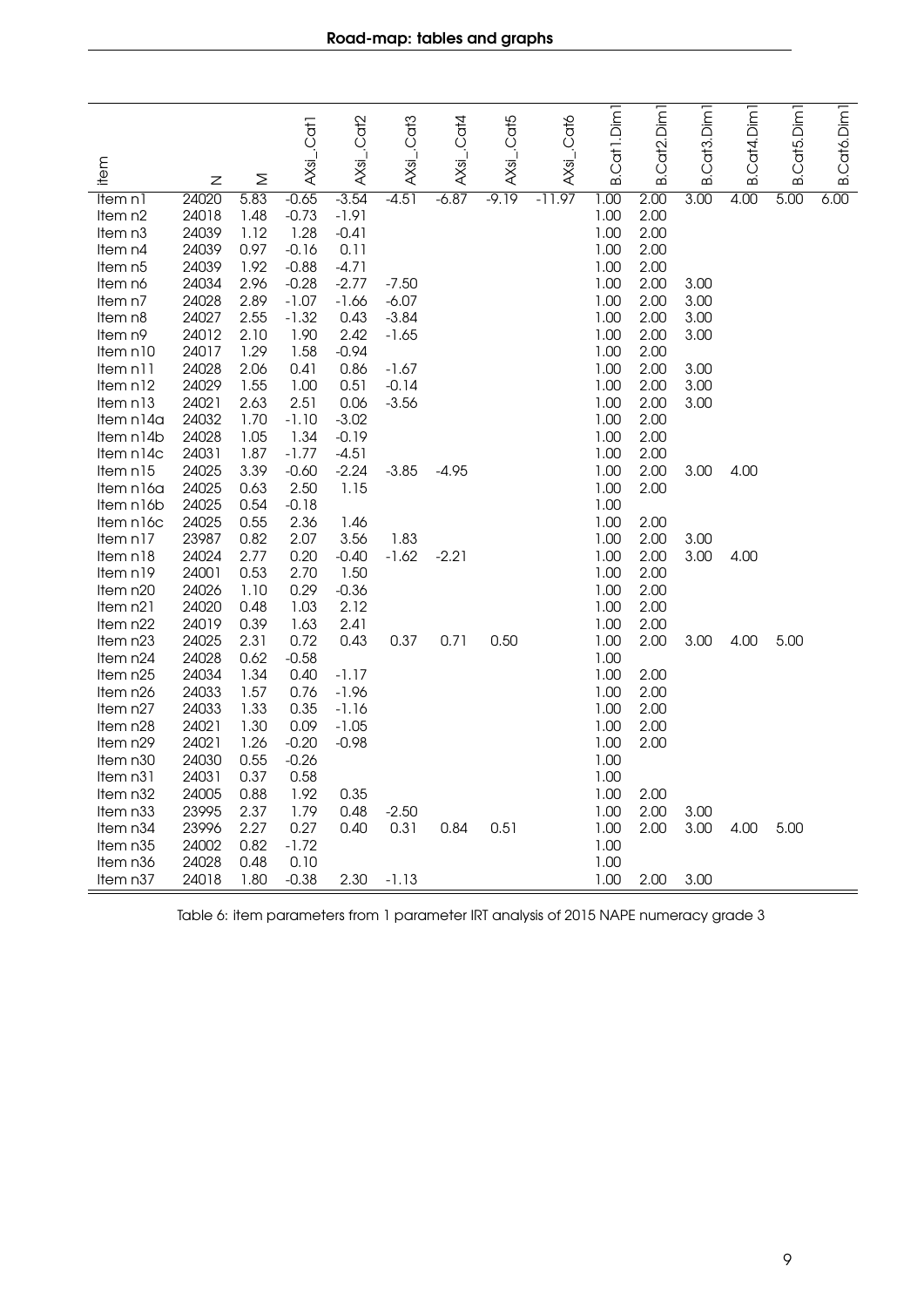| $\frac{1}{2}$                                                                                                  |
|----------------------------------------------------------------------------------------------------------------|
|                                                                                                                |
|                                                                                                                |
|                                                                                                                |
|                                                                                                                |
|                                                                                                                |
|                                                                                                                |
|                                                                                                                |
|                                                                                                                |
|                                                                                                                |
|                                                                                                                |
|                                                                                                                |
|                                                                                                                |
|                                                                                                                |
|                                                                                                                |
|                                                                                                                |
|                                                                                                                |
|                                                                                                                |
|                                                                                                                |
|                                                                                                                |
|                                                                                                                |
|                                                                                                                |
|                                                                                                                |
|                                                                                                                |
|                                                                                                                |
|                                                                                                                |
|                                                                                                                |
|                                                                                                                |
|                                                                                                                |
|                                                                                                                |
|                                                                                                                |
|                                                                                                                |
|                                                                                                                |
|                                                                                                                |
| x. IコT 2.5 cl                                                                                                  |
|                                                                                                                |
|                                                                                                                |
|                                                                                                                |
|                                                                                                                |
|                                                                                                                |
|                                                                                                                |
|                                                                                                                |
|                                                                                                                |
|                                                                                                                |
| n N N<br>N<br>N<br>خ<br>ד                                                                                      |
|                                                                                                                |
|                                                                                                                |
|                                                                                                                |
|                                                                                                                |
|                                                                                                                |
|                                                                                                                |
|                                                                                                                |
|                                                                                                                |
|                                                                                                                |
|                                                                                                                |
| בין השפעות המונייה ביותר ה                                                                                     |
| ic Diff : " fight Duck function from A DOI Different for Direct Service C ANTEL from the function Co<br>)<br>J |

<span id="page-9-0"></span>

| Item n35<br>Item n36<br>Item n37 | ltem n33<br>Item n34<br>Item n31<br>Item n32 | Item n28<br>Item n29<br>Item n30<br>Item n26<br>Item n27<br>tem n25 | ltem n23<br>ltem n24<br>ltem n21<br>Item n22<br>tem n20 | ltem n18<br>Item n19<br>Item n16c<br>Item n17 | Item n14c<br>Item n15<br>Item n16a<br>tem n14b | Item n5<br>Item n4<br>ltem n3<br>Item n11<br>Item n12<br>Item n13<br>Item n14a<br>tem n10<br>ltem n9<br>Item n8<br>ltem n7<br>ltem nó | item<br>ltem n1<br>Item n2                    |
|----------------------------------|----------------------------------------------|---------------------------------------------------------------------|---------------------------------------------------------|-----------------------------------------------|------------------------------------------------|---------------------------------------------------------------------------------------------------------------------------------------|-----------------------------------------------|
| 24018<br>24028<br>24002          | 23995<br>24031<br>23996<br>24005<br>24030    | 240225<br>24033<br>24033<br>24033<br>24021<br>24021                 | 2402<br>2402<br>2402<br>24019<br>24019                  |                                               |                                                | 24027<br>24034<br>24039<br>24039<br>24039<br>24028                                                                                    | S1077<br>24018                                |
| $\frac{0.48}{1.80}$              |                                              |                                                                     |                                                         |                                               |                                                | 1.92                                                                                                                                  | $5.488$<br>$-1.12$<br>M                       |
|                                  |                                              |                                                                     |                                                         |                                               |                                                |                                                                                                                                       | AXsi Cat1                                     |
| 2.64                             | $1.08$<br>0.48<br>0.44                       | $\frac{1}{3} \frac{3}{3} - \frac{1}{2} = \frac{1}{3}$               |                                                         |                                               |                                                | 0 4 4 6 - 4 - 4 - 6 - 6 - 4 5 - 7<br>2 3 3 3 3 3 2 3 3 4 7 8 2 8 9 8 9                                                                | $-1.28$<br>AXsi_.Cat2                         |
| -0.93                            | $-1.88$                                      |                                                                     | 0.75                                                    | 1.61                                          | ى<br>3.43                                      | $-1.528$<br>$-2.28$<br>- 3 3 3<br>1 3 3 3 3<br>1 3 3 3                                                                                | 0.45<br>AXsi_.Cat3                            |
|                                  | 0.57                                         |                                                                     | <b>0.87</b>                                             | $-1.93$                                       | -4.52                                          |                                                                                                                                       | $-1.68$<br>AXsi_.Cat4                         |
|                                  | $-0.01$                                      |                                                                     | 0.38                                                    |                                               |                                                |                                                                                                                                       | -3.68<br>AXsi_.Cat5                           |
|                                  |                                              |                                                                     |                                                         |                                               |                                                |                                                                                                                                       | 87'9-<br>AXsi_.Cat6                           |
| 0.57<br>1.55                     | $1.19$<br>$1.19$                             |                                                                     |                                                         | 0 - - - 0 - - - 0 0<br>8 9 3 3 8 9 2 1 2 2    |                                                | 9 9 9 9 9 9 9 9<br>7 3 9 9 9 9 9 9<br>9 9 9 9 9 9 9                                                                                   | B.Cat1.Dim1                                   |
| 0.60                             | $0.98$<br>2.18<br>2.05                       | $1.42$<br>2.04<br>2.302222                                          | $1.59$<br>$1.59$                                        | $1.89$<br>$-1.38$<br>$-1.88$                  | 2.77<br>1.178<br>36'1<br>1.38                  | 0<br>22<br>29<br>29<br>0.76<br>$1.980$<br>0.36<br>$\overline{a}$<br>$-56$<br>$\overline{5}$                                           | $-46$<br>$\overline{O}$<br><b>B.Cat2.Dim1</b> |
| 1.64                             | $1.44$<br>2.62                               |                                                                     | 1.47                                                    | 2.03                                          | 1.97                                           | $1.79$<br>0.83<br>0.83<br>2023<br>2023<br>21                                                                                          | -0.04<br><b>B.Cat3.Dim1</b>                   |
|                                  | 2.29                                         |                                                                     | 1.72                                                    | 2.81                                          | 2.86                                           |                                                                                                                                       | <b>0.57</b><br>B.Cat4.Dim1                    |
|                                  | 2.94                                         |                                                                     | 2.25                                                    |                                               |                                                |                                                                                                                                       | $\overline{\square}$<br>B.Cat5.Dim1           |
|                                  |                                              |                                                                     |                                                         |                                               |                                                |                                                                                                                                       | ë<br>B.Cató.Dim1                              |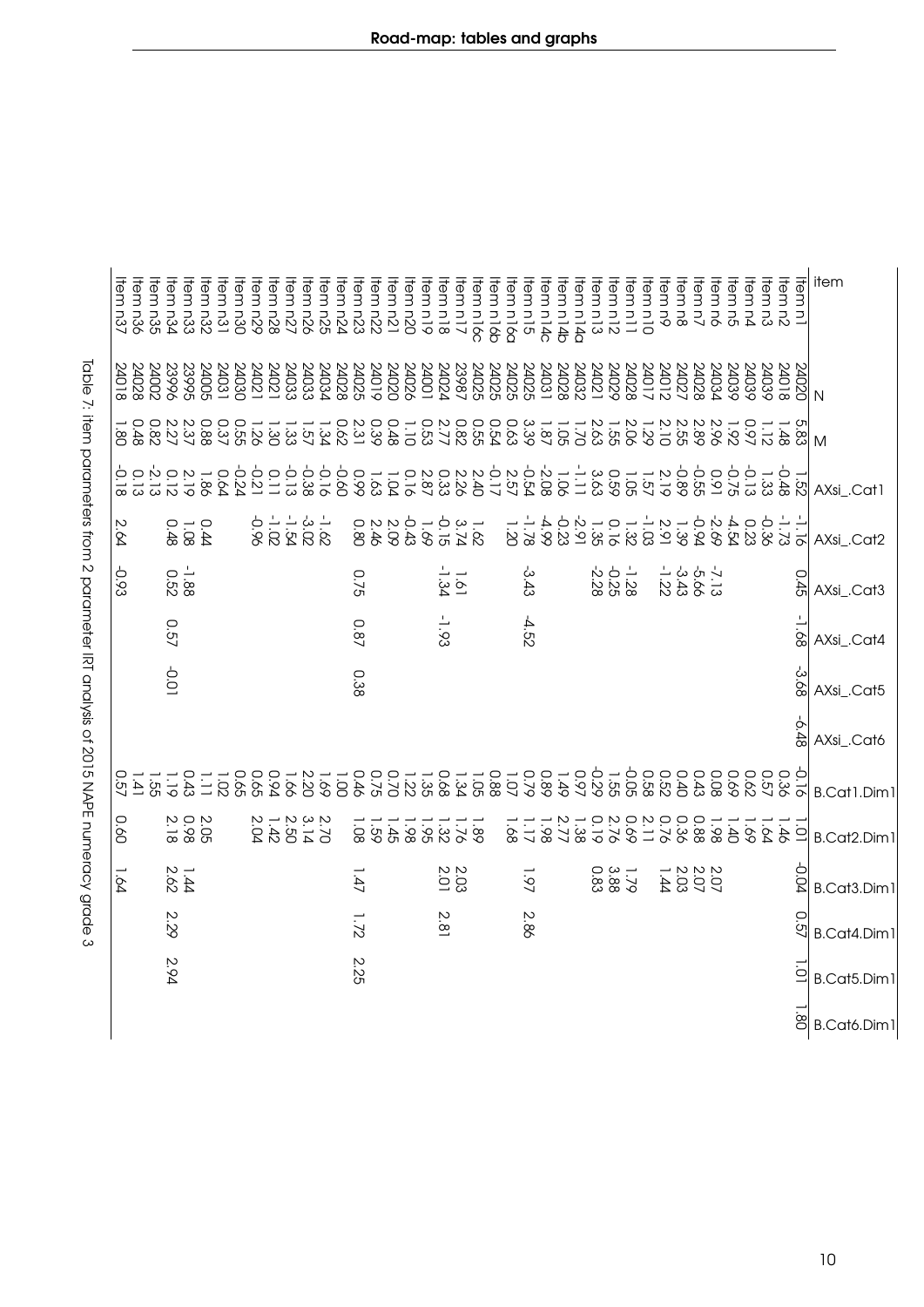<span id="page-10-0"></span>

|                   | $\overline{Cat}$ | Cat2     | Cat3     | Cat4     | $\overline{\text{Cat5}}$ | Cat6     |
|-------------------|------------------|----------|----------|----------|--------------------------|----------|
| nl                | $-2.295$         | $-2.185$ | $-2.009$ | $-1.955$ | $-1.868$                 | $-1.686$ |
| n2                | -1.346           | $-0.564$ |          |          |                          |          |
| n3                | $-0.317$         | $-0.091$ |          |          |                          |          |
| n4                | $-0.533$         | 0.638    |          |          |                          |          |
| n <sub>5</sub>    | $-2.469$         | $-2.241$ |          |          |                          |          |
| n6                | $-2.572$         | $-2.500$ | $-2.429$ |          |                          |          |
| n7                | $-2.188$         | $-1.931$ | $-1.871$ |          |                          |          |
| n8                | $-1.693$         | $-1.005$ | $-0.974$ |          |                          |          |
| n9                | $-0.589$         | $-0.531$ | $-0.512$ |          |                          |          |
| n10               | $-0.532$         | $-0.403$ |          |          |                          |          |
| n11               | $-0.736$         | $-0.485$ | $-0.393$ |          |                          |          |
| n12               | $-0.331$         | $-0.104$ | 0.256    |          |                          |          |
| n13               | $-1.223$         | $-1.206$ | $-1.148$ |          |                          |          |
| n14a              | $-1.835$         | $-1.181$ |          |          |                          |          |
| n14b              | $-0.212$         | 0.025    |          |          |                          |          |
| n14c              | $-2.557$         | $-1.950$ |          |          |                          |          |
| n15               | $-1.739$         | $-1.481$ | $-1.207$ | $-0.607$ |                          |          |
| n16a              | 0.501            | 0.646    |          |          |                          |          |
| n <sub>16</sub> b | $-0.181$         |          |          |          |                          |          |
| n16c              | 0.631            | 0.828    |          |          |                          |          |
| n17               | 0.497            | 0.652    | 0.715    |          |                          |          |
| n18               | $-0.965$         | $-0.732$ | $-0.551$ | $-0.051$ |                          |          |
| n19               | 0.680            | 0.823    |          |          |                          |          |
| n20               | $-0.488$         | 0.125    |          |          |                          |          |
| n21               | 0.564            | 1.555    |          |          |                          |          |
| n22               | 0.884            | 1.529    |          |          |                          |          |
| n <sub>23</sub>   | $-0.403$         | $-0.165$ | 0.056    | 0.314    | 0.654                    |          |
| n24               | $-0.575$         |          |          |          |                          |          |
| n25               | $-0.769$         | $-0.397$ |          |          |                          |          |
| n26               | $-1.067$         | $-0.892$ |          |          |                          |          |
| n27               | $-0.774$         | $-0.382$ |          |          |                          |          |
| n28               | $-0.791$         | $-0.259$ |          |          |                          |          |
| n29               | $-0.858$         | $-0.124$ |          |          |                          |          |
| n30               | $-0.265$         |          |          |          |                          |          |
| n31               | 0.583            |          |          |          |                          |          |
| n32               | 0.089            | 0.265    |          |          |                          |          |
| n33               | $-0.897$         | $-0.848$ | $-0.771$ |          |                          |          |
| n34               | $-0.489$         | $-0.111$ | 0.105    | 0.372    | 0.663                    |          |
| n35               | $-1.720$         |          |          |          |                          |          |
| n36               | 0.096            |          |          |          |                          |          |
| n37               | $-0.775$         | $-0.107$ | $-0.078$ |          |                          |          |

Table 8: thresholds for IRT analysis of NAPE Numeracy 2015 grade 3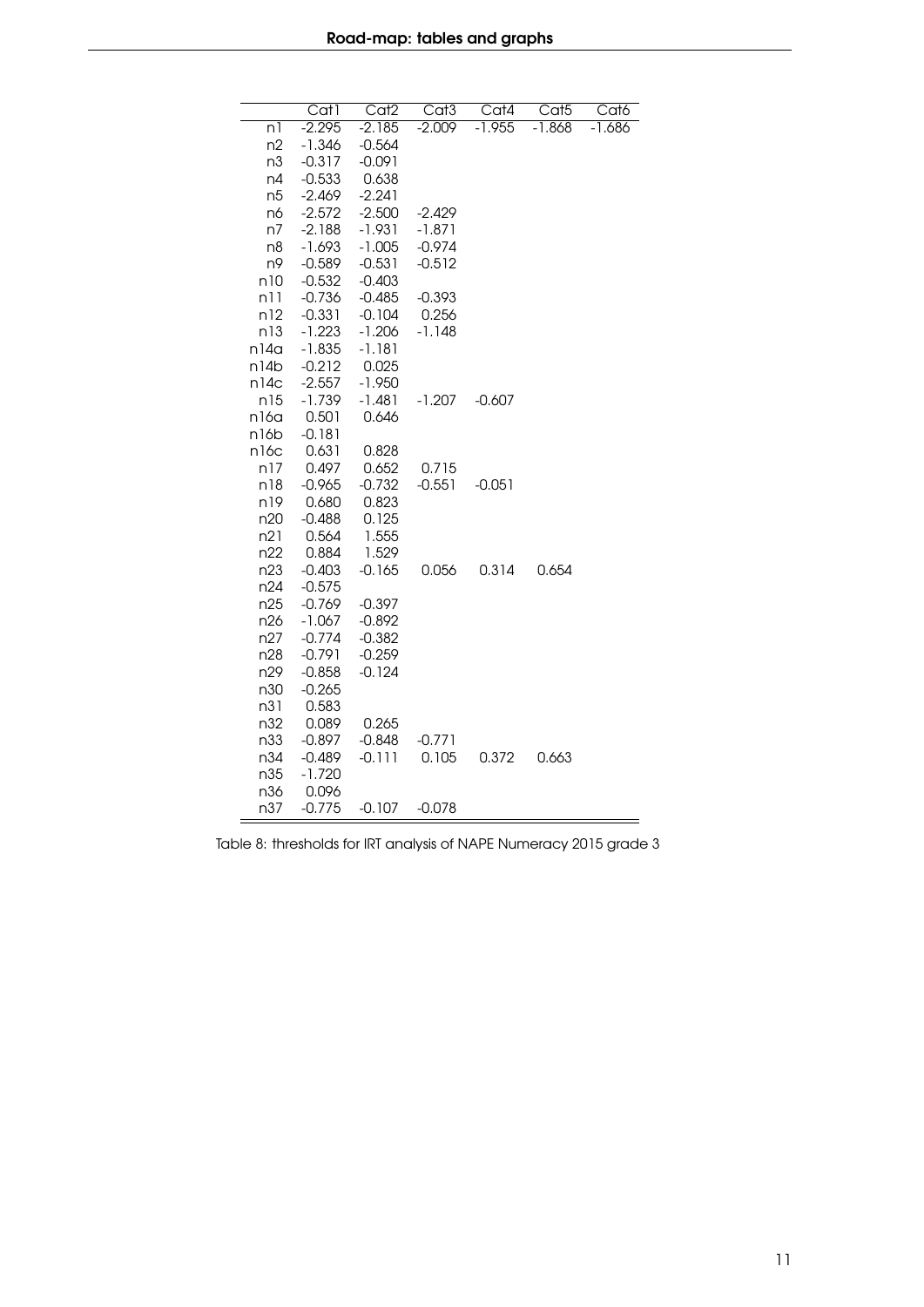<span id="page-11-0"></span>

| item         | Outfit | Outfit t | Outfit_p | Infit | Infit t  | Infit_p |
|--------------|--------|----------|----------|-------|----------|---------|
|              |        |          |          |       |          |         |
| $\mathsf{I}$ | 3.13   | 10.78    | 0.00     | 1.04  | 0.73     | 0.47    |
| 12           | 0.97   | $-2.71$  | 0.01     | 0.97  | $-3.07$  | 0.00    |
| 13           | 0.91   | -8.31    | 0.00     | 0.93  | $-7.62$  | 0.00    |
| 14           | 1.14   | 2.55     | 0.01     | 1.06  | 3.00     | 0.00    |
| 15           | 0.90   | $-8.91$  | 0.00     | 0.90  | $-10.86$ | 0.00    |
| 16           | 0.91   | $-6.19$  | 0.00     | 0.93  | $-8.72$  | 0.00    |
| 17           | 1.66   | 43.09    | 0.00     | 1.24  | 24.70    | 0.00    |
| 18           | 0.79   | $-15.08$ | 0.00     | 0.85  | -17.13   | 0.00    |
| 19           | 5.41   | 89.63    | 0.00     | 2.49  | 84.68    | 0.00    |
| 110          | 1.75   | 40.54    | 0.00     | 1.23  | 20.25    | 0.00    |
| 11 1         | 2.05   | 33.17    | 0.00     | 1.23  | 13.90    | 0.00    |
| 112          | 3.31   | 46.39    | 0.00     | 1.34  | 24.20    | 0.00    |
| 113          | 0.63   | -31.12   | 0.00     | 0.69  | -36.48   | 0.00    |
| 14           | 0.71   | $-30.07$ | 0.00     | 0.75  | $-32.38$ | 0.00    |
| 115          | 0.94   | $-4.41$  | 0.00     | 0.95  | $-5.42$  | 0.00    |
| 116          | 1.18   | 15.80    | 0.00     | 1.12  | 12.64    | 0.00    |
| 117          | 0.89   | $-9.21$  | 0.00     | 0.93  | $-8.12$  | 0.00    |
| 118          | 1.16   | 13.40    | 0.00     | 1.09  | 9.45     | 0.00    |
| 119          | 0.78   | $-20.50$ | 0.00     | 0.81  | $-22.86$ | 0.00    |
| 120          | 0.67   | $-26.95$ | 0.00     | 0.74  | -31.69   | 0.00    |
| 121          | 0.76   | -23.22   | 0.00     | 0.79  | -26.06   | 0.00    |

Table 9: infit and outfit statistics for IRT analysis of 2015 NAPE literacy grade 3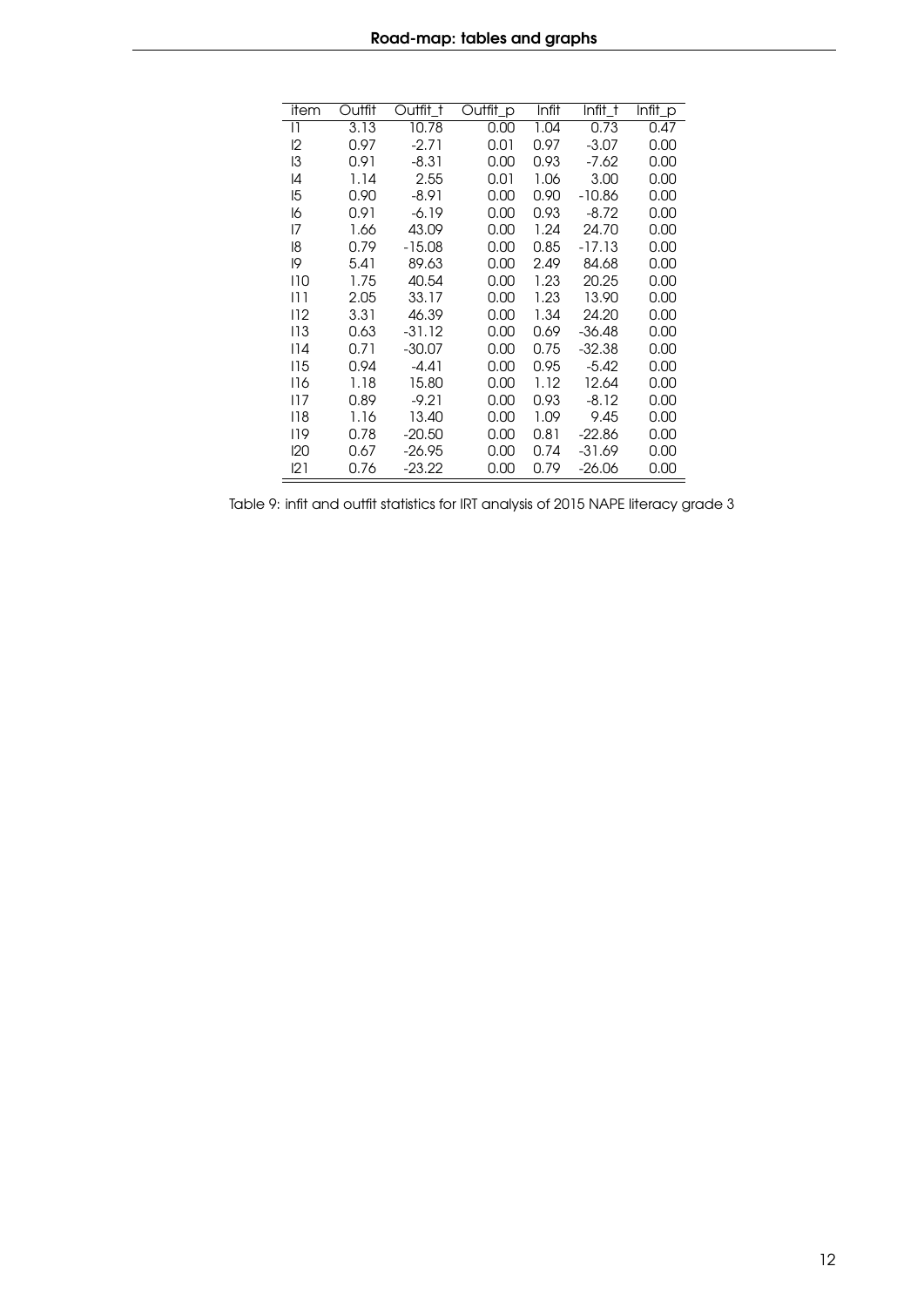<span id="page-12-0"></span>

*Respondents*

Figure 1: Wright Map for items in 2015 NAPE numeracy grade 3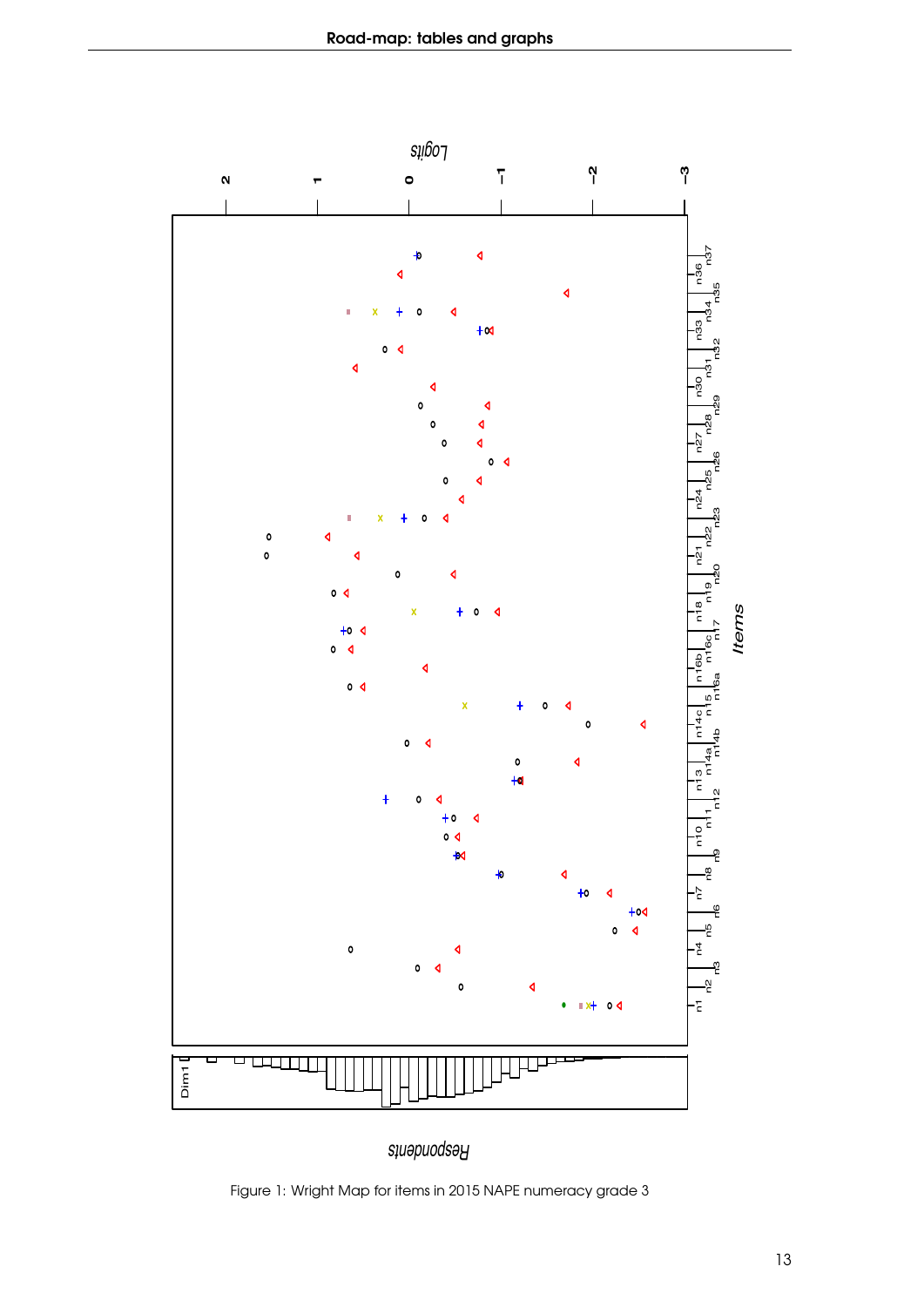Table 10: item parameters from 1 parameterIRT analysis of 2015 NAPE literacy grade 3

<span id="page-13-0"></span>

|          |  |  |                         |      |  |      |         |                                                                                                                                                       |      |              |                           | item               |
|----------|--|--|-------------------------|------|--|------|---------|-------------------------------------------------------------------------------------------------------------------------------------------------------|------|--------------|---------------------------|--------------------|
|          |  |  |                         |      |  |      |         |                                                                                                                                                       |      |              |                           |                    |
|          |  |  |                         |      |  |      |         |                                                                                                                                                       |      |              |                           | M                  |
|          |  |  |                         |      |  |      |         |                                                                                                                                                       |      |              |                           |                    |
|          |  |  |                         |      |  |      |         |                                                                                                                                                       |      |              |                           |                    |
|          |  |  |                         |      |  |      |         |                                                                                                                                                       |      |              |                           |                    |
|          |  |  |                         |      |  |      |         | も01 012003332002 200000000000000 おけおおおおみなんだい いちの                                                                                                      |      |              |                           | AXsi_.Cat4         |
| رج<br>23 |  |  | -1.18<br>00.11<br>11.18 |      |  |      |         | $\frac{1}{3}$<br>$\frac{1}{3}$<br>$\frac{1}{3}$<br>$\frac{1}{3}$<br>$\frac{1}{3}$<br>$\frac{1}{3}$<br>$\frac{1}{3}$<br>$\frac{1}{3}$<br>$\frac{1}{3}$ |      |              |                           | AXsi_.Cat5         |
|          |  |  |                         | 690  |  |      | $-1.57$ | ى<br>20                                                                                                                                               | 1.24 |              | 0.70                      | AXsi_.Cat6         |
|          |  |  |                         |      |  |      |         |                                                                                                                                                       |      |              | 2.18                      | AXsi_.Cat7         |
|          |  |  |                         |      |  |      |         |                                                                                                                                                       |      |              | 2.30                      | AXsi_.Cat8         |
|          |  |  |                         |      |  |      |         |                                                                                                                                                       |      |              | 4.03                      | AXsi_Cat9          |
|          |  |  |                         |      |  |      |         |                                                                                                                                                       |      |              | 4.26                      | AXsi_.Cat10        |
|          |  |  |                         |      |  |      |         |                                                                                                                                                       |      |              |                           | B.Cat1.Dim1        |
|          |  |  |                         |      |  |      |         | מטמטמטמטמטמטק<br> 2888888888888888888                                                                                                                 |      |              |                           | B.Cat2.Dim1        |
|          |  |  |                         |      |  |      |         |                                                                                                                                                       |      |              | 3 3 3 3<br>8 8 8<br>8 8 9 | B.Cat3.Dim1        |
|          |  |  |                         |      |  |      |         | 444 4444444444 4444<br>888 88888888888 8888                                                                                                           |      |              |                           | <b>B.Cat4.Dim1</b> |
| 5.00     |  |  |                         |      |  | 5.OC | 5.OC    | 5.0C                                                                                                                                                  | 5.00 | 5.0C<br>5.0C |                           | B.Cat5.Dim1        |
|          |  |  |                         | 00.0 |  |      | 9.00    | O.OC                                                                                                                                                  | 0.0C |              | 00'9                      | B.Cat6.Dim1        |
|          |  |  |                         |      |  |      |         |                                                                                                                                                       |      |              | 2.00                      | B.Cat7.Dim1        |
|          |  |  |                         |      |  |      |         |                                                                                                                                                       |      |              | 6.00                      | B.Cat8.Dim1        |
|          |  |  |                         |      |  |      |         |                                                                                                                                                       |      |              | $00^{\circ}$              | B.Cat9.Dim1        |
|          |  |  |                         |      |  |      |         |                                                                                                                                                       |      |              | 10.00                     | B.Cat10.Dim1       |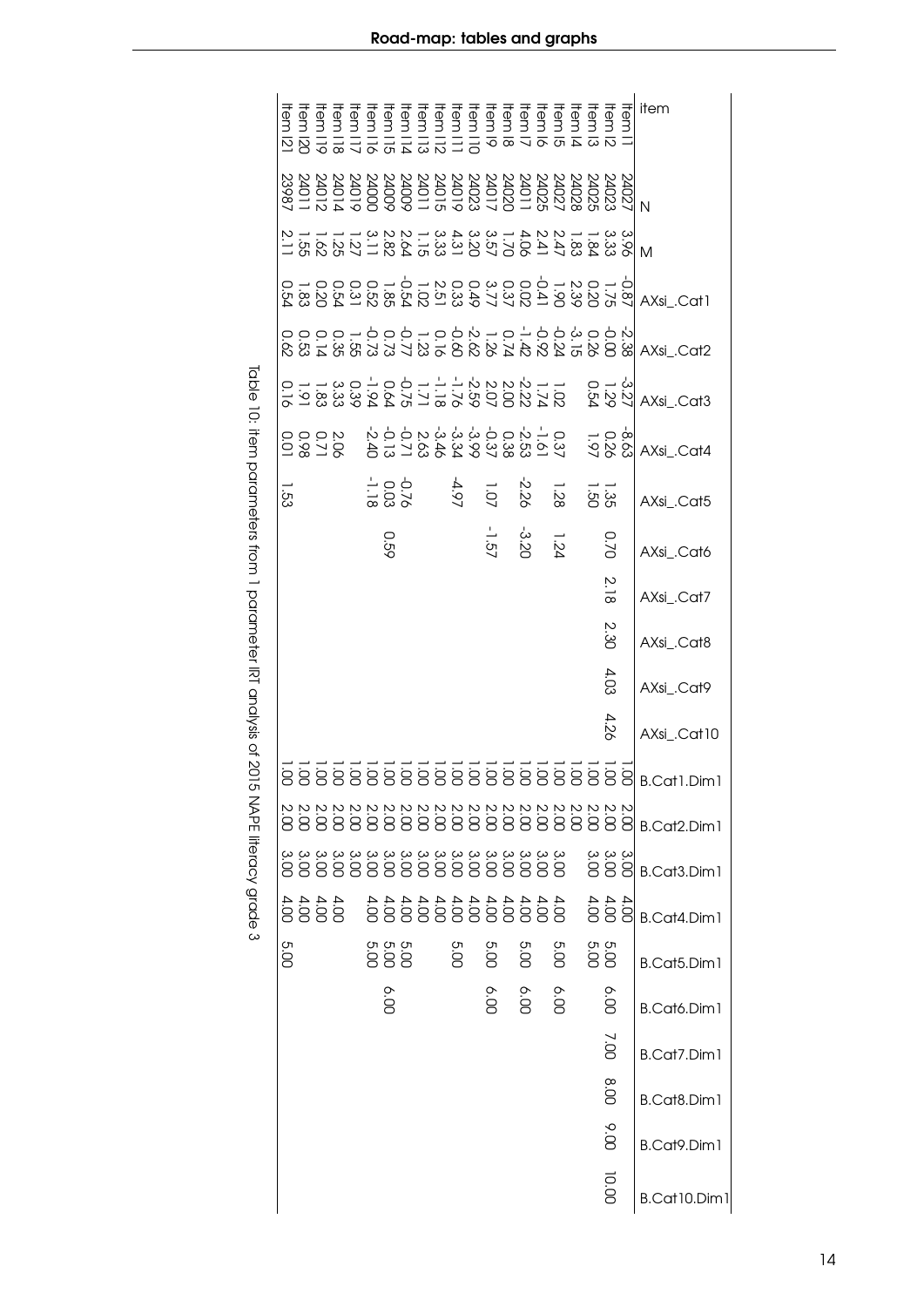<span id="page-14-0"></span>

| $B$ .Cat10.Dim1                                                                                            |        | 9.62             |                           |        |      |         |      |                                                                                                                                                                                                                                                                                                                                                                                                                                                                       |  |                      |                                |  |                                 |     |               |                                                              |
|------------------------------------------------------------------------------------------------------------|--------|------------------|---------------------------|--------|------|---------|------|-----------------------------------------------------------------------------------------------------------------------------------------------------------------------------------------------------------------------------------------------------------------------------------------------------------------------------------------------------------------------------------------------------------------------------------------------------------------------|--|----------------------|--------------------------------|--|---------------------------------|-----|---------------|--------------------------------------------------------------|
| <b>Imid.9tp2.8</b>                                                                                         |        | 8.29             |                           |        |      |         |      |                                                                                                                                                                                                                                                                                                                                                                                                                                                                       |  |                      |                                |  |                                 |     |               |                                                              |
| Imid.8tpO.8                                                                                                |        | 7.69             |                           |        |      |         |      |                                                                                                                                                                                                                                                                                                                                                                                                                                                                       |  |                      |                                |  |                                 |     |               |                                                              |
| <b>Imid. Tho. 8</b>                                                                                        |        | 6.85             |                           |        |      |         |      |                                                                                                                                                                                                                                                                                                                                                                                                                                                                       |  |                      |                                |  |                                 |     |               |                                                              |
| B.Cat6.Dim1                                                                                                |        | 6.11             |                           |        | 5.93 | 2.94    | 0.93 |                                                                                                                                                                                                                                                                                                                                                                                                                                                                       |  | 5.66                 |                                |  |                                 |     |               |                                                              |
| <b>Imid.dtp.0.8</b>                                                                                        |        |                  | 5.22<br>4.05              |        | 4.95 | 2.62    | 0.53 | 1.82                                                                                                                                                                                                                                                                                                                                                                                                                                                                  |  | 7.86<br>2.87<br>2.97 |                                |  |                                 |     | 6.36          |                                                              |
| B.Cat4.Dim1                                                                                                |        |                  | $\frac{8}{6}$ 3.43        |        |      |         |      | 4 w 0 w 0 – – – – 0 m w –<br>O 0 0 1 – 0 4 w 0 L w 0 0<br>O 0 4 0 L 4 w 0 0 4 0 0                                                                                                                                                                                                                                                                                                                                                                                     |  |                      |                                |  | 0<br>10<br>10<br>10<br>10<br>10 |     |               | S                                                            |
| <b>Imid.chp.0.8</b>                                                                                        |        |                  | 5 8 <del>9</del><br>ನ ನ ನ |        |      |         |      | sscrees constrees de la ser<br>sscrees constrees de la                                                                                                                                                                                                                                                                                                                                                                                                                |  |                      |                                |  |                                 |     |               | rs from 2 parameter IRT analysis of 2015 NAPE literacy grade |
| <b>Imid.StpO.8</b>                                                                                         |        |                  |                           |        |      |         |      |                                                                                                                                                                                                                                                                                                                                                                                                                                                                       |  |                      |                                |  |                                 |     |               |                                                              |
| B.Cat1.Dim1                                                                                                |        |                  |                           |        |      |         |      |                                                                                                                                                                                                                                                                                                                                                                                                                                                                       |  |                      |                                |  |                                 |     |               |                                                              |
| OI to O. LisXA                                                                                             |        | 5.5              |                           |        |      |         |      |                                                                                                                                                                                                                                                                                                                                                                                                                                                                       |  |                      |                                |  |                                 |     |               |                                                              |
| <b>QtDO._isXA</b>                                                                                          |        | 4.36             |                           |        |      |         |      |                                                                                                                                                                                                                                                                                                                                                                                                                                                                       |  |                      |                                |  |                                 |     |               |                                                              |
| 8tbO._izXA                                                                                                 |        | 2.79             |                           |        |      |         |      |                                                                                                                                                                                                                                                                                                                                                                                                                                                                       |  |                      |                                |  |                                 |     |               |                                                              |
| <b>NXsi_Cat7</b>                                                                                           |        | 2.52             |                           |        |      |         |      |                                                                                                                                                                                                                                                                                                                                                                                                                                                                       |  |                      |                                |  |                                 |     |               |                                                              |
| AXsi_Cat6                                                                                                  |        | 0.95             |                           |        | 1.79 | $-2.71$ | 0.43 |                                                                                                                                                                                                                                                                                                                                                                                                                                                                       |  | <u>رم</u>            |                                |  |                                 |     |               |                                                              |
| cto: ieXA                                                                                                  |        |                  |                           |        |      |         |      |                                                                                                                                                                                                                                                                                                                                                                                                                                                                       |  |                      |                                |  |                                 |     | 3.18          | lable 11: item paramete                                      |
| AXsi_Cat4                                                                                                  |        |                  |                           |        |      |         |      | 628 \$88888888588588 \$857<br>628 \$8888888855885                                                                                                                                                                                                                                                                                                                                                                                                                     |  |                      |                                |  |                                 |     |               |                                                              |
| EtpO._izXA                                                                                                 |        |                  |                           |        |      |         |      |                                                                                                                                                                                                                                                                                                                                                                                                                                                                       |  |                      |                                |  |                                 |     |               |                                                              |
| $X$ si_Cat $\Sigma$                                                                                        |        |                  |                           |        |      |         |      | ה ססטסס ביטמה סריך ססרס ססטס<br>ממטמס לאמינה המשלחה והרווחים ססט<br>ממטמס לאמינה האמינה האמינה א                                                                                                                                                                                                                                                                                                                                                                      |  |                      |                                |  |                                 |     |               |                                                              |
| ._izXA                                                                                                     |        |                  |                           |        |      |         |      |                                                                                                                                                                                                                                                                                                                                                                                                                                                                       |  |                      |                                |  |                                 |     |               |                                                              |
| N 8 3 3 3 4 4 8 5 6 6 7 5 8 5 8 5 7 8 8 7 7 8 8 5 7<br>N 8 3 3 3 4 4 8 5 6 6 7 5 8 5 8 5 7 8 8 7 7 8 8 5 7 |        |                  |                           |        |      |         |      |                                                                                                                                                                                                                                                                                                                                                                                                                                                                       |  |                      |                                |  |                                 |     |               |                                                              |
| Ν                                                                                                          |        |                  |                           |        |      |         |      | $\begin{array}{l} \hline \mathbb{R} \; \mathbb{S} \; \mathbb{S} \; \mathbb{S} \; \mathbb{S} \; \mathbb{S} \; \mathbb{S} \; \mathbb{S} \; \mathbb{S} \; \mathbb{S} \; \mathbb{S} \; \mathbb{S} \; \mathbb{S} \; \mathbb{S} \; \mathbb{S} \; \mathbb{S} \; \mathbb{S} \; \mathbb{S} \; \mathbb{S} \; \mathbb{S} \; \mathbb{S} \; \mathbb{S} \; \mathbb{S} \; \mathbb{S} \; \mathbb{S} \; \mathbb{S} \; \math$                                                           |  |                      |                                |  |                                 |     |               |                                                              |
|                                                                                                            |        |                  |                           |        |      |         |      |                                                                                                                                                                                                                                                                                                                                                                                                                                                                       |  |                      |                                |  |                                 |     | <u>ន</u><br>គ |                                                              |
| meti                                                                                                       | tem II | tem <sub>2</sub> |                           | tem l4 |      |         |      | $\begin{array}{l} \hbox{He} \, \mathrm{me} \, \mathrm{6} \\ \hbox{He} \, \mathrm{me} \, \mathrm{pc} \\ \hbox{He} \, \mathrm{me} \, \mathrm{pc} \\ \hbox{He} \, \mathrm{me} \, \mathrm{pc} \\ \hbox{He} \, \mathrm{me} \, \mathrm{pc} \\ \hbox{He} \, \mathrm{me} \, \mathrm{pc} \\ \hbox{He} \, \mathrm{me} \, \mathrm{pc} \\ \hbox{He} \, \mathrm{me} \, \mathrm{pc} \\ \hbox{He} \, \mathrm{me} \, \mathrm{pc} \\ \hbox{He} \, \mathrm{me} \, \mathrm{pc} \\ \hbox$ |  |                      | ltem 116<br>tem 117<br>tem 118 |  | tem                             | tem | tem           |                                                              |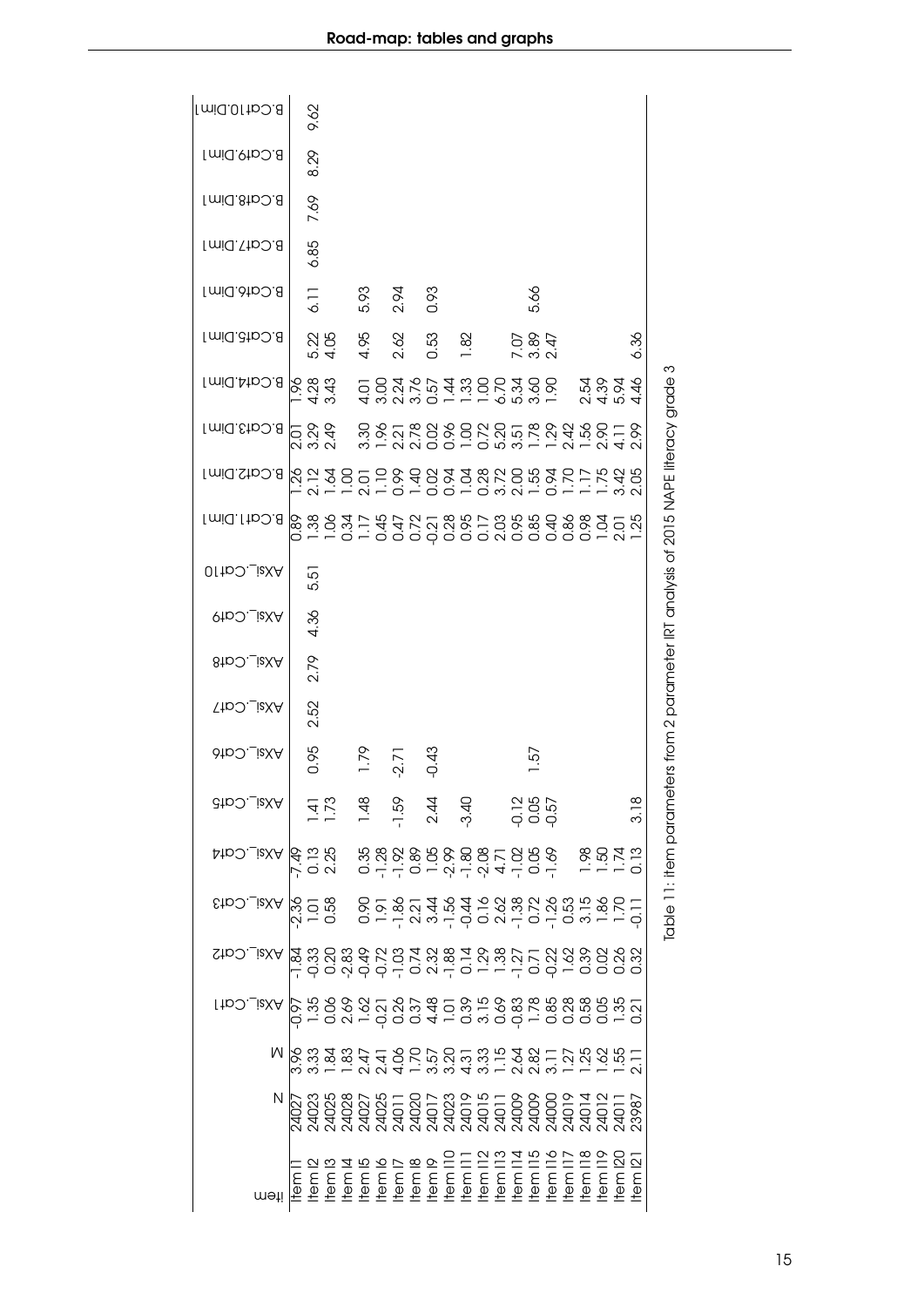<span id="page-15-0"></span>

|              | Cat1     | Cat2     | Cat <sub>3</sub> | Cat4     | Cat <sub>5</sub> | Cat6     | Cat7  | Cat8  | Cat9  | Cat10 |
|--------------|----------|----------|------------------|----------|------------------|----------|-------|-------|-------|-------|
| $\mathsf{I}$ | $-2.280$ | $-2.136$ | $-2.070$         | $-2.049$ |                  |          |       |       |       |       |
| 12           | $-0.360$ | $-0.279$ | 0.015            | 0.080    | 0.283            | 0.374    | 0.676 | 0.817 | 1.163 | 1.411 |
| 13           | $-0.470$ | 0.022    | 0.371            | 0.734    | 0.930            |          |       |       |       |       |
| 14           | $-1.586$ | $-1.567$ |                  |          |                  |          |       |       |       |       |
| 15           | $-0.394$ | $-0.317$ | 0.126            | 0.243    | 0.580            | 0.907    |       |       |       |       |
| 16           | $-0.995$ | $-0.436$ | $-0.010$         | 0.016    |                  |          |       |       |       |       |
| 17           | $-1.228$ | $-1.003$ | $-0.705$         | $-0.387$ | $-0.077$         | 0.185    |       |       |       |       |
| 18           | $-0.318$ | 0.096    | 0.325            | 0.416    |                  |          |       |       |       |       |
| 19           | $-0.390$ | $-0.384$ | $-0.330$         | $-0.314$ | $-0.153$         | $-0.113$ |       |       |       |       |
| 110          | $-1.545$ | $-1.431$ | $-0.723$         | $-0.367$ |                  |          |       |       |       |       |
| 11 1         | $-1.238$ | $-1.123$ | $-1.041$         | $-0.948$ | $-0.708$         |          |       |       |       |       |
| 112          | $-0.966$ | $-0.949$ | $-0.879$         | $-0.753$ |                  |          |       |       |       |       |
| 113          | 0.050    | 0.383    | 0.739            | 1.394    |                  |          |       |       |       |       |
| 114          | $-1.048$ | $-0.429$ | $-0.092$         | 0.192    | 0.641            |          |       |       |       |       |
| 115          | $-0.366$ | $-0.304$ | $-0.176$         | $-0.058$ | 0.273            | 0.995    |       |       |       |       |
| 116          | $-1.026$ | $-0.871$ | $-0.660$         | $-0.156$ | 1.378            |          |       |       |       |       |
| 117          | $-0.262$ | 0.287    | 0.461            |          |                  |          |       |       |       |       |
| 118          | $-0.217$ | 0.299    | 1.006            | 1.087    |                  |          |       |       |       |       |
| 119          | $-0.448$ | 0.076    | 0.531            | 0.666    |                  |          |       |       |       |       |
| 120          | $-0.095$ | 0.016    | 0.432            | 0.602    |                  |          |       |       |       |       |
| 121          | $-0.449$ | $-0.169$ | 0.011            | 0.358    | 1.690            |          |       |       |       |       |

Table 12: thresholds for IRT analysis of NAPE Literacy 2015 grade 3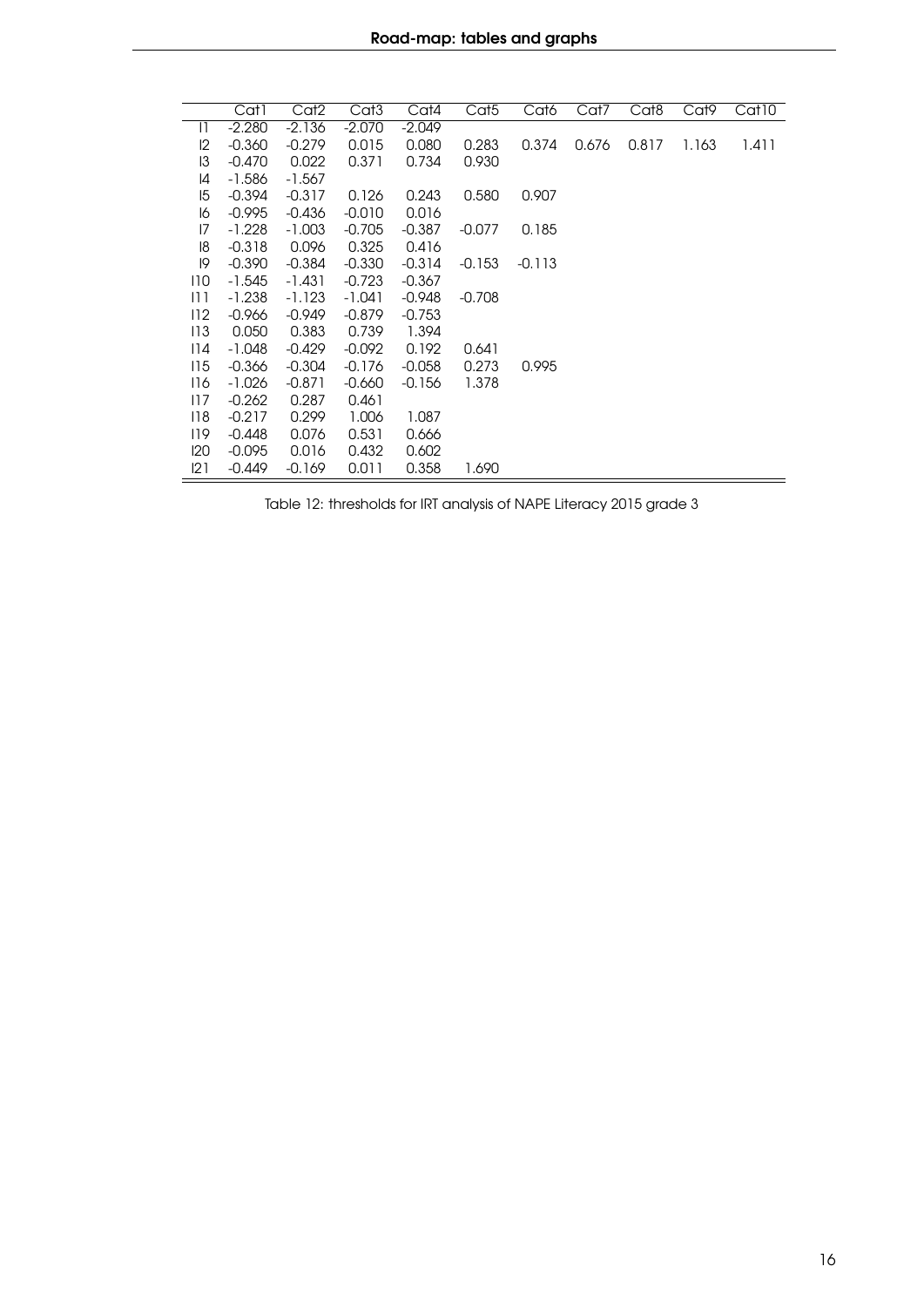<span id="page-16-0"></span>

|                | 号            | IHH 1            | a<br>Tilih   |              |                  | $\Omega$     |
|----------------|--------------|------------------|--------------|--------------|------------------|--------------|
| item           |              |                  |              | もと           | ŧ                | 호            |
| n1             | 1.59         | 13.29            | 0.00         | 1.04         | 1.32             | 0.19         |
| n2             | 1.24         | 5.18             | 0.00         | 0.99         | $-0.63$          | 0.53         |
| n3             | 2.03         | 23.15            | 0.00         | 1.20         | 13.63            | 0.00         |
| n4             | 0.87         | $-3.69$          | 0.00         | 0.95         | $-1.99$          | 0.05         |
| n <sub>5</sub> | 1.06         | 2.62             | 0.01         | 0.97         | $-2.44$          | 0.01         |
| n6             | 0.98         | $-1.44$          | 0.15         | 0.96         | $-5.03$          | 0.00         |
| n7             | 0.83         | $-7.75$          | 0.00         | 0.89         | $-10.23$         | 0.00         |
| n8             | 0.87         | $-14.82$         | 0.00         | 0.89         | $-16.75$         | 0.00         |
| n9             | 0.87         | $-16.33$         | 0.00         | 0.87         | $-19.31$         | 0.00         |
| n10            | 0.88         | $-14.57$         | 0.00         | 0.92         | $-12.44$         | 0.00         |
| n11            | 0.91         | $-9.46$          | 0.00         | 0.93         | $-11.23$         | 0.00         |
| n12            | 0.74         | $-30.10$         | 0.00         | 0.78         | $-32.22$         | 0.00         |
| n13            | 1.30         | 12.86            | 0.00         | 1.15         | 14.80            | 0.00         |
| n14            | 1.15         | 23.19            | 0.00         | 1.11         | 24.13            | 0.00         |
| n15            | 0.91         | $-7.03$          | 0.00         | 0.93         | $-7.39$          | 0.00         |
| n16            | 0.83         | $-17.12$         | 0.00         | 0.88         | $-16.30$         | 0.00         |
| n17            | 0.84         | $-19.83$         | 0.00         | 0.89         | $-19.84$         | 0.00         |
| n18            | 0.82         | $-20.76$         | 0.00         | 0.88         | $-19.35$         | 0.00         |
| n19            | 0.90         | $-19.32$         | 0.00         | 0.92         | $-19.58$         | 0.00         |
| n20            | 0.87         | $-11.57$         | 0.00         | 0.91         | $-11.01$         | 0.00         |
| n21            | 0.90         | $-5.27$          | 0.00         | 0.96         | $-3.21$          | 0.00         |
| n22            | 0.88         | $-13.85$         | 0.00         | 0.92         | $-13.38$         | 0.00         |
| n23            | 0.88         | $-14.62$         | 0.00         | 0.91         | $-14.79$         | 0.00         |
| n24            | 0.98         | $-0.91$          | 0.36         | 0.98         | $-0.89$          | 0.37         |
| n25            | 1.03         | 1.01             | 0.31         | 0.99         | $-0.31$          | 0.76         |
| n26<br>n27     | 0.92<br>1.08 | $-5.85$          | 0.00         | 0.97<br>1.07 | $-3.28$          | 0.00         |
| n28            | 0.91         | 5.08<br>$-11.93$ | 0.00<br>0.00 | 0.93         | 8.45<br>$-12.34$ | 0.00<br>0.00 |
| n29            | 0.84         | $-9.55$          | 0.00         | 0.94         | $-5.03$          | 0.00         |
| n30            | 1.52         | 22.28            | 0.00         | 1.27         | 25.78            | 0.00         |
| n31            | 0.96         | $-0.62$          | 0.54         | 0.99         | $-0.31$          | 0.76         |
| n32            | 0.86         | $-6.28$          | 0.00         | 0.94         | $-4.59$          | 0.00         |
| n33            | 0.90         | $-10.43$         | 0.00         | 0.93         | $-10.57$         | 0.00         |
| n34            | 1.36         | 18.63            | 0.00         | 1.23         | 25.10            | 0.00         |
| n35            | 0.94         | $-6.18$          | 0.00         | 0.97         | $-4.19$          | 0.00         |
| n36            | 2.61         | 63.49            | 0.00         | 1.64         | 65.38            | 0.00         |
| n37            | 0.81         | $-6.61$          | 0.00         | 0.90         | $-7.08$          | 0.00         |
| n38            | 0.77         | $-8.80$          | 0.00         | 0.88         | $-9.85$          | 0.00         |
| n39            | 1.45         | 27.12            | 0.00         | 1.25         | 27.34            | 0.00         |
| n40            | 1.31         | 10.30            | 0.00         | 1.10         | 7.60             | 0.00         |
| n41            | 0.87         | $-8.43$          | 0.00         | 0.91         | $-9.53$          | 0.00         |
| n42            | 1.54         | 29.95            | 0.00         | 1.28         | 28.49            | 0.00         |
| n43            | 1.09         | 8.72             | 0.00         | 1.09         | 9.32             | 0.00         |
| n44            | 0.87         | $-7.80$          | 0.00         | 0.89         | $-10.72$         | 0.00         |
| n45            | 1.30         | 23.41            | 0.00         | 1.16         | 19.69            | 0.00         |
| n46            | 0.97         | $-2.91$          | 0.00         | 0.97         | $-3.65$          | 0.00         |
| n47            | 1.14         | 8.97             | 0.00         | 1.10         | 11.69            | 0.00         |
| n48            | 0.86         | $-8.90$          | 0.00         | 0.89         | $-13.76$         | 0.00         |
| n49            | 0.92         | $-4.51$          | 0.00         | 0.94         | $-7.62$          | 0.00         |
| n50            | 0.92         | $-2.24$          | 0.03         | 0.91         | $-5.86$          | 0.00         |
| n51            | 1.02         | 1.52             | 0.13         | 0.99         | $-0.56$          | 0.58         |
| n52            | 1.14         | 8.71             | 0.00         | 1.08         | 10.25            | 0.00         |
| n53            | 0.90         | $-6.50$          | 0.00         | 0.92         | $-9.75$          | 0.00         |
| n54            | 0.98         | $-1.38$          | 0.17         | 0.98         | $-2.72$          | 0.01         |
| n55            | 1.60         | 45.01            | 0.00         | 1.39         | 52.03            | 0.00         |
| n56            | 0.96         | $-2.57$          | 0.01         | 0.98         | $-2.39$          | 0.02         |
| n57            | 0.86         | $-4.37$          | 0.00         | 0.90         | $-7.44$          | 0.00         |
| n58            | 0.79         | $-5.81$          | 0.00         | 0.92         | $-5.28$          | 0.00         |
| n59            | 1.83         | 12.61            | 0.00         | 1.16         | 4.27             | 0.00         |
| n60            | 0.89         | $-10.90$         | 0.00         | 0.93         | -9.86            | 0.00         |
| n61            | 0.97         | $-4.59$          | 0.00         | 0.98         | $-3.95$          | 0.00         |
| n62            | 1.07         | 8.74             | 0.00         | 1.06         | 8.19             | 0.00         |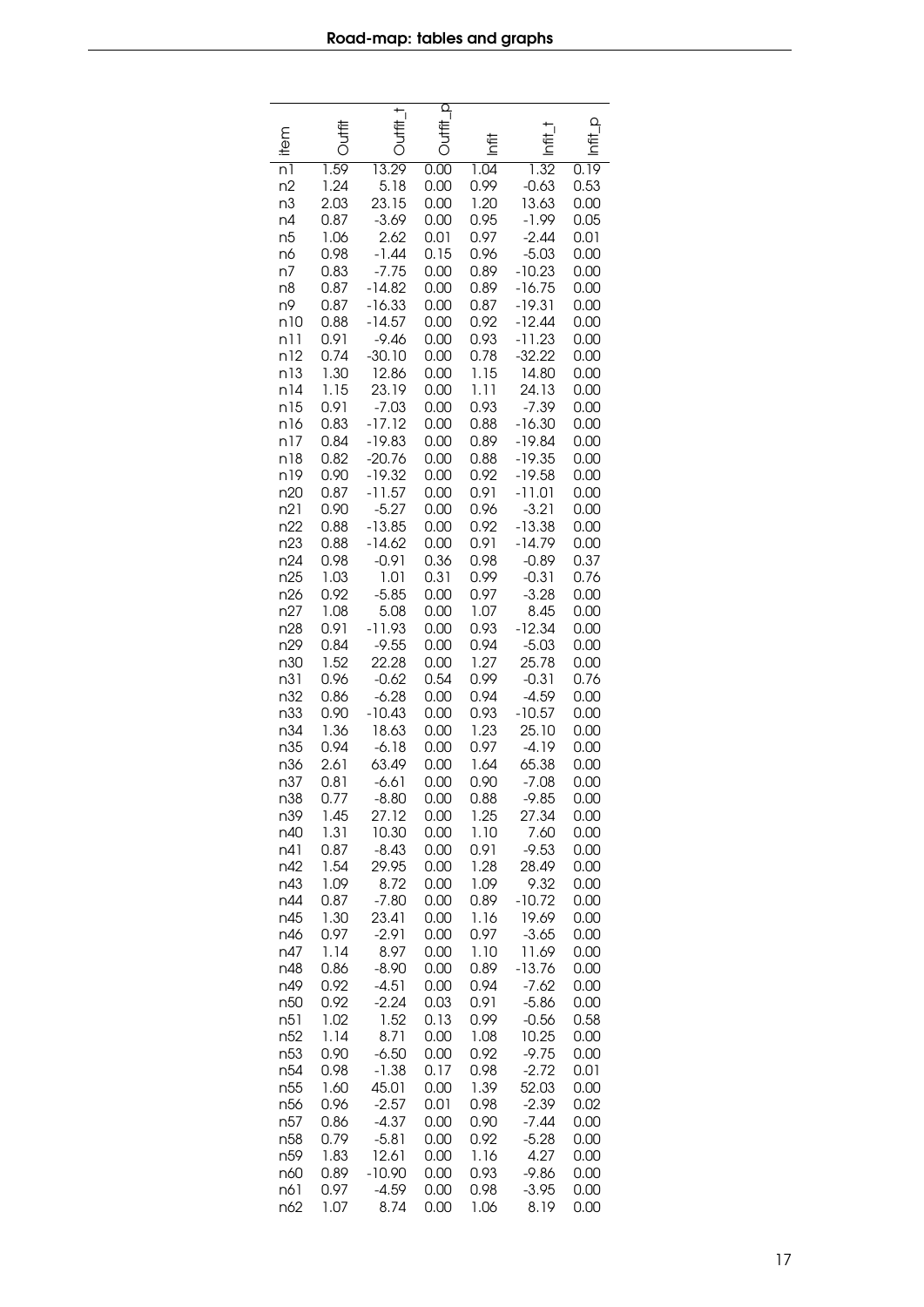|  |  | n63 0.96 -5.43 0.00 0.96 -5.03 0.00 |  |
|--|--|-------------------------------------|--|
|  |  | n64 1.55 18.12 0.00 1.30 18.09 0.00 |  |
|  |  | n65 0.95 -1.19 0.24 0.99 -0.53 0.60 |  |
|  |  | n66 0.95 -3.29 0.00 0.96 -4.97 0.00 |  |
|  |  |                                     |  |

Table 13: infit and outfit statistics for IRT analysis of 2015 NAPE numeracy grade 6

 $=$ 

Ĭ.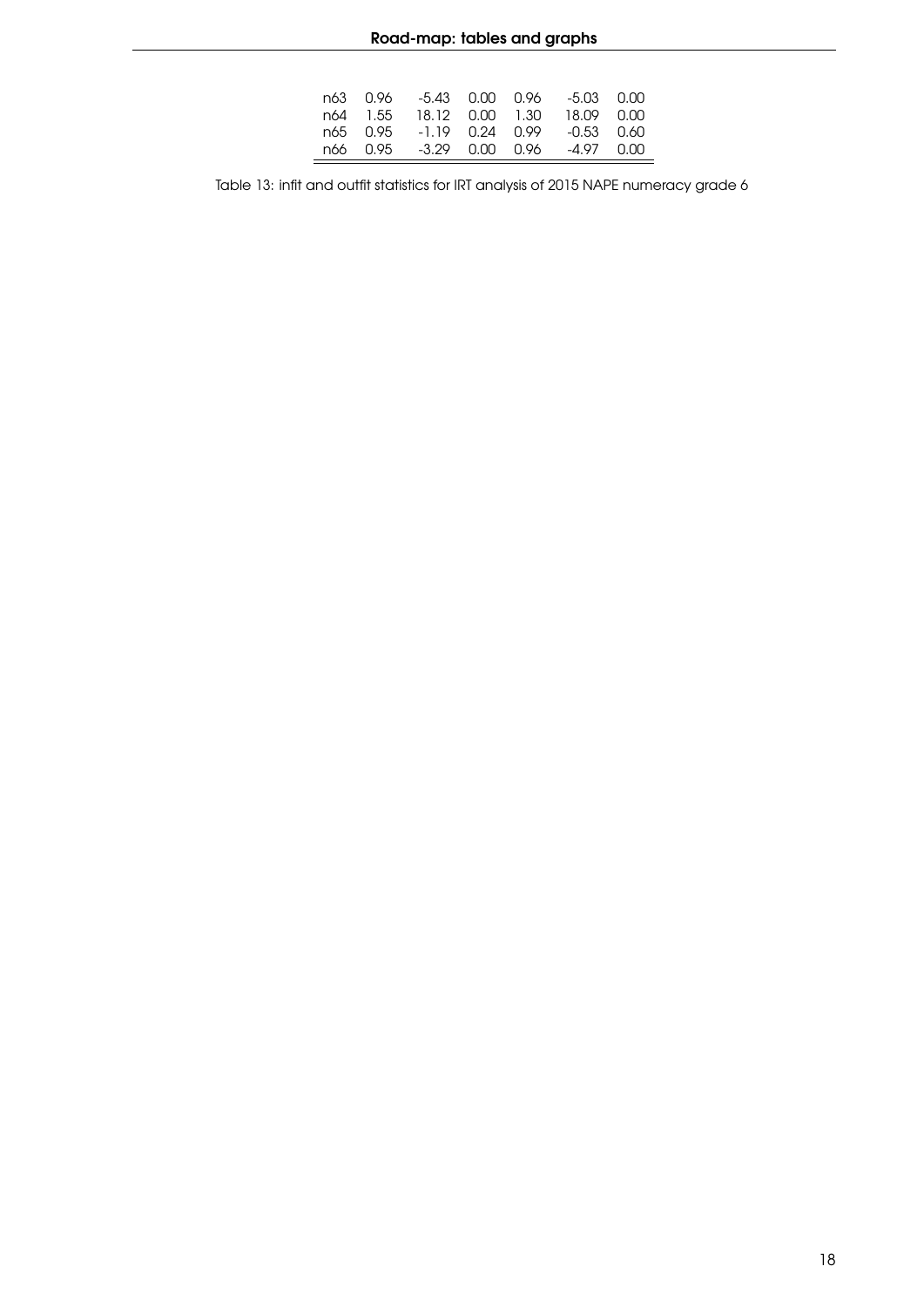<span id="page-18-0"></span>

*Respondents*

Figure 2: Wright Map for items in 2015 NAPE literacy grade 3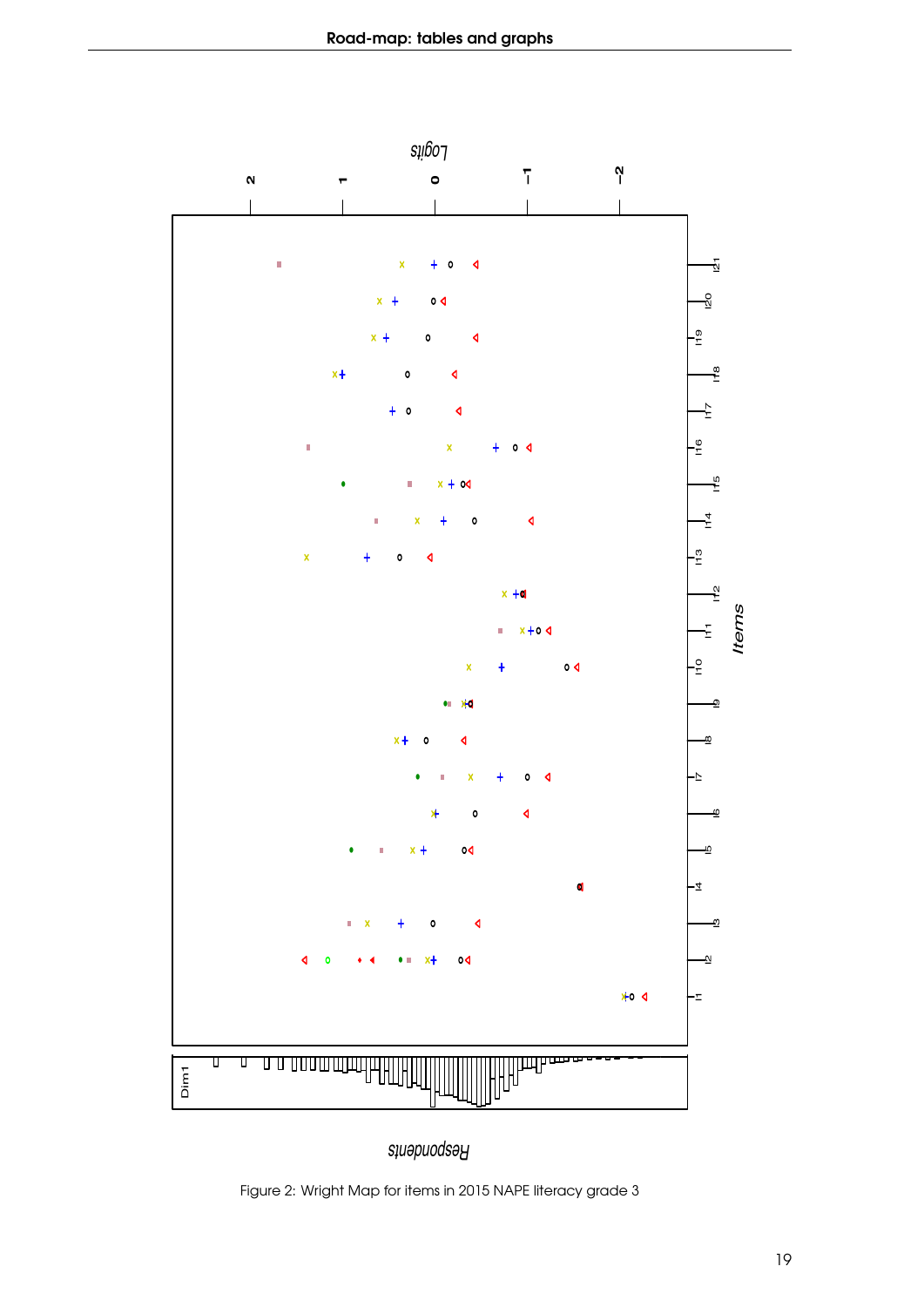<span id="page-19-0"></span>

| item                 | Z              | Σ            | AXsi_.Cat1         | $AXsi$ Cat2     | AXsi_.Cat3 | AXsL.Cat4 | AXsi_.Cat5 | B.Cat1.Dim1  | Cat2.Dim1<br>ഥ | Cat <sub>3</sub> .Dim1<br>ഥ | Cat4.Dim<br>ക് | B.Cat5.Dim |
|----------------------|----------------|--------------|--------------------|-----------------|------------|-----------|------------|--------------|----------------|-----------------------------|----------------|------------|
| Item n1              | 22722          | 0.95         | $-3.22$            |                 |            |           |            | 1.00         |                |                             |                |            |
| Item n2              | 22722          | 1.85         | $-0.05$            | $-3.57$         |            |           |            | 1.00         | 2.00           |                             |                |            |
| Item n3              | 22644          | 2.55         | 0.56               | $-0.40$         | $-3.12$    |           |            | 1.00         | 2.00           | 3.00                        |                |            |
| Item n4              | 22720          | 0.95         | $-3.12$            |                 |            |           |            | 1.00         |                |                             |                |            |
| Item n5              | 22719          | 1.65         | 0.31               | $-2.26$         |            |           |            | 1.00         | 2.00           |                             |                |            |
| Item n6<br>Item n7   | 22633<br>22687 | 1.94<br>1.62 | 0.54<br>0.49       | 0.44<br>$-2.07$ | $-1.16$    |           |            | 1.00<br>1.00 | 2.00<br>2.00   | 3.00                        |                |            |
| Item n8              | 22709          | 1.13         | $-0.13$            | $-0.45$         |            |           |            | 1.00         | 2.00           |                             |                |            |
| Item n9              | 22596          | 1.05         | 0.04               | $-0.13$         |            |           |            | 1.00         | 2.00           |                             |                |            |
| Item n10             | 22685          | 0.69         | $-0.85$            |                 |            |           |            | 1.00         |                |                             |                |            |
| Item n11             | 22528          | 0.94         | 0.92               | 0.24            |            |           |            | 1.00         | 2.00           |                             |                |            |
| Item n12             | 22567          | 0.79         | 0.46               | 0.83            |            |           |            | 1.00         | 2.00           |                             |                |            |
| Item n13             | 22648          | 0.46         | 2.71               | 1.79            |            |           |            | 1.00         | 2.00           |                             |                |            |
| Item n14             | 22702<br>22678 | 0.57<br>0.79 | $-0.30$<br>$-1.47$ |                 |            |           |            | 1.00         |                |                             |                |            |
| Item n15<br>Item n16 | 22546          | 0.73         | $-1.09$            |                 |            |           |            | 1.00<br>1.00 |                |                             |                |            |
| Item n17             | 22648          | 0.67         | $-0.77$            |                 |            |           |            | 1.00         |                |                             |                |            |
| Item n18             | 22491          | 0.30         | 0.97               |                 |            |           |            | 1.00         |                |                             |                |            |
| Item n19             | 22597          | 0.46         | 0.19               |                 |            |           |            | 1.00         |                |                             |                |            |
| Item n20             | 22609          | 0.76         | $-1.29$            |                 |            |           |            | 1.00         |                |                             |                |            |
| Item n21             | 22458          | 0.13         | 2.11               |                 |            |           |            | 1.00         |                |                             |                |            |
| Item n22             | 22629          | 0.69<br>0.33 | $-0.86$            |                 |            |           |            | 1.00         |                |                             |                |            |
| Item n23<br>Item n24 | 22527<br>22701 | 0.90         | 0.83<br>$-2.43$    |                 |            |           |            | 1.00<br>1.00 |                |                             |                |            |
| Item n25             | 22672          | 0.07         | 2.89               |                 |            |           |            | 1.00         |                |                             |                |            |
| Item n26             | 22554          | 0.19         | 1.61               |                 |            |           |            | 1.00         |                |                             |                |            |
| Item n27             | 22571          | 0.58         | 1.90               | 1.42            |            |           |            | 1.00         | 2.00           |                             |                |            |
| Item n28             | 22484          | 0.34         | 0.77               |                 |            |           |            | 1.00         |                |                             |                |            |
| Item n29             | 22397          | 0.15         | 1.93               |                 |            |           |            | 1.00         |                |                             |                |            |
| Item n30             | 22291<br>22033 | 0.97         | 1.81               | 2.68<br>4.61    | 1.43       |           |            | 1.00         | 2.00           | 3.00                        |                |            |
| Item n31<br>Item n32 | 22143          | 0.08<br>0.30 | 4.01<br>2.35       | 2.70            |            |           |            | 1.00<br>1.00 | 2.00<br>2.00   |                             |                |            |
| Item n33             | 22558          | 0.93         | 0.89               | 0.28            |            |           |            | 1.00         | 2.00           |                             |                |            |
| Item n34             | 22552          | 1.43         | 1.00               | $-1.31$         |            |           |            | 1.00         | 2.00           |                             |                |            |
| Item n35             | 22518          | 0.29         | 1.03               |                 |            |           |            | 1.00         |                |                             |                |            |
| Item n <sub>36</sub> | 22271          | 0.63         | 3.00               | 1.14            |            |           |            | 1.00         | 2.00           |                             |                |            |
| Item n37             | 22147          | 0.27         | 3.04               | 2.76            |            |           |            | 1.00         | 2.00           |                             |                |            |
| Item n38             | 22051          | 0.33         | 3.06               | 2.39            |            |           |            | 1.00         | 2.00           |                             |                |            |
| Item n39<br>Item n40 | 22581<br>22126 | 1.23<br>0.34 | 1.16<br>3.08       | 1.41<br>2.33    | 0.79       |           |            | 1.00<br>1.00 | 2.00<br>2.00   | 3.00                        |                |            |
| Item n41             | 22342          | 0.49         | 1.76               | 1.80            |            |           |            | 1.00         | 2.00           |                             |                |            |
| Item n42             | 22322          | 1.99         | 0.82               | 1.59            | $-1.17$    | 4.99      | 4.49       | 1.00         | 2.00           | 3.00                        | 4.00           | 5.00       |
| Item n43             | 22562          | 1.71         | $-0.51$            | $-0.12$         | 0.11       | 2.50      | 2.62       | 1.00         | 2.00           | 3.00                        | 4.00           | 5.00       |
| Item n44             | 22243          | 0.42         | 1.66               | 2.24            |            |           |            | 1.00         | 2.00           |                             |                |            |
| Item n45             | 22509          | 1.32         | 0.03               | $-1.03$         |            |           |            | 1.00         | 2.00           |                             |                |            |
| Item n46             | 22607          | 0.73         | $-1.09$            |                 |            |           |            | 1.00         |                |                             |                |            |
| Item n47<br>Item n48 | 22645<br>22590 | 1.41<br>0.59 | 0.41<br>2.12       | $-1.29$<br>1.34 |            |           |            | 1.00<br>1.00 | 2.00<br>2.00   |                             |                |            |
| Item n49             | 22218          | 0.61         | 2.89               | 1.24            |            |           |            | 1.00         | 2.00           |                             |                |            |
| Item n50             | 22137          | 0.21         | 3.61               | 3.05            |            |           |            | 1.00         | 2.00           |                             |                |            |
| Item n51             | 22663          | 0.82         | $-1.64$            |                 |            |           |            | 1.00         |                |                             |                |            |
| Item n52             | 22570          | 1.39         | 0.66               | $-1.20$         |            |           |            | 1.00         | 2.00           |                             |                |            |
| Item n <sub>53</sub> | 22537          | 0.59         | 2.17               | 1.32            |            |           |            | 1.00         | 2.00           |                             |                |            |
| Item n54             | 22600          | 0.75         | $-1.20$            |                 |            |           |            | 1.00         |                |                             |                |            |
| Item n55             | 22516          | 1.02         | 1.26               | $-0.02$         |            |           |            | 1.00         | 2.00           |                             |                |            |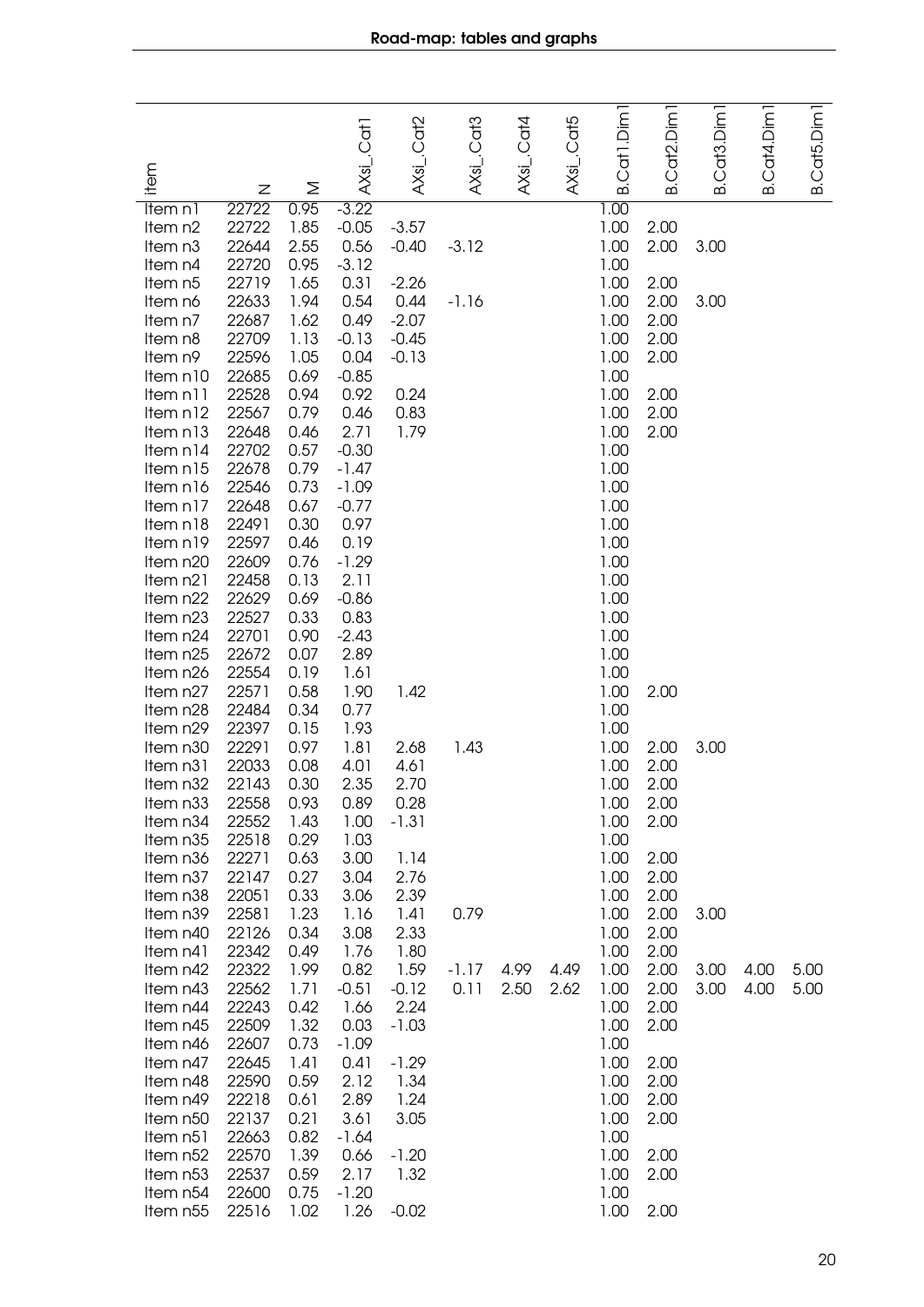| ltem n56             | 22210 | 0.65 | 2.27    | 1.13    |       |      | 1.00 | 2.00 |      |      |
|----------------------|-------|------|---------|---------|-------|------|------|------|------|------|
| Item n57             | 22254 | 0.28 | 3.78    | 2.60    |       |      | 1.00 | 2.00 |      |      |
| Item n58             | 22094 | 0.23 | 3.88    | 2.89    |       |      | 1.00 | 2.00 |      |      |
| Item n <sub>59</sub> | 21992 | 0.06 | 3.64    | 5.46    | 10.02 |      | 1.00 | 2.00 | 3.00 |      |
| ltem n60             | 21507 | 0.27 | 1.14    |         |       |      | 1.00 |      |      |      |
| ltem n61             | 21654 | 0.39 | 0.53    |         |       |      | 1.00 |      |      |      |
| ltem n62             | 21805 | 1.07 | $-0.47$ | $-0.23$ |       |      | 1.00 | 2.00 |      |      |
| ltem n63             | 21371 | 0.94 | $-0.22$ | 0.31    |       |      | 1.00 | 2.00 |      |      |
| ltem n64             | 21411 | 0.63 | 1.62    | 3.38    | 5.57  | 4.06 | 1.00 | 2.00 | 3.00 | 4.00 |
| ltem n65             | 21422 | 0.05 | 3.25    |         |       |      | 1.00 |      |      |      |
| ltem n66             | 21249 | 0.59 | 1.95    | 1.41    |       |      | 1.00 | 2.00 |      |      |
|                      |       |      |         |         |       |      |      |      |      |      |

Table 14: item parameters from 1 parameter IRT analysis of 2015 NAPE numeracy grade 6

<span id="page-20-0"></span>

|                      |                |              | AXsi_.Cat1   | AXsi_.Cat2 | AXsi_.Cat3 | $AXs$ i_.Cat4 | AXsi_.Cat5 | B.Cat1.Dim1  | Cat <sub>2</sub> .Dim <sub>1</sub> | B.Cat3.Dim1 | Cat4.Dim1 | B.Cat5.Dim1 |
|----------------------|----------------|--------------|--------------|------------|------------|---------------|------------|--------------|------------------------------------|-------------|-----------|-------------|
| item                 | z              | Σ            |              |            |            |               |            |              | ക                                  |             | ക         |             |
| Item n1              | 22722          | 0.95         | $-3.00$      |            |            |               |            | 0.16         |                                    |             |           |             |
| Item n2              | 22722          | 1.85         | 0.00         | $-3.52$    |            |               |            | 0.68         | 1.38                               |             |           |             |
| Item n <sub>3</sub>  | 22644          | 2.55         | 1.21         | 0.25       | $-2.46$    |               |            | 0.10         | 0.82                               | 1.29        |           |             |
| Item n4              | 22720          | 0.95         | $-3.40$      |            |            |               |            | 1.08         |                                    |             |           |             |
| Item n5              | 22719          | 1.65         | 0.14         | $-2.38$    |            |               |            | 1.05         | 1.58                               |             |           |             |
| Item n6              | 22633          | 1.94         | 0.50         | 0.39       | $-1.19$    |               |            | 0.75         | 1.22                               | 2.51        |           |             |
| Item n7              | 22687          | 1.62         | 0.20         | $-2.44$    |            |               |            | 0.94         | 2.05                               |             |           |             |
| Item n8              | 22709          | 1.13         | $-0.39$      | $-0.61$    |            |               |            | 1.26         | 2.21                               |             |           |             |
| Item n9              | 22596          | 1.05         | $-0.13$      | $-0.12$    |            |               |            | 1.01         | 2.25                               |             |           |             |
| Item n10             | 22685          | 0.69         | $-0.97$      |            |            |               |            | 1.17         |                                    |             |           |             |
| Item n11             | 22528          | 0.94         | 0.87         | 0.31       |            |               |            | 0.64         | 1.92                               |             |           |             |
| Item n12             | 22567          | 0.79         | 0.27         | 1.28       |            |               |            | 1.44         | 3.13                               |             |           |             |
| Item n13             | 22648          | 0.46         | 2.69         | 1.61       |            |               |            | $-0.08$      | 1.12                               |             |           |             |
| Item n14             | 22702          | 0.57         | $-0.29$      |            |            |               |            | 0.34         |                                    |             |           |             |
| Item n15             | 22678          | 0.79         | $-1.63$      |            |            |               |            | 1.09         |                                    |             |           |             |
| Item n16             | 22546          | 0.73         | $-1.34$      |            |            |               |            | 1.44         |                                    |             |           |             |
| Item n17             | 22648          | 0.67         | $-0.94$      |            |            |               |            | 1.41<br>1.52 |                                    |             |           |             |
| Item n18             | 22491<br>22597 | 0.30<br>0.46 | 1.21<br>0.21 |            |            |               |            | 1.18         |                                    |             |           |             |
| Item n19<br>Item n20 | 22609          | 0.76         | $-1.49$      |            |            |               |            | 1.25         |                                    |             |           |             |
| Item n21             | 22458          | 0.13         | 2.27         |            |            |               |            | 1.05         |                                    |             |           |             |
| Item n22             | 22629          | 0.69         | $-0.98$      |            |            |               |            | 1.19         |                                    |             |           |             |
| Item n23             | 22527          | 0.33         | 0.94         |            |            |               |            | 1.23         |                                    |             |           |             |
| Item n24             | 22701          | 0.90         | $-2.47$      |            |            |               |            | 0.79         |                                    |             |           |             |
| Item n25             | 22672          | 0.07         | 2.90         |            |            |               |            | 0.78         |                                    |             |           |             |
| Item n26             | 22554          | 0.19         | 1.69         |            |            |               |            | 0.96         |                                    |             |           |             |
| Item n27             | 22571          | 0.58         | 1.90         | 1.32       |            |               |            | 0.65         | 1.29                               |             |           |             |
| Item n28             | 22484          | 0.34         | 0.83         |            |            |               |            | 1.09         |                                    |             |           |             |
| Item n29             | 22397          | 0.15         | 2.13         |            |            |               |            | 1.14         |                                    |             |           |             |
| Item n30             | 22291          | 0.97         | 1.87         | 2.59       | 1.14       |               |            | 0.51         | 0.81                               | 1.46        |           |             |
| Item n31             | 22033          | 0.08         | 3.82         | 4.92       |            |               |            | 0.41         | 1.77                               |             |           |             |
| Item n32             | 22143          | 0.30         | 2.32         | 3.08       |            |               |            | 0.76         | 1.97                               |             |           |             |
| Item n33             | 22558          | 0.93         | 0.82         | 0.26       |            |               |            | 1.09         | 1.87                               |             |           |             |
| Item n34             | 22552          | 1.43         | 1.36         | $-1.08$    |            |               |            | 0.00         | 0.74                               |             |           |             |
| Item n35             | 22518          | 0.29         | 1.06         |            |            |               |            | 0.92         |                                    |             |           |             |
| ltem n36             | 22271          | 0.63         | 3.10         | 0.80       |            |               |            | $-0.37$      | 0.06                               |             |           |             |
| Item n37             | 22147          | 0.27         | 3.04         | 3.26       |            |               |            | 0.86         | 2.11                               |             |           |             |
| Item n38             | 22051          | 0.33         | 2.99         | 2.96       |            |               |            | 0.72         | 2.25                               |             |           |             |
| Item n39             | 22581          | 1.23         | 1.31         | 1.43       | 0.69       |               |            | 0.24         | 0.61                               | 1.45        |           |             |
| Item n40             | 22126          | 0.34         | 2.97         | 2.16       |            |               |            | 0.12         | 1.25                               |             |           |             |
| Item n41             | 22342          | 0.49         | 1.75         | 2.04       |            |               |            | 0.92         | 1.98                               |             |           |             |
| Item n42             | 22322          | 1.99         | 1.02         | 1.91       | $-0.94$    | 5.01          | 3.64       | 0.58         | 0.68                               | 1.29        | 1.88      | 2.02        |
| Item n43             | 22562          | 1.71         | $-0.73$      | $-0.26$    | $-0.10$    | 2.03          | 1.57       | 1.15         | 1.97                               | 2.43        | 2.89      | 3.24        |
| Item n44             | 22243          | 0.42         | 1.67         | 2.68       |            |               |            | 0.99         | 2.17                               |             |           |             |
| Item n45             | 22509          | 1.32         | 0.19         | $-0.92$    |            |               |            | 0.50         | 0.89                               |             |           |             |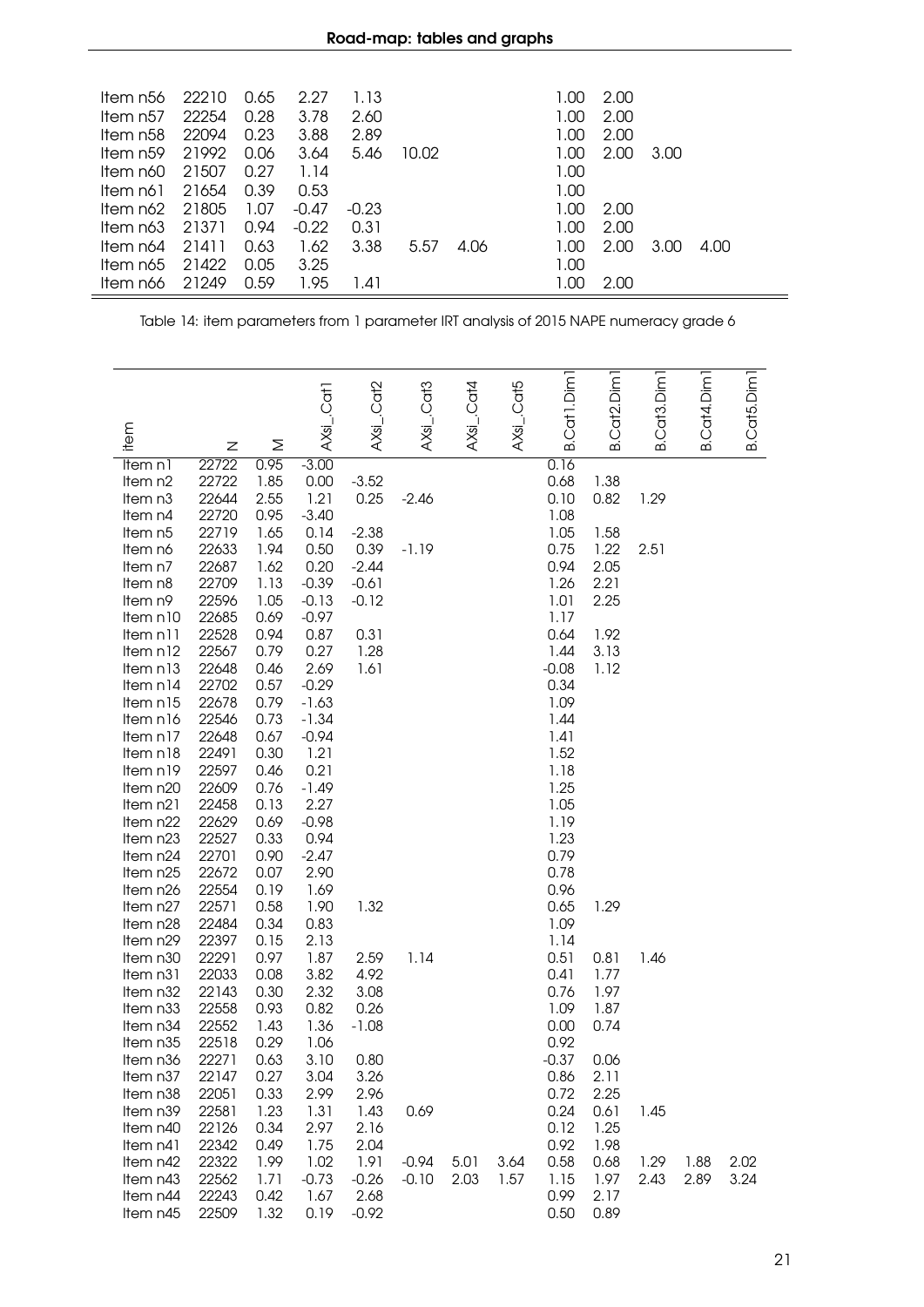| ltem n46 | 22607 | 0.73 | $-1.13$ |         |      |      | 0.83 |      |      |      |
|----------|-------|------|---------|---------|------|------|------|------|------|------|
| Item n47 | 22645 | 1.41 | 0.55    | -1.18   |      |      | 0.50 | 1.09 |      |      |
| Item n48 | 22590 | 0.59 | 2.07    | 1.62    |      |      | 0.86 | 2.14 |      |      |
| Item n49 | 22218 | 0.61 | 2.83    | 1.38    |      |      | 0.63 | 1.85 |      |      |
| Item n50 | 22137 | 0.21 | 3.46    | 3.66    |      |      | 0.39 | 2.15 |      |      |
| ltem n51 | 22663 | 0.82 | -1.64   |         |      |      | 0.70 |      |      |      |
| Item n52 | 22570 | 1.39 | 0.79    | $-1.11$ |      |      | 0.50 | 1.12 |      |      |
| ltem n53 | 22537 | 0.59 | 2.12    | 1.51    |      |      | 0.79 | 1.96 |      |      |
| Item n54 | 22600 | 0.75 | $-1.24$ |         |      |      | 0.80 |      |      |      |
| Item n55 | 22516 | 1.02 | 1.42    | $-0.03$ |      |      | 0.17 | 0.50 |      |      |
| Item n56 | 22210 | 0.65 | 2.22    | 1.19    |      |      | 0.57 | 1.67 |      |      |
| Item n57 | 22254 | 0.28 | 3.71    | 3.03    |      |      | 0.70 | 2.06 |      |      |
| Item n58 | 22094 | 0.23 | 3.80    | 3.35    |      |      | 0.66 | 2.04 |      |      |
| Item n59 | 21992 | 0.06 | 3.38    | 4.47    | 7.63 |      | 0.13 | 0.44 | 0.39 |      |
| ltem n60 | 21507 | 0.27 | 1.27    |         |      |      | 1.13 |      |      |      |
| ltem n61 | 21654 | 0.39 | 0.53    |         |      |      | 0.83 |      |      |      |
| Item n62 | 21805 | 1.07 | $-0.37$ | $-0.16$ |      |      | 0.40 | 1.22 |      |      |
| ltem n63 | 21371 | 0.94 | $-0.22$ | 0.42    |      |      | 0.58 | 1.68 |      |      |
| Item n64 | 21411 | 0.63 | 1.61    | 3.19    | 4.94 | 3.10 | 0.50 | 1.01 | 1.37 | 2.02 |
| ltem n65 | 21422 | 0.05 | 3.32    |         |      |      | 0.87 |      |      |      |
| Item n66 | 21249 | 0.59 | 1.96    | 1.46    |      |      | 0.91 | 1.67 |      |      |

Table 15: item parameters from 2 parameter IRT analysis of 2015 NAPE numeracy grade 6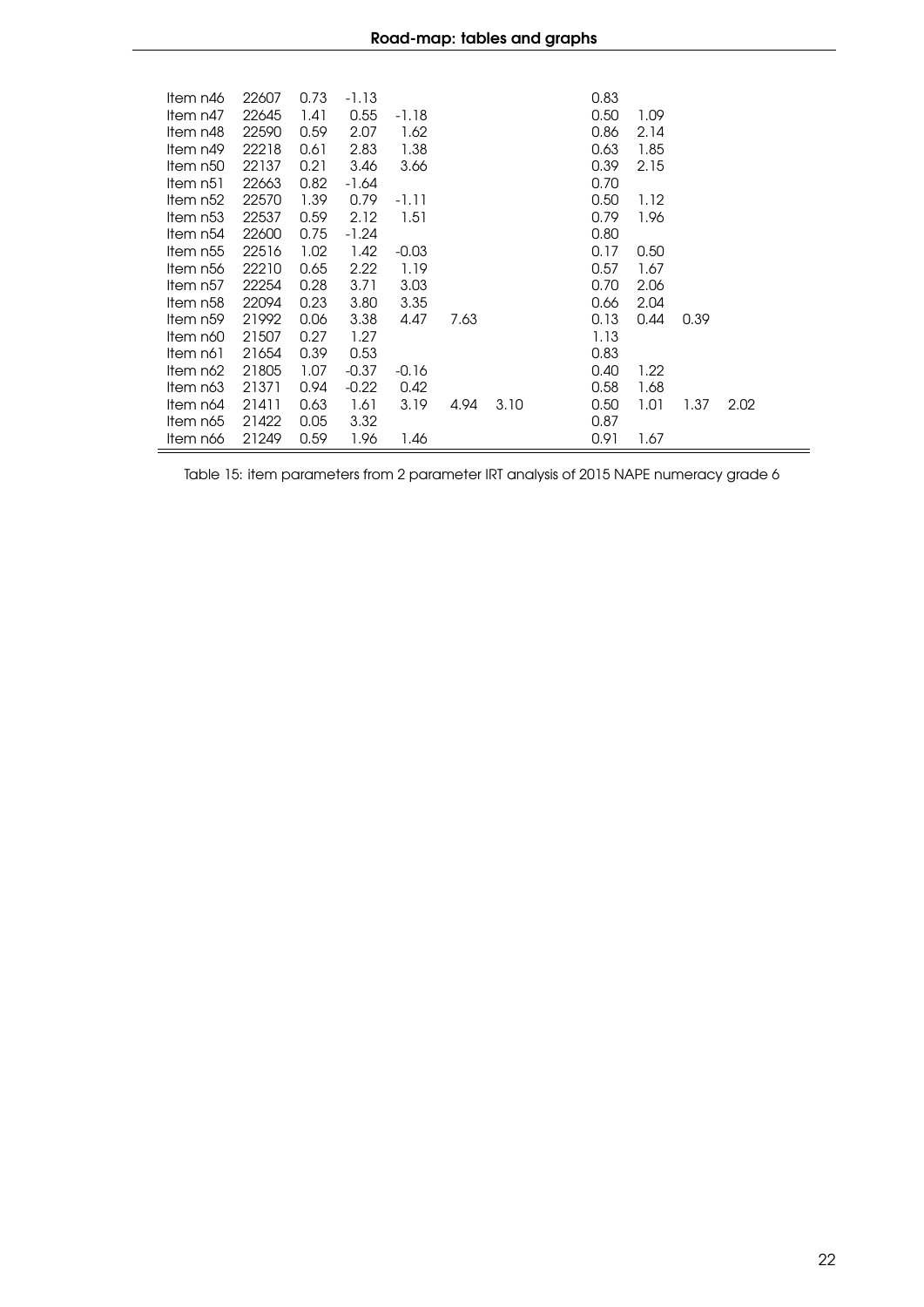<span id="page-22-0"></span>

|            | $\overline{\mathrm{Cat}}$ 1 | Cat <sub>2</sub> | $\overline{\text{Cat}}3$ | Cat4  | Cat <sub>5</sub> |
|------------|-----------------------------|------------------|--------------------------|-------|------------------|
| n1         | $-3.224$                    |                  |                          |       |                  |
| n2         | $-1.874$                    | -1.699           |                          |       |                  |
| n3         | -1.170                      | $-1.035$         | $-0.911$                 |       |                  |
| n4<br>n5   | -3.116<br>$-1.250$          | $-1.014$         |                          |       |                  |
| n6         | $-0.620$                    | $-0.358$         | $-0.164$                 |       |                  |
| n7         | $-1.142$                    | $-0.924$         |                          |       |                  |
| n8         | $-0.665$                    | 0.219            |                          |       |                  |
| n9         | $-0.501$                    | 0.372            |                          |       |                  |
| n10        | $-0.854$                    |                  |                          |       |                  |
| n11        | $-0.104$                    | 0.339            |                          |       |                  |
| n12        | $-0.048$                    | 0.877            |                          |       |                  |
| n13<br>n14 | 0.812<br>$-0.297$           | 0.974            |                          |       |                  |
| n15        | $-1.474$                    |                  |                          |       |                  |
| n16        | $-1.092$                    |                  |                          |       |                  |
| n17        | $-0.769$                    |                  |                          |       |                  |
| n18        | 0.968                       |                  |                          |       |                  |
| n19        | 0.191                       |                  |                          |       |                  |
| n20        | $-1.288$                    |                  |                          |       |                  |
| n21        | 2.110                       |                  |                          |       |                  |
| n22<br>n23 | $-0.855$<br>0.826           |                  |                          |       |                  |
| n24        | $-2.427$                    |                  |                          |       |                  |
| n25        | 2.890                       |                  |                          |       |                  |
| n26        | 1.614                       |                  |                          |       |                  |
| n27        | 0.559                       | 0.861            |                          |       |                  |
| n28        | 0.765                       |                  |                          |       |                  |
| n29        | 1.926                       |                  |                          |       |                  |
| n30<br>n31 | 0.330<br>2.214              | 0.505<br>2.396   | 0.622                    |       |                  |
| n32        | 1.168                       | 1.535            |                          |       |                  |
| n33        | $-0.096$                    | 0.371            |                          |       |                  |
| n34        | $-0.748$                    | $-0.558$         |                          |       |                  |
| n35        | 1.026                       |                  |                          |       |                  |
| n36        | 0.526                       | 0.614            |                          |       |                  |
| n37        | 1.288                       | 1.477            |                          |       |                  |
| n38<br>n39 | 1.120<br>$-0.006$           | 1.275<br>0.260   |                          |       |                  |
| n40        | 1.089                       | 1.236            | 0.530                    |       |                  |
| n41        | 0.690                       | 1.108            |                          |       |                  |
| n42        | $-0.525$                    | $-0.327$         | $-0.265$                 | 2.814 | 2.850            |
| n43        | -0.841                      | 0.101            | 0.600                    | 1.324 | 1.548            |
| n44        | 0.833                       | 1.409            |                          |       |                  |
| n45        | $-0.801$                    | $-0.229$         |                          |       |                  |
| n46        | $-1.094$                    | $-0.472$         |                          |       |                  |
| n47<br>n48 | $-0.819$<br>0.553           | 0.788            |                          |       |                  |
| n49        | 0.570                       | 0.674            |                          |       |                  |
| n50        | 1.465                       | 1.589            |                          |       |                  |
| n51        | $-1.644$                    |                  |                          |       |                  |
| n52        | $-0.742$                    | $-0.460$         |                          |       |                  |
| n53        | 0.548                       | 0.770            |                          |       |                  |
| n54        | $-1.204$                    |                  |                          |       |                  |
| n55<br>n56 | -0.149<br>0.475             | 0.131<br>0.657   |                          |       |                  |
| n57        | 1.257                       | 1.341            |                          |       |                  |
| n58        | 1.400                       | 1.487            |                          |       |                  |
| n59        | 2.483                       | 2.834            | 4.637                    |       |                  |
| n60        | 1.145                       |                  |                          |       |                  |
| n61        | 0.530                       |                  |                          |       |                  |
| n62        | $-0.775$                    | 0.548            |                          |       |                  |
| n63        | $-0.520$                    | 0.830            |                          |       |                  |
| n64        | 0.771                       | 1.060            | 1.171                    | 1.212 |                  |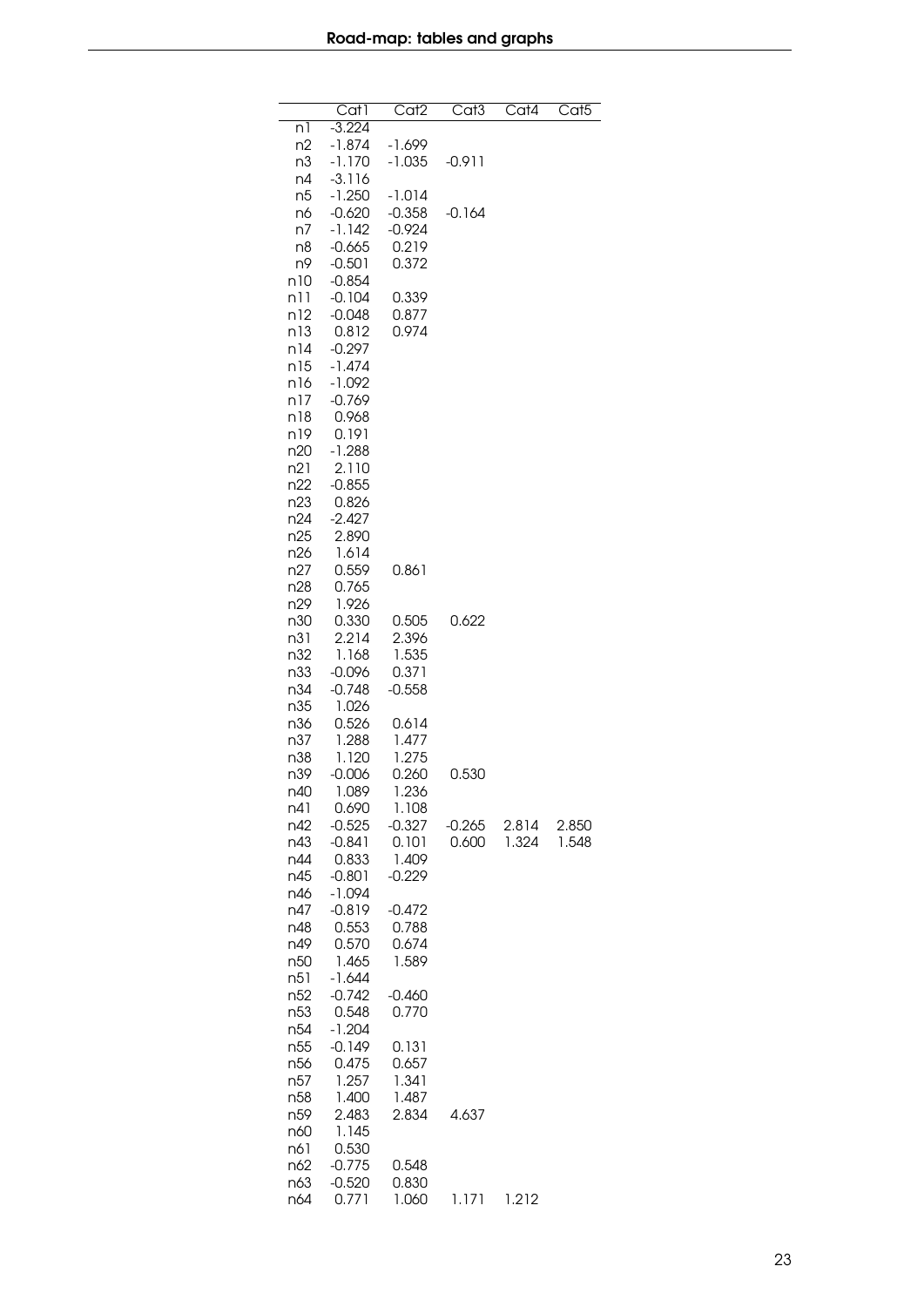| n65 - | 3.247     |         |  |
|-------|-----------|---------|--|
|       | n66 0.564 | . 0.850 |  |

 $\equiv$ 

Table 16: thresholds for IRT analysis of NAPE Numeracy 2015 grade 6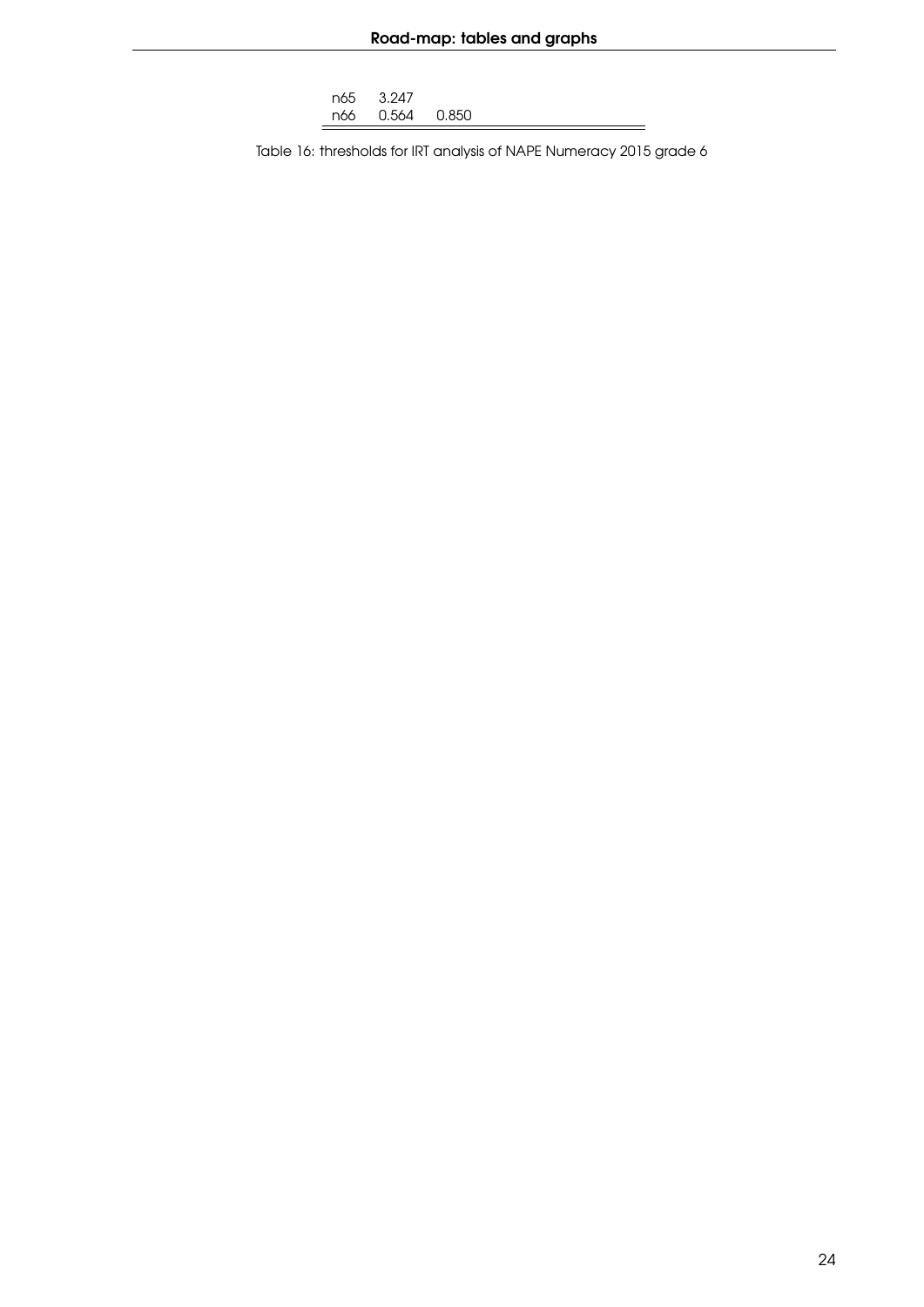<span id="page-24-0"></span>literacy 6

| item             | Outfit       | Outfit_t      | Outfit_p     | <b>Infit</b> | Infit_t       | Infit_p      |
|------------------|--------------|---------------|--------------|--------------|---------------|--------------|
| $\mathsf{I}$     | 1.00         | $-0.15$       | 0.88         | 1.00         | $-0.13$       | 0.89         |
| 2                | 1.31         | 27.22         | 0.00         | 1.27         | 26.35         | 0.00         |
| $\mathsf{I}3$    | 1.18         | 13.20         | 0.00         | 1.24         | 20.77         | 0.00         |
| 4                | 1.04         | 3.09          | 0.00         | 1.05         | 5.94          | 0.00         |
| 15               | 2.02         | 65.14         | 0.00         | 1.66         | 60.92         | 0.00         |
| 16               | 0.79         | $-6.66$       | 0.00         | 0.93         | $-3.95$       | 0.00         |
| 7                | 1.06         | 4.50          | 0.00         | 1.05         | 5.70          | 0.00         |
| 18               | 1.09         | 8.90          | 0.00         | 1.06         | 5.96          | 0.00         |
| 19               | 0.90         | $-9.53$       | 0.00         | 0.89         | $-11.48$      | 0.00         |
| 110              | 1.25         | 19.03         | 0.00         | 1.15         | 12.47         | 0.00         |
| 111a             | 0.70         | $-16.42$      | 0.00         | 0.86         | $-14.13$      | 0.00         |
| 111b             | 1.12         | 11.62         | 0.00         | 1.10         | 15.76         | 0.00         |
| 111c             | 1.12         | 11.40         | 0.00         | 1.08         | 11.76         | 0.00         |
| 111d             | 0.75         | $-16.38$      | 0.00         | 0.86         | $-16.96$      | 0.00         |
| 111e             | 0.87         | $-14.22$      | 0.00         | 0.90         | $-17.00$      | 0.00         |
| 111f             | 0.94         | $-2.75$       | 0.01         | 1.01         | 0.58          | 0.56         |
| 111g             | 0.78         | $-9.91$       | 0.00         | 0.90         | $-8.70$       | 0.00         |
| 111h             | 1.10         | 4.73          | 0.00         | 1.05         | 5.03          | 0.00         |
| 111i             | 0.87         | $-13.56$      | 0.00         | 0.90         | $-16.96$      | 0.00         |
| 11 1 j           | 0.74         | $-27.31$      | 0.00         | 0.79         | $-34.50$      | 0.00         |
| 112              | 1.83         | 54.18         | 0.00         | 1.49         | 52.48         | 0.00         |
| 113              | 2.33         | 49.47         | 0.00         | 1.61         | 53.16         | 0.00         |
| 114              | 0.98         | $-1.85$       | 0.06         | 0.99         | $-0.87$       | 0.38         |
| 115a             | 1.10         | 3.67          | 0.00         | 1.05         | 4.09          | 0.00         |
| 115b             | 1.07         | 6.85          | 0.00         | 1.05         | 7.46          | 0.00         |
| 115c             | 1.06         | 2.61          | 0.01         | 1.06         | 5.16          | 0.00         |
| 115d             | 1.05         | 2.78          | 0.01         | 1.05         | 5.96          | 0.00         |
| 116a             | 1.12         | 12.86         | 0.00         | 1.09         | 9.86          | 0.00         |
| 116b             | 0.84         | -14.95        | 0.00         | 0.88         | $-19.25$      | 0.00         |
| 116c             | 0.79         | $-20.03$      | 0.00         | 0.85         | $-23.58$      | 0.00         |
| 116d             | 1.29         | 14.19         | 0.00         | 1.13         | 12.76         | 0.00         |
| 116e             | 0.73         | $-23.08$      | 0.00         | 0.82         | $-26.62$      | 0.00         |
| 116f             | 0.68         | $-25.35$      | 0.00         | 0.78         | $-30.44$      | 0.00         |
| 116g             | 0.85         | $-7.44$       | 0.00         | 0.95         | $-4.60$       | 0.00         |
| 116h             | 0.88         | $-12.74$      | 0.00         | 0.91         | $-15.54$      | 0.00         |
| 116i             | 0.83         | $-19.32$      | 0.00         | 0.85         | $-25.13$      | 0.00         |
| 117a             | 0.98         | $-1.40$       | 0.16         | 0.97         | $-3.13$       | 0.00         |
| 117b             | 1.06         | 5.29          | 0.00         | 1.03         | 4.21          | 0.00         |
| 117c             | 0.77         | $-19.99$      | 0.00         | 0.84         | $-24.20$      | 0.00         |
| 117d             | 0.92         | $-8.91$       | 0.00         | 0.96         | $-6.94$       | 0.00         |
| 117e             | 0.74         | -20.96        | 0.00         | 0.84         | $-22.56$      | 0.00         |
| 117f             | 0.75         | $-16.22$      | 0.00         | 0.88         | $-13.75$      | 0.00         |
| 117g             | 1.13         | 2.84          | 0.00         | 1.11         | 4.61          | 0.00         |
| 117h             | 0.89         | $-8.93$       | 0.00         | 0.95         | $-6.78$       | 0.00         |
| 117i             | 0.84         | $-17.57$      | 0.00         | 0.88         | -19.99        | 0.00         |
| 118              | 1.30         | 5.13          | 0.00         | 1.03         | 0.98          | 0.33         |
| 119a             | 1.11         | 10.94         | 0.00         | 1.00         | 0.10          | 0.92         |
| 119 <sub>b</sub> | 0.80         | $-21.43$      | 0.00         | 0.86         | $-23.21$      | 0.00         |
| 119 <sub>C</sub> | 1.05         | 5.49          | 0.00         | 1.05         | 7.41          | 0.00         |
| 119d             | 0.83         | $-10.23$      | 0.00         | 0.91         | $-10.00$      | 0.00         |
| 119e             | 1.02         | 0.78          | 0.43         | 1.00         | 0.34          | 0.73         |
| 119f             | 0.85         | $-8.29$       | 0.00         | 0.97         | $-3.08$       | 0.00         |
| 119g             | 0.83         | $-9.46$       | 0.00         | 0.89         | $-11.32$      | 0.00         |
| 120<br>121a      | 1.28         | 9.72<br>10.07 | 0.00<br>0.00 | 1.05<br>1.14 | 3.44<br>10.40 | 0.00<br>0.00 |
| 121b             | 1.28<br>0.93 | $-5.19$       | 0.00         | 0.96         | $-5.22$       | 0.00         |
| 121c             | 0.80         | $-12.57$      | 0.00         | 0.88         | $-13.47$      | 0.00         |
| 121d             | 0.72         | $-14.13$      | 0.00         |              | $-13.30$      | 0.00         |
| 121e             | 0.70         | $-16.74$      | 0.00         | 0.86<br>0.84 | $-16.49$      | 0.00         |
| 121f             | 0.74         | $-15.96$      | 0.00         | 0.85         | $-16.24$      | 0.00         |
| 121g             | 0.74         | $-12.36$      | 0.00         | 0.89         | $-10.08$      | 0.00         |
| 121h             | 0.75         | $-9.10$       | 0.00         | 0.91         | $-5.91$       | 0.00         |
| 121i             | 0.95         | $-2.53$       | 0.01         | 1.00         | $-0.03$       | 0.98         |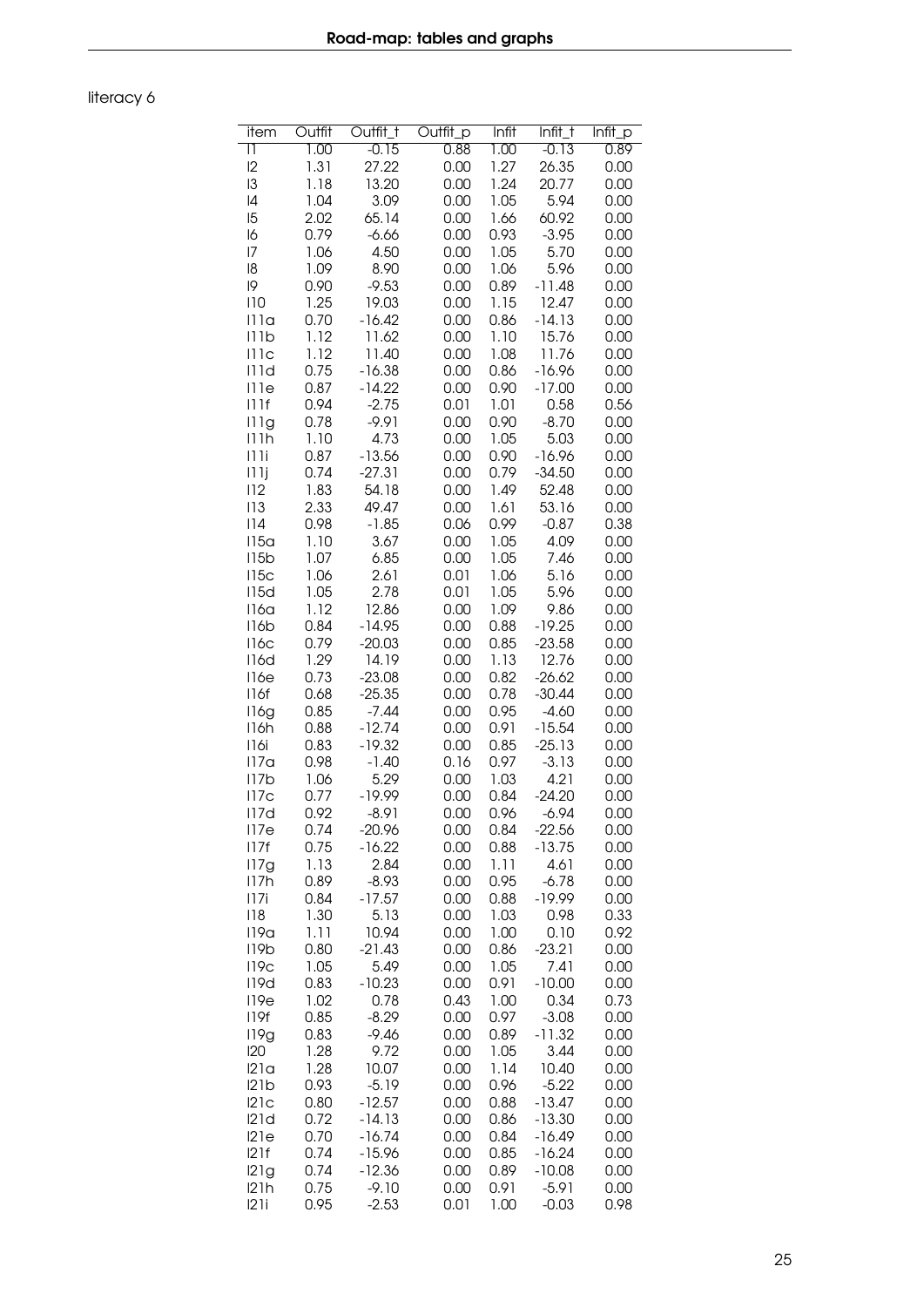l21j 0.94 -3.87 0.00 0.97 -2.94 0.00

Table 17: infit and outfit statistics for IRT analysis of 2015 NAPE literacy grade 6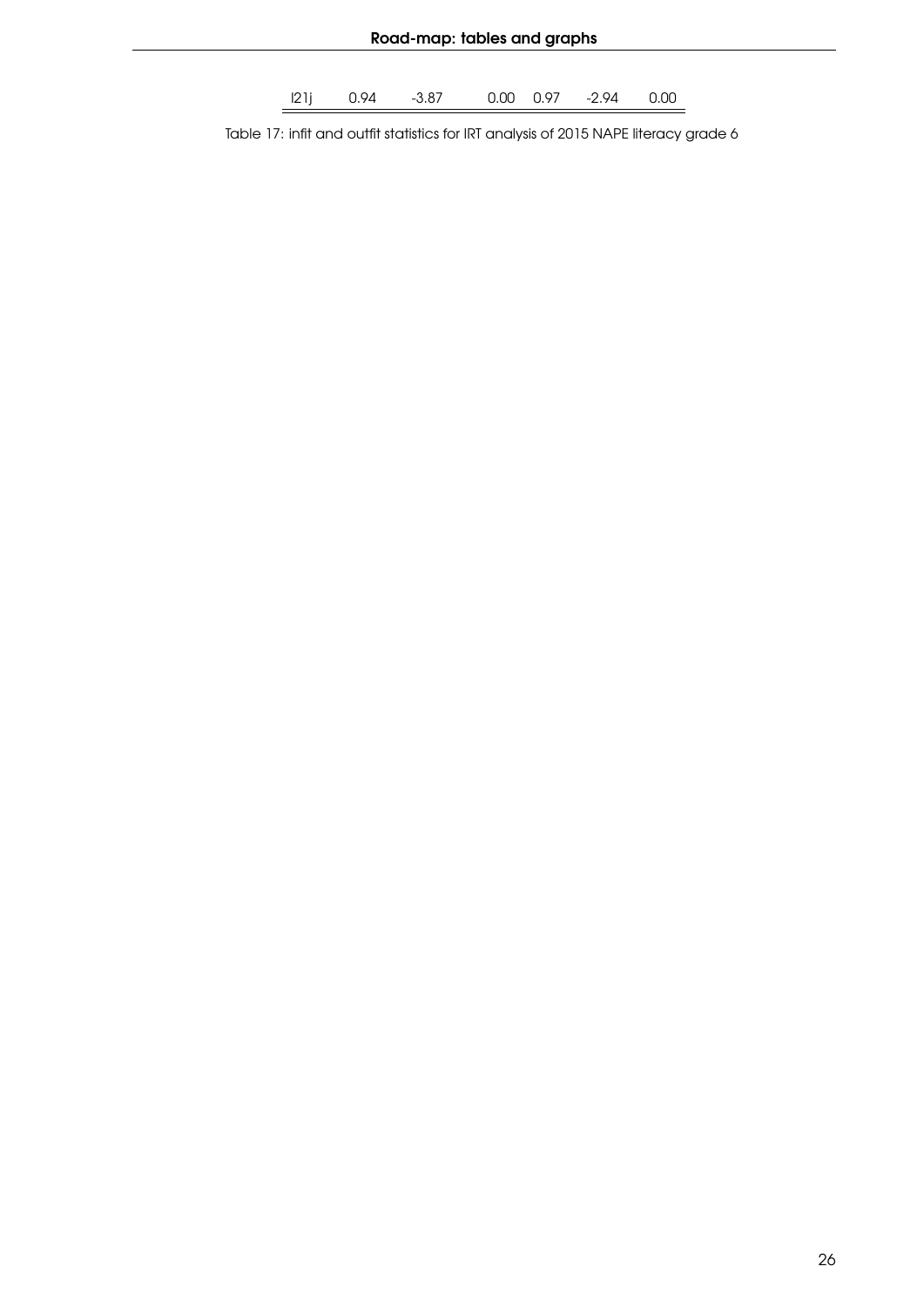<span id="page-26-0"></span>

*Respondents*

Figure 3: Wright Map for items in 2015 NAPE numeracy grade 6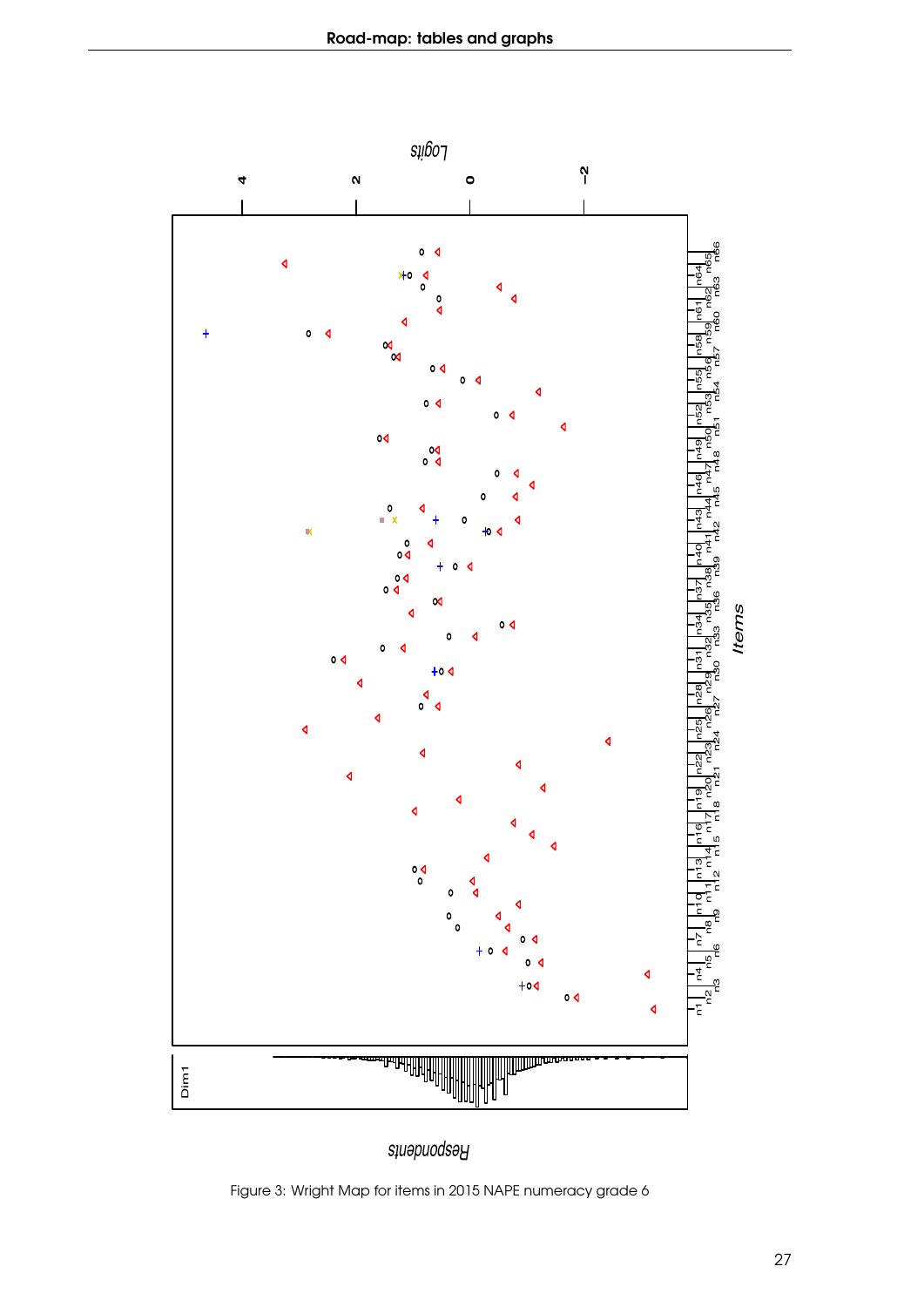<span id="page-27-0"></span>

| tem                                                                                           |                                                                      |                                                              | AXsi_Cat1                                                                      | AXsi_Cat2                                  | AXsi_Cat3                       | AXsi_Cat4            | AXsi_Cat5       | AXsi_Cat6       | AXsi_Cat7 | AXsi_Cat8 | B.Cat1.Dim                                                   | B.Cat <sub>2</sub> .Dim              | <b>B.Cat3.Dim</b>            | <b>B.Cat4.Dim</b>    | B.Cat5.Dim   | B.Cató.Dim   | B.Cat7.Dim | <b>B.Cat8.Dim</b> |
|-----------------------------------------------------------------------------------------------|----------------------------------------------------------------------|--------------------------------------------------------------|--------------------------------------------------------------------------------|--------------------------------------------|---------------------------------|----------------------|-----------------|-----------------|-----------|-----------|--------------------------------------------------------------|--------------------------------------|------------------------------|----------------------|--------------|--------------|------------|-------------------|
|                                                                                               | $\overline{z}$                                                       | Σ                                                            |                                                                                |                                            |                                 |                      |                 |                 |           |           |                                                              |                                      |                              |                      |              |              |            |                   |
| Item I1<br>Item I2<br>Item I3<br>Item I4<br>Item I5<br>Item I6                                | 22666<br>22643<br>22591<br>22571<br>22483<br>22597                   | 0.96<br>4.30<br>1.54<br>1.42<br>1.34<br>0.90                 | $-1.47$<br>$-0.81$<br>0.17<br>$-1.60$<br>$-0.06$<br>$-2.71$                    | 0.30<br>$-2.20$<br>0.57<br>$-2.13$<br>0.09 | $-3.09$<br>1.88<br>0.70         | $-3.51$<br>2.69      | $-3.31$<br>4.98 | $-3.22$<br>6.43 | $-2.24$   | $-0.96$   | 1.00<br>1.00<br>1.00<br>1.00<br>1.00<br>1.00                 | 2.00<br>2.00<br>2.00<br>2.00<br>2.00 | 3.00<br>3.00<br>3.00         | 4.00<br>4.00         | 5.00<br>5.00 | 6.00<br>6.00 | 7.00       | 8.00              |
| Item I7<br>Item I8<br>Item I9<br>Item I10<br>Item Illa<br>Item Illb<br>Item Illc<br>Item IIId | 22487<br>22693<br>22683<br>22681<br>21286<br>21108<br>21191<br>21247 | 1.50<br>1.87<br>1.11<br>0.90<br>0.80<br>0.46<br>0.41<br>0.75 | $-0.02$<br>$-2.36$<br>$-0.46$<br>$-0.05$<br>$-1.73$<br>0.19<br>0.45<br>$-1.37$ | $-0.18$<br>$-2.15$<br>0.51<br>1.65         | 0.06<br>$-1.06$<br>2.38<br>3.40 | 0.70<br>4.75<br>5.83 | 2.79<br>9.13    | 5.80            |           |           | 1.00<br>1.00<br>1.00<br>1.00<br>1.00<br>1.00<br>1.00<br>1.00 | 2.00<br>2.00<br>2.00<br>2.00         | 3.00<br>3.00<br>3.00<br>3.00 | 4.00<br>4.00<br>4.00 | 5.00<br>5.00 | 6.00         |            |                   |
| Item Il le<br>Item I11f<br>Item Illg<br>Item II Ih<br>Item Il li<br>Item I11j<br>Item I12     | 21130<br>21003<br>21083<br>20928<br>20991<br>20957<br>22651          | 0.52<br>0.18<br>0.17<br>0.20<br>0.46<br>0.41<br>0.91         | $-0.13$<br>1.90<br>1.95<br>1.73<br>0.22<br>0.46<br>0.20                        | 0.37                                       |                                 |                      |                 |                 |           |           | 1.00<br>1.00<br>1.00<br>1.00<br>1.00<br>1.00<br>1.00         | 2.00                                 |                              |                      |              |              |            |                   |
| Item I13<br>Item I14<br>Item I15a<br>Item I15b<br>Item I15c<br>Item I15d                      | 22531<br>22286<br>21455<br>21442<br>21438<br>21437                   | 2.03<br>0.72<br>0.85<br>0.57<br>0.83<br>0.75                 | $-1.35$<br>$-0.61$<br>$-2.12$<br>$-0.31$<br>$-1.92$<br>$-1.34$                 | $-0.94$<br>1.98                            | $-2.38$                         |                      |                 |                 |           |           | 1.00<br>1.00<br>1.00<br>1.00<br>1.00<br>1.00                 | 2.00<br>2.00                         | 3.00                         |                      |              |              |            |                   |
| Item I16a<br>Item I16b<br>Item I16c<br>Item I16d<br>Item I16e<br>Item I16f<br>Item I16g       | 21171<br>21102<br>20982<br>20721<br>20823<br>20736<br>20755          | 1.12<br>0.63<br>0.38<br>0.23<br>0.34<br>0.31<br>0.21         | $-1.41$<br>$-0.64$<br>0.65<br>1.51<br>0.86<br>1.03<br>1.69                     | $-0.68$                                    |                                 |                      |                 |                 |           |           | 1.00<br>1.00<br>1.00<br>1.00<br>1.00<br>1.00<br>1.00         | 2.00                                 |                              |                      |              |              |            |                   |
| Item I16h<br>Item I16i<br>Item I17a<br>Item I17b<br>Item I17c<br>Item I17d                    | 20971<br>20927<br>20780<br>20728<br>20704<br>20697                   | 0.49<br>0.53<br>0.73<br>0.59<br>0.67<br>0.46                 | 0.06<br>$-0.14$<br>-1.11<br>$-0.38$<br>$-0.78$<br>0.32                         |                                            |                                 |                      |                 |                 |           |           | 1.00<br>1.00<br>1.00<br>1.00<br>1.00<br>1.00                 |                                      |                              |                      |              |              |            |                   |
| Item I17e<br>Item I17f<br>Item I17g<br>Item I17h<br>Item I17i<br>Item I18                     | 20691<br>20688<br>20683<br>20686<br>20696<br>22583                   | 0.31<br>0.25<br>0.09<br>0.34<br>0.55<br>0.95                 | 1.12<br>1.47<br>3.10<br>0.92<br>$-0.17$<br>$-3.55$                             | 7.32                                       |                                 |                      |                 |                 |           |           | 1.00<br>1.00<br>1.00<br>1.00<br>1.00<br>1.00                 | 2.00                                 |                              |                      |              |              |            |                   |
| Item I19a<br>Item I19b<br>Item I19c<br>Item I19d<br>Item I19e<br>Item I19f<br>Item I19g       | 20965<br>20913<br>20789<br>20814<br>20721<br>20710<br>20578          | 0.56<br>0.42<br>0.48<br>0.24<br>0.16<br>0.23<br>0.22         | $-0.30$<br>0.40<br>0.10<br>1.43<br>2.08<br>1.53<br>1.61                        |                                            |                                 |                      |                 |                 |           |           | 1.00<br>1.00<br>1.00<br>1.00<br>1.00<br>1.00<br>1.00         |                                      |                              |                      |              |              |            |                   |
| Item I20<br>Item I21a<br>Item I21b<br>Item I21c<br>Item I21d<br>Item I21e                     | 22507<br>18754<br>18715<br>18696<br>18689<br>18685                   | 0.86<br>0.17<br>0.32<br>0.27<br>0.20<br>0.22                 | $-2.19$<br>2.13<br>1.10<br>1.43<br>1.87<br>1.74                                |                                            |                                 |                      |                 |                 |           |           | 1.00<br>1.00<br>1.00<br>1.00<br>1.00<br>1.00                 |                                      |                              |                      |              |              |            |                   |
| Item I21f<br>Item I21g<br>Item I21h<br>Item I21i<br>Item I21j                                 | 18684<br>18683<br>18684<br>18711<br>18839                            | 0.25<br>0.19<br>0.13<br>0.23<br>0.74                         | 1.54<br>1.95<br>2.45<br>1.66<br>$-1.15$                                        |                                            |                                 |                      |                 |                 |           |           | 1.00<br>1.00<br>1.00<br>1.00<br>1.00                         |                                      |                              |                      |              |              |            |                   |

Table 18: item parameters from 1 parameter IRT analysis of 2015 NAPE literacy grade 6

<span id="page-27-1"></span>

|                         |                |              |                    | Cat2               |                 | Cat4            | Ca <sub>15</sub> | Cató            | Cat7    | Ca <sub>18</sub> | Catl.Dim1       | Cat2.Dim     | B.Cat3.Dim1  | <b>B.Cat4.Dim1</b> | B.Cat5.Dim1  | B.Cat6.Dim1  | Cat7.Dim1 | <b>B.Cat8.Dim1</b> |
|-------------------------|----------------|--------------|--------------------|--------------------|-----------------|-----------------|------------------|-----------------|---------|------------------|-----------------|--------------|--------------|--------------------|--------------|--------------|-----------|--------------------|
| tem                     | $\mathbb Z$    | Σ            | AXsi_.Cat1         | $AXs$ <sub>L</sub> | AXsl_Cat3       | AXsi_           | AXsi_.           | $Ax_1$          | $Ax =$  | AXsi_.           | Ωó              | ΩÓ           |              |                    |              |              | œi        |                    |
| Item II                 | 22666          | 0.96         | $-1.39$            | 0.44               |                 |                 |                  |                 |         |                  | 0.87            | 2.21         |              |                    |              |              |           |                    |
| Item I2<br>Item I3      | 22643<br>22591 | 4.30<br>1.54 | $-1.45$<br>0.06    | $-2.51$<br>0.52    | $-3.09$<br>1.63 | $-3.43$<br>1.95 | $-3.25$<br>3.39  | $-3.27$<br>4.69 | $-2.51$ | $-1.65$          | 1.63<br>1.38    | 2.38<br>2.28 | 2.97<br>3.07 | 3.77<br>3.66       | 4.53<br>4.23 | 5.41<br>5.39 | 6.27      | 7.12               |
| Item I4                 | 22571          | 1.42         | $-1.90$            | $-2.44$            |                 |                 |                  |                 |         |                  | 1.49            | 2.17         |              |                    |              |              |           |                    |
| Item I5                 | 22483          | 1.34         | 0.28               | 0.35               | 0.36            |                 |                  |                 |         |                  | 0.59            | 0.90         | 1.35         |                    |              |              |           |                    |
| Item I6                 | 22597          | 0.90         | $-3.04$            |                    |                 |                 |                  |                 |         |                  | 1.41            |              |              |                    |              |              |           |                    |
| Item I7                 | 22487          | 1.50         | $-0.16$            | $-0.29$            | $-0.20$         |                 |                  |                 |         |                  | 1.45            | 2.12         | 3.08         |                    |              |              |           |                    |
| Item I8                 | 22693          | 1.87         | $-2.31$            | $-2.06$            | $-1.16$         | 0.56            | 2.69             | 5.12            |         |                  | 1.04            | 1.79         | 2.67         | 3.89               | 5.14         | 6.00         |           |                    |
| Item I9                 | 22683          | 1.11         | $-0.50$            | 0.51               | 2.44            | 4.95            |                  |                 |         |                  | 1.07            | 2.43         | 3.63         | 4.93               |              |              |           |                    |
| Item I10                | 22681          | 0.90         | 0.05               | 1.60               | 2.97            | 4.87            | 8.23             |                 |         |                  | 0.59            | 1.66         | 2.52         | 3.40               | 4.69         |              |           |                    |
| Item Illa<br>Item II Ib | 21286<br>21108 | 0.80<br>0.46 | $-2.23$<br>0.14    |                    |                 |                 |                  |                 |         |                  | 1.80<br>0.84    |              |              |                    |              |              |           |                    |
| Item IIIc               | 21191          | 0.41         | 0.38               |                    |                 |                 |                  |                 |         |                  | 0.87            |              |              |                    |              |              |           |                    |
| Item IIId               | 21247          | 0.75         | $-1.76$            |                    |                 |                 |                  |                 |         |                  | 1.76            |              |              |                    |              |              |           |                    |
| Item Il le              | 21130          | 0.52         | $-0.19$            |                    |                 |                 |                  |                 |         |                  | 1.49            |              |              |                    |              |              |           |                    |
| Item I11f               | 21003          | 0.18         | 1.89               |                    |                 |                 |                  |                 |         |                  | 1.19            |              |              |                    |              |              |           |                    |
| Item Illg               | 21083          | 0.17         | 2.24               |                    |                 |                 |                  |                 |         |                  | 1.66            |              |              |                    |              |              |           |                    |
| Item II Ih              | 20928          | 0.20         | 1.62               |                    |                 |                 |                  |                 |         |                  | 1.00            |              |              |                    |              |              |           |                    |
| Item II Ii              | 20991          | 0.46         | 0.20               |                    |                 |                 |                  |                 |         |                  | 1.50            |              |              |                    |              |              |           |                    |
| Item I11j               | 20957          | 0.41         | 0.58               |                    |                 |                 |                  |                 |         |                  | 2.16            |              |              |                    |              |              |           |                    |
| Item I12                | 22651          | 0.91         | 0.45               | 0.26               |                 |                 |                  |                 |         |                  | 0.32            | 0.91         |              |                    |              |              |           |                    |
| Item I13<br>Item I14    | 22531<br>22286 | 2.03<br>0.72 | $-0.34$            | 0.18<br>1.94       | $-1.44$         |                 |                  |                 |         |                  | $-0.03$<br>1.08 | 0.67<br>2.27 | 1.19         |                    |              |              |           |                    |
| Item I15a               | 21455          | 0.85         | $-0.65$<br>$-2.01$ |                    |                 |                 |                  |                 |         |                  | 0.84            |              |              |                    |              |              |           |                    |
| Item I15b               | 21442          | 0.57         | $-0.34$            |                    |                 |                 |                  |                 |         |                  | 0.93            |              |              |                    |              |              |           |                    |
| Item I15c               | 21438          | 0.83         | $-1.82$            |                    |                 |                 |                  |                 |         |                  | 0.85            |              |              |                    |              |              |           |                    |
| Item I15d               | 21437          | 0.75         | $-1.30$            |                    |                 |                 |                  |                 |         |                  | 0.88            |              |              |                    |              |              |           |                    |
| Item I16a               | 21171          | 1.12         | $-1.42$            | $-0.85$            |                 |                 |                  |                 |         |                  | 1.12            | 1.87         |              |                    |              |              |           |                    |
| Item I16b               | 21102          | 0.63         | $-0.81$            |                    |                 |                 |                  |                 |         |                  | 1.61            |              |              |                    |              |              |           |                    |
| Item I16c               | 20982          | 0.38         | 0.76               |                    |                 |                 |                  |                 |         |                  | 1.82            |              |              |                    |              |              |           |                    |
| Item I16d               | 20721          | 0.23         | 1.32               |                    |                 |                 |                  |                 |         |                  | 0.74            |              |              |                    |              |              |           |                    |
| Item I16e               | 20823          | 0.34         | 1.10               |                    |                 |                 |                  |                 |         |                  | 2.07            |              |              |                    |              |              |           |                    |
| Item I16f               | 20736          | 0.31         | 1.45               |                    |                 |                 |                  |                 |         |                  | 2.37            |              |              |                    |              |              |           |                    |
| Item I16g<br>Item I16h  | 20755<br>20971 | 0.21<br>0.49 | 1.81<br>0.02       |                    |                 |                 |                  |                 |         |                  | 1.43<br>1.47    |              |              |                    |              |              |           |                    |
| Item I16i               | 20927          | 0.53         | $-0.22$            |                    |                 |                 |                  |                 |         |                  | 1.72            |              |              |                    |              |              |           |                    |
| Item I17a               | 20780          | 0.73         | $-1.18$            |                    |                 |                 |                  |                 |         |                  | 1.19            |              |              |                    |              |              |           |                    |
| Item I17b               | 20728          | 0.59         | $-0.41$            |                    |                 |                 |                  |                 |         |                  | 1.03            |              |              |                    |              |              |           |                    |
| Item I17c               | 20704          | 0.67         | $-1.02$            |                    |                 |                 |                  |                 |         |                  | 1.89            |              |              |                    |              |              |           |                    |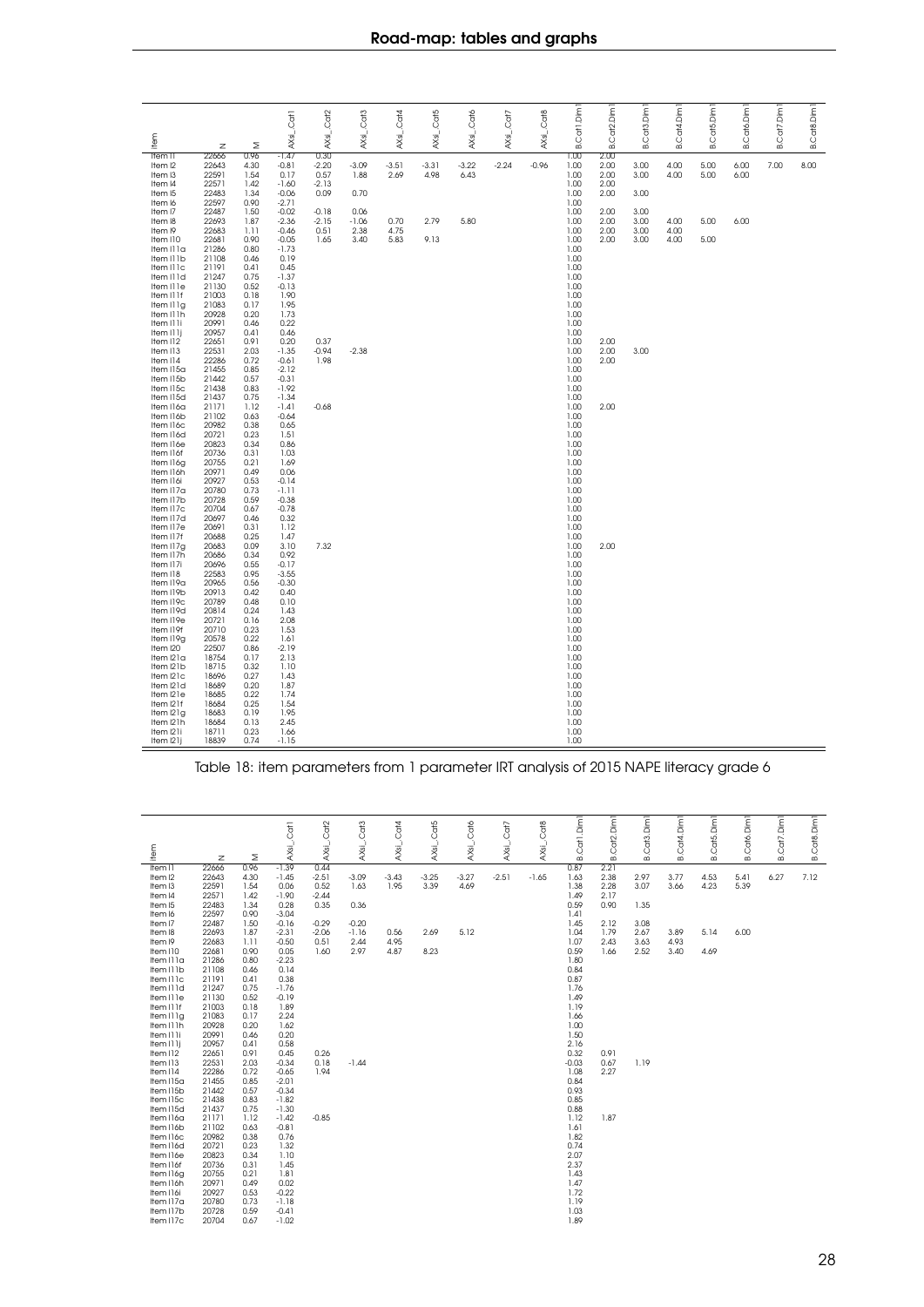| 20697 | 0.46 | 0.31    |      |  |                                                                                                                                                                                                      |  |  |
|-------|------|---------|------|--|------------------------------------------------------------------------------------------------------------------------------------------------------------------------------------------------------|--|--|
| 20691 | 0.31 | 1.44    |      |  |                                                                                                                                                                                                      |  |  |
| 20688 | 0.25 | 1.78    |      |  |                                                                                                                                                                                                      |  |  |
| 20683 | 0.09 | 2.91    | 6.03 |  | 1.40                                                                                                                                                                                                 |  |  |
| 20686 | 0.34 | 0.96    |      |  |                                                                                                                                                                                                      |  |  |
| 20696 | 0.55 | $-0.22$ |      |  |                                                                                                                                                                                                      |  |  |
| 22583 | 0.95 | $-3.33$ |      |  |                                                                                                                                                                                                      |  |  |
| 20965 | 0.56 | $-0.34$ |      |  |                                                                                                                                                                                                      |  |  |
| 20913 | 0.42 | 0.44    |      |  |                                                                                                                                                                                                      |  |  |
| 20789 | 0.48 | 0.06    |      |  |                                                                                                                                                                                                      |  |  |
| 20814 | 0.24 | 1.59    |      |  |                                                                                                                                                                                                      |  |  |
| 20721 | 0.16 | 2.05    |      |  |                                                                                                                                                                                                      |  |  |
| 20710 | 0.23 | 1.59    |      |  |                                                                                                                                                                                                      |  |  |
| 20578 | 0.22 | 1.84    |      |  |                                                                                                                                                                                                      |  |  |
| 22507 | 0.86 | $-2.07$ |      |  |                                                                                                                                                                                                      |  |  |
| 18754 | 0.17 | 1.82    |      |  |                                                                                                                                                                                                      |  |  |
| 18715 | 0.32 | 1.17    |      |  |                                                                                                                                                                                                      |  |  |
| 18696 | 0.27 | 1.80    |      |  |                                                                                                                                                                                                      |  |  |
| 18689 | 0.20 | 2.48    |      |  |                                                                                                                                                                                                      |  |  |
| 18685 | 0.22 | 2.42    |      |  |                                                                                                                                                                                                      |  |  |
| 18684 | 0.25 | 2.07    |      |  |                                                                                                                                                                                                      |  |  |
| 18683 | 0.19 | 2.47    |      |  |                                                                                                                                                                                                      |  |  |
| 18684 | 0.13 | 2.91    |      |  |                                                                                                                                                                                                      |  |  |
| 18711 | 0.23 | 1.70    |      |  |                                                                                                                                                                                                      |  |  |
| 18839 | 0.74 | $-1.21$ |      |  |                                                                                                                                                                                                      |  |  |
|       |      |         |      |  | 1.32<br>2.00<br>1.81<br>0.94<br>1.36<br>1.62<br>0.79<br>1.07<br>1.73<br>0.97<br>1.56<br>1.17<br>1.34<br>1.63<br>0.83<br>0.70<br>1.40<br>1.86<br>2.08<br>2.24<br>2.09<br>1.92<br>1.75<br>1.26<br>1.21 |  |  |

Table 19: item parameters from 2 parameter IRT analysis of 2015 NAPE literacy grade 6

Ė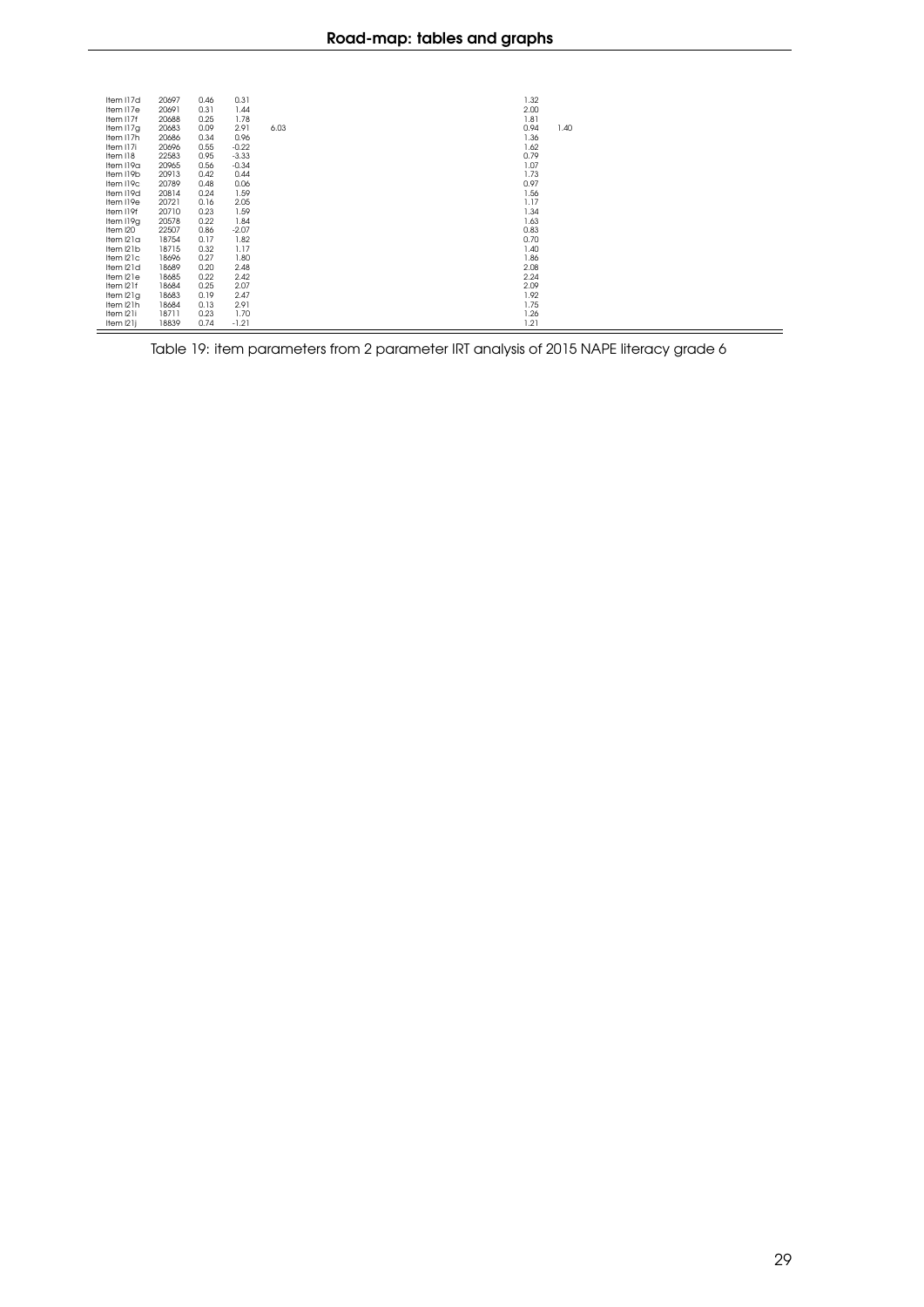<span id="page-29-0"></span>

|                  | Cat1                 | Cat <sub>2</sub> | Cat <sub>3</sub> | Cat4     | Cat <sub>5</sub> | Cat <sub>6</sub> | Cat7  | Cat <sub>8</sub> |
|------------------|----------------------|------------------|------------------|----------|------------------|------------------|-------|------------------|
| 11               | $-1.504$             | 1.800            |                  |          |                  |                  |       |                  |
| 12               | $-1.637$             | $-1.226$         | $-0.825$         | $-0.407$ | 0.020            | 0.375            | 0.955 | 1.734            |
| 13               | $-0.314$             | 0.421            | 0.949            | 1.267    | 1.853            | 2.292            |       |                  |
| 14               | $-1.837$             | $-0.289$         |                  |          |                  |                  |       |                  |
| 15               | $-0.559$             | 0.210            | 1.047            |          |                  |                  |       |                  |
| 16               | $-2.707$             |                  |                  |          |                  |                  |       |                  |
| 17               | $-0.644$             | $-0.029$         | 0.718            |          |                  |                  |       |                  |
| 18               | $-2.434$             | $-0.023$         | 0.991            | 1.676    | 2.280            | 3.315            |       |                  |
| 9                | $-0.654$             | 0.845            | 1.808            | 2.764    |                  |                  |       |                  |
| 110              | $-0.207$             | 1.300            | 1.881            | 2.549    | 3.613            |                  |       |                  |
| 111a             | $-1.729$             |                  |                  |          |                  |                  |       |                  |
| 111b             | 0.191                |                  |                  |          |                  |                  |       |                  |
| 111c             | 0.451                |                  |                  |          |                  |                  |       |                  |
| 111d             | $-1.366$             |                  |                  |          |                  |                  |       |                  |
| 111e             | $-0.126$             |                  |                  |          |                  |                  |       |                  |
| 111f             | 1.897                |                  |                  |          |                  |                  |       |                  |
| 111g             | 1.954                |                  |                  |          |                  |                  |       |                  |
| 111h             | 1.728                |                  |                  |          |                  |                  |       |                  |
| 111i             | 0.223                |                  |                  |          |                  |                  |       |                  |
| 111j             | 0.462                |                  |                  |          |                  |                  |       |                  |
| 112              | $-0.290$             | 0.663            |                  |          |                  |                  |       |                  |
| 113              | $-1.579$             | $-0.504$         | $-0.206$         |          |                  |                  |       |                  |
| 114              | $-0.648$             | 2.627            |                  |          |                  |                  |       |                  |
| 115a<br>115b     | $-2.120$<br>$-0.313$ |                  |                  |          |                  |                  |       |                  |
| 115c             | $-1.917$             |                  |                  |          |                  |                  |       |                  |
| 115d             | $-1.340$             |                  |                  |          |                  |                  |       |                  |
| 116a             | $-1.515$             | 0.833            |                  |          |                  |                  |       |                  |
| 116b             | $-0.642$             |                  |                  |          |                  |                  |       |                  |
| 116c             | 0.648                |                  |                  |          |                  |                  |       |                  |
| 116d             | 1.515                |                  |                  |          |                  |                  |       |                  |
| 116e             | 0.855                |                  |                  |          |                  |                  |       |                  |
| 116f             | 1.028                |                  |                  |          |                  |                  |       |                  |
| 116g             | 1.695                |                  |                  |          |                  |                  |       |                  |
| 116h             | 0.058                |                  |                  |          |                  |                  |       |                  |
| 116i             | $-0.139$             |                  |                  |          |                  |                  |       |                  |
| 117 <sub>a</sub> | $-1.112$             |                  |                  |          |                  |                  |       |                  |
| 117b             | $-0.377$             |                  |                  |          |                  |                  |       |                  |
| 117c             | $-0.783$             |                  |                  |          |                  |                  |       |                  |
| 117d             | 0.320                |                  |                  |          |                  |                  |       |                  |
| 117e             | 1.116                |                  |                  |          |                  |                  |       |                  |
| 117f             | 1.470                |                  |                  |          |                  |                  |       |                  |
| 117g             | 2.870                | 4.446            |                  |          |                  |                  |       |                  |
| 117h             | 0.922                |                  |                  |          |                  |                  |       |                  |
| 117i             | $-0.167$             |                  |                  |          |                  |                  |       |                  |
| 118              | $-3.546$             |                  |                  |          |                  |                  |       |                  |
| 119a             | $-0.300$             |                  |                  |          |                  |                  |       |                  |
| 119 <sub>b</sub> | 0.404                |                  |                  |          |                  |                  |       |                  |
| 119c             | 0.102                |                  |                  |          |                  |                  |       |                  |
| 119d             | 1.431                |                  |                  |          |                  |                  |       |                  |
| 119e             | 2.077                |                  |                  |          |                  |                  |       |                  |
| 119f             | 1.527                |                  |                  |          |                  |                  |       |                  |
| 119g             | 1.613                |                  |                  |          |                  |                  |       |                  |
| 120              | $-2.189$             |                  |                  |          |                  |                  |       |                  |
| 121a             | 2.126                |                  |                  |          |                  |                  |       |                  |
| 121b             | 1.097                |                  |                  |          |                  |                  |       |                  |
| 121c<br>121d     | 1.433<br>1.874       |                  |                  |          |                  |                  |       |                  |
| 121e             | 1.739                |                  |                  |          |                  |                  |       |                  |
| 121f             | 1.536                |                  |                  |          |                  |                  |       |                  |
| 121g             | 1.953                |                  |                  |          |                  |                  |       |                  |
| 121h             | 2.450                |                  |                  |          |                  |                  |       |                  |
| 121i             | 1.661                |                  |                  |          |                  |                  |       |                  |
| 121j             | $-1.146$             |                  |                  |          |                  |                  |       |                  |
|                  |                      |                  |                  |          |                  |                  |       |                  |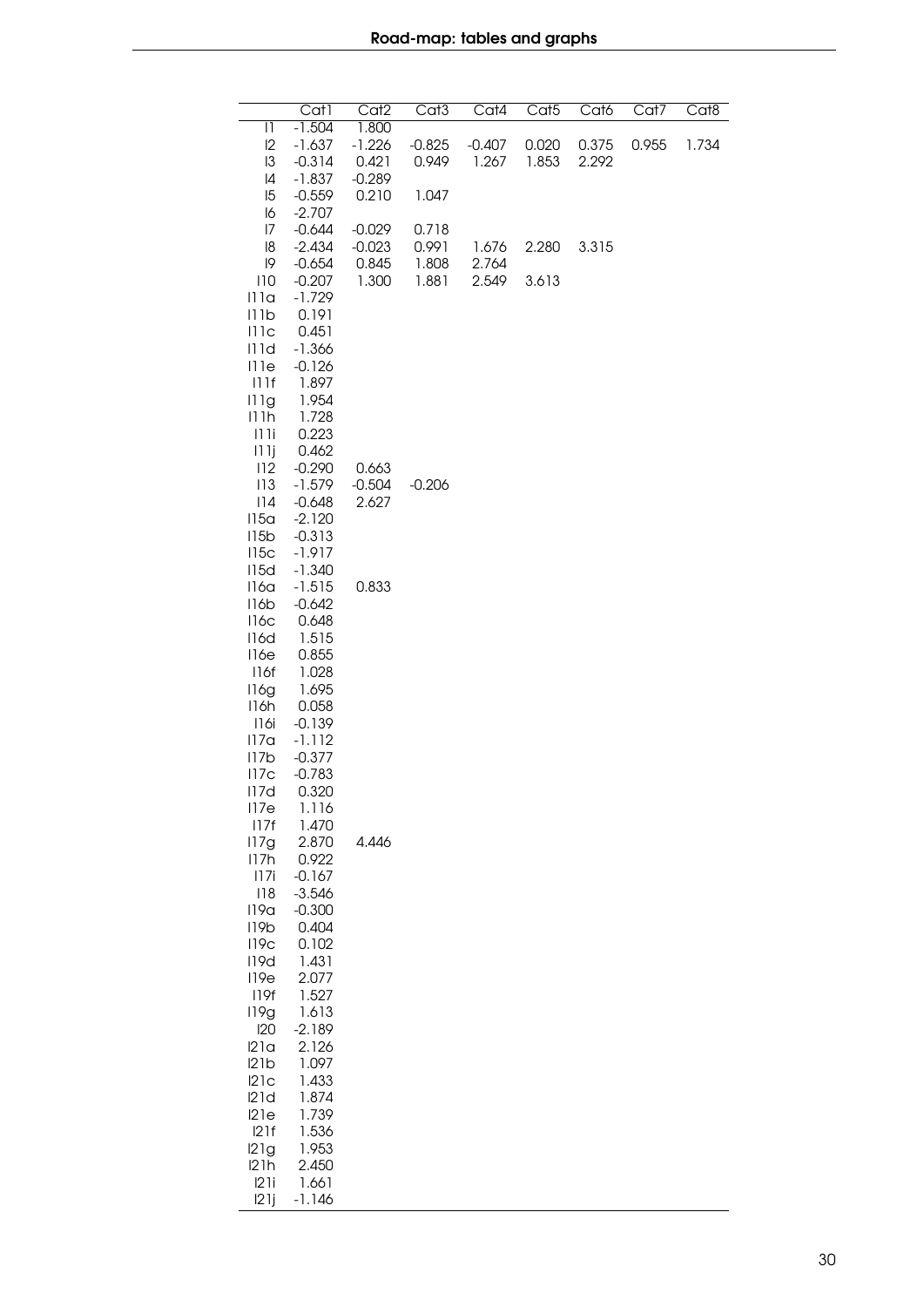Table 20: thresholds for IRT analysis of NAPE Literacy 2015 grade 6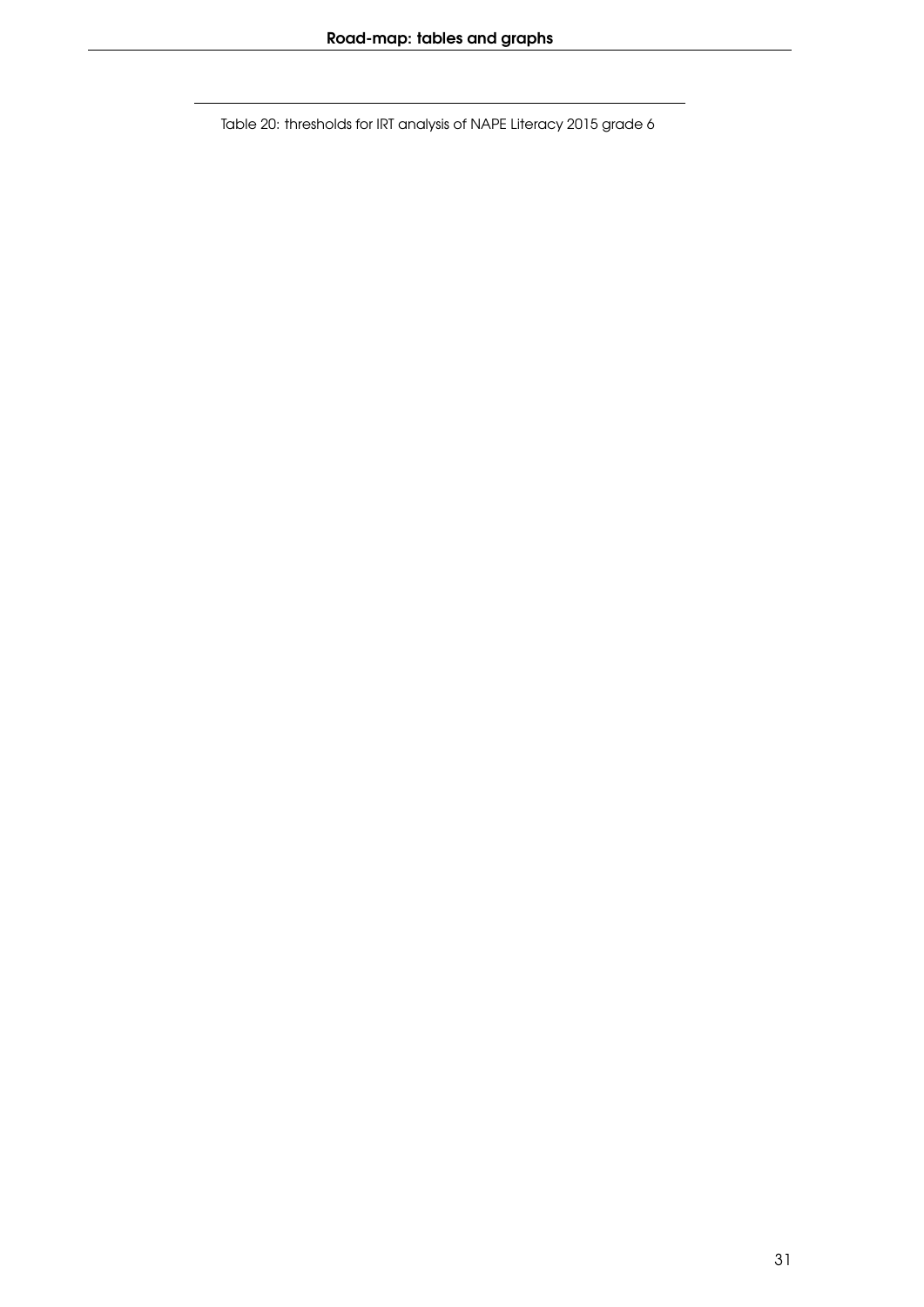<span id="page-31-0"></span>

| item             | Outfit | Outfit_T | Outfit_p | Infit | Infit_t  | Infit_p |
|------------------|--------|----------|----------|-------|----------|---------|
| el               | 0.93   | $-4.04$  | 0.00     | 0.99  | $-0.65$  | 0.52    |
| e2               | 0.86   | $-8.07$  | 0.00     | 0.95  | $-4.36$  | 0.00    |
| e3               | 0.89   | $-15.94$ | 0.00     | 0.91  | $-17.73$ | 0.00    |
| e4               | 0.81   | $-16.04$ | 0.00     | 0.88  | $-14.69$ | 0.00    |
| e <sub>5</sub>   | 0.86   | $-14.83$ | 0.00     | 0.90  | $-15.54$ | 0.00    |
| e6               | 0.98   | $-0.52$  | 0.60     | 0.99  | $-0.42$  | 0.67    |
| e7               | 0.86   | $-21.88$ | 0.00     | 0.89  | $-22.94$ | 0.00    |
|                  | 0.82   |          |          |       |          | 0.00    |
| e8               |        | $-19.69$ | 0.00     | 0.87  | $-21.12$ |         |
| e9               | 0.99   | $-0.63$  | 0.53     | 0.99  | $-1.19$  | 0.24    |
| e10              | 0.87   | $-20.20$ | 0.00     | 0.89  | $-21.87$ | 0.00    |
| e11              | 0.89   | $-13.52$ | 0.00     | 0.92  | $-12.64$ | 0.00    |
| e12              | 0.92   | $-8.38$  | 0.00     | 0.95  | $-7.64$  | 0.00    |
| e13              | 1.09   | 7.90     | 0.00     | 1.06  | 7.66     | 0.00    |
| e14              | 0.80   | $-6.56$  | 0.00     | 0.95  | $-2.24$  | 0.03    |
| e15              | 0.83   | $-27.08$ | 0.00     | 0.86  | $-29.14$ | 0.00    |
| e16              | 1.08   | 9.26     | 0.00     | 1.05  | 7.73     | 0.00    |
| e17              | 1.06   | 3.34     | 0.00     | 1.04  | 3.33     | 0.00    |
| e18              | 1.08   | 4.89     | 0.00     | 1.05  | 4.89     | 0.00    |
| e19              | 0.87   | $-20.05$ | 0.00     | 0.90  | $-20.88$ | 0.00    |
| e20              | 0.84   | $-24.10$ | 0.00     | 0.87  | $-26.23$ | 0.00    |
| e21              | 0.74   | $-10.49$ | 0.00     | 0.93  | $-4.01$  | 0.00    |
| e22a             | 1.09   | 8.26     | 0.00     | 1.06  | 8.42     | 0.00    |
| e22b             | 0.87   | $-7.18$  |          | 0.96  | $-3.49$  | 0.00    |
|                  |        |          | 0.00     |       |          |         |
| e22c             | 1.43   | 36.29    | 0.00     | 1.29  | 32.14    | 0.00    |
| e23a             | 0.88   | $-17.87$ | 0.00     | 0.90  | $-19.01$ | 0.00    |
| e23b             | 1.32   | 26.33    | 0.00     | 1.22  | 22.86    | 0.00    |
| e24a             | 1.34   | 16.99    | 0.00     | 1.13  | 10.21    | 0.00    |
| e24b             | 0.84   | $-13.91$ | 0.00     | 0.90  | $-12.24$ | 0.00    |
| e24c             | 1.61   | 21.96    | 0.00     | 1.28  | 21.38    | 0.00    |
| e24di            | 1.08   | 9.35     | 0.00     | 1.07  | 11.19    | 0.00    |
| e24dii           | 1.00   | 0.18     | 0.86     | 1.01  | 1.36     | 0.17    |
| e24e             | 1.14   | 7.01     | 0.00     | 1.05  | 4.18     | 0.00    |
| e24f             | 0.96   | $-5.33$  | 0.00     | 0.97  | $-6.46$  | 0.00    |
| e24g             | 1.07   | 9.76     | 0.00     | 1.06  | 10.52    | 0.00    |
| e24h             | 0.96   | $-4.81$  | 0.00     | 0.97  | $-5.79$  | 0.00    |
| e25a             | 1.08   | 4.22     | 0.00     | 1.05  | 6.19     | 0.00    |
| e25b             | 0.81   | $-27.35$ | 0.00     | 0.85  | $-28.60$ | 0.00    |
| e25c             | 0.83   | $-19.87$ | 0.00     | 0.87  | $-20.74$ | 0.00    |
| e25d             | 1.20   | 14.20    | 0.00     | 1.17  | 15.87    | 0.00    |
| e25e             | 0.84   | $-24.03$ | 0.00     | 0.87  | $-25.51$ | 0.00    |
| e25f             | 0.98   | $-3.37$  | 0.00     | 0.98  | $-3.19$  | 0.00    |
| e25g             | 1.02   | 2.52     | 0.01     | 1.01  | 1.98     | 0.05    |
| e26 <sub>a</sub> | 0.85   | $-8.22$  | 0.00     | 0.95  | $-4.28$  | 0.00    |
| e26b             | 1.02   | 1.38     | 0.17     | 1.02  | 2.42     | 0.02    |
| e26c             | 1.03   | 2.00     | 0.05     | 1.01  | 0.81     | 0.42    |
| e26d             | 1.04   | 3.04     | 0.00     | 1.01  | 1.32     | 0.19    |
| e26e             | 0.95   | $-3.23$  | 0.00     | 0.97  | $-3.29$  | 0.00    |
| e26f             |        |          |          |       |          |         |
|                  | 0.90   | $-6.30$  | 0.00     | 0.96  | $-3.95$  | 0.00    |
| e26g             | 0.87   | $-19.73$ | 0.00     | 0.90  | $-21.01$ | 0.00    |
| e26h             | 1.15   | 14.93    | 0.00     | 1.08  | 12.14    | 0.00    |
| e27a             | 1.03   | 2.20     | 0.03     | 1.01  | 0.82     | 0.41    |
| e27b             | 0.99   | $-0.77$  | 0.44     | 0.98  | $-3.36$  | 0.00    |
| e27c             | 1.36   | 33.12    | 0.00     | 1.23  | 32.73    | 0.00    |
| e27d             | 0.91   | $-10.51$ | 0.00     | 0.95  | $-8.91$  | 0.00    |
| e27e             | 0.94   | $-6.31$  | 0.00     | 0.95  | $-7.81$  | 0.00    |
| e27f             | 0.82   | $-27.79$ | 0.00     | 0.85  | $-30.26$ | 0.00    |
| e27g             | 0.94   | $-7.81$  | 0.00     | 0.95  | $-8.50$  | 0.00    |
| e27h             | 1.04   | 2.20     | 0.03     | 1.02  | 1.98     | 0.05    |
| e27i             | 0.77   | $-18.69$ | 0.00     | 0.87  | $-15.57$ | 0.00    |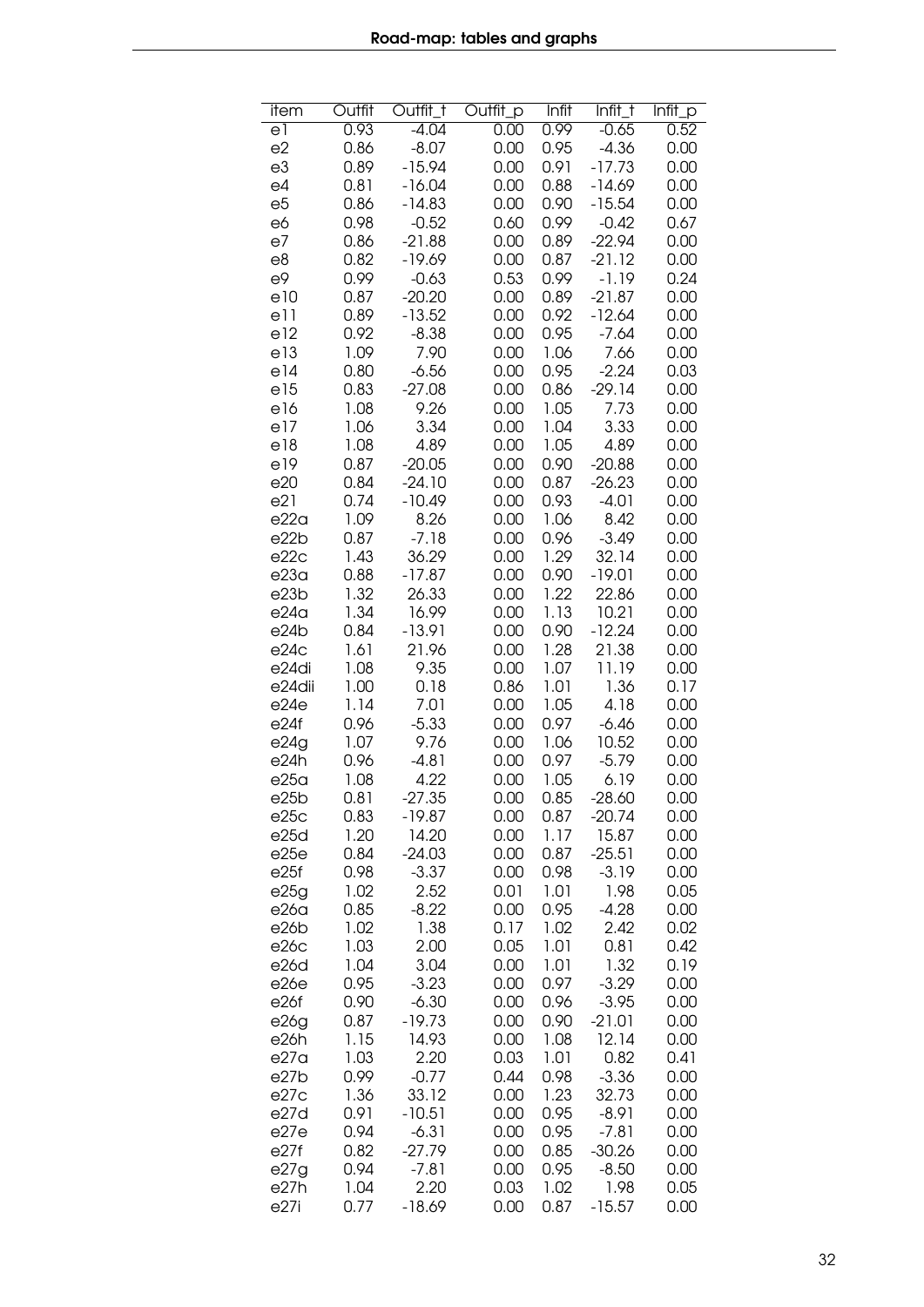| e27j | 1.03 | 3.92     | 0.00 | 1.03 | 4.45    | 0.00 |
|------|------|----------|------|------|---------|------|
| e28a | 0.80 | -8.42    | 0.00 | 0.94 | -3.68   | 0.00 |
| e28b | 0.93 | $-3.89$  | 0.00 | 0.96 | $-2.92$ | 0.00 |
| e28c | 0.95 | $-7.11$  | 0.00 | 0.97 | -6.76   | 0.00 |
| e28d | 1.10 | 11.65    | 0.00 | 1.07 | 11.65   | 0.00 |
| e28e | 0.98 | $-3.19$  | 0.00 | 0.99 | $-2.63$ | 0.01 |
| e28f | 1.27 | 24.16    | 0.00 | 1.22 | 22.87   | 0.00 |
| e28g | 1.02 | 2.79     | 0.01 | 1.02 | 3.80    | 0.00 |
| e28h | 0.97 | -3.67    | 0.00 | 0.97 | -4.44   | 0.00 |
| e28i | 0.98 | $-2.91$  | 0.00 | 0.98 | -4.14   | 0.00 |
| e28j | 1.08 | 4.44     | 0.00 | 1.03 | 3.04    | 0.00 |
| e29a | 0.86 | $-14.00$ | 0.00 | 0.90 | -14.05  | 0.00 |
| e29b | 1.33 | 34.58    | 0.00 | 1.22 | 34.21   | 0.00 |
| e29c | 0.88 | $-8.40$  | 0.00 | 0.93 | $-8.00$ | 0.00 |
| e29d | 0.99 | $-0.36$  | 0.72 | 0.98 | $-2.40$ | 0.02 |
| e29e | 0.95 | $-7.02$  | 0.00 | 0.96 | -7.99   | 0.00 |
| e29f | 1.08 | 5.61     | 0.00 | 1.06 | 6.64    | 0.00 |
| e29g | 0.92 | $-4.30$  | 0.00 | 0.99 | $-0.94$ | 0.35 |
| e30a | 0.97 | $-2.04$  | 0.04 | 0.98 | $-1.92$ | 0.05 |
| e30b | 1.94 | 62.96    | 0.00 | 1.73 | 60.41   | 0.00 |
| e30c | 1.07 | 5.46     | 0.00 | 1.04 | 4.28    | 0.00 |
| e30d | 0.90 | $-6.14$  | 0.00 | 0.97 | $-2.89$ | 0.00 |
| e30e | 1.13 | 13.25    | 0.00 | 1.12 | 12.51   | 0.00 |
| e30f | 0.97 | -1.84    | 0.07 | 0.99 | $-0.71$ | 0.48 |

Table 21: infit and outfit statistics for IRT analysis of 2014 NAPE English grade s2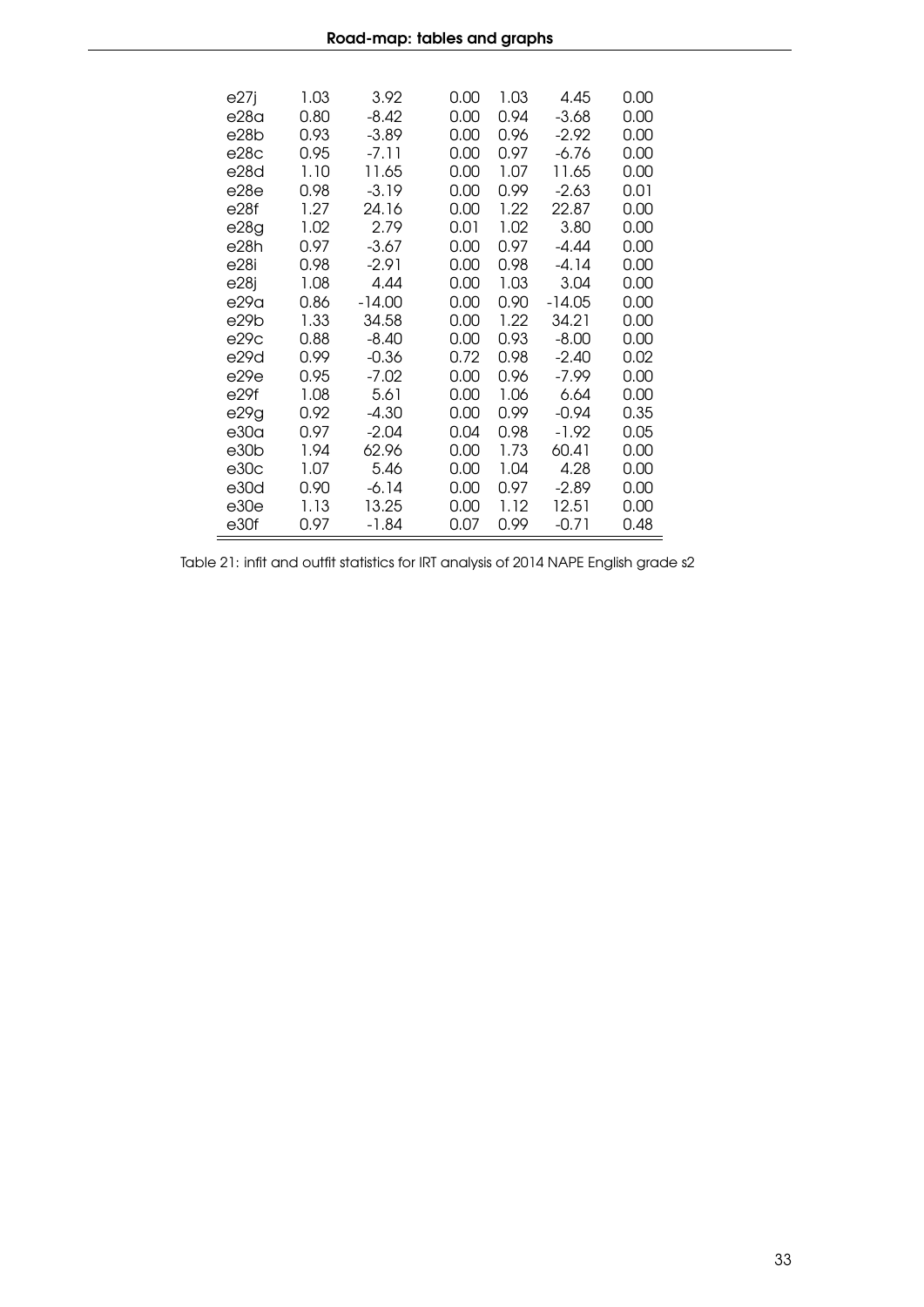<span id="page-33-0"></span>

*Respondents*

Figure 4: Wright Map for items in 2015 NAPE literacy grade 6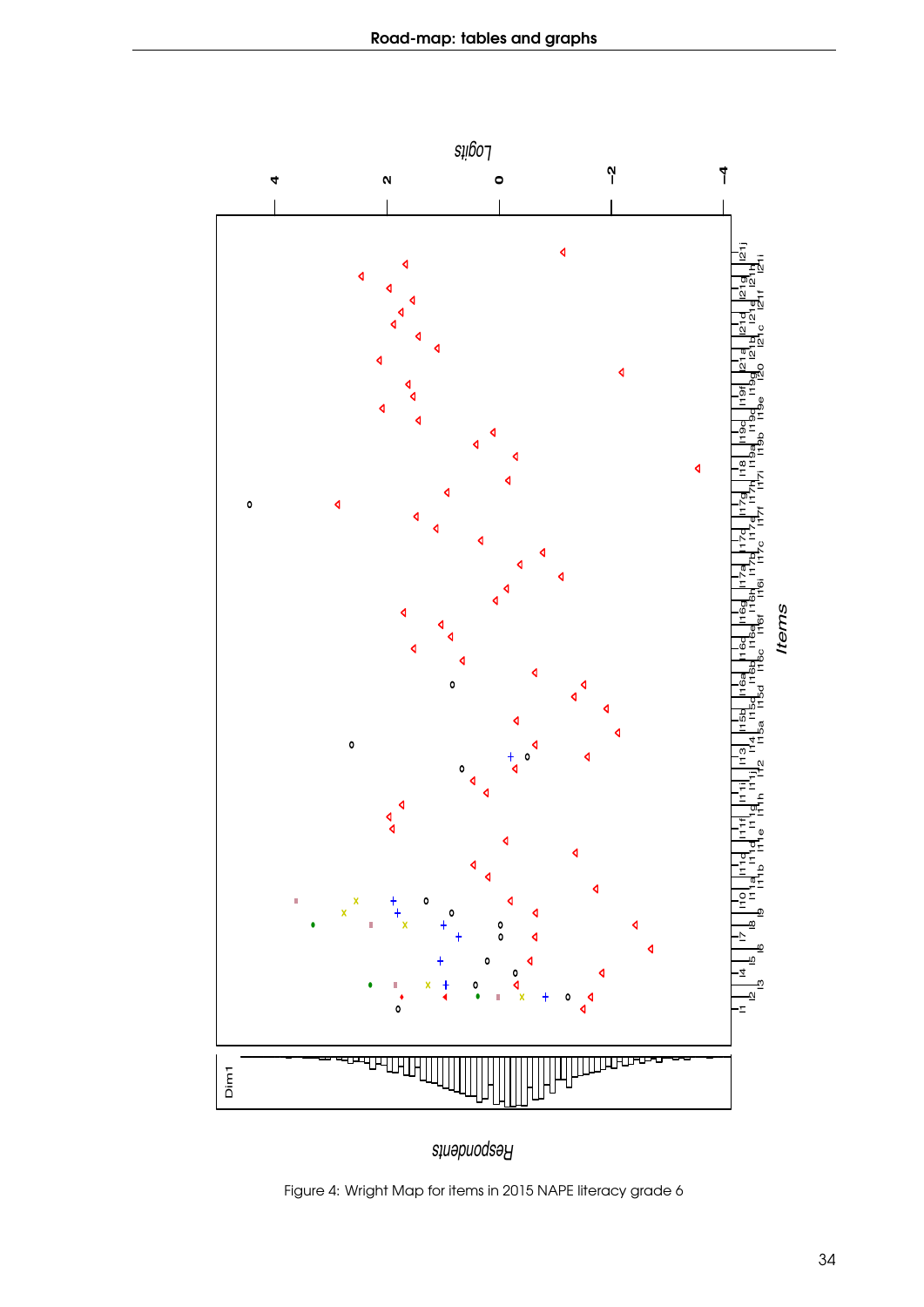<span id="page-34-0"></span>

|                                                                                                                                                                                                                                                                                                                                                                                                                                                                                         | Ζ                                                                                                                                                                                                                                                                                                                                                  | Σ                                                                                                                                                                                                                                                                                                            |                                                                                                                                                                                                                                                                                                                                                                                                  |                                                             |                    |           |            | ക്                                                                                                                                                                                                                                                                                                                       | ഥ                                                             | ഥ                             | ഥ        | ക്       |
|-----------------------------------------------------------------------------------------------------------------------------------------------------------------------------------------------------------------------------------------------------------------------------------------------------------------------------------------------------------------------------------------------------------------------------------------------------------------------------------------|----------------------------------------------------------------------------------------------------------------------------------------------------------------------------------------------------------------------------------------------------------------------------------------------------------------------------------------------------|--------------------------------------------------------------------------------------------------------------------------------------------------------------------------------------------------------------------------------------------------------------------------------------------------------------|--------------------------------------------------------------------------------------------------------------------------------------------------------------------------------------------------------------------------------------------------------------------------------------------------------------------------------------------------------------------------------------------------|-------------------------------------------------------------|--------------------|-----------|------------|--------------------------------------------------------------------------------------------------------------------------------------------------------------------------------------------------------------------------------------------------------------------------------------------------------------------------|---------------------------------------------------------------|-------------------------------|----------|----------|
| item<br>Item e1<br>Item e2<br>Item e3<br>Item e4<br>Item e5<br>Item e6<br>Item e7<br>Item e8<br>Item e9<br>Item e10<br>Item e11<br>Item e12<br>Item e13<br>Item e14<br>Item e15<br>Item e16<br>Item e17<br>Item e18<br>Item e19<br>Item e20<br>Item e21<br>Item e22a<br>Item e22b<br>Item e22c<br>Item e23a<br>Item e23b<br>Item e24a<br>Item e24b<br>Item e24c<br>Item e24di<br>Item e24dii<br>Item e24e<br>Item e24f<br>Item e24g<br>Item e24h<br>Item e25a<br>Item e25b<br>Item e25c | 19361<br>19361<br>19360<br>19361<br>19360<br>19359<br>19360<br>19359<br>19361<br>19360<br>19360<br>19359<br>19360<br>19360<br>19359<br>19360<br>19359<br>19359<br>19358<br>19362<br>19362<br>19362<br>19362<br>19362<br>19361<br>19361<br>19356<br>19355<br>19357<br>19356<br>19356<br>19356<br>19356<br>19355<br>19355<br>19354<br>19354<br>19353 | 0.81<br>0.82<br>0.44<br>0.27<br>0.32<br>0.93<br>0.54<br>0.33<br>1.07<br>0.54<br>0.63<br>0.68<br>0.71<br>0.93<br>0.49<br>0.37<br>0.18<br>0.79<br>0.50<br>0.47<br>0.10<br>0.70<br>0.83<br>0.78<br>0.43<br>1.19<br>0.82<br>0.73<br>1.63<br>0.38<br>0.66<br>0.84<br>0.57<br>0.44<br>0.58<br>1.18<br>0.59<br>0.65 | $AXs1$ . Cat 1<br>$-1.65$<br>$-1.70$<br>0.28<br>1.16<br>0.87<br>$-2.80$<br>$-0.16$<br>0.81<br>$-1.03$<br>$-0.17$<br>$-0.61$<br>$-0.85$<br>$-1.04$<br>$-2.81$<br>0.04<br>0.63<br>1.76<br>$-1.47$<br>0.01<br>0.17<br>2.44<br>$-0.97$<br>$-1.81$<br>0.31<br>0.32<br>0.41<br>$-1.75$<br>$-1.13$<br>$-0.43$<br>0.59<br>$-0.74$<br>$-1.84$<br>$-0.34$<br>0.28<br>$-0.37$<br>2.68<br>$-0.39$<br>$-0.68$ | AXsi_.Cat2<br>$-0.33$<br>0.89<br>0.13<br>$-2.44$<br>$-0.55$ | AXsi_.Cat3<br>1.43 | AXsL.Cat4 | AXsi_.Cat5 | Cat1.Dim<br>1.00<br>1.00<br>1.00<br>1.00<br>1.00<br>1.00<br>1.00<br>1.00<br>1.00<br>1.00<br>1.00<br>1.00<br>1.00<br>1.00<br>1.00<br>1.00<br>1.00<br>1.00<br>1.00<br>1.00<br>1.00<br>1.00<br>1.00<br>1.00<br>1.00<br>1.00<br>1.00<br>1.00<br>1.00<br>1.00<br>1.00<br>1.00<br>1.00<br>1.00<br>1.00<br>1.00<br>1.00<br>1.00 | Cat <sub>2</sub> .Dim<br>2.00<br>2.00<br>2.00<br>2.00<br>2.00 | Cat <sub>3</sub> .Dim<br>3.00 | Cat4.Dim | Cat5.Dim |
| Item e25d<br>Item e25e<br>Item e25f<br>Item e25g<br>Item e26a<br>Item e26b<br>Item e26c<br>Item e26d<br>Item e26e<br>Item e26f<br>Item e26g<br>Item e26h<br>Item e27a<br>Item e27b<br>Item e27c<br>Item e27d<br>Item e27e<br>Item e27f<br>Item e27g<br>Item e27h<br>Item e27i<br>Item e27j                                                                                                                                                                                              | 19353<br>19353<br>19354<br>19352<br>19361<br>19361<br>19361<br>19361<br>19361<br>19361<br>19361<br>19359<br>19355<br>19355<br>19355<br>19355<br>19355<br>19355<br>19355<br>19355<br>19355<br>19355                                                                                                                                                 | 0.76<br>0.56<br>0.57<br>0.65<br>0.84<br>0.71<br>0.80<br>0.74<br>0.21<br>0.21<br>0.51<br>0.67<br>0.75<br>0.46<br>0.34<br>0.64<br>0.67<br>0.54<br>0.58<br>0.17<br>0.25<br>0.37                                                                                                                                 | 0.62<br>$-0.29$<br>$-0.33$<br>$-0.70$<br>-1.89<br>$-1.02$<br>$-1.56$<br>$-1.19$<br>1.54<br>1.53<br>$-0.05$<br>$-0.78$<br>$-1.25$<br>0.17<br>0.79<br>$-0.63$<br>$-0.79$<br>$-0.17$<br>$-0.39$<br>1.78<br>1.28<br>0.62                                                                                                                                                                             | 1.40                                                        | 3.34               |           |            | 1.00<br>1.00<br>1.00<br>1.00<br>1.00<br>1.00<br>1.00<br>1.00<br>1.00<br>1.00<br>1.00<br>1.00<br>1.00<br>1.00<br>1.00<br>1.00<br>1.00<br>1.00<br>1.00<br>1.00<br>1.00<br>1.00                                                                                                                                             | 2.00                                                          | 3.00                          |          |          |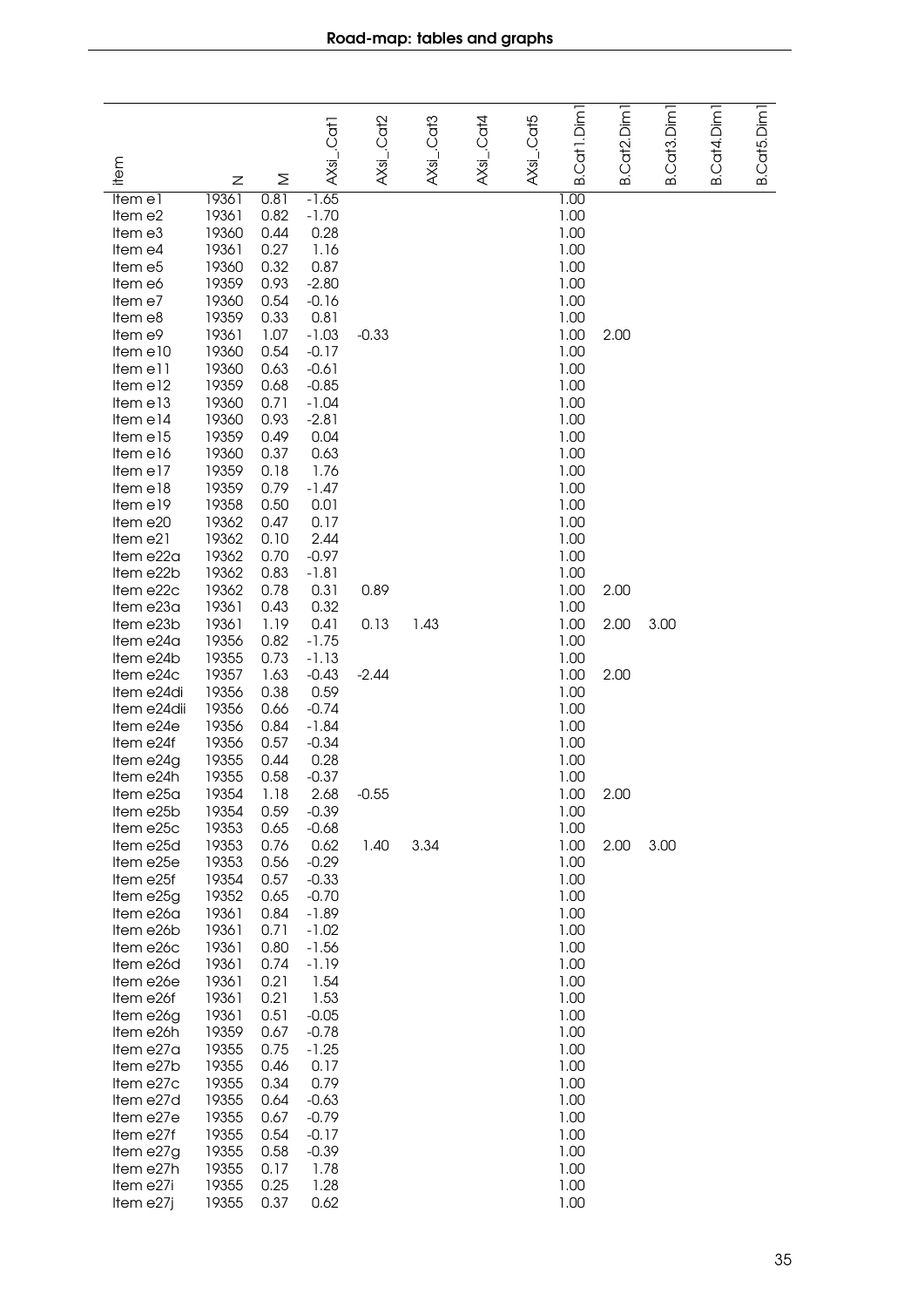| Item e28a<br>Item e28b<br>Item e28c<br>Item e28d<br>Item e28e<br>Item e28f<br>Item e28g<br>Item e28h<br>Item e28i<br>Item e28j<br>Item e29a<br>Item e29b<br>Item e29c<br>Item e29d<br>Item e29e<br>Item e29f | 19359<br>19359<br>19359<br>19359<br>19357<br>19358<br>19357<br>19357<br>19359<br>19359<br>19358<br>19358<br>19358<br>19352<br>19353<br>19353 | 0.89<br>0.83<br>0.54<br>0.62<br>0.45<br>1.45<br>0.50<br>0.64<br>0.61<br>0.19<br>0.31<br>0.37<br>0.24<br>0.21<br>0.51<br>0.78 | $-2.35$<br>$-1.80$<br>$-0.18$<br>$-0.55$<br>0.24<br>$-0.37$<br>0.02<br>$-0.65$<br>$-0.50$<br>1.67<br>0.93<br>0.61<br>1.36<br>1.49<br>$-0.04$<br>1.41 | $-0.17$<br>0.75 | 0.16    |         |         | 1.00<br>1.00<br>1.00<br>1.00<br>1.00<br>1.00<br>1.00<br>1.00<br>1.00<br>1.00<br>1.00<br>1.00<br>1.00<br>1.00<br>1.00<br>1.00 | 2.00<br>2.00 | 3.00 |      |      |
|--------------------------------------------------------------------------------------------------------------------------------------------------------------------------------------------------------------|----------------------------------------------------------------------------------------------------------------------------------------------|------------------------------------------------------------------------------------------------------------------------------|------------------------------------------------------------------------------------------------------------------------------------------------------|-----------------|---------|---------|---------|------------------------------------------------------------------------------------------------------------------------------|--------------|------|------|------|
| Item e29g                                                                                                                                                                                                    | 19353                                                                                                                                        | 0.16                                                                                                                         | 1.85                                                                                                                                                 |                 |         |         |         | 1.00                                                                                                                         |              |      |      |      |
| Item e30a                                                                                                                                                                                                    | 19353                                                                                                                                        | 0.23                                                                                                                         | 1.36                                                                                                                                                 |                 |         |         |         | 1.00                                                                                                                         |              |      |      |      |
| Item e30b                                                                                                                                                                                                    | 19353                                                                                                                                        | 2.68                                                                                                                         | 0.20                                                                                                                                                 | $-0.71$         | $-1.03$ | $-0.92$ | $-0.20$ | 1.00                                                                                                                         | 2.00         | 3.00 | 4.00 | 5.00 |
| Item e30c                                                                                                                                                                                                    | 19352                                                                                                                                        | 0.27                                                                                                                         | 1.17                                                                                                                                                 |                 |         |         |         | 1.00                                                                                                                         |              |      |      |      |
| Item e30d                                                                                                                                                                                                    | 19353                                                                                                                                        | 0.81                                                                                                                         | -1.67                                                                                                                                                |                 |         |         |         | 1.00                                                                                                                         |              |      |      |      |
| Item e30e                                                                                                                                                                                                    | 19353                                                                                                                                        | 1.00                                                                                                                         | $-0.31$                                                                                                                                              | 0.33            | 2.79    |         |         | 1.00                                                                                                                         | 2.00         | 3.00 |      |      |
| Item e30f                                                                                                                                                                                                    | 19353                                                                                                                                        | 0.24                                                                                                                         | 1.35                                                                                                                                                 |                 |         |         |         | 1.00                                                                                                                         |              |      |      |      |

Table 22: item parameters from 1 parameter IRT analysis of 2014 NAPE English grade s2

<span id="page-35-0"></span>

|             |       |      | AXsi_.Cat1 | AXsi_.Cat2 | $AXs$ i_.Cat3 | $AXs$ i_Cat4 | AXsi_.Cat5 | Cat1.Dim1 | B.Cat2.Dim <sub>1</sub> | Cat <sub>3</sub> .Dim <sub>1</sub> | B.Cat4.Dim <sub>1</sub> | B.Cat5.Dim <sub>1</sub> |
|-------------|-------|------|------------|------------|---------------|--------------|------------|-----------|-------------------------|------------------------------------|-------------------------|-------------------------|
| item        | Z     | Σ    |            |            |               |              |            | ക         |                         | ഥ                                  |                         |                         |
| Item e1     | 19361 | 0.81 | $-1.70$    |            |               |              |            | 0.95      |                         |                                    |                         |                         |
| Item e2     | 19361 | 0.82 | $-1.86$    |            |               |              |            | 1.15      |                         |                                    |                         |                         |
| Item e3     | 19360 | 0.44 | 0.33       |            |               |              |            | 1.27      |                         |                                    |                         |                         |
| Item e4     | 19361 | 0.27 | 1.44       |            |               |              |            | 1.51      |                         |                                    |                         |                         |
| Item e5     | 19360 | 0.32 | 1.04       |            |               |              |            | 1.38      |                         |                                    |                         |                         |
| Item e6     | 19359 | 0.93 | $-2.85$    |            |               |              |            | 0.90      |                         |                                    |                         |                         |
| Item e7     | 19360 | 0.54 | $-0.19$    |            |               |              |            | 1.41      |                         |                                    |                         |                         |
| Item e8     | 19359 | 0.33 | 1.04       |            |               |              |            | 1.59      |                         |                                    |                         |                         |
| Item e9     | 19361 | 1.07 | $-0.98$    | $-0.22$    |               |              |            | 0.69      | 1.75                    |                                    |                         |                         |
| Item e10    | 19360 | 0.54 | $-0.20$    |            |               |              |            | 1.38      |                         |                                    |                         |                         |
| Item el 1   | 19360 | 0.63 | $-0.68$    |            |               |              |            | 1.20      |                         |                                    |                         |                         |
| Item e12    | 19359 | 0.68 | $-0.92$    |            |               |              |            | 1.11      |                         |                                    |                         |                         |
| Item e13    | 19360 | 0.71 | $-0.98$    |            |               |              |            | 0.62      |                         |                                    |                         |                         |
| Item e14    | 19360 | 0.93 | $-3.11$    |            |               |              |            | 1.23      |                         |                                    |                         |                         |
| Item e15    | 19359 | 0.49 | 0.05       |            |               |              |            | 1.56      |                         |                                    |                         |                         |
| Item e16    | 19360 | 0.37 | 0.60       |            |               |              |            | 0.66      |                         |                                    |                         |                         |
| Item e17    | 19359 | 0.18 | 1.68       |            |               |              |            | 0.66      |                         |                                    |                         |                         |
| Item e18    | 19359 | 0.79 | $-1.40$    |            |               |              |            | 0.64      |                         |                                    |                         |                         |
| Item e19    | 19358 | 0.50 | 0.02       |            |               |              |            | 1.35      |                         |                                    |                         |                         |
| Item e20    | 19362 | 0.47 | 0.21       |            |               |              |            | 1.50      |                         |                                    |                         |                         |
| Item e21    | 19362 | 0.10 | 2.91       |            |               |              |            | 1.46      |                         |                                    |                         |                         |
| Item e22a   | 19362 | 0.70 | $-0.91$    |            |               |              |            | 0.61      |                         |                                    |                         |                         |
| Item e22b   | 19362 | 0.83 | $-1.95$    |            |               |              |            | 1.10      |                         |                                    |                         |                         |
| Item e22c   | 19362 | 0.78 | 0.41       | 0.70       |               |              |            | 0.39      | 0.76                    |                                    |                         |                         |
| Item e23a   | 19361 | 0.43 | 0.37       |            |               |              |            | 1.27      |                         |                                    |                         |                         |
| Item e23b   | 19361 | 1.19 | 0.56       | 0.19       | 1.28          |              |            | 0.55      | 1.01                    | 1.69                               |                         |                         |
| Item e24a   | 19356 | 0.82 | $-1.57$    |            |               |              |            | 0.28      |                         |                                    |                         |                         |
| Item e24b   | 19355 | 0.73 | $-1.30$    |            |               |              |            | 1.31      |                         |                                    |                         |                         |
| Item e24c   | 19357 | 1.63 | $-0.06$    | $-1.99$    |               |              |            | 0.69      | 0.85                    |                                    |                         |                         |
| Item e24di  | 19356 | 0.38 | 0.55       |            |               |              |            | 0.60      |                         |                                    |                         |                         |
| Item e24dii | 19356 | 0.66 | $-0.74$    |            |               |              |            | 0.81      |                         |                                    |                         |                         |
| Item e24e   | 19356 | 0.84 | $-1.72$    |            |               |              |            | 0.56      |                         |                                    |                         |                         |
| Item e24f   | 19356 | 0.57 | $-0.35$    |            |               |              |            | 0.97      |                         |                                    |                         |                         |
| Item e24g   | 19355 | 0.44 | 0.27       |            |               |              |            | 0.62      |                         |                                    |                         |                         |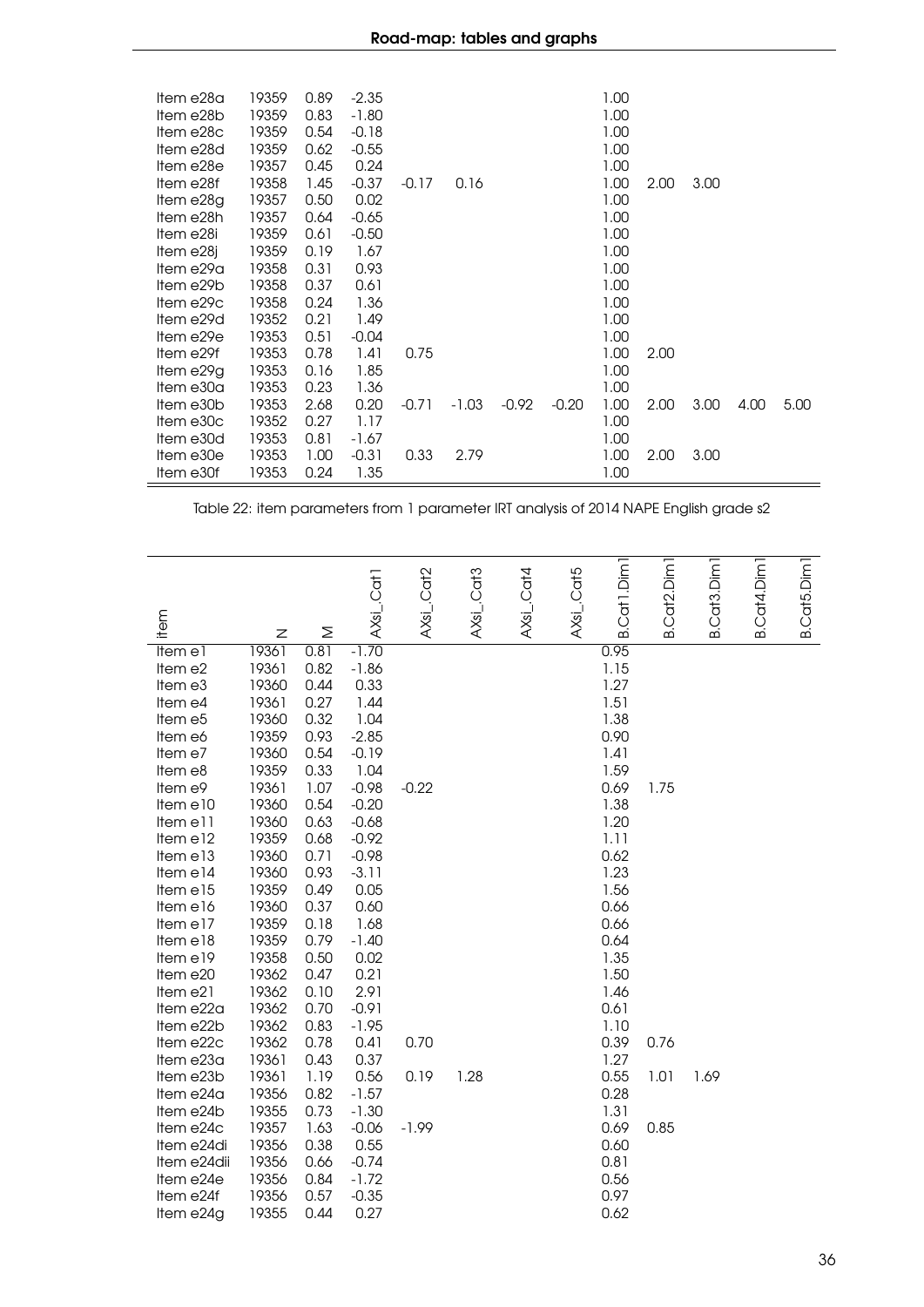| Item e24h | 19355 | 0.58 | $-0.38$ |         |         |         |         | 0.96 |      |      |      |      |
|-----------|-------|------|---------|---------|---------|---------|---------|------|------|------|------|------|
| Item e25a | 19354 | 1.18 | 2.68    | $-0.55$ |         |         |         | 0.85 | 1.69 |      |      |      |
| Item e25b | 19354 | 0.59 | $-0.51$ |         |         |         |         | 1.69 |      |      |      |      |
| Item e25c | 19353 | 0.65 | $-0.84$ |         |         |         |         | 1.53 |      |      |      |      |
| Item e25d | 19353 | 0.76 | 0.68    | 1.23    | 2.65    |         |         | 0.88 | 1.25 | 1.66 |      |      |
| Item e25e | 19353 | 0.56 | $-0.35$ |         |         |         |         | 1.51 |      |      |      |      |
| Item e25f | 19354 | 0.57 | $-0.34$ |         |         |         |         | 0.95 |      |      |      |      |
| Item e25g | 19352 | 0.65 | $-0.69$ |         |         |         |         | 0.82 |      |      |      |      |
| Item e26a | 19361 | 0.84 | $-2.08$ |         |         |         |         | 1.18 |      |      |      |      |
| Item e26b | 19361 | 0.71 | $-1.00$ |         |         |         |         | 0.78 |      |      |      |      |
| Item e26c | 19361 | 0.80 | $-1.54$ |         |         |         |         | 0.78 |      |      |      |      |
| Item e26d | 19361 | 0.74 | $-1.17$ |         |         |         |         | 0.78 |      |      |      |      |
| Item e26e | 19361 | 0.21 | 1.60    |         |         |         |         | 0.98 |      |      |      |      |
| Item e26f | 19361 | 0.21 | 1.63    |         |         |         |         | 1.05 |      |      |      |      |
| Item e26g | 19361 | 0.51 | $-0.06$ |         |         |         |         | 1.31 |      |      |      |      |
| Item e26h | 19359 | 0.67 | $-0.73$ |         |         |         |         | 0.54 |      |      |      |      |
| Item e27a | 19355 | 0.75 | $-1.23$ |         |         |         |         | 0.79 |      |      |      |      |
| Item e27b | 19355 | 0.46 | 0.18    |         |         |         |         | 0.91 |      |      |      |      |
| Item e27c | 19355 | 0.34 | 0.68    |         |         |         |         | 0.11 |      |      |      |      |
| Item e27d | 19355 | 0.64 | $-0.68$ |         |         |         |         | 1.10 |      |      |      |      |
| Item e27e | 19355 | 0.67 | $-0.84$ |         |         |         |         | 1.06 |      |      |      |      |
| Item e27f | 19355 | 0.54 | $-0.21$ |         |         |         |         | 1.62 |      |      |      |      |
| Item e27g | 19355 | 0.58 | $-0.41$ |         |         |         |         | 1.04 |      |      |      |      |
| Item e27h | 19355 | 0.17 | 1.74    |         |         |         |         | 0.75 |      |      |      |      |
| Item e27i | 19355 | 0.25 | 1.64    |         |         |         |         | 1.64 |      |      |      |      |
| Item e27j | 19355 | 0.37 | 0.60    |         |         |         |         | 0.74 |      |      |      |      |
| Item e28a | 19359 | 0.89 | $-2.60$ |         |         |         |         | 1.22 |      |      |      |      |
| Item e28b | 19359 | 0.83 | $-1.88$ |         |         |         |         | 0.99 |      |      |      |      |
| Item e28c | 19359 | 0.54 | $-0.19$ |         |         |         |         | 0.98 |      |      |      |      |
| Item e28d | 19359 | 0.62 | $-0.52$ |         |         |         |         | 0.59 |      |      |      |      |
| Item e28e | 19357 | 0.45 | 0.25    |         |         |         |         | 0.88 |      |      |      |      |
| Item e28f | 19358 | 1.45 | $-0.35$ | $-0.12$ | $-0.14$ |         |         | 1.06 | 1.46 | 1.76 |      |      |
| Item e28g | 19357 | 0.50 | 0.02    |         |         |         |         | 0.76 |      |      |      |      |
| Item e28h | 19357 | 0.64 | $-0.66$ |         |         |         |         | 0.93 |      |      |      |      |
| Item e28i | 19359 | 0.61 | $-0.51$ |         |         |         |         | 0.91 |      |      |      |      |
| Item e28j | 19359 | 0.19 | 1.59    |         |         |         |         | 0.65 |      |      |      |      |
| Item e29a | 19358 | 0.31 | 1.09    |         |         |         |         | 1.32 |      |      |      |      |
| Item e29b | 19358 | 0.37 | 0.52    |         |         |         |         | 0.15 |      |      |      |      |
| Item e29c | 19358 | 0.24 | 1.51    |         |         |         |         | 1.20 |      |      |      |      |
| Item e29d | 19352 | 0.21 | 1.53    |         |         |         |         | 0.92 |      |      |      |      |
| Item e29e | 19353 | 0.51 | $-0.04$ |         |         |         |         | 1.01 |      |      |      |      |
| Item e29f | 19353 | 0.78 | 1.42    | 0.72    |         |         |         | 0.72 | 1.53 |      |      |      |
| Item e29g | 19353 | 0.16 | 1.90    |         |         |         |         | 0.94 |      |      |      |      |
| Item e30a | 19353 | 0.23 | 1.38    |         |         |         |         | 0.87 |      |      |      |      |
| Item e30b | 19353 | 2.68 | 0.68    | 0.11    | $-0.15$ | $-0.24$ | $-0.05$ | 0.45 | 0.67 | 0.97 | 1.27 | 1.51 |
| Item e30c | 19352 | 0.27 | 1.11    |         |         |         |         | 0.63 |      |      |      |      |
| Item e30d | 19353 | 0.81 | $-1.69$ |         |         |         |         | 0.87 |      |      |      |      |
| Item e30e | 19353 | 1.00 | $-0.20$ | 0.29    | 2.54    |         |         | 0.61 | 1.06 | 1.81 |      |      |
| Item e30f | 19353 | 0.24 | 1.33    |         |         |         |         | 0.78 |      |      |      |      |

Table 23: item parameters from 2 parameter IRT analysis of 2014 NAPE English grade s2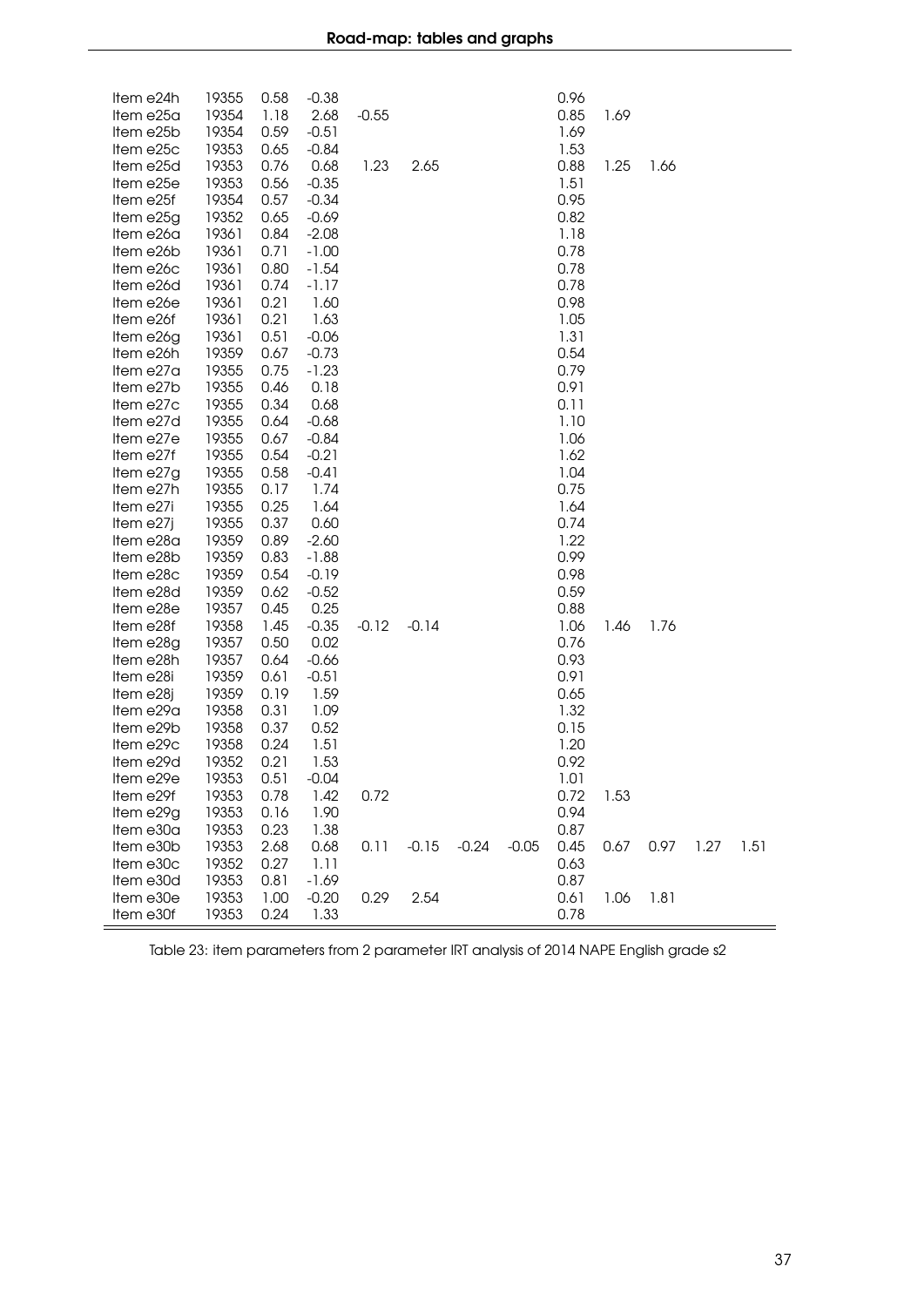|        | $\overline{Cat}$ | Cat <sub>2</sub> | Cat <sub>3</sub> | Cat4 | $\overline{\text{Cat}}$ 5 |
|--------|------------------|------------------|------------------|------|---------------------------|
|        |                  |                  |                  |      |                           |
| e1     | $-1.653$         |                  |                  |      |                           |
| e2     | $-1.697$         |                  |                  |      |                           |
| e3     | 0.284            |                  |                  |      |                           |
| e4     | 1.164            |                  |                  |      |                           |
| e5     | 0.873            |                  |                  |      |                           |
|        |                  |                  |                  |      |                           |
| e6     | $-2.803$         |                  |                  |      |                           |
| e7     | $-0.165$         |                  |                  |      |                           |
| e8     | 0.814            |                  |                  |      |                           |
| e9     | $-1.176$         | 0.843            |                  |      |                           |
| e10    | $-0.171$         |                  |                  |      |                           |
| e11    | $-0.610$         |                  |                  |      |                           |
|        |                  |                  |                  |      |                           |
| e12    | $-0.855$         |                  |                  |      |                           |
| e13    | $-1.035$         |                  |                  |      |                           |
| e14    | $-2.805$         |                  |                  |      |                           |
| e15    | 0.037            |                  |                  |      |                           |
| e16    | 0.629            |                  |                  |      |                           |
| e17    | 1.758            |                  |                  |      |                           |
|        |                  |                  |                  |      |                           |
| e18    | $-1.474$         |                  |                  |      |                           |
| e19    | 0.009            |                  |                  |      |                           |
| e20    | 0.166            |                  |                  |      |                           |
| e21    | 2.442            |                  |                  |      |                           |
| e22a   | $-0.965$         |                  |                  |      |                           |
|        |                  |                  |                  |      |                           |
| e22b   | $-1.812$         |                  |                  |      |                           |
| e22c   | $-0.098$         | 0.991            |                  |      |                           |
| e23a   | 0.317            |                  |                  |      |                           |
| e23b   | $-0.341$         | 0.221            | 1.498            |      |                           |
| e24a   | $-1.751$         |                  |                  |      |                           |
| e24b   | $-1.133$         |                  |                  |      |                           |
|        |                  |                  |                  |      |                           |
| e24c   | -1.447           | $-0.995$         |                  |      |                           |
| e24di  | 0.586            |                  |                  |      |                           |
| e24dii | $-0.743$         |                  |                  |      |                           |
| e24e   | $-1.842$         |                  |                  |      |                           |
| e24f   | $-0.338$         |                  |                  |      |                           |
|        |                  |                  |                  |      |                           |
| e24g   | 0.285            |                  |                  |      |                           |
| e24h   | $-0.368$         |                  |                  |      |                           |
| e25a   | $-0.300$         | $-0.248$         |                  |      |                           |
| e25b   | $-0.394$         |                  |                  |      |                           |
| e25c   | $-0.682$         |                  |                  |      |                           |
| e25d   | 0.141            | 0.981            | 2.203            |      |                           |
|        |                  |                  |                  |      |                           |
| e25e   | $-0.289$         |                  |                  |      |                           |
| e25f   | $-0.331$         |                  |                  |      |                           |
| e25g   | $-0.697$         |                  |                  |      |                           |
| e26a   | -1.894           |                  |                  |      |                           |
| e26b   | $-1.020$         |                  |                  |      |                           |
| e26c   | $-1.563$         |                  |                  |      |                           |
| e26d   | $-1.185$         |                  |                  |      |                           |
|        |                  |                  |                  |      |                           |
| e26e   | 1.537            |                  |                  |      |                           |
| e26f   | 1.532            |                  |                  |      |                           |
| e26g   | $-0.052$         |                  |                  |      |                           |
| e26h   | $-0.784$         |                  |                  |      |                           |
| e27a   | $-1.250$         |                  |                  |      |                           |
|        |                  |                  |                  |      |                           |
| e27b   | 0.174            |                  |                  |      |                           |
| e27c   | 0.792            |                  |                  |      |                           |
| e27d   | $-0.633$         |                  |                  |      |                           |
| e27e   | $-0.792$         |                  |                  |      |                           |
| e27f   | $-0.167$         |                  |                  |      |                           |
| e27g   | $-0.389$         |                  |                  |      |                           |
| e27h   |                  |                  |                  |      |                           |
|        | 1.779            |                  |                  |      |                           |
| e27i   | 1.275            |                  |                  |      |                           |
| e27j   | 0.620            |                  |                  |      |                           |
| e28a   | $-2.347$         |                  |                  |      |                           |
| e28b   | -1.805           |                  |                  |      |                           |
| e28c   | $-0.179$         |                  |                  |      |                           |
|        |                  |                  |                  |      |                           |
| e28d   | $-0.554$         |                  |                  |      |                           |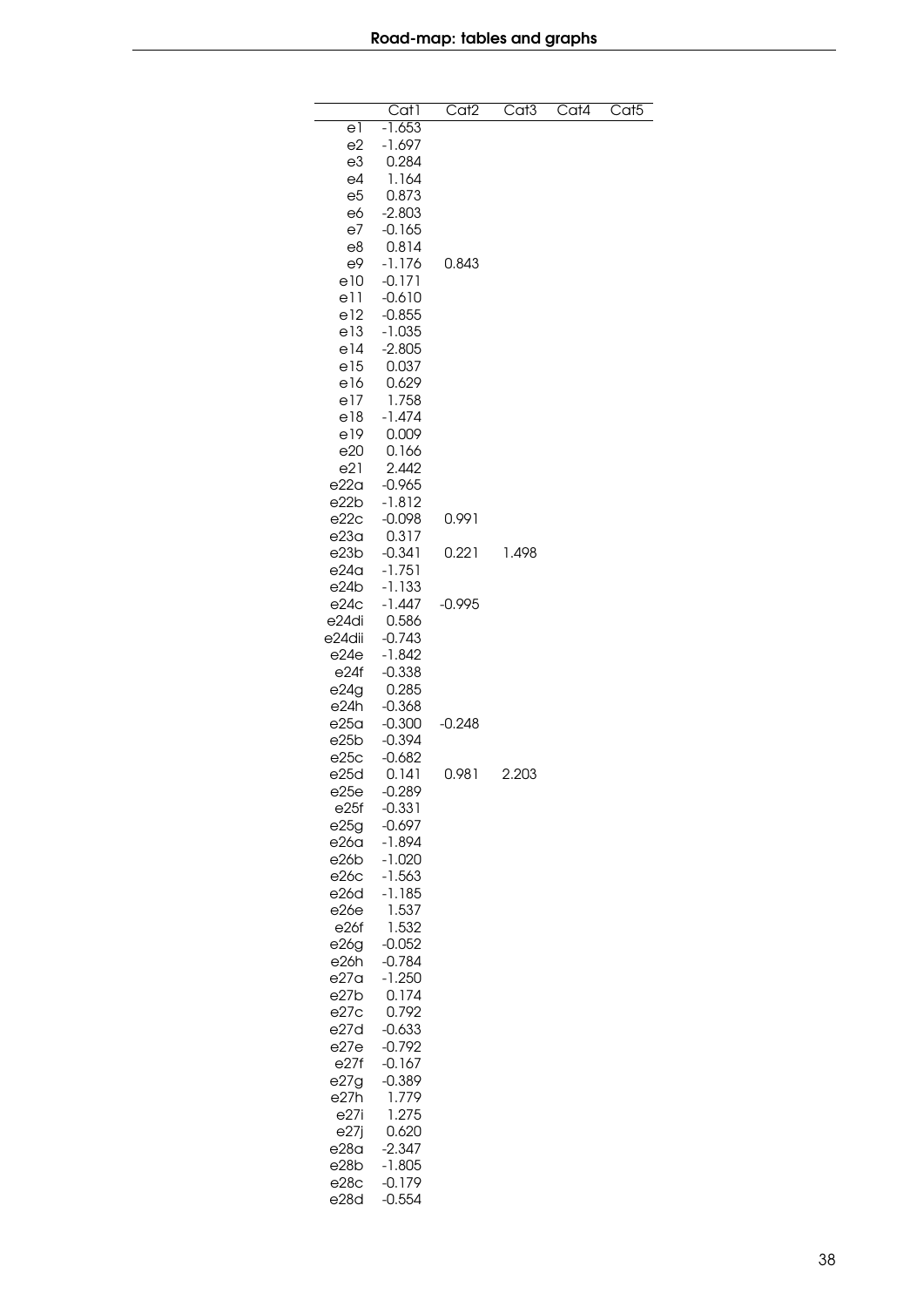| e28e | 0.243    |          |          |       |       |
|------|----------|----------|----------|-------|-------|
| e28f | $-0.777$ | 0.100    | 0.846    |       |       |
| e28g | 0.021    |          |          |       |       |
| e28h | $-0.646$ |          |          |       |       |
| e28i | $-0.495$ |          |          |       |       |
| e28j | 1.672    |          |          |       |       |
| e29a | 0.934    |          |          |       |       |
| e29b | 0.609    |          |          |       |       |
| e29c | 1.355    |          |          |       |       |
| e29d | 1.489    |          |          |       |       |
| e29e | $-0.043$ |          |          |       |       |
| e29f | 0.196    | 0.549    |          |       |       |
| e29g | 1.850    |          |          |       |       |
| e30a | 1.364    |          |          |       |       |
| e30b | $-0.871$ | $-0.576$ | $-0.211$ | በ.26በ | 1.106 |
| e30c | 1.171    |          |          |       |       |
| e30d | $-1.672$ |          |          |       |       |
| e30e | $-0.580$ | 0.770    | 2.599    |       |       |
| e30f | 1.348    |          |          |       |       |

Table 24: thresholds for IRT analysis of NAPE English 2014 grade s2

 $\equiv$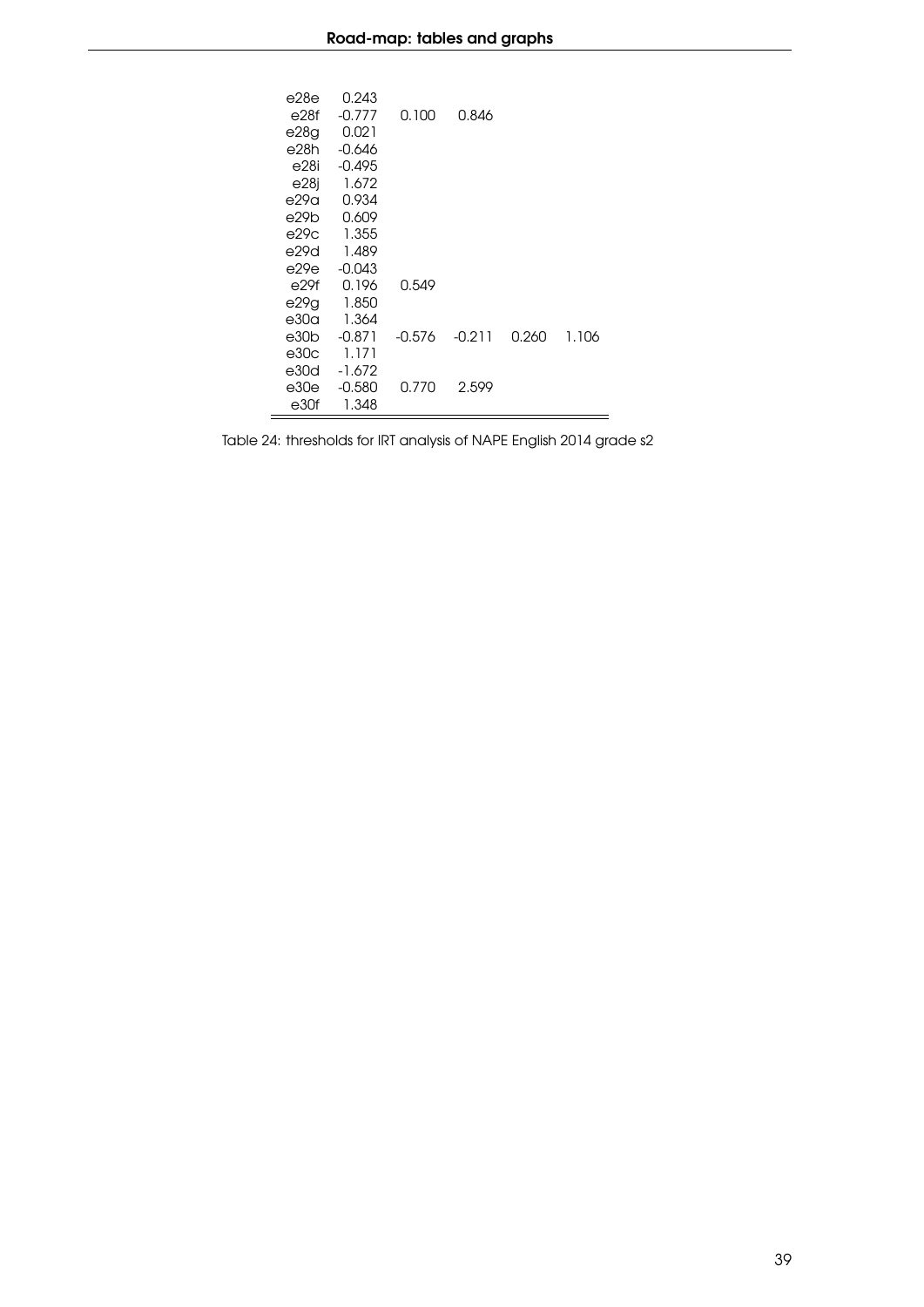$\overline{1}$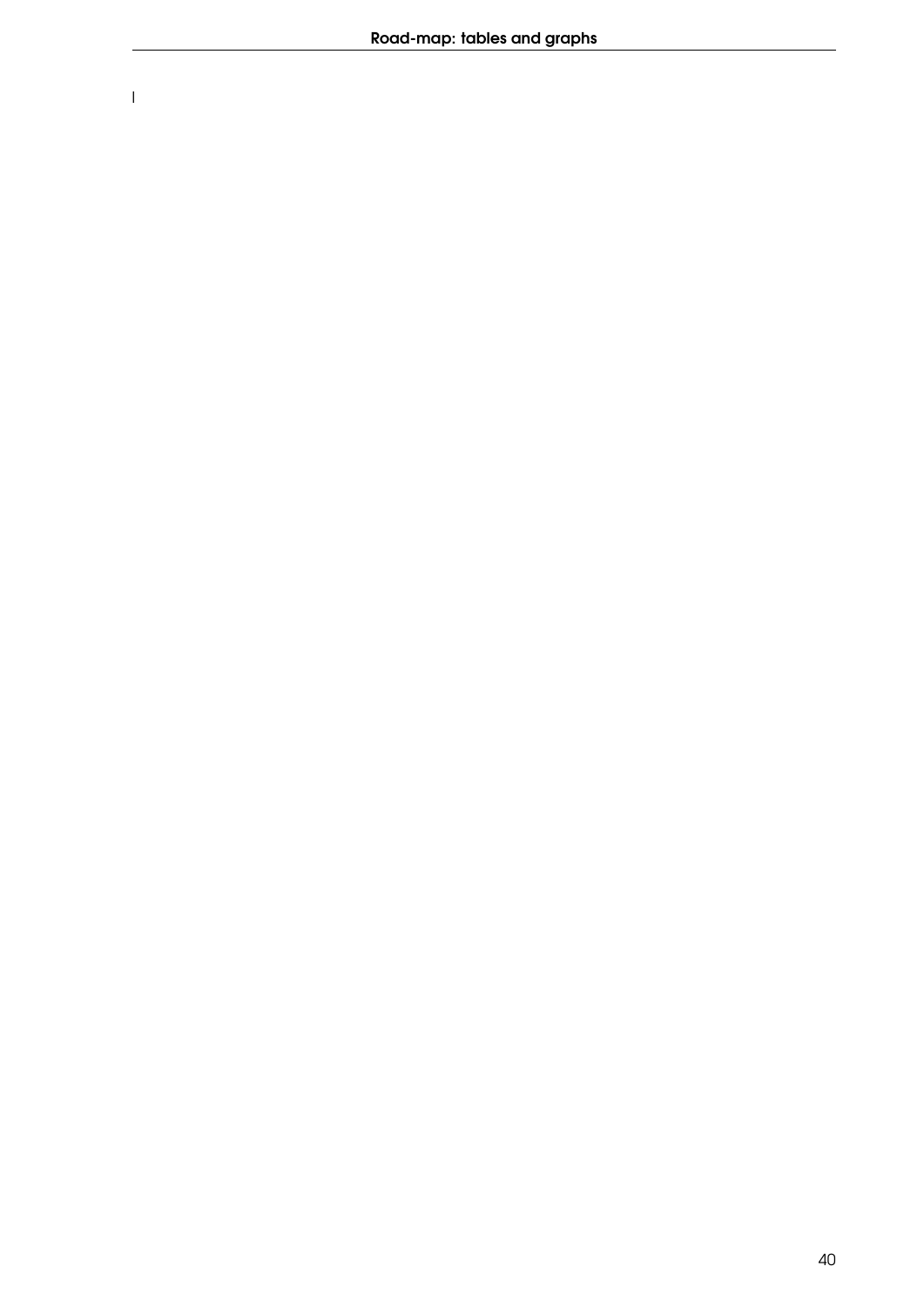

*Respondents*

Figure 5: Wright Map for items in 2014 NAPE English grade S2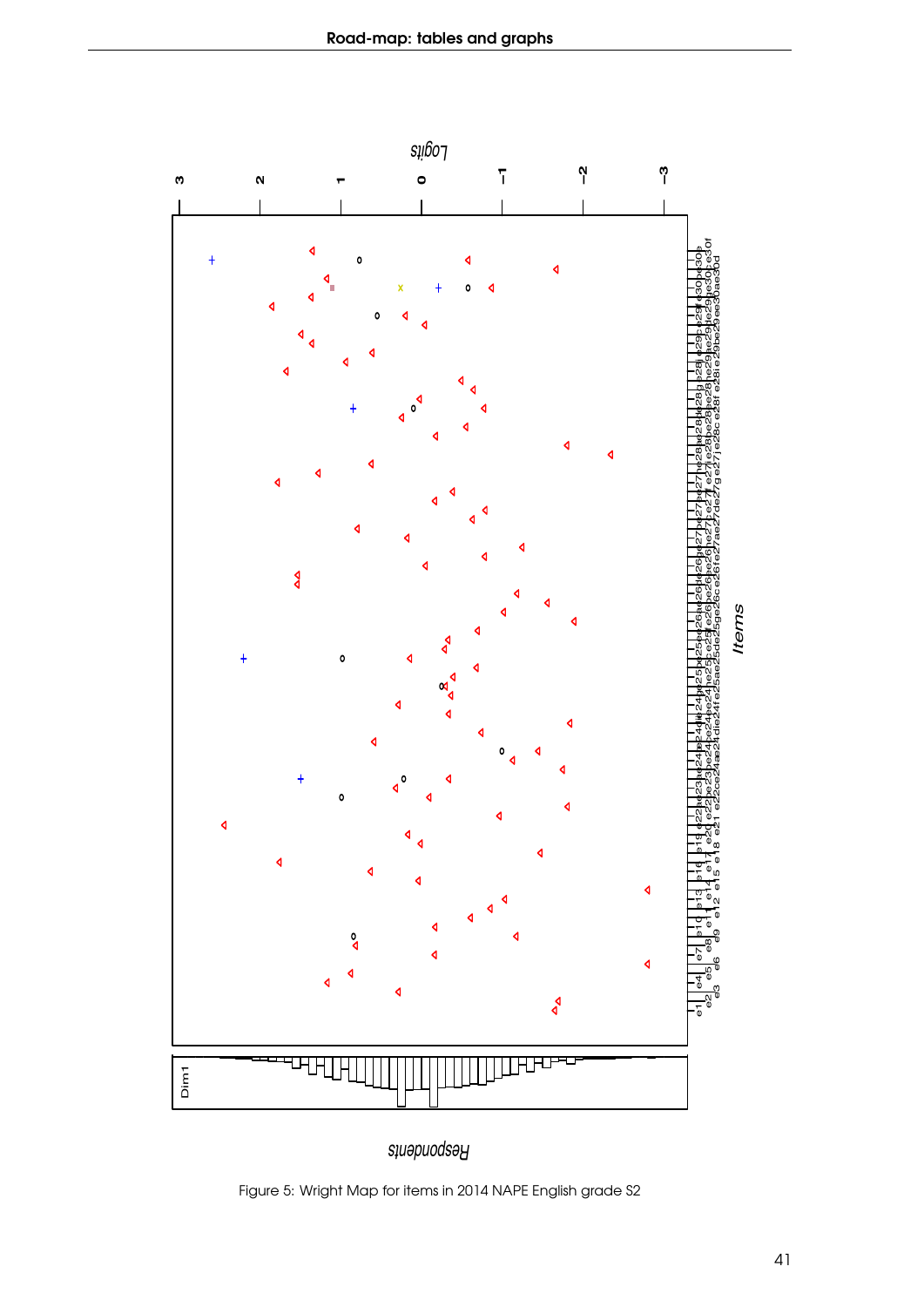| item           | Outfit | Outfit_t | Outfit_p | Infit | Infit_t | Infit_p |
|----------------|--------|----------|----------|-------|---------|---------|
| ы              | 1.22   | 22.39    | 0.00     | 1.17  | 20.23   | 0.00    |
| b <sub>2</sub> | 1.11   | 13.34    | 0.00     | 1.10  | 12.84   | 0.00    |
| b3             | 0.89   | $-8.33$  | 0.00     | 0.93  | $-5.91$ | 0.00    |
| b4             | 0.95   | $-1.20$  | 0.23     | 1.02  | 0.82    | 0.41    |
| b5             | 0.89   | $-9.20$  | 0.00     | 0.92  | $-6.79$ | 0.00    |
| b6             | 1.33   | 4.44     | 0.00     | 1.08  | 2.51    | 0.01    |
| b7             | 1.19   | 22.12    | 0.00     | 1.13  | 19.04   | 0.00    |
| b8             | 1.05   | 4.35     | 0.00     | 1.02  | 2.48    | 0.01    |
| b9             | 0.88   | $-8.84$  | 0.00     | 0.92  | $-6.09$ | 0.00    |
| b10            | 1.04   | 1.89     | 0.06     | 1.03  | 1.67    | 0.09    |
| b11            | 0.91   | $-2.69$  | 0.01     | 0.98  | $-0.79$ | 0.43    |
| b12            | 0.90   | $-6.06$  | 0.00     | 0.96  | $-2.56$ | 0.01    |
| b13            | 0.96   | $-4.83$  | 0.00     | 0.96  | $-4.89$ | 0.00    |
| b14            | 0.97   | $-3.41$  | 0.00     | 0.97  | $-3.36$ | 0.00    |
| b15            | 0.83   | $-7.80$  | 0.00     | 0.93  | $-3.82$ | 0.00    |
| b16            | 0.92   | $-9.22$  | 0.00     | 0.93  | $-8.77$ | 0.00    |
| b17            | 1.00   | 0.18     | 0.86     | 1.02  | 1.73    | 0.08    |
| b18            | 0.93   | $-7.86$  | 0.00     | 0.94  | $-7.51$ | 0.00    |
| b19            | 1.41   | 12.15    | 0.00     | 1.13  | 8.10    | 0.00    |
| <b>b20</b>     | 1.05   | 5.85     | 0.00     | 1.03  | 4.57    | 0.00    |
| b21            | 0.94   | $-3.86$  | 0.00     | 0.98  | $-1.77$ | 0.08    |
| b22            | 0.94   | $-4.54$  | 0.00     | 0.96  | $-4.06$ | 0.00    |
| b23            | 1.15   | 11.84    | 0.00     | 1.12  | 12.91   | 0.00    |
| b24            | 0.88   | $-10.79$ | 0.00     | 0.90  | $-9.37$ | 0.00    |
| b25            | 0.86   | $-5.21$  | 0.00     | 0.96  | $-1.48$ | 0.14    |
| <b>b26</b>     | 1.02   | 1.14     | 0.26     | 1.01  | 0.56    | 0.57    |
| b27            | 1.03   | 3.73     | 0.00     | 1.03  | 3.57    | 0.00    |
| <b>b28</b>     | 1.45   | 29.95    | 0.00     | 1.26  | 24.71   | 0.00    |
| b29            | 1.04   | 3.99     | 0.00     | 1.04  | 3.92    | 0.00    |
| <b>b30</b>     | 1.11   | 11.61    | 0.00     | 1.09  | 10.93   | 0.00    |
| b31            | 1.03   | 2.22     | 0.03     | 1.01  | 0.51    | 0.61    |
| b32            | 1.09   | 1.35     | 0.18     | 0.99  | $-0.20$ | 0.84    |
| b33            | 1.03   | 3.51     | 0.00     | 1.02  | 3.14    | 0.00    |
| b34            | 0.96   | $-4.43$  | 0.00     | 0.97  | $-3.71$ | 0.00    |
| b35            | 1.11   | 7.73     | 0.00     | 1.06  | 4.55    | 0.00    |
| <b>b36</b>     | 0.85   | $-4.76$  | 0.00     | 0.96  | $-1.93$ | 0.05    |
| b37            | 1.02   | 2.28     | 0.02     | 1.03  | 2.73    | 0.01    |
| <b>b38</b>     | 0.94   | $-1.67$  | 0.10     | 0.98  | $-0.62$ | 0.54    |

Table 25: infit and outfit statistics for IRT analysis of 2014 NAPE Biology grade s2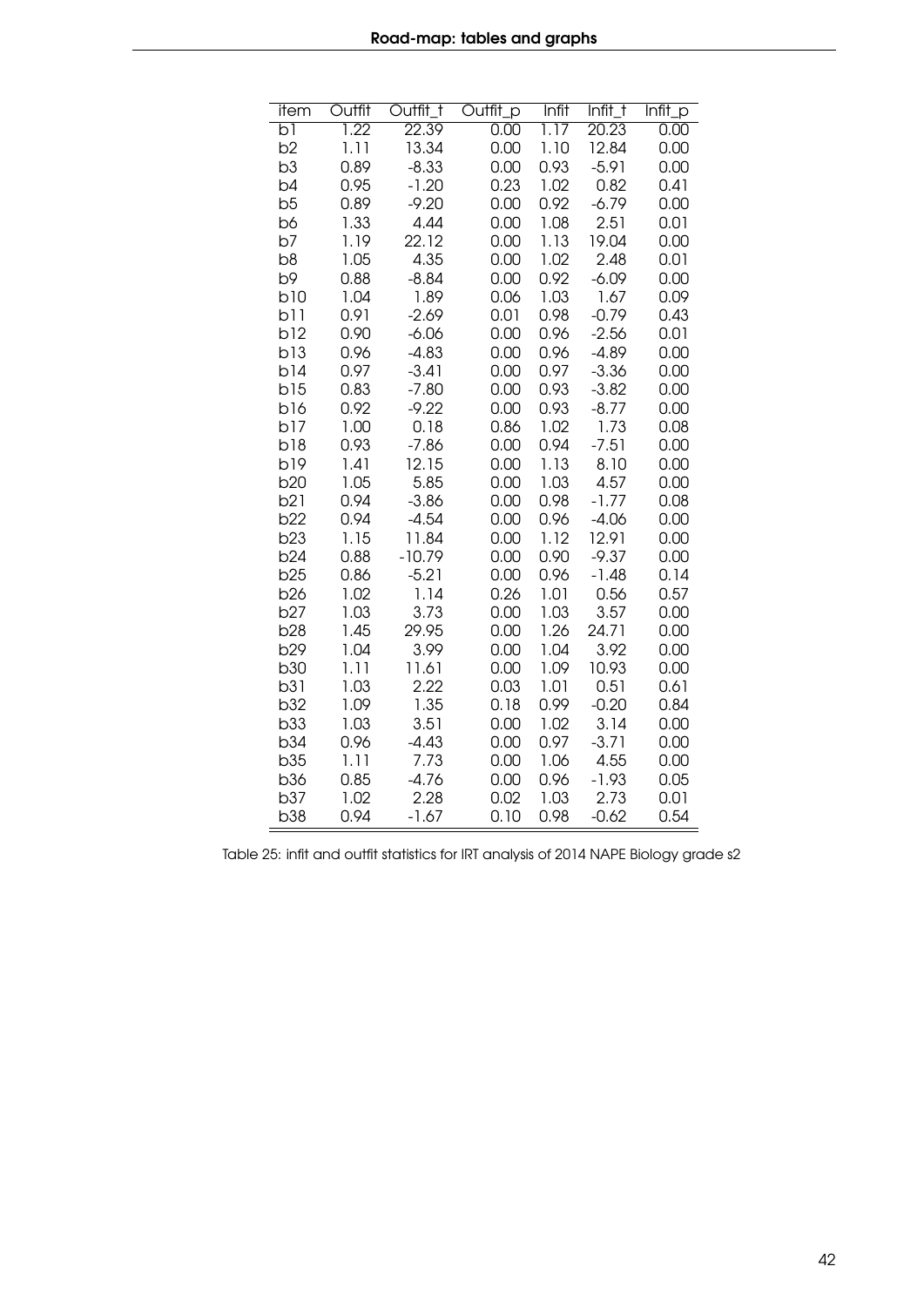|                      |                |              | AXsi_.Cat1   | AXsi_.Cat2   | AXsi_.Cat3 | AXsL.Cat4 | AXsi_.Cat5 | B.Cat1.Dim   | Cat2.Dim1    | Cat <sub>3</sub> .Dim <sub>1</sub> | B.Cat4.Dim | <b>B.Cat5.Dim</b> |
|----------------------|----------------|--------------|--------------|--------------|------------|-----------|------------|--------------|--------------|------------------------------------|------------|-------------------|
| item                 | Z              | Σ            |              |              |            |           |            |              | ഥ            | ഥ                                  |            |                   |
| Item b1              | 19387          | 1.14         | 0.32         | 0.69         | 1.03       |           |            | 1.00         | 2.00         | 3.00                               |            |                   |
| Item b2              | 19384          | 1.54         | 0.10         | $-0.27$      | 0.02       |           |            | 1.00         | 2.00         | 3.00                               |            |                   |
| Item b3              | 19384          | 0.54         | 1.04         | 1.86         | 3.87       |           |            | 1.00         | 2.00         | 3.00                               |            |                   |
| Item b4              | 19386          | 0.23         | 3.27         | 3.54         | 4.17       | 6.10      |            | 1.00         | 2.00         | 3.00                               | 4.00       |                   |
| Item b5              | 19388          | 0.46         | 0.42         | 3.29         | 4.99       |           |            | 1.00         | 2.00         | 3.00                               |            |                   |
| Item b6              | 19389          | 0.15         | 4.01         | 4.61         | 6.58       | 5.23      |            | 1.00         | 2.00         | 3.00                               | 4.00       |                   |
| Item b7              | 19392          | 1.20         | 0.59         | $-0.55$      |            |           |            | 1.00         | 2.00         |                                    |            |                   |
| Item b8              | 19393          | 0.48         | 0.80         | 2.09         |            |           |            | 1.00         | 2.00         |                                    |            |                   |
| Item b9              | 19393          | 0.43         | 0.81         | 2.72         | 4.75       |           |            | 1.00         | 2.00         | 3.00                               |            |                   |
| Item b10<br>Item b11 | 19393<br>19393 | 0.36<br>0.11 | 1.43<br>2.79 | 2.80<br>3.94 | 4.31       |           |            | 1.00<br>1.00 | 2.00<br>2.00 | 3.00                               |            |                   |
| Item b12             | 19392          | 0.13         | 1.95         |              |            |           |            | 1.00         |              |                                    |            |                   |
| Item b13             | 19390          | 1.11         | 0.16         | 0.50         | 1.29       |           |            | 1.00         | 2.00         | 3.00                               |            |                   |
| Item b14             | 19389          | 0.65         | 0.09         | 1.57         |            |           |            | 1.00         | 2.00         |                                    |            |                   |
| Item b15             | 19389          | 0.28         | 2.05         | 2.87         | 4.73       |           |            | 1.00         | 2.00         | 3.00                               |            |                   |
| Item b16             | 19389          | 1.28         | $-0.33$      | 0.16         | 0.63       |           |            | 1.00         | 2.00         | 3.00                               |            |                   |
| Item b17             | 19388          | 1.31         | 0.86         | 1.01         | 1.19       | 2.32      | 4.09       | 1.00         | 2.00         | 3.00                               | 4.00       | 5.00              |
| Item b18             | 19387          | 1.41         | $-0.72$      | $-0.91$      | 0.69       |           |            | 1.00         | 2.00         | 3.00                               |            |                   |
| Item b19             | 19392          | 0.37         | 3.27         | 3.26         | 2.95       |           |            | 1.00         | 2.00         | 3.00                               |            |                   |
| Item b20             | 19392          | 0.28         | 0.98         |              |            |           |            | 1.00         |              |                                    |            |                   |
| Item b21             | 19392          | 0.41         | 1.08         | 2.52         | 4.77       |           |            | 1.00         | 2.00         | 3.00                               |            |                   |
| Item b22             | 19392          | 0.65         | 1.08         | 1.67         | 2.79       |           |            | 1.00         | 2.00         | 3.00                               |            |                   |
| Item b23             | 19389          | 1.12         | 1.48         | 1.35         | 1.13       | 3.69      | 6.10       | 1.00         | 2.00         | 3.00                               | 4.00       | 5.00              |
| Item b24             | 19389          | 0.50         | 0.70         | 2.10         | 5.28       | 8.67      |            | 1.00         | 2.00         | 3.00                               | 4.00       |                   |
| Item b25             | 19389          | 0.16         | 2.23         | 4.06         | 6.00       |           |            | 1.00         | 2.00         | 3.00                               |            |                   |
| Item b26             | 19389          | 0.60         | 1.15         | 1.72         | 3.11       |           |            | 1.00         | 2.00         | 3.00                               |            |                   |
| Item b27             | 19389          | 1.84         | $-0.04$      | $-0.54$      | $-0.25$    | 1.43      | 2.48       | 1.00         | 2.00         | 3.00                               | 4.00       | 5.00              |
| Item b28             | 19392          | 3.18         | 0.74         | 0.05         | 0.06       | $-0.82$   | $-1.16$    | 1.00         | 2.00         | 3.00                               | 4.00       | 5.00              |
| Item b29             | 19392          | 1.11         | $-1.52$      | $-0.57$      |            |           |            | 1.00         | 2.00         |                                    |            |                   |
| Item b30             | 19392          | 1.78         | $-0.13$      | $-0.78$      | $-0.70$    |           |            | 1.00         | 2.00         | 3.00                               |            |                   |
| Item b31             | 19392          | 0.33         | 1.05         | 3.51         | 5.64       |           |            | 1.00         | 2.00         | 3.00                               |            |                   |
| Item b32             | 19392          | 0.10         | 4.17         | 4.77         | 5.43       | 6.87      | 8.64       | 1.00         | 2.00         | 3.00                               | 4.00       | 5.00              |
| Item b33             | 19392          | 1.22         | 1.09         | 1.02         | 0.72       |           |            | 1.00         | 2.00         | 3.00                               |            |                   |
| Item b34             | 19392          | 1.72         | $-0.94$      | $-1.47$      | $-0.66$    |           |            | 1.00         | 2.00         | 3.00                               |            |                   |
| Item b35             | 19389          | 0.34         | 0.93         | 3.69         | 6.00       |           |            | 1.00         | 2.00         | 3.00                               |            |                   |
| Item b36             | 19389          | 0.25         | 2.95         | 3.33         | 3.95       |           |            | 1.00         | 2.00         | 3.00                               |            |                   |
| Item b37             | 19388          | 0.72         | 0.20         | 1.34         | 3.34       |           |            | 1.00         | 2.00         | 3.00                               |            |                   |
| Item b38             | 19389          | 0.21         | 2.64         | 3.73         | 4.50       | 7.03      | 9.23       | 1.00         | 2.00         | 3.00                               | 4.00       | 5.00              |

Table 26: item parameters from 1 parameter IRT analysis of 2014 NAPE Biology grade s2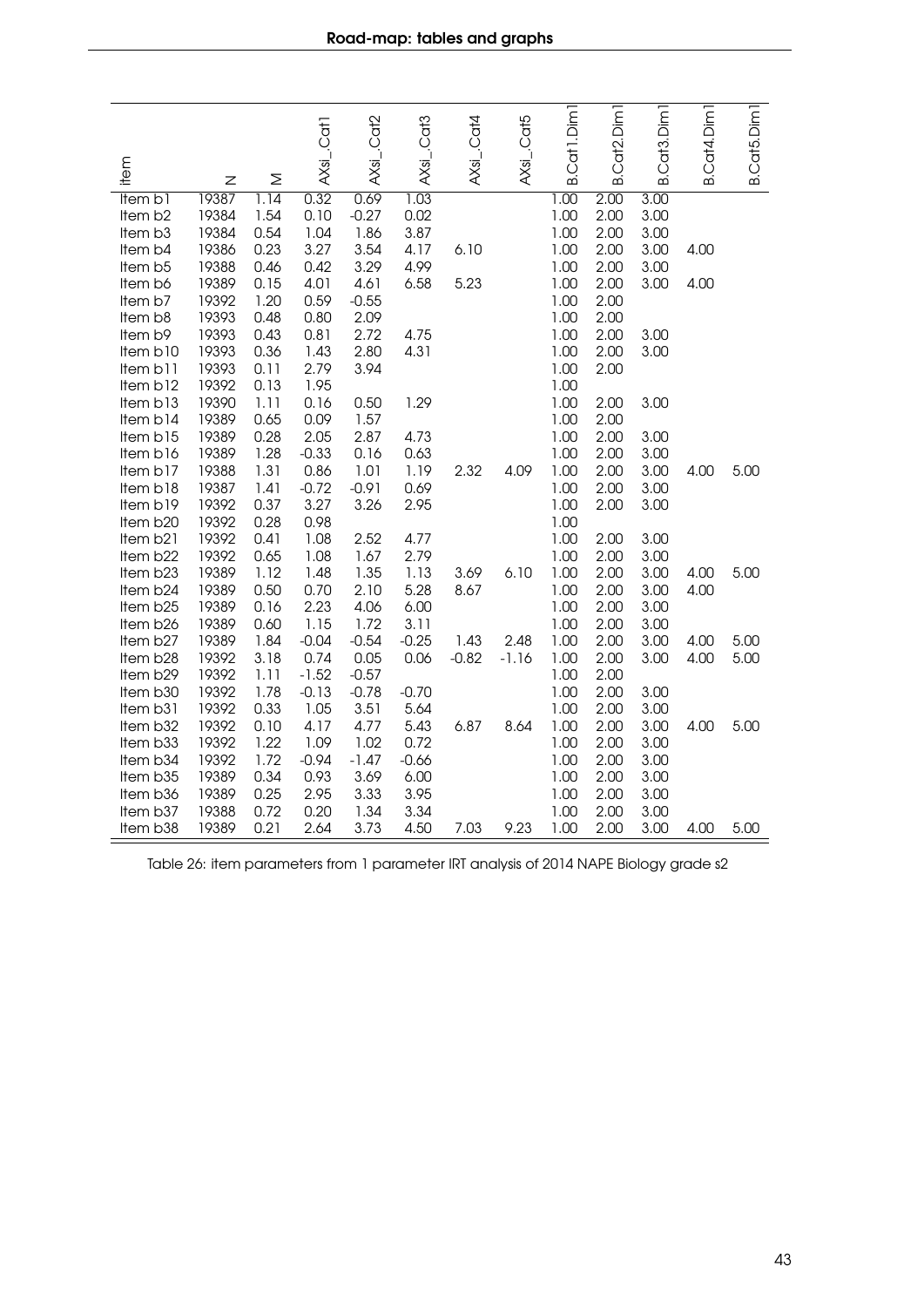| ltem<br><b>b38</b> | ltem<br><b>b37</b> | ltem<br><b>b36</b>       | hem<br><b>b35</b> | Hem<br><b>bSd</b> | Hem<br>b33 | tem<br><b>D32</b> | tem<br><b>D31</b>                                                                                                   | tem<br>DSQ | tem<br>670 | tem<br><b>b28</b>                        | tem<br>5<br>28<br>27<br>27 | tem | tem | tem<br><b>b24</b> | Hem<br><b>b23</b> | 自己<br>522 | tem<br>521 | tem<br>020                                        | tem<br>61q                 | tem<br>$\frac{1}{8}$ | 自己<br>$\frac{1}{2}$                           | tem<br>910 | tem<br>910 | tem<br>D d                      | tem<br>613          | tem<br>$\frac{1}{2}$ | tem<br>$\overline{a}$ | Hem<br>$\frac{1}{2}$ | Hem<br>$\overline{6}$ | tem<br>$\stackrel{\textstyle\rm{O}}{8}$ | tem<br>$\overline{Q}$ | Hem<br>$\overline{Q}$ | tem<br>ΟÓ | len<br>$\overline{5}$                  | Hem<br>δ | ltem<br>$\overline{5}$ | ltem<br>$\sigma$ | item               |
|--------------------|--------------------|--------------------------|-------------------|-------------------|------------|-------------------|---------------------------------------------------------------------------------------------------------------------|------------|------------|------------------------------------------|----------------------------|-----|-----|-------------------|-------------------|-----------|------------|---------------------------------------------------|----------------------------|----------------------|-----------------------------------------------|------------|------------|---------------------------------|---------------------|----------------------|-----------------------|----------------------|-----------------------|-----------------------------------------|-----------------------|-----------------------|-----------|----------------------------------------|----------|------------------------|------------------|--------------------|
| 9389               | 19388              | 19389                    | 9389              | 19392             | 19392      | 19392             | 19392                                                                                                               | 19392      | 19392      | 19392                                    | 19389<br>19389<br>19389    |     |     | 19389             | 19389             | 19392     | 26861      | 19392                                             | 29292                      | 19387                | 19388                                         | 19389      | 19389      | 19389                           | 19390               | 19392                | 19393                 | 19393                | 19393                 | 19393                                   | 19392                 | 19389                 | 19388     | 19386                                  | 19384    | 19384                  | 19387            | $\mathbf{z}$       |
|                    |                    | 0 0 0<br>22 2 0<br>2 2 1 | 0.34              |                   | 1.22       | 0.10              | $1.78$<br>0.33                                                                                                      |            | $\Box$     | 3.18                                     | $0.16$<br>$-1.84$          |     |     | 1.120             |                   | 0.65      |            | 0 - - - - 0 0 0<br>2 3 3 4 4 7<br>2 8 - - - 2 8 4 |                            |                      |                                               |            |            | 0.65                            | $\frac{0.13}{1.11}$ |                      | 0.11                  | 0.36                 | 0.43                  | 0.48                                    | $0.46$<br>1.20        |                       |           | 0.23                                   | 0.54     | 1.54                   |                  | $\leq$             |
|                    |                    |                          |                   |                   |            |                   |                                                                                                                     |            |            |                                          |                            |     |     |                   |                   |           |            |                                                   |                            |                      |                                               |            |            |                                 |                     |                      |                       |                      |                       |                                         |                       |                       |           | 0 0 1 3 3<br>3 2 9 9 9<br>3 7 9 9 4 4  |          |                        |                  | AXsi_.Cat1         |
|                    |                    |                          |                   |                   |            |                   |                                                                                                                     |            |            |                                          |                            |     |     |                   |                   |           |            |                                                   | $1.01$<br>$3.15$<br>$3.15$ |                      |                                               |            |            | 0 – 3 0<br>4 10 3 0<br>4 10 3 0 |                     |                      |                       | $137224$<br>21522    |                       |                                         |                       |                       |           | 21 32 32 32<br>00 32 32 50<br>00 32 50 |          | $-0.17$                | $\subset$        | AXsi_.Cat2         |
|                    |                    |                          |                   |                   |            |                   | d s s d d s d d d d<br>S l S l S S S S l P d<br>S l S l S S S S l P d                                               |            |            | 4 2 1 - 4 2 2 9 0<br>8 8 9 9 5 7 8 2 8 9 |                            |     |     |                   |                   |           |            |                                                   |                            |                      | 5<br>0 0 1 0 0<br>0 0 0 1 0 0<br>0 0 1 0 0    |            |            |                                 | $\frac{1}{33}$      |                      |                       | 5.45<br>4.08         |                       |                                         |                       | 6.41                  | 6.06      | $0.334$<br>$0.304$                     |          |                        | 0.83             | AXsi_.Cat3         |
| 6.98               |                    |                          |                   |                   |            | 7.39              |                                                                                                                     |            |            | $1.29$<br>92.1                           |                            |     |     | 3.39<br>7.94      |                   |           |            |                                                   |                            |                      | 2.39                                          |            |            |                                 |                     |                      |                       |                      |                       |                                         |                       | 4.62                  |           | 9.69                                   |          |                        |                  | AXsi_.Cat4         |
| ∞<br>خ.            |                    |                          |                   |                   |            | 8.22              |                                                                                                                     |            |            | $1.88$<br>$-0.82$                        |                            |     |     |                   | 5.13              |           |            |                                                   |                            |                      | 4.06                                          |            |            |                                 |                     |                      |                       |                      |                       |                                         |                       |                       |           |                                        |          |                        |                  | AXsi_.Cat5         |
|                    |                    |                          |                   |                   |            |                   |                                                                                                                     |            |            |                                          |                            |     |     |                   |                   |           |            |                                                   |                            |                      |                                               |            |            |                                 |                     |                      |                       |                      |                       |                                         |                       |                       |           |                                        |          |                        |                  | <b>B.Cat1.Dim1</b> |
| O.<br>S            | <b>0.49</b>        | 0.75                     | 0.10              |                   |            |                   | 0 0 0 0 0<br>3 4 8 8 8 9<br>4 8 9 8 9 1                                                                             |            | 0.43       |                                          |                            |     |     |                   |                   |           |            |                                                   |                            |                      |                                               |            |            |                                 |                     |                      |                       |                      |                       |                                         |                       |                       |           |                                        |          | 0.26                   | 0.35             |                    |
|                    | 0.86               |                          |                   |                   |            |                   | 1 1 0 1 1 1 1 0 0 0 0 0 1 0 1 0 1 0 1<br>2 1 2 3 3 3 0 0 4 6 6 6 8 6 8 6 7 8 7<br>2 2 3 3 6 0 3 8 6 0 6 7 6 6 6 8 8 |            |            |                                          |                            |     |     |                   |                   |           |            |                                                   |                            |                      | 1 1 1 2 3 4 7<br>2 3 4 7 8 9 0<br>2 4 7 9 0 0 |            |            |                                 |                     |                      | 1.27                  |                      |                       |                                         |                       |                       |           |                                        |          | 0.56                   |                  | <b>B.Cat2.Dim1</b> |
|                    |                    | 1.78<br>1.843            |                   |                   |            |                   | $\begin{array}{c} 1.00 - 1.00 \\ 0.00 - 1.00 \\ 0.00 \\ \end{array}$                                                |            |            |                                          |                            |     |     |                   |                   |           |            |                                                   |                            |                      | $1.21 - 24 = 88$<br>$-1.38$                   |            |            |                                 | 1.78                |                      |                       | $\frac{2.31}{1.23}$  |                       |                                         |                       |                       |           | 2 – 2 – 2<br>2 – 3 – 2<br>2 – 2 – 2    |          | 0.65<br>0.96           |                  | B.Cat3.Dim1        |
| 1.97               |                    |                          |                   |                   |            | 2.28              |                                                                                                                     |            |            | $1.80$<br>0.85                           |                            |     |     | $-35$             |                   |           |            |                                                   |                            |                      | $-96$                                         |            |            |                                 |                     |                      |                       |                      |                       |                                         |                       | 1.48                  |           | -.68                                   |          |                        |                  | <b>B.Cat4.Dim1</b> |
| 2.02               |                    |                          |                   |                   |            | 2.24              |                                                                                                                     |            |            | $\frac{1.81}{27}$                        |                            |     |     |                   | żς                |           |            |                                                   |                            |                      | 2.35                                          |            |            |                                 |                     |                      |                       |                      |                       |                                         |                       |                       |           |                                        |          |                        |                  | <b>B.Cat5.Dim1</b> |

lable 27: item parameters from 2 parameter IRI analysis of 2014 NAPE Biology grade s2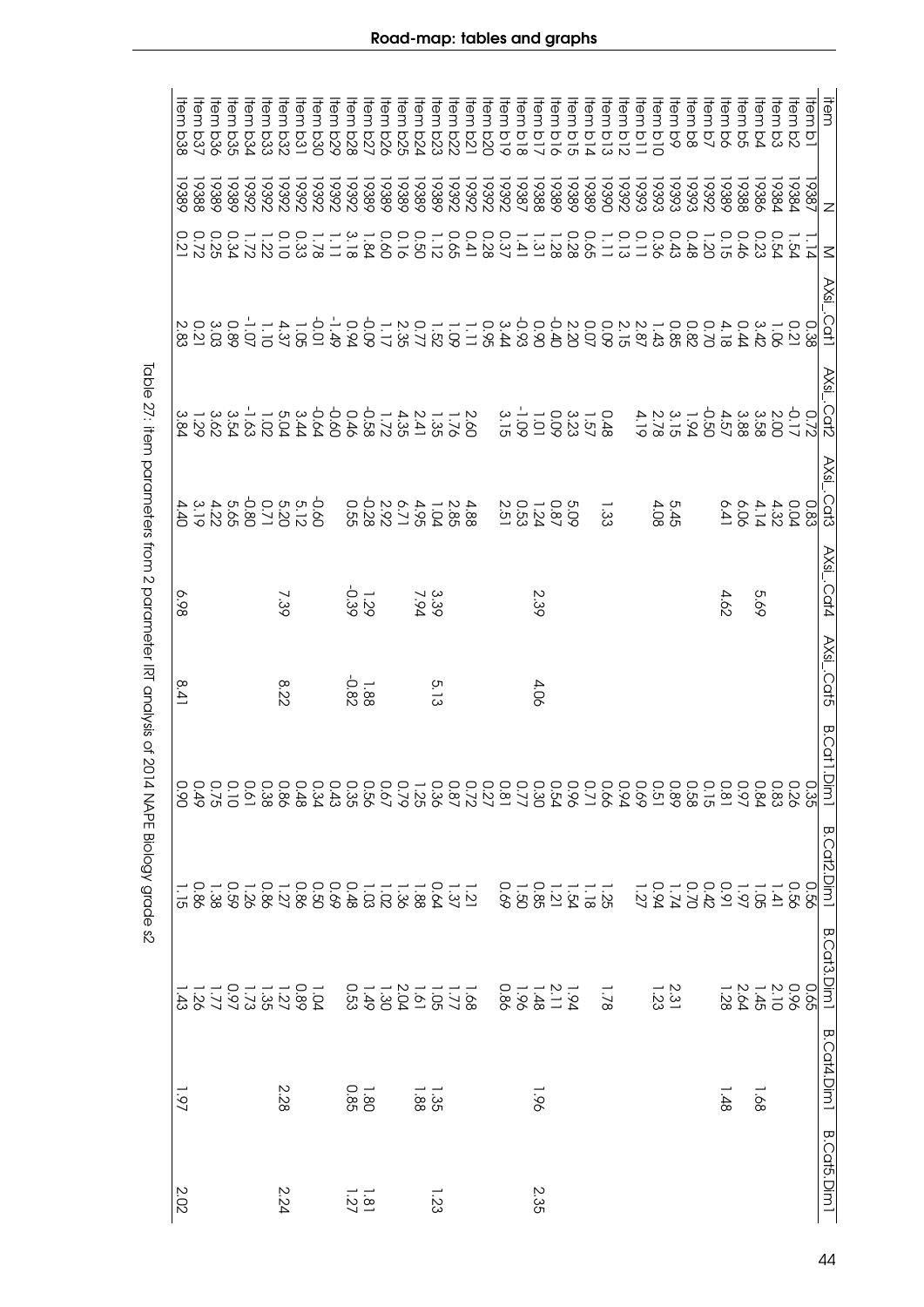|                 | Cat1     | Cat <sub>2</sub> | $\overline{\text{Cat}}3$ | Cat4     | Cat <sub>5</sub> |
|-----------------|----------|------------------|--------------------------|----------|------------------|
| b1              | $-0.274$ | 0.352            | 0.958                    |          |                  |
| b2              | $-0.629$ | $-0.095$         | 0.705                    |          |                  |
| b3              | 0.439    | 1.124            | 2.272                    |          |                  |
| b4              | 1.108    | 1.190            | 1.398                    | 2.210    |                  |
| b5              | 0.327    | 2.116            | 2.598                    |          |                  |
| b6              | 1.240    | 1.275            | 1.340                    | 1.376    |                  |
| b7              | $-0.483$ | $-0.067$         |                          |          |                  |
| b <sub>8</sub>  | 0.443    | 1.646            |                          |          |                  |
| b9              | 0.541    | 1.709            | 2.525                    |          |                  |
| b10             | 0.811    | 1.421            | 2.073                    |          |                  |
| b11             | 1.753    | 2.192            |                          |          |                  |
| b12             | 1.946    |                  |                          |          |                  |
| b13             | $-0.348$ | 0.403            | 1.231                    |          |                  |
| b14             | $-0.100$ | 1.667            |                          |          |                  |
| b15             | 1.029    | 1.399            | 2.229                    |          |                  |
| b16             | $-0.676$ | 0.303            | 1.024                    |          |                  |
| b17             | $-0.091$ | 0.242            | 0.561                    | 1.167    | 2.129            |
| b18             | $-1.081$ | 0.012            | 1.745                    |          |                  |
| b19             | 0.863    | 0.930            | 1.112                    |          |                  |
| b20             | 0.983    |                  |                          |          |                  |
| b21             | 0.644    | 1.534            | 2.583                    |          |                  |
| b22             | 0.328    | 0.842            | 1.585                    |          |                  |
| b23             | 0.081    | 0.284            | 0.600                    | 2.111    | 2.944            |
| b24             | 0.376    | 1.553            | 2.914                    | 3.838    |                  |
| b25             | 1.472    | 1.963            | 2.553                    |          |                  |
| b26             | 0.390    | 0.909            | 1.766                    |          |                  |
| b <sub>27</sub> | $-0.766$ | $-0.236$         | 0.427                    | 1.260    | 1.799            |
| <b>b28</b>      | $-0.625$ | $-0.459$         | $-0.285$                 | $-0.154$ | 0.261            |
| b29             | $-1.597$ | 1.022            |                          |          |                  |
| <b>b30</b>      | $-0.873$ | $-0.346$         | 0.478                    |          |                  |
| b31             | 0.829    | 2.090            | 2.762                    |          |                  |
| b32             | 1.410    | 1.445            | 1.525                    | 1.742    | 2.270            |
| b33             | $-0.081$ | 0.196            | 0.575                    |          |                  |
| b34             | $-1.342$ | $-0.360$         | 1.026                    |          |                  |
| b35             | 0.775    | 2.300            | 2.961                    |          |                  |
| <b>b36</b>      | 1.098    | 1.225            | 1.556                    |          |                  |
| b37             | $-0.083$ | 1.123            | 2.299                    |          |                  |
| b38             | 1.179    | 1.350            | 1.558                    | 2.202    | 2.824            |

Table 28: thresholds for IRT analysis of NAPE Biology 2014 grade s2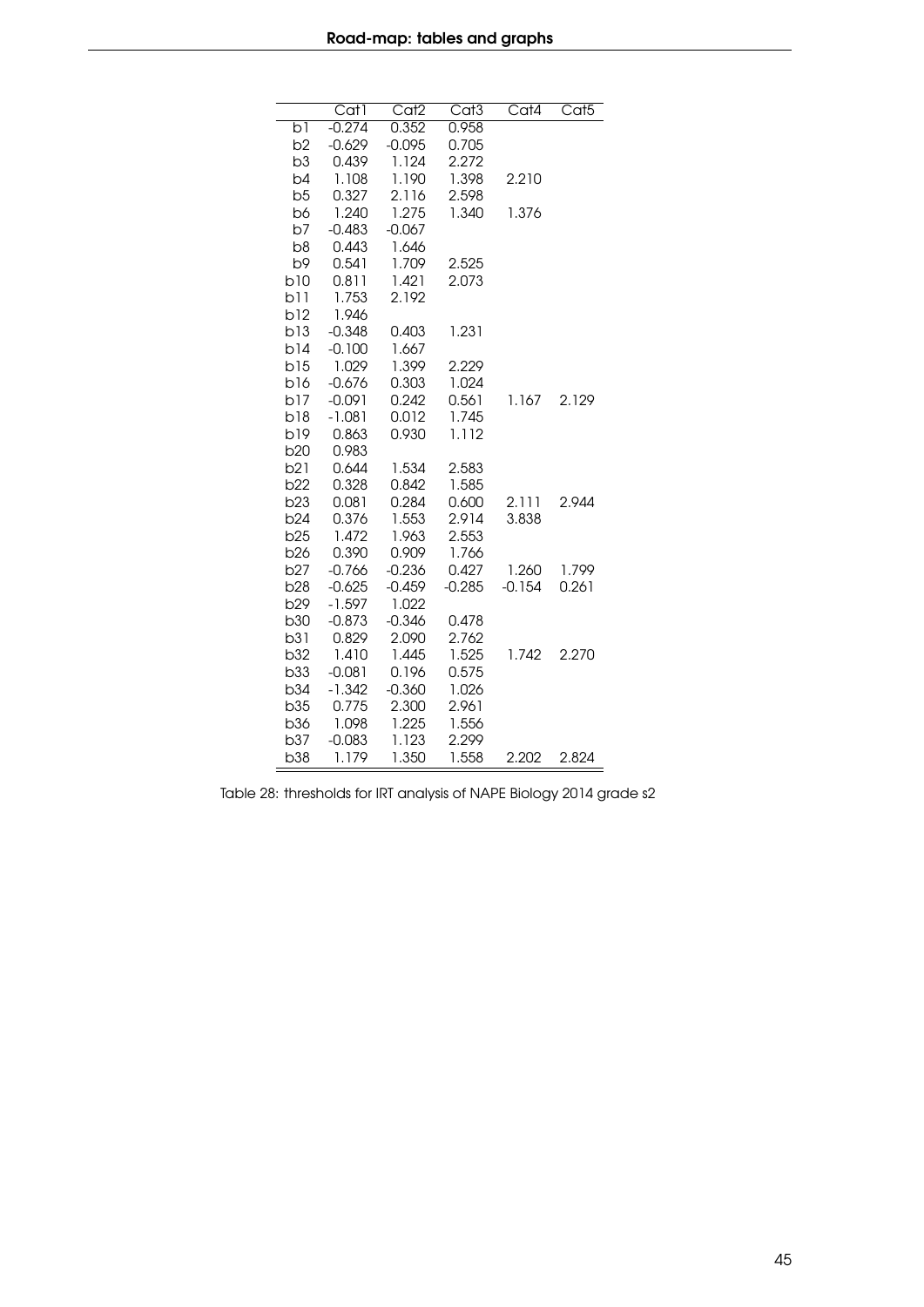

*Respondents*

Figure 6: Wright Map for items in 2014 NAPE Biology grade S2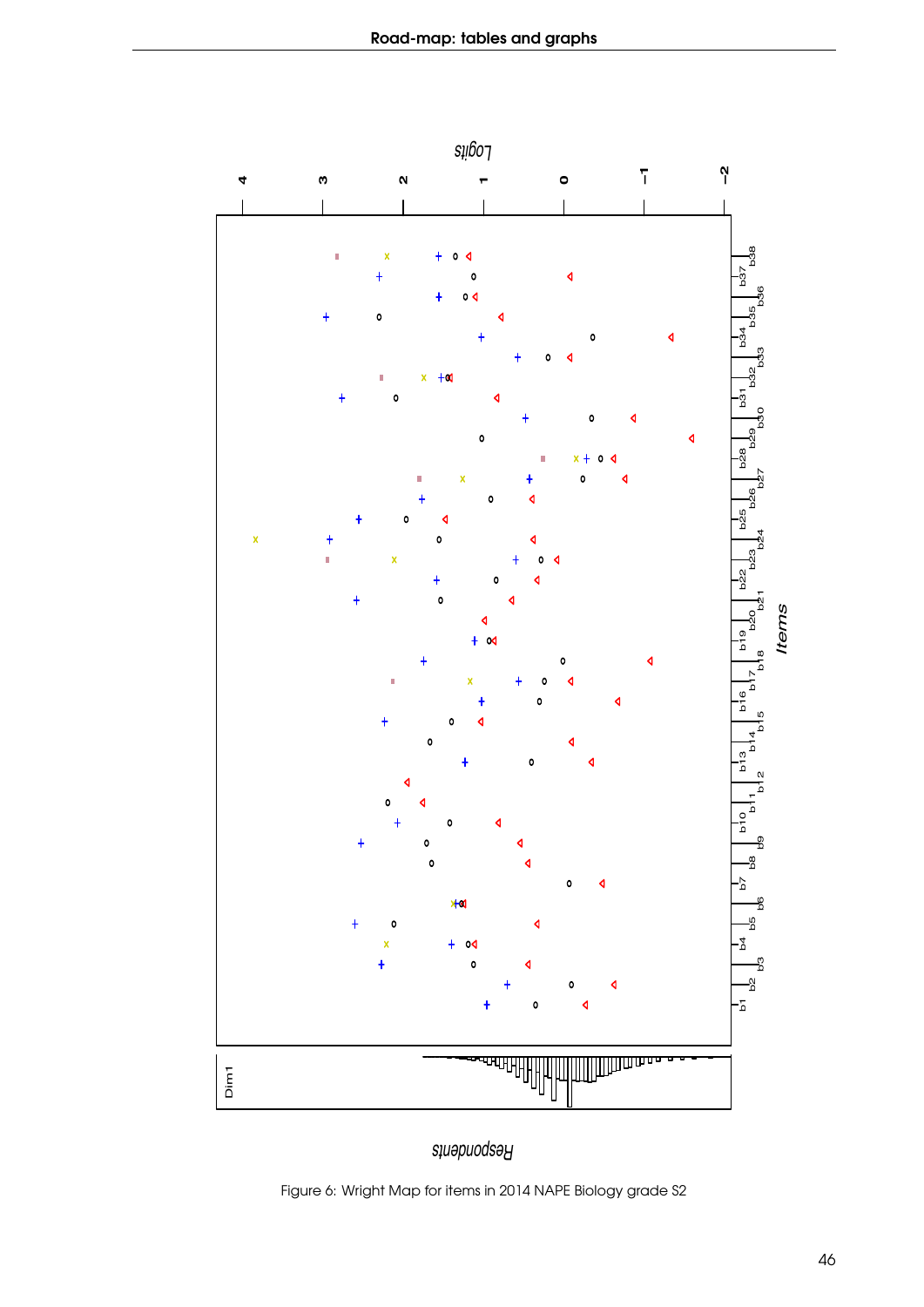| $\overline{1.04}$<br>7.89<br>7.66<br>0.00<br>1.03<br>0.00<br>ml<br>1.00<br>0.27<br>0.79<br>1.01<br>0.56<br>m2<br>0.57<br>0.92<br>$-2.57$<br>0.98<br>$-0.56$<br>0.58<br>m <sub>3</sub><br>0.01<br>$-6.34$<br>0.98<br>$-0.43$<br>0.67<br>0.00<br>0.67<br>m4<br>1.22<br>1.41<br>20.59<br>17.85<br>m <sub>5</sub><br>0.00<br>0.00<br>1.27<br>1.55<br>32.51<br>30.95<br>m6<br>0.00<br>0.00<br>1.14<br>3.51<br>0.99<br>$-0.42$<br>m7<br>0.00<br>0.67<br>0.98<br>$-1.06$<br>0.29<br>0.96<br>m8<br>$-3.68$<br>0.00<br>0.97<br>$-4.30$<br>0.97<br>$-4.32$<br>m9<br>0.00<br>0.00<br>0.87<br>$-20.18$<br>0.90<br>$-18.30$<br>m10<br>0.00<br>0.00<br>0.84<br>$-8.07$<br>0.95<br>m11<br>0.00<br>$-3.06$<br>0.00<br>1.23<br>19.83<br>1.13<br>16.39<br>m12<br>0.00<br>0.00 |
|-------------------------------------------------------------------------------------------------------------------------------------------------------------------------------------------------------------------------------------------------------------------------------------------------------------------------------------------------------------------------------------------------------------------------------------------------------------------------------------------------------------------------------------------------------------------------------------------------------------------------------------------------------------------------------------------------------------------------------------------------------------|
|                                                                                                                                                                                                                                                                                                                                                                                                                                                                                                                                                                                                                                                                                                                                                             |
|                                                                                                                                                                                                                                                                                                                                                                                                                                                                                                                                                                                                                                                                                                                                                             |
|                                                                                                                                                                                                                                                                                                                                                                                                                                                                                                                                                                                                                                                                                                                                                             |
|                                                                                                                                                                                                                                                                                                                                                                                                                                                                                                                                                                                                                                                                                                                                                             |
|                                                                                                                                                                                                                                                                                                                                                                                                                                                                                                                                                                                                                                                                                                                                                             |
|                                                                                                                                                                                                                                                                                                                                                                                                                                                                                                                                                                                                                                                                                                                                                             |
|                                                                                                                                                                                                                                                                                                                                                                                                                                                                                                                                                                                                                                                                                                                                                             |
|                                                                                                                                                                                                                                                                                                                                                                                                                                                                                                                                                                                                                                                                                                                                                             |
|                                                                                                                                                                                                                                                                                                                                                                                                                                                                                                                                                                                                                                                                                                                                                             |
|                                                                                                                                                                                                                                                                                                                                                                                                                                                                                                                                                                                                                                                                                                                                                             |
|                                                                                                                                                                                                                                                                                                                                                                                                                                                                                                                                                                                                                                                                                                                                                             |
|                                                                                                                                                                                                                                                                                                                                                                                                                                                                                                                                                                                                                                                                                                                                                             |
| 0.90<br>$-10.92$<br>0.93<br>$-11.66$<br>m13<br>0.00<br>0.00                                                                                                                                                                                                                                                                                                                                                                                                                                                                                                                                                                                                                                                                                                 |
| 1.53<br>13.50<br>1.05<br>2.31<br>m14<br>0.00<br>0.02                                                                                                                                                                                                                                                                                                                                                                                                                                                                                                                                                                                                                                                                                                        |
| 2.67<br>1.11<br>1.92<br>0.06<br>m15<br>14.47<br>0.00                                                                                                                                                                                                                                                                                                                                                                                                                                                                                                                                                                                                                                                                                                        |
| m <sub>16</sub><br>0.98<br>$-1.45$<br>0.15<br>0.99<br>$-0.86$<br>0.39                                                                                                                                                                                                                                                                                                                                                                                                                                                                                                                                                                                                                                                                                       |
| 0.98<br>0.98<br>$-2.35$<br>m17<br>$-2.47$<br>0.01<br>0.02                                                                                                                                                                                                                                                                                                                                                                                                                                                                                                                                                                                                                                                                                                   |
| 1.31<br>9.27<br>1.11<br>5.74<br>m18<br>0.00<br>0.00                                                                                                                                                                                                                                                                                                                                                                                                                                                                                                                                                                                                                                                                                                         |
| 0.09<br>1.00<br>m19<br>1.00<br>0.93<br>$-0.02$<br>0.98                                                                                                                                                                                                                                                                                                                                                                                                                                                                                                                                                                                                                                                                                                      |
| 0.96<br>$-1.88$<br>m20<br>0.81<br>$-4.75$<br>0.00<br>0.06                                                                                                                                                                                                                                                                                                                                                                                                                                                                                                                                                                                                                                                                                                   |
| 0.25<br>1.02<br>0.85<br>m21<br>0.97<br>$-1.15$<br>0.40                                                                                                                                                                                                                                                                                                                                                                                                                                                                                                                                                                                                                                                                                                      |
| 0.97<br>$-1.27$<br>m22<br>$-1.69$<br>0.09<br>0.99<br>0.20                                                                                                                                                                                                                                                                                                                                                                                                                                                                                                                                                                                                                                                                                                   |
| 0.89<br>$-12.79$<br>0.92<br>$-13.44$<br>m23<br>0.00<br>0.00                                                                                                                                                                                                                                                                                                                                                                                                                                                                                                                                                                                                                                                                                                 |
| 1.38<br>1.25<br>24.93<br>28.88<br>m24<br>0.00<br>0.00                                                                                                                                                                                                                                                                                                                                                                                                                                                                                                                                                                                                                                                                                                       |
| 1.22<br>13.93<br>14.79<br>0.00<br>1.12<br>0.00<br>m25                                                                                                                                                                                                                                                                                                                                                                                                                                                                                                                                                                                                                                                                                                       |
| $-19.25$<br>0.86<br>$-19.90$<br>m26<br>0.82<br>0.00<br>0.00                                                                                                                                                                                                                                                                                                                                                                                                                                                                                                                                                                                                                                                                                                 |
| 0.91<br>$-11.57$<br>0.00<br>m27<br>$-11.79$<br>0.00<br>0.93                                                                                                                                                                                                                                                                                                                                                                                                                                                                                                                                                                                                                                                                                                 |
| 0.98<br>$-1.50$<br>1.01<br>0.81<br>m28<br>0.13<br>0.42                                                                                                                                                                                                                                                                                                                                                                                                                                                                                                                                                                                                                                                                                                      |
| 0.90<br>$-4.38$<br>0.00<br>m29<br>$-5.91$<br>0.00<br>0.95                                                                                                                                                                                                                                                                                                                                                                                                                                                                                                                                                                                                                                                                                                   |
| 1.08<br>2.22<br>1.02<br>0.30<br>m30<br>0.03<br>1.04                                                                                                                                                                                                                                                                                                                                                                                                                                                                                                                                                                                                                                                                                                         |
| 0.91<br>$-17.50$<br>m31<br>$-17.67$<br>0.00<br>0.92<br>0.00                                                                                                                                                                                                                                                                                                                                                                                                                                                                                                                                                                                                                                                                                                 |
| m32<br>0.95<br>$-4.52$<br>0.96<br>0.00<br>$-5.58$<br>0.00                                                                                                                                                                                                                                                                                                                                                                                                                                                                                                                                                                                                                                                                                                   |
| 1.05<br>1.82<br>1.02<br>1.04<br>0.30<br>m33<br>0.07                                                                                                                                                                                                                                                                                                                                                                                                                                                                                                                                                                                                                                                                                                         |
| 7.25<br>1.10<br>1.07<br>7.76<br>0.00<br>m34<br>0.00                                                                                                                                                                                                                                                                                                                                                                                                                                                                                                                                                                                                                                                                                                         |
| $-0.36$<br>0.72<br>m35<br>0.98<br>0.99<br>$-0.13$<br>0.90<br>0.47                                                                                                                                                                                                                                                                                                                                                                                                                                                                                                                                                                                                                                                                                           |
| 1.00<br>0.35<br>m36<br>0.73<br>1.00<br>0.64                                                                                                                                                                                                                                                                                                                                                                                                                                                                                                                                                                                                                                                                                                                 |
| $-3.27$<br>m37<br>0.97<br>0.00<br>0.97<br>$-4.45$<br>0.00                                                                                                                                                                                                                                                                                                                                                                                                                                                                                                                                                                                                                                                                                                   |
| 0.99<br>m38<br>1.02<br>0.20<br>0.84<br>1.00<br>$-0.01$                                                                                                                                                                                                                                                                                                                                                                                                                                                                                                                                                                                                                                                                                                      |
| 0.79<br>$-20.74$<br>m39a<br>0.00<br>0.84<br>$-18.60$<br>0.00                                                                                                                                                                                                                                                                                                                                                                                                                                                                                                                                                                                                                                                                                                |
| 4.17<br>$-1.43$<br>m39b<br>1.13<br>0.00<br>0.97<br>0.15                                                                                                                                                                                                                                                                                                                                                                                                                                                                                                                                                                                                                                                                                                     |
| $-17.39$<br>$-17.53$<br>m40a<br>0.94<br>0.00<br>0.94<br>0.00<br>m40b<br>2.96<br>$-0.27$<br>0.79<br>1.64<br>0.96                                                                                                                                                                                                                                                                                                                                                                                                                                                                                                                                                                                                                                             |
| 0.00<br>17.24<br>m41<br>1.49<br>12.76<br>1.25<br>0.00<br>0.00                                                                                                                                                                                                                                                                                                                                                                                                                                                                                                                                                                                                                                                                                               |
| m42<br>8.33<br>1.07<br>0.00<br>1.05<br>6.66<br>0.00                                                                                                                                                                                                                                                                                                                                                                                                                                                                                                                                                                                                                                                                                                         |
| 1.50<br>0.53<br>m43<br>1.02<br>0.13<br>1.00<br>0.60                                                                                                                                                                                                                                                                                                                                                                                                                                                                                                                                                                                                                                                                                                         |
| m44<br>1.37<br>14.30<br>0.00<br>1.13<br>0.00<br>10.66                                                                                                                                                                                                                                                                                                                                                                                                                                                                                                                                                                                                                                                                                                       |

Table 29: infit and outfit statistics for IRT analysis of 2014 NAPE Mathematics grade s2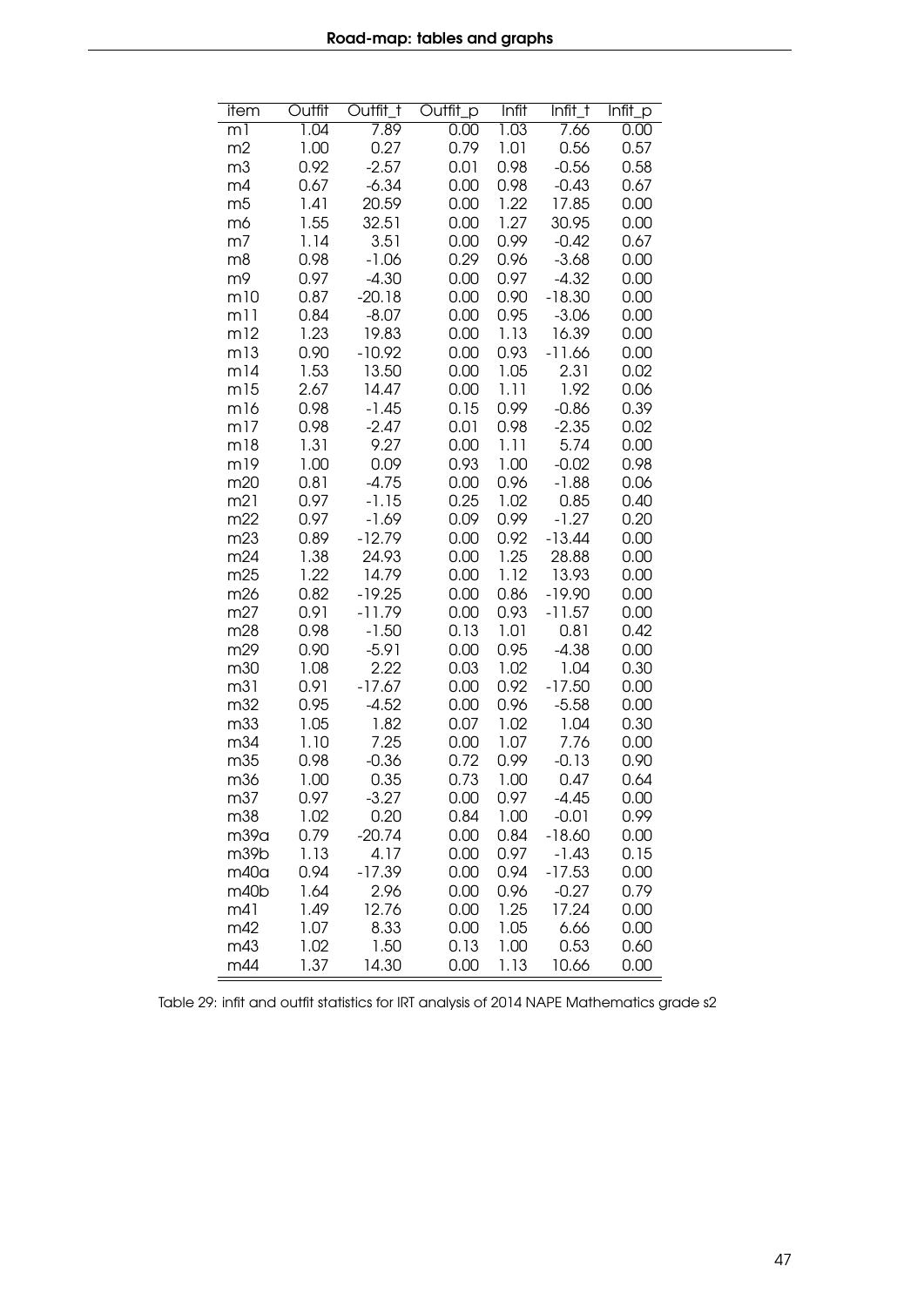| Cat <sub>3</sub> .Dim <sub>1</sub>                                                                                          | B.Cat4.Dim1<br>B.Cat5.Dim |
|-----------------------------------------------------------------------------------------------------------------------------|---------------------------|
|                                                                                                                             |                           |
| B.Cat2.Dim1<br>B.Cat1.Dim<br>AXsi_.Cat5<br>AXsi_.Cat2<br>AXsi_.Cat3<br>$AXsL$ . Cat4<br>AXsi_.Cat1<br>item<br>Σ<br>൶<br>Ζ   |                           |
| 19515<br>0.59<br>$-0.39$<br>1.00<br>Item m1                                                                                 |                           |
| 1.00<br>19517<br>0.22<br>1.36<br>Item m2                                                                                    |                           |
| 19516<br>2.97<br>1.00<br>0.06<br>Item m <sub>3</sub>                                                                        |                           |
| 19518<br>0.02<br>4.12<br>1.00<br>Item m4                                                                                    |                           |
| 19518<br>1.54<br>2.39<br>0.62<br>2.42<br>1.00<br>3.00<br>Item m5<br>2.00                                                    |                           |
| 19518<br>1.86<br>1.88<br>1.46<br>$-0.71$<br>1.00<br>2.00<br>3.00<br>Item m6                                                 |                           |
| 19518<br>1.86<br>0.57<br>$-3.18$<br>1.00<br>2.00<br>Item m7                                                                 |                           |
| 19518<br>0.27<br>$-1.88$<br>1.00<br>2.00<br>1.61<br>Item m8                                                                 |                           |
| 19521<br>0.90<br>0.83<br>0.31<br>1.00<br>2.00<br>Item m9                                                                    |                           |
| 0.33<br>0.75<br>1.00<br>Item m10<br>19520                                                                                   |                           |
| 19521<br>2.25<br>1.00<br>Item m11<br>0.11                                                                                   |                           |
| 19521<br>$-0.55$<br>Item m12<br>1.74<br>0.71<br>0.63<br>1.00<br>2.00<br>3.00<br>19521<br>2.92<br>0.61                       |                           |
| 0.77<br>1.00<br>2.00<br>Item m13<br>19521<br>1.02<br>$-2.90$<br>1.00<br>2.00                                                |                           |
| 1.84<br>Item m <sub>14</sub><br>19521<br>4.82<br>0.05<br>4.76<br>8.83<br>7.77<br>1.00<br>2.00<br>Item $m15$<br>3.00         | 4.00                      |
| 19521<br>1.47<br>0.41<br>$-1.38$<br>1.00<br>2.00<br>Item m <sub>16</sub>                                                    |                           |
| 19521<br>0.82<br>0.02<br>0.67<br>1.00<br>2.00<br>Item m17                                                                   |                           |
| 19518<br>0.32<br>2.47<br>3.81<br>1.00<br>2.00<br>Item m18<br>3.42<br>3.00                                                   |                           |
| 19517<br>0.14<br>1.95<br>1.00<br>Item m <sub>19</sub>                                                                       |                           |
| 19518<br>0.19<br>3.02<br>4.08<br>1.00<br>3.00<br>4.69<br>2.00<br>Item m20                                                   |                           |
| 2.27<br>1.00<br>Item m21<br>19518<br>0.56<br>2.47<br>4.65<br>6.06<br>4.65<br>2.00<br>3.00                                   | 4.00<br>5.00              |
| 19517<br>1.72<br>1.90<br>1.00<br>0.42<br>2.00<br>Item m22                                                                   |                           |
| 19521<br>3.22<br>0.36<br>1.00<br>2.00<br>Item m23<br>0.86                                                                   |                           |
| 19521<br>1.05<br>1.07<br>$-0.91$<br>2.00<br>Item m24<br>1.92<br>1.00<br>3.00                                                |                           |
| 19521<br>2.40<br>$-1.19$<br>2.00<br>1.45<br>1.00<br>Item m25                                                                |                           |
| 19521<br>0.69<br>1.82<br>0.86<br>1.00<br>2.00<br>Item m26                                                                   |                           |
| 0.39<br>Item m27<br>19520<br>1.17<br>$-0.47$<br>1.00<br>2.00                                                                |                           |
| 19521<br>0.75<br>0.48<br>2.88<br>1.97<br>1.00<br>2.00<br>Item m28<br>3.00                                                   |                           |
| 19519<br>0.68<br>1.24<br>2.70<br>2.12<br>1.00<br>Item m29<br>2.00<br>3.00                                                   |                           |
| 0.21<br>2.44<br>5.79<br>Item m30<br>19519<br>4.06<br>1.00<br>2.00<br>3.00                                                   |                           |
| 19519<br>0.39<br>0.47<br>1.00<br>Item m31                                                                                   |                           |
| 19519<br>Item m32<br>1.35<br>0.98<br>$-0.94$<br>1.00<br>2.00                                                                |                           |
| 0.22<br>2.83<br>2.74<br>Item m33<br>19519<br>1.00<br>2.00                                                                   |                           |
| 19519<br>0.91<br>1.71<br>1.38<br>2.49<br>0.46<br>1.00<br>2.00<br>3.00<br>Item m34                                           | 4.00                      |
| 19518<br>3.79<br>Item m35<br>0.03<br>1.00                                                                                   |                           |
| Item m36<br>19520<br>0.64<br>$-0.62$<br>1.00                                                                                |                           |
| 19520<br>Item m37<br>1.29<br>0.52<br>$-0.82$<br>1.00<br>2.00                                                                |                           |
| Item m38<br>19520<br>0.01<br>5.09<br>1.00                                                                                   |                           |
| 0.56<br>0.99<br>1.53<br>1.00<br>2.00<br>Item m39a<br>19520                                                                  |                           |
| Item m39b<br>19520<br>0.27<br>2.15<br>4.03<br>3.88<br>1.00<br>2.00<br>3.00                                                  |                           |
| Item m40a<br>19520<br>0.51<br>$-0.04$<br>1.00                                                                               |                           |
| 5.97<br>19514<br>0.01<br>7.29<br>7.59<br>1.00<br>3.00<br>Item m40b<br>2.00<br>19517<br>4.24<br>2.83<br>1.74<br>1.00<br>3.00 | 5.00                      |
| 2.94<br>2.00<br>Item m41<br>1.51<br>4.57<br>Item m42<br>19516<br>0.38<br>$-0.27$<br>1.00<br>3.00                            | 4.00                      |
| 0.22<br>1.50<br>2.00<br>Item m43<br>19516<br>1.50<br>2.00<br>0.61<br>$-1.45$<br>1.00                                        |                           |
| Item m44<br>19521<br>2.44<br>0.42<br>0.25<br>$-2.33$<br>1.00<br>2.00<br>3.00                                                |                           |

Table 30: item parameters from 1 parameter IRT analysis of 2014 NAPE Mathematics grade s2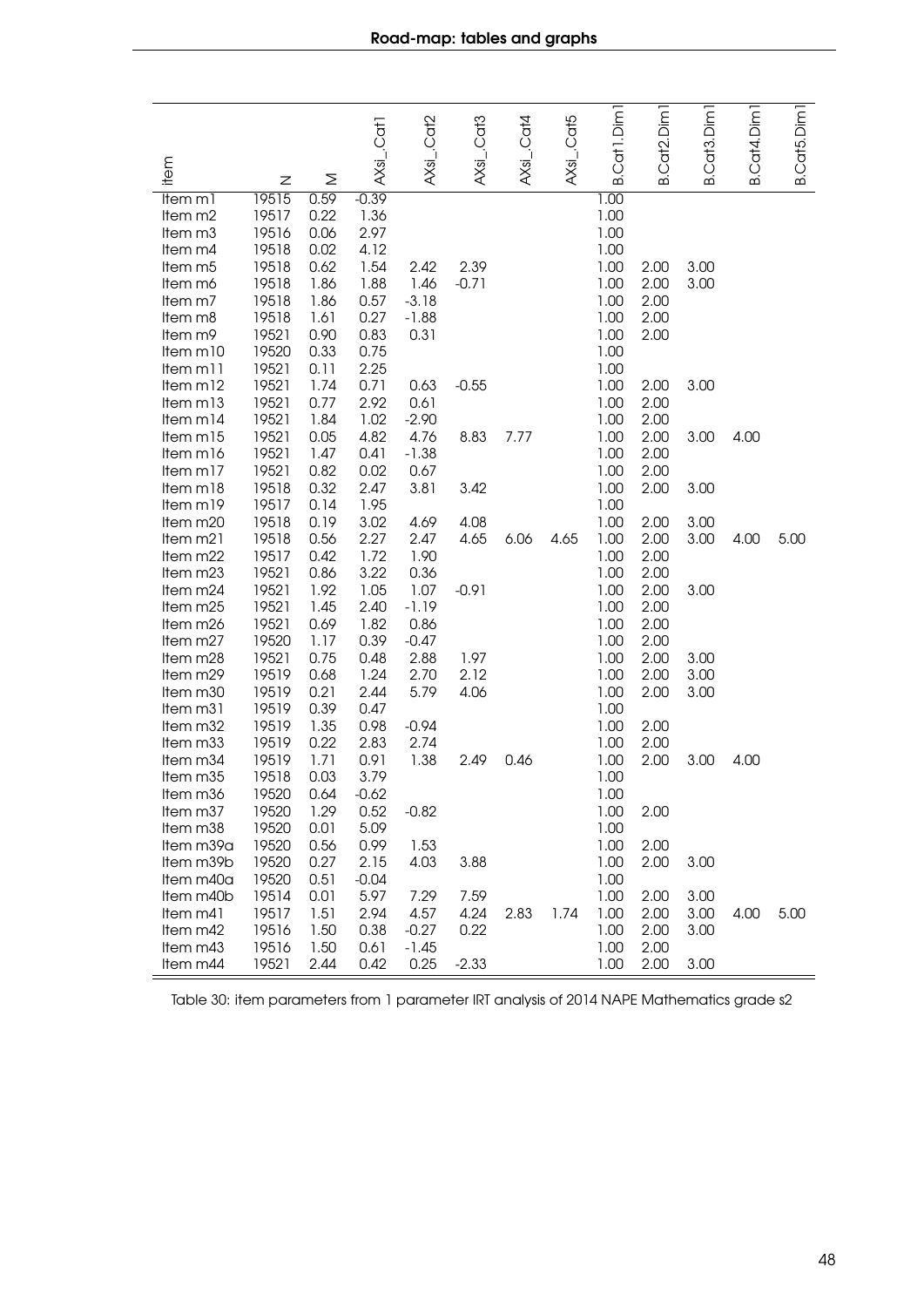| B.Cat5.Dim1             |                   |        |                   |                      |         |              |                                                               |                     |                    |                    |                  |                |                                                 |                      |                    |                      |        |                     |                                                           |                     | 2.88           |          |                                     |          |                               |                     |                    |                                                             |              |                                  |                   |                                                                  |                     |          |                    |                     |                     |         |           |                  |          |                        | 2.01            |                |                 |          |                                                                                           |
|-------------------------|-------------------|--------|-------------------|----------------------|---------|--------------|---------------------------------------------------------------|---------------------|--------------------|--------------------|------------------|----------------|-------------------------------------------------|----------------------|--------------------|----------------------|--------|---------------------|-----------------------------------------------------------|---------------------|----------------|----------|-------------------------------------|----------|-------------------------------|---------------------|--------------------|-------------------------------------------------------------|--------------|----------------------------------|-------------------|------------------------------------------------------------------|---------------------|----------|--------------------|---------------------|---------------------|---------|-----------|------------------|----------|------------------------|-----------------|----------------|-----------------|----------|-------------------------------------------------------------------------------------------|
| B.Cat4.Dim <sub>1</sub> |                   |        |                   |                      |         |              |                                                               |                     |                    |                    |                  |                |                                                 |                      | 1.17               |                      |        |                     |                                                           |                     | 2.54           |          |                                     |          |                               |                     |                    |                                                             |              |                                  |                   |                                                                  |                     | 1.86     |                    |                     |                     |         |           |                  |          |                        | 0.95            |                |                 |          |                                                                                           |
| B.Cat3.Dim1             |                   |        |                   |                      |         | 0.83<br>0.68 |                                                               |                     |                    |                    |                  | 1.17           |                                                 |                      | 0.63               |                      |        | 1.06                |                                                           |                     | $2.06$<br>1.88 |          |                                     | 0.70     |                               |                     |                    | $\frac{200}{200}$                                           |              |                                  |                   |                                                                  |                     | 1.12     |                    |                     |                     |         |           | 1.67             |          | 2.00                   |                 | $0.56$<br>1.47 |                 | 0.87     |                                                                                           |
| B.Cat2.Dim1             |                   |        |                   |                      |         | 0.25<br>0.19 |                                                               |                     | 0.20<br>0.121      |                    |                  | $0.48$<br>1.47 |                                                 | 0.48                 | $-0.07$            | $\frac{107}{1.18}$   |        |                     |                                                           | 1.06                |                |          |                                     |          | $-1000$<br>$-10480$<br>$-000$ | 1.96                | 1.42               | $1.\overline{37}$<br>$1.\overline{37}$<br>$1.\overline{15}$ |              |                                  |                   | $\frac{2}{0}$<br>$\frac{3}{0}$<br>$\frac{3}{0}$<br>$\frac{3}{0}$ |                     |          |                    |                     | 1.27                |         |           | $2.56$<br>$1.08$ |          | 1.06                   | 0.28            | 0.62           | 0.91            | 0.43     | Table 31: item parameters from 2 parameter IRT analysis of 2014 NAPE Mathematics grade s2 |
| B.Cat1.Dim1             | $\overline{0.33}$ |        |                   | 0.51<br>0.76<br>1.52 | $-0.06$ |              | $\begin{array}{c} 0.0000 \\ 0.0000 \\ \end{array}$            |                     |                    |                    | $1.32$<br>$1.14$ | 0.89           | 0.73                                            |                      | $-0.23$            | 0.36<br>0.46         |        |                     |                                                           |                     |                |          | $0.91$<br>0.43                      | 0.19     |                               | $1.24$<br>0.65      |                    | 0.37                                                        | 0.62         | 0.06                             | 1.02              | 0.53                                                             |                     | 0.43     | 0.50               |                     | 0.95                | 0.65    | 0.95      | 0.46             | 0.91     | 0.08                   | 0.42            | 0.49           | 0.19            | 0.21     |                                                                                           |
| AXsi_.Cat5              |                   |        |                   |                      |         |              |                                                               |                     |                    |                    |                  |                |                                                 |                      |                    |                      |        |                     |                                                           |                     | 4.78           |          |                                     |          |                               |                     |                    |                                                             |              |                                  |                   |                                                                  |                     |          |                    |                     |                     |         |           |                  |          |                        | 1.58            |                |                 |          |                                                                                           |
| AXsi_.Cat4              |                   |        |                   |                      |         |              |                                                               |                     |                    |                    |                  |                |                                                 |                      | 6.34               |                      |        |                     |                                                           |                     | 6.43           |          |                                     |          |                               |                     |                    |                                                             |              |                                  |                   |                                                                  |                     | 0.43     |                    |                     |                     |         |           |                  |          |                        | 2.48            |                |                 |          |                                                                                           |
| AXsi_.Cat3              |                   |        |                   |                      | 2.05    | $-0.56$      |                                                               |                     |                    |                    |                  | $-0.54$        |                                                 |                      | 7.85               |                      |        | 2.98                |                                                           | $4.83$<br>$4.83$    |                |          |                                     | $-0.74$  |                               |                     |                    | 2.05                                                        | 2.38<br>4.20 |                                  |                   |                                                                  |                     | 2.42     |                    |                     |                     |         |           | 3.98             |          | 8.29                   | 4.12            | 0.33           |                 | $-1.99$  |                                                                                           |
| AXsi_.Cat2              |                   |        |                   |                      |         |              | $2,3,7$<br>$-3,7$<br>$-1,78$<br>$-1,78$<br>$-1,78$<br>$-1,78$ |                     |                    |                    |                  | 0.72           | 0 0 4 1 0 9 9<br>0 9 9 9 9 0 9<br>0 9 9 9 9 9 9 |                      |                    |                      |        |                     |                                                           |                     |                |          | $4000$<br>$4000$<br>$4000$          | 1.32     | $-1.07$                       | 1.07                | $-0.53$            | 3.05<br>2.05<br>5.0                                         |              |                                  |                   | $-1.00$                                                          | $2.65$<br>1.41      |          |                    |                     | $-0.95$             |         |           | $2.36$<br>$4.05$ |          | 7.29                   | 4.62            | $-0.24$        | $-1.41$         | 0.62     |                                                                                           |
| AXsi_.Cat1              | $\frac{8}{9}$     | 1.35   |                   | 3.09<br>5.02         | 1.56    | 2.08         | 0.61                                                          | 0.23                | 0.81               |                    | 0.93<br>2.59     | 0.75<br>2.87   |                                                 | 1.44                 | 4.70               |                      |        |                     |                                                           |                     |                |          | $0.0999977$ $0.0499947$ $0.0499947$ |          | $1.24$<br>2.54                | 1.80                | 0.29               | 0.48                                                        |              | $\frac{22}{2}$<br>$\frac{36}{2}$ |                   | 0<br>0 8 9 8 9 9 9 0 0 0<br>0 9 9 9 9 9 9 0 0                    |                     |          |                    |                     |                     |         |           |                  |          | 06<br>063<br>063<br>06 |                 | 0.42           | 0.73            |          |                                                                                           |
| Σ                       | $\frac{65}{0}$    | 0.22   | 0.06              | 0.02                 | 0.62    | 1.86         | 1.86                                                          | 1.61                | 0.90               | 0.33               | $\overline{0}$ . | 1.74           | 0.77                                            | 1.84                 | 0.05               | 1.47                 |        |                     | $\begin{array}{c} 0.0000 \\ 0.0000 \\ \hline \end{array}$ |                     | 0.56           | 0.42     | 0.86                                |          | 1.45                          | 0.69                | 1.17               | 0.75                                                        | 0.68         | 0.21                             | 0.39              | $1.35$<br>0.22                                                   |                     | 1.71     | 0.03               | 0.64                | 1.29                | 0.01    | 0.56      | 0.27             | 0.51     | 0.01                   | $-51$           | 1.50           | $-50$           | 2.44     |                                                                                           |
| z                       | 19515             | 19517  | 19516             | 19518                | 19518   | 19518        | 19518                                                         | 19518               | 19521              | 19520              | 9521             | 19521          | 19521                                           | 19521                | 19521              | 19521                | 19521  | 19518               | 19517                                                     | 19518               | 19518          | 19517    | 19521                               | 19521    | 9521                          | 19521               | 19520              | 19521                                                       | 9519         | 19519                            | 9519              | 19519                                                            | 19519               | 19519    | 19518              | 19520               | 19520               | 19520   | 19520     | 19520            | 19520    | 19514                  | 19517           | 19516          | 19516           | 19521    |                                                                                           |
| item                    | Item m            | su meh | tem <sub>m3</sub> | tem m4               | tem m5  | tem mó       | ltem <sub>m7</sub>                                            | Item <sub>m</sub> 8 | ltem <sub>m9</sub> | tem <sub>m10</sub> | $Hem$ n $I$      | ltem m12       | Item <sub>m13</sub>                             | Item m <sub>14</sub> | tem <sub>m15</sub> | ltem m <sub>16</sub> | Hemm17 | Item <sub>m18</sub> | Item <sub>m19</sub>                                       | Item <sub>m20</sub> | <b>Hemm21</b>  | ltem m22 | Item m23                            | ltem m24 | tem <sub>m25</sub>            | Item <sub>m26</sub> | tem <sub>m27</sub> | Item <sub>m28</sub>                                         | tem m29      | Item <sub>m30</sub>              | tem <sub>m3</sub> | Item <sub>m32</sub>                                              | Item <sub>m33</sub> | Item m34 | tem <sub>m35</sub> | tem m <sub>36</sub> | Item <sub>m37</sub> | tem m38 | Item m39a | tem m39b         | tem m40a | <b>Item</b> m40b       | <b>Item m41</b> | ltem m42       | <b>Item</b> m43 | ltem m44 |                                                                                           |

Road-map: tables and graphs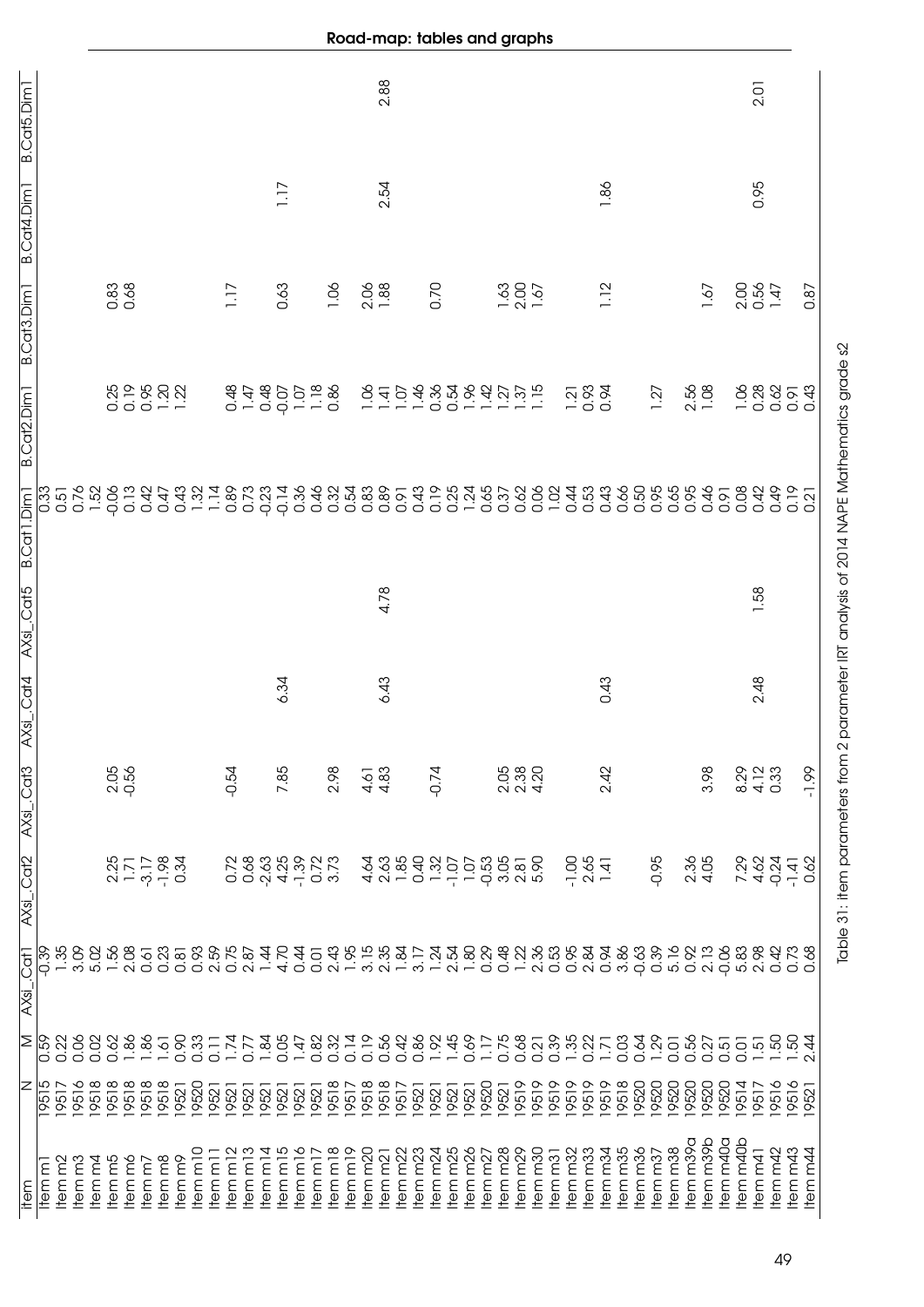|                 | Cat1              | Cat <sub>2</sub>  | $\overline{\text{Cat3}}$ | Cat4        | Cat <sub>5</sub> |
|-----------------|-------------------|-------------------|--------------------------|-------------|------------------|
| m1              | $-0.394$          |                   |                          |             |                  |
| m2              | 1.358             |                   |                          |             |                  |
| m3<br>m4        | 2.969<br>4.115    |                   |                          |             |                  |
| m5              | 0.499             | 0.809             | 1.095                    |             |                  |
| m6              | $-0.325$          | -0.245            | $-0.148$                 |             |                  |
| m7              | $-1.650$          | $-1.535$          |                          |             |                  |
| m8              | $-1.088$          | $-0.792$          |                          |             |                  |
| m9              | $-0.098$          | 0.405             |                          |             |                  |
| m10             | 0.749             |                   |                          |             |                  |
| m11             | 2.250             |                   |                          |             |                  |
| m12             | $-0.439$          | $-0.170$          | 0.072                    |             |                  |
| m13             | 0.268             | 0.341             |                          |             |                  |
| m14             | $-1.493$          | $-1.409$<br>1.843 | 2.045                    |             |                  |
| m15<br>m16      | 1.813<br>$-0.854$ | $-0.521$          |                          | 2.071       |                  |
| m17             | $-0.303$          | 0.972             |                          |             |                  |
| m18             | 0.980             | 1.156             | 1.300                    |             |                  |
| m19             | 1.947             |                   |                          |             |                  |
| m20             | 1.249             | 1.376             | 1.468                    |             |                  |
| m21             | 0.707             | 0.832             | 1.024                    | 1.079       | 1.121            |
| m22             | 0.721             | 1.181             |                          |             |                  |
| m <sub>23</sub> | 0.156             | 0.204             |                          |             |                  |
| m24             | $-0.453$          | $-0.281$          | $-0.157$                 |             |                  |
| m25             | $-0.619$          | $-0.569$          |                          |             |                  |
| m26<br>m27      | 0.304<br>$-0.500$ | 0.553<br>0.026    |                          |             |                  |
| m28             | 0.142             | 0.918             | 1.044                    |             |                  |
| m29             | 0.412             | 0.798             | 0.977                    |             |                  |
| m30             | 1.218             | 1.443             | 1.473                    |             |                  |
| m31             | 0.470             |                   |                          |             |                  |
| m32             | $-0.588$          | $-0.354$          |                          |             |                  |
| m33             | 1.254             | 1.484             |                          |             |                  |
| m34             | $-0.122$          | 0.118             |                          | 0.255 0.315 |                  |
| m35             | 3.789             |                   |                          |             |                  |
| m36             | $-0.620$          |                   |                          |             |                  |
| m37<br>m38      | $-0.606$<br>5.094 | $-0.216$          |                          |             |                  |
| m39a            | 0.375             | 1.155             |                          |             |                  |
| m39b            | 1.070             | 1.351             | 1.507                    |             |                  |
| m40a            | $-0.043$          |                   |                          |             |                  |
| m40b            | 2.484             | 2.505             | 2.576                    |             |                  |
| m41             | 0.276             | 0.307             | 0.314                    | 0.329       | 0.427            |
| m42             | $-0.541$          | $-0.113$          | 0.815                    |             |                  |
| m43             | $-0.855$          | $-0.592$          |                          |             |                  |
| m44             | $-0.935$          | $-0.735$          | $-0.626$                 |             |                  |

Table 32: thresholds for IRT analysis of NAPE Mathematics 2014 grade s2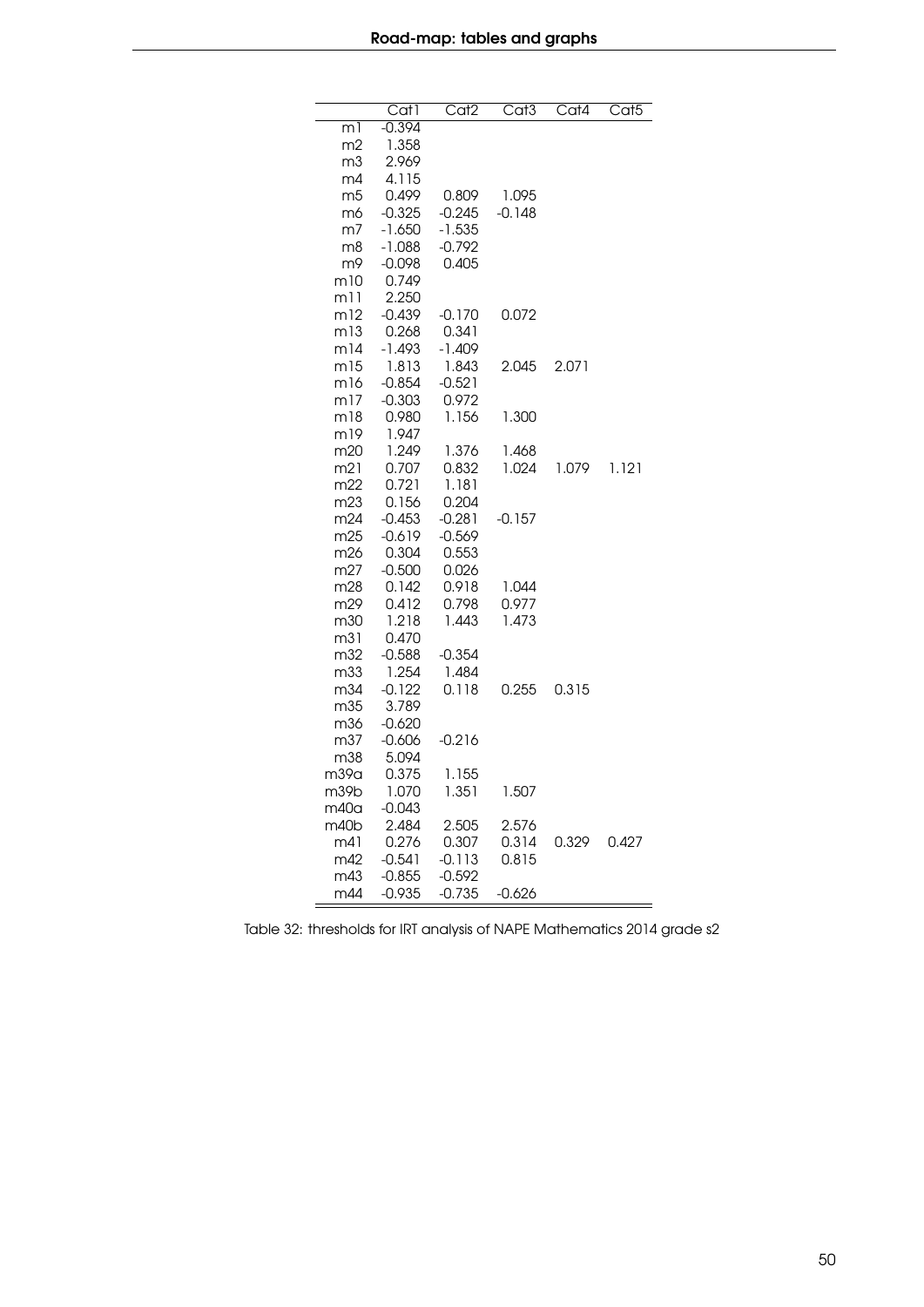

Figure 7: Wright Map for items in 2014 NAPE Mathematics grade S2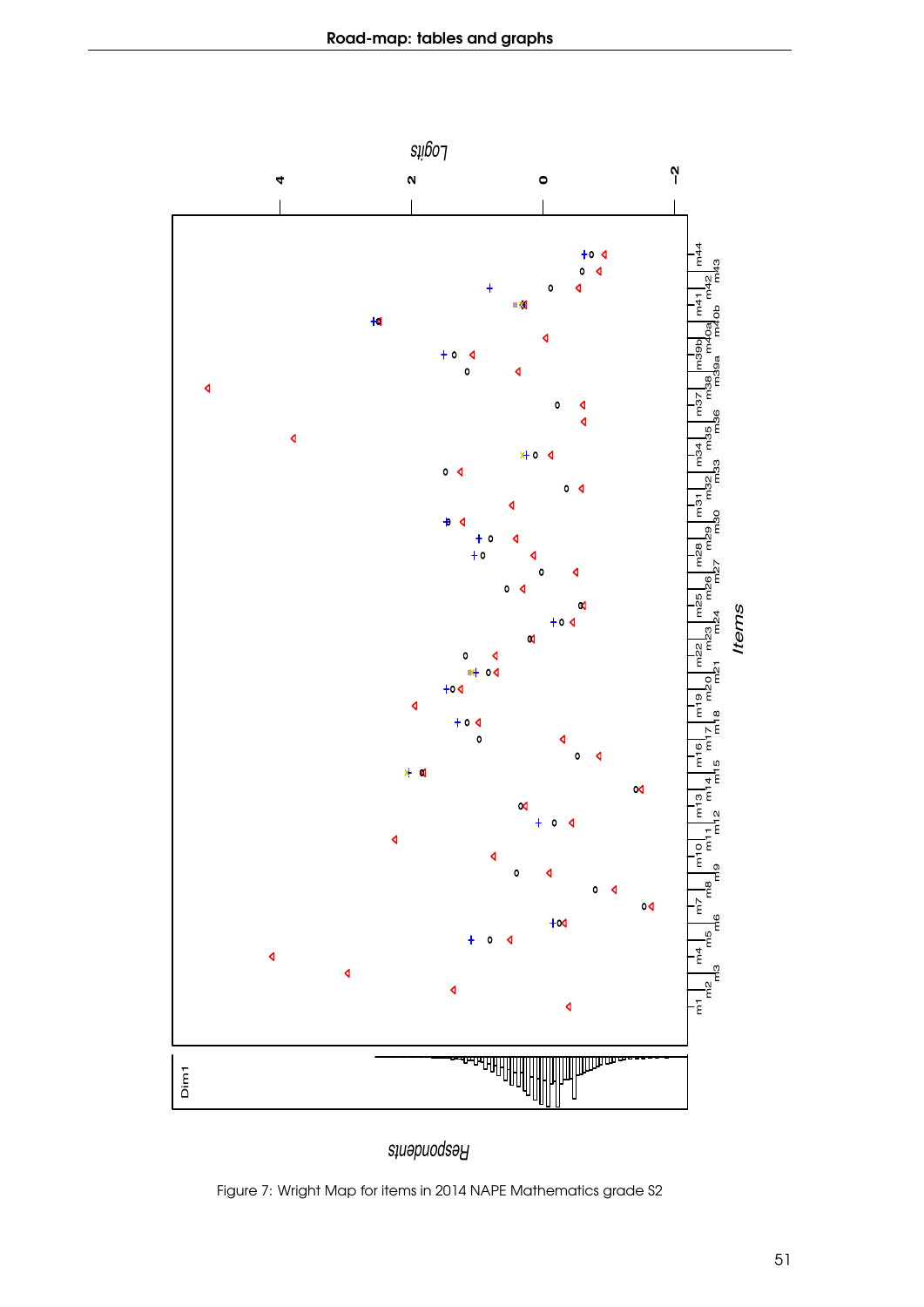## 4 PLE

We had item scores for 300 sample papers in each of four PLE subjects. As is clear from figure [8,](#page-52-0) the distributions of raw scores in these samples was very different from what might be expected in a random sample.

This does not prevent us from using IRT to analyse these sets of scores, since IRT analysis (if the data fits the model) produces item parameters that are independent of person parameters. This section provides tables and Wright Maps (item-person maps) for PLE examinations in English, Mathematics, Science and SST for 2015.

For each examination, we provide

- three tables:
	- the outfit and infit statistics
	- the item parameters from fitting a one parameter IRT model (location values)
	- the item parameters from fitting a two parameter IRT model (location and slope val- $I(es)$
- one wright map, in which item thresholds are plotted on the right with a histogram showing, on the same logit scale, the distribution of person scores on the left

Basic IRT models are based on an assumption that a single latent trait (or ability) is measured by a test. The probability that a person will get an item right, says the model, is a function of a person's ability and the characteristics of an item. The item's characteristics are represented as a probability curve. Such a curve is specified by its mathematical form and two parameters: a location (interpretable for dichotomous items as a difficulty) and a slope (intepretable as discrimination – steep curves mean that the probability of getting the item right changes rapidly with ability.

Using IRT means the data set is analysed to identify information about items in a way that means that information about items is, unlike classical test statistics, intentionally not dependent on the information about persons – if the model applies, then the information about items is separated from the information about the persons who actually took the test.

IRT requires that items are locally independent – the chance of getting any item correct is dependent on ability, not on getting another item.

Tables such as [33](#page-54-0) provide an indication of how well the items in the test fit the model. Two measures are given (both based on a chi-square measure of the difference between observed and predicted):

- outfit (together with a t-value and associated probability of getting a value as large as this if the model is correct)
- infit (together with a t-value and associated probability of getting a value as large as this if the model is correct).

Oufit and infit values have an expected value of 1.0 – so values close to 1.0 (say from 0.5 towards 2.0) suggest a more-or-less satisfactory fit. A value for an item outside this range suggests some potential issues with the item. Outfit values will be outside the expected range when there are enough exceptions to the expected patterns of responses (for example, low ability persons getting a 'difficult' item correct). Infit is a weighted measure that pays more attention to the middle ranges of ability and reflects the extent to which the actual variance on the item is close to the variance predicted by the model.

Tables such as [34](#page-56-0) and [35p](#page-57-0)rovide item parameters resulting from fitting IRT models. Item parameters appear in columns headed Axsi\_cat1 (location) and Bxsi\_cat1 (slope).

Table [34](#page-56-0) provides the results of fitting a one parameter IRT model. Using a one parameter IRT model means assuming that the slope parameters for items are all the same – for dichotomous items, a value of 1.0 and, as can be seen in this table, 1.0, 2.0, 3.0 and so on for each score category.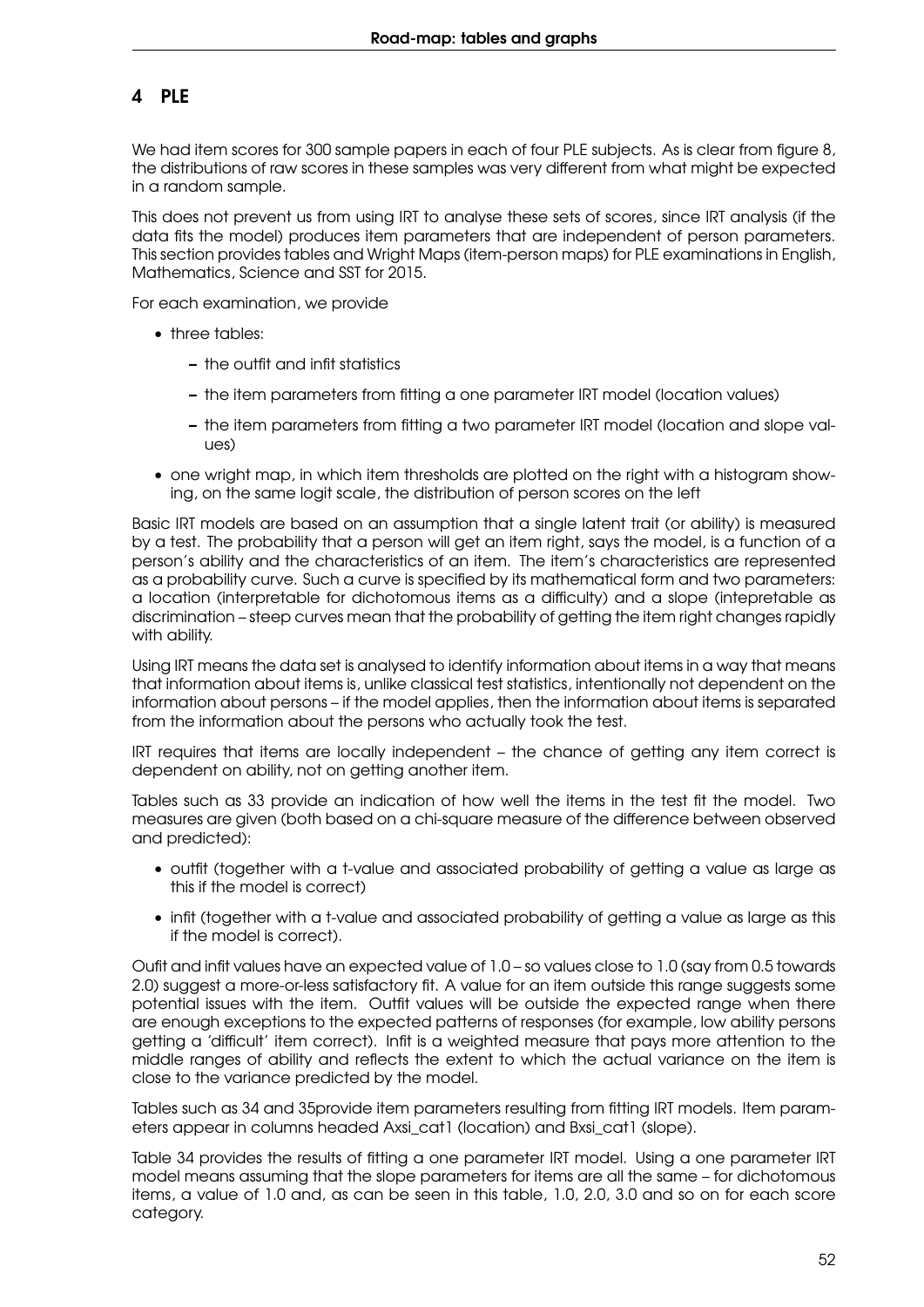<span id="page-52-0"></span>

Figure 8: Distributions of raw score totals in (non-random) sample of PLE scores for four subjects 2015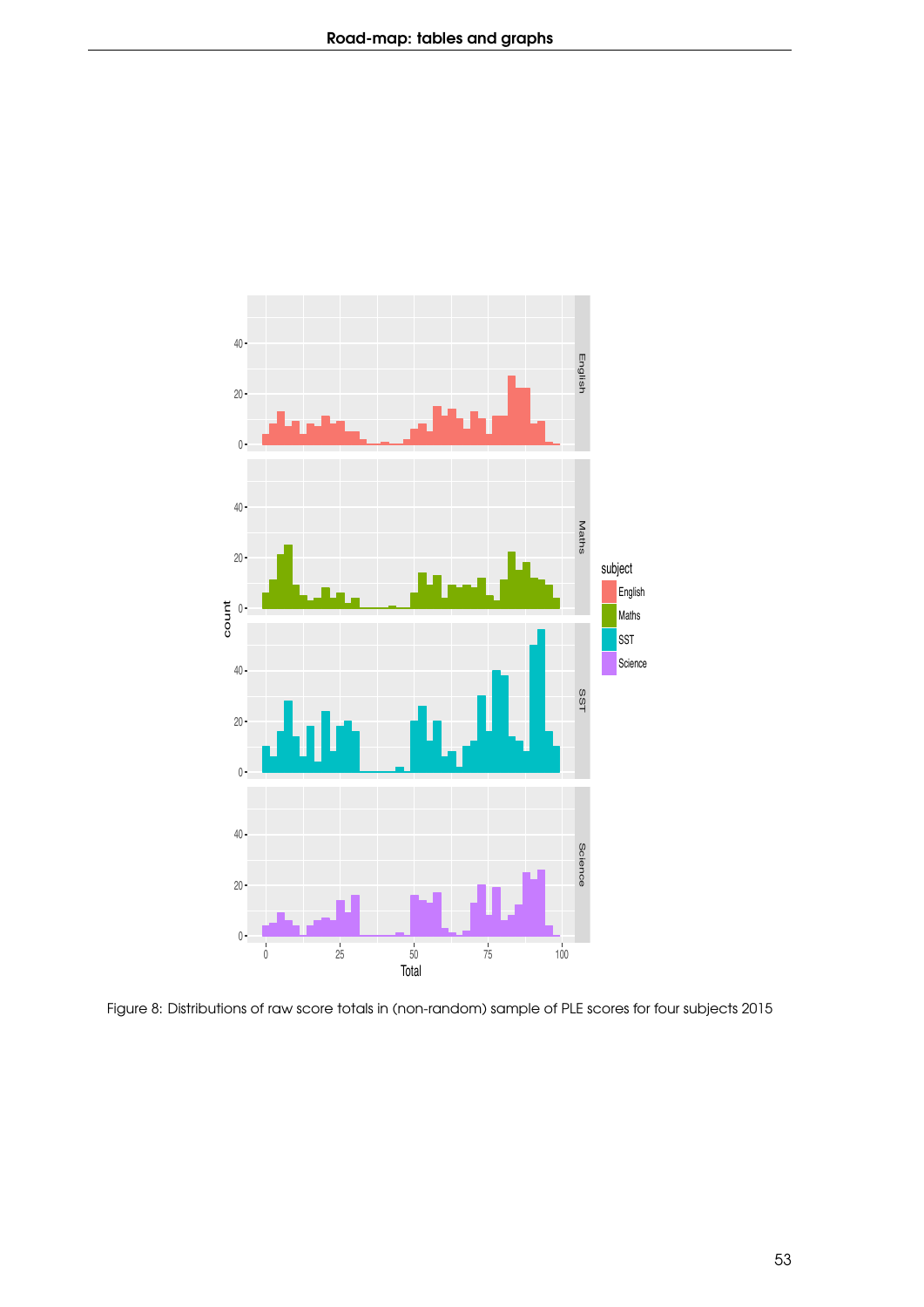Where the response is dichotomous, the item parameters for location in the tables can be seen as difficulties. Where the response is polytomous, the item parameters are the  $\delta$  (delta) parameters in the partial credit model. These are not interpretable as dificulties.

Using a two parameter IRT model means assuming that the slope parameters for items can be different – see for example, table [35.](#page-57-0)

We used the information in these tables to support our comments about redundancy of items – items providing essentially the same information.

The Thurstonian thresholds (item thresholds) in the wright maps (for example, [12\)](#page-85-0) show the ability (on the logit scale) at which the probability of getting at least this score or higher (if the item is polytomous) is 0.5. Thresholds are represented by coloured symbols. Wright maps give a visual sense of the spread of items across the ability scale and the extent to which categories in polytomous items are separated. Overlapping or nearly overlapping category symbols suggest that the different categories (scores) on this item do not represent real differences in ability.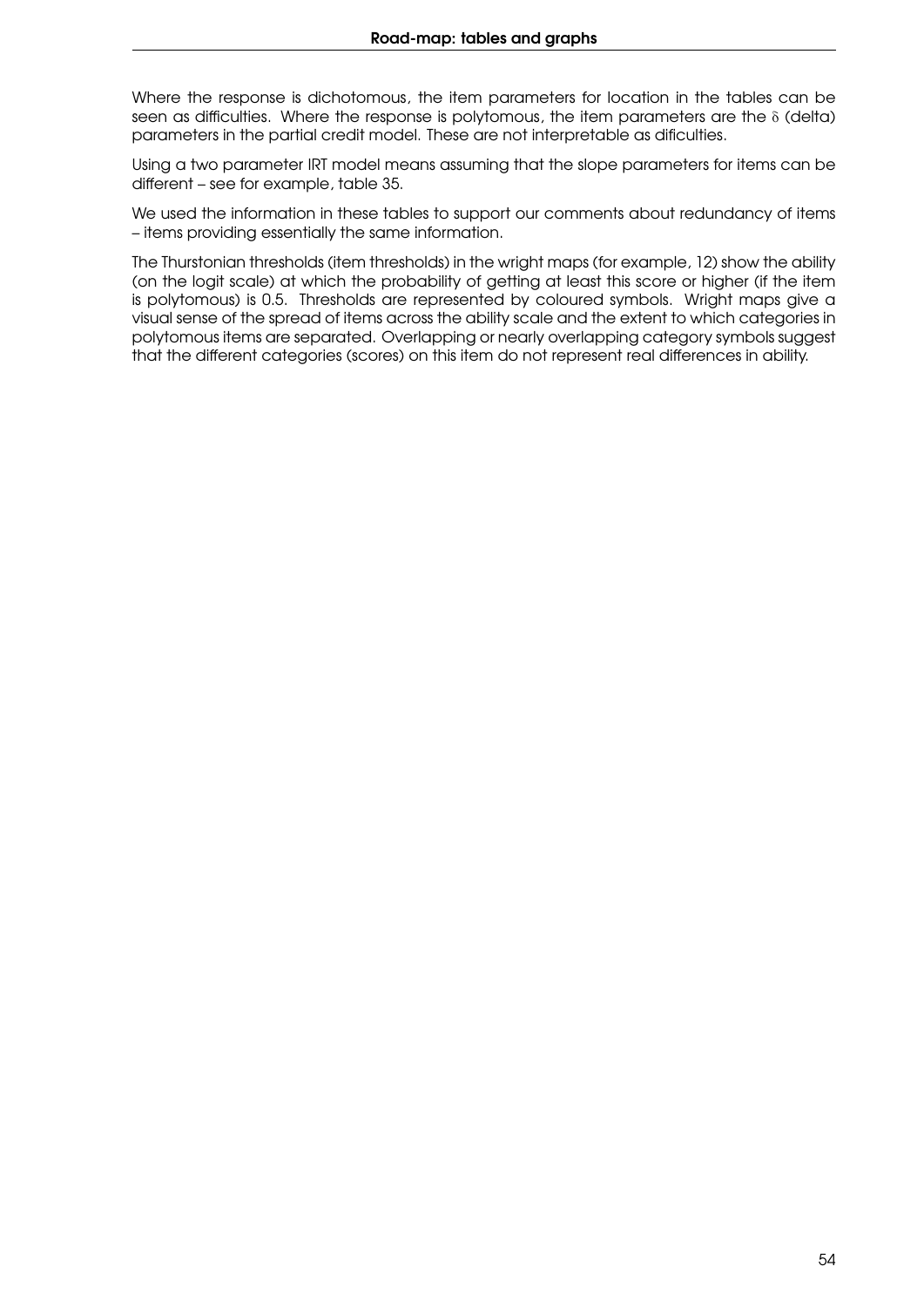<span id="page-54-0"></span>

| item              | Outfit | Outfit_t | Outfit_p | Infit | $Infit_t$ | Infit_p |
|-------------------|--------|----------|----------|-------|-----------|---------|
| Item 1            | 0.95   | $-0.17$  | 0.86     | 0.97  | $-0.28$   | 0.78    |
| Item <sub>2</sub> | 0.42   | $-1.82$  | 0.07     | 0.79  | $-2.00$   | 0.05    |
| Item <sub>3</sub> | 0.75   | $-1.32$  | 0.19     | 0.84  | $-1.69$   | 0.09    |
| Item 4            | 0.53   | $-2.04$  | 0.04     | 0.78  | $-2.23$   | 0.03    |
| Item <sub>5</sub> | 0.33   | $-4.70$  | 0.00     | 0.52  | $-6.11$   | 0.00    |
| ltem 6            | 0.44   | $-3.08$  | 0.00     | 0.69  | $-3.28$   | 0.00    |
| Item <sub>7</sub> | 0.36   | $-3.54$  | 0.00     | 0.58  | $-4.54$   | 0.00    |
| Item 8            | 0.84   | $-0.71$  | 0.48     | 0.89  | $-1.40$   | 0.16    |
| ltem 9            | 0.59   | $-2.27$  | 0.02     | 0.77  | $-2.41$   | 0.02    |
| Item 10           | 0.50   | $-1.79$  | 0.07     | 0.87  | $-1.25$   | 0.21    |
| Item 11           | 1.03   | 0.19     | 0.85     | 0.86  | $-2.31$   | 0.02    |
| Item 12           | 0.45   | $-3.44$  | 0.00     | 0.64  | $-3.94$   | 0.00    |
| Item 13           | 0.71   | $-1.57$  | 0.12     | 0.80  | $-2.40$   | 0.02    |
| Item 14           | 0.51   | $-2.99$  | 0.00     | 0.62  | $-4.37$   | 0.00    |
| Item 15           | 0.76   | $-0.80$  | 0.42     | 0.89  | $-1.00$   | 0.32    |
| Item 16           | 0.58   | $-2.17$  | 0.03     | 0.76  | $-3.38$   | 0.00    |
| Item 17           | 0.94   | $-0.17$  | 0.86     | 0.87  | $-1.25$   | 0.21    |
| Item 18           | 0.60   | $-2.37$  | 0.02     | 0.74  | $-2.99$   | 0.00    |
| Item 19           | 0.39   | $-2.73$  | 0.01     | 0.68  | $-3.26$   | 0.00    |
| Item 20           | 1.10   | 0.55     | 0.58     | 1.18  | 1.74      | 0.08    |
| Item 21           | 3.00   | 1.37     | 0.17     | 1.17  | 0.81      | 0.42    |
| Item 22           | 2.76   | 3.83     | 0.00     | 1.76  | 5.81      | 0.00    |
| Item 23           | 1.13   | 0.71     | 0.48     | 1.06  | 0.61      | 0.54    |
| Item 24           | 1.12   | 0.41     | 0.68     | 0.86  | $-1.25$   | 0.21    |
| Item 25           | 0.65   | $-1.53$  | 0.13     | 0.86  | $-2.06$   | 0.04    |
| Item 26           | 1.15   | 0.63     | 0.53     | 1.13  | 1.87      | 0.06    |
| Item 27           | 0.59   | $-0.55$  | 0.58     | 0.92  | $-1.04$   | 0.30    |
| Item 28           | 0.51   | $-2.83$  | 0.00     | 0.67  | $-3.56$   | 0.00    |
| Item 29           | 0.50   | $-2.45$  | 0.01     | 0.74  | $-2.63$   | 0.01    |
| Item 30           | 0.35   | $-3.36$  | 0.00     | 0.57  | $-4.68$   | 0.00    |
| Item 31           | 0.94   | $-0.10$  | 0.92     | 0.80  | $-1.93$   | 0.05    |
| Item 32           | 0.53   | $-2.87$  | 0.00     | 0.64  | $-4.37$   | 0.00    |
| Item 33           | 0.50   | $-2.27$  | 0.02     | 0.71  | $-4.59$   | 0.00    |
| Item 34           | 0.65   | $-1.26$  | 0.21     | 0.83  | $-2.68$   | 0.01    |
| Item 35           | 0.56   | $-2.59$  | 0.01     | 0.74  | $-2.87$   | 0.00    |
| Item 36           | 0.60   | $-1.32$  | 0.19     | 0.82  | $-3.00$   | 0.00    |
| Item 37           | 0.68   | $-1.53$  | 0.13     | 0.85  | $-2.00$   | 0.05    |
| Item 38           | 0.64   | $-1.78$  | 0.08     | 0.83  | $-2.23$   | 0.03    |
| Item 39           | 0.59   | $-2.32$  | 0.02     | 0.69  | $-3.31$   | 0.00    |
| Item 40           | 0.64   | $-2.05$  | 0.04     | 0.83  | $-1.92$   | 0.05    |
| Item 41           | 0.58   | $-1.83$  | 0.07     | 0.78  | $-3.38$   | 0.00    |
| Item 42           | 2.90   | 1.36     | 0.17     | 1.05  | 0.35      | 0.72    |
| Item 43           | 0.49   | $-1.10$  | 0.27     | 0.77  | $-3.74$   | 0.00    |
| Item 44           | 4.82   | 6.97     | 0.00     | 1.55  | 7.18      | 0.00    |
| Item 45           | 0.54   | -2.26    | 0.02     | 0.75  | $-3.71$   | 0.00    |
| Item 46           | 0.84   | $-0.40$  | 0.69     | 1.05  | 0.80      | 0.42    |
| Item 47           | 0.68   | $-1.79$  | 0.07     | 0.82  | $-2.07$   | 0.04    |
| Item 48           | 0.53   | $-1.71$  | 0.09     | 0.74  | $-4.45$   | 0.00    |
| Item 49           | 0.62   | $-1.45$  | 0.15     | 0.81  | $-3.03$   | 0.00    |
| Item 50           | 0.69   | 0.02     | 0.99     | 1.00  | 0.04      | 0.97    |
| Item 51a          | 1.03   | 0.23     | 0.82     | 1.06  | 0.78      | 0.43    |
| Item 51b          | 1.19   | 0.80     | 0.43     | 1.04  | 0.44      | 0.66    |
| Item 51c          | 1.73   | 2.15     | 0.03     | 1.37  | 5.02      | 0.00    |
| Item 51d          | 0.95   | 0.03     | 0.98     | 1.01  | 0.19      | 0.85    |
| Item 51e          | 0.91   | $-0.39$  | 0.70     | 1.02  | 0.25      | 0.80    |
| Item 51f          | 0.93   | $-0.19$  | 0.85     | 1.00  | 0.03      | 0.98    |
| Item 51g          | 4.74   | 3.17     | 0.00     | 1.14  | 1.67      | 0.09    |
| Item 51h.i.       | 0.96   | $-0.16$  | 0.87     | 0.92  | $-0.87$   | 0.38    |
| Item 51h.ii.      | 0.95   | $-0.17$  | 0.86     | 0.95  | $-0.57$   | 0.57    |
| Item 51i          | 0.98   | $-0.01$  | 0.99     | 1.09  | 1.24      | 0.22    |
| Item 52a          | 0.83   | $-0.62$  | 0.54     | 0.82  | $-1.73$   | 0.08    |
| Item 52b          | 3.49   | 6.53     | 0.00     | 1.79  | 8.80      | 0.00    |
| Item 52c          | 0.66   | $-1.44$  | 0.15     | 0.82  | $-1.71$   | 0.09    |
| Item 52d          | 1.49   | 2.21     | 0.03     | 1.47  | 4.02      | 0.00    |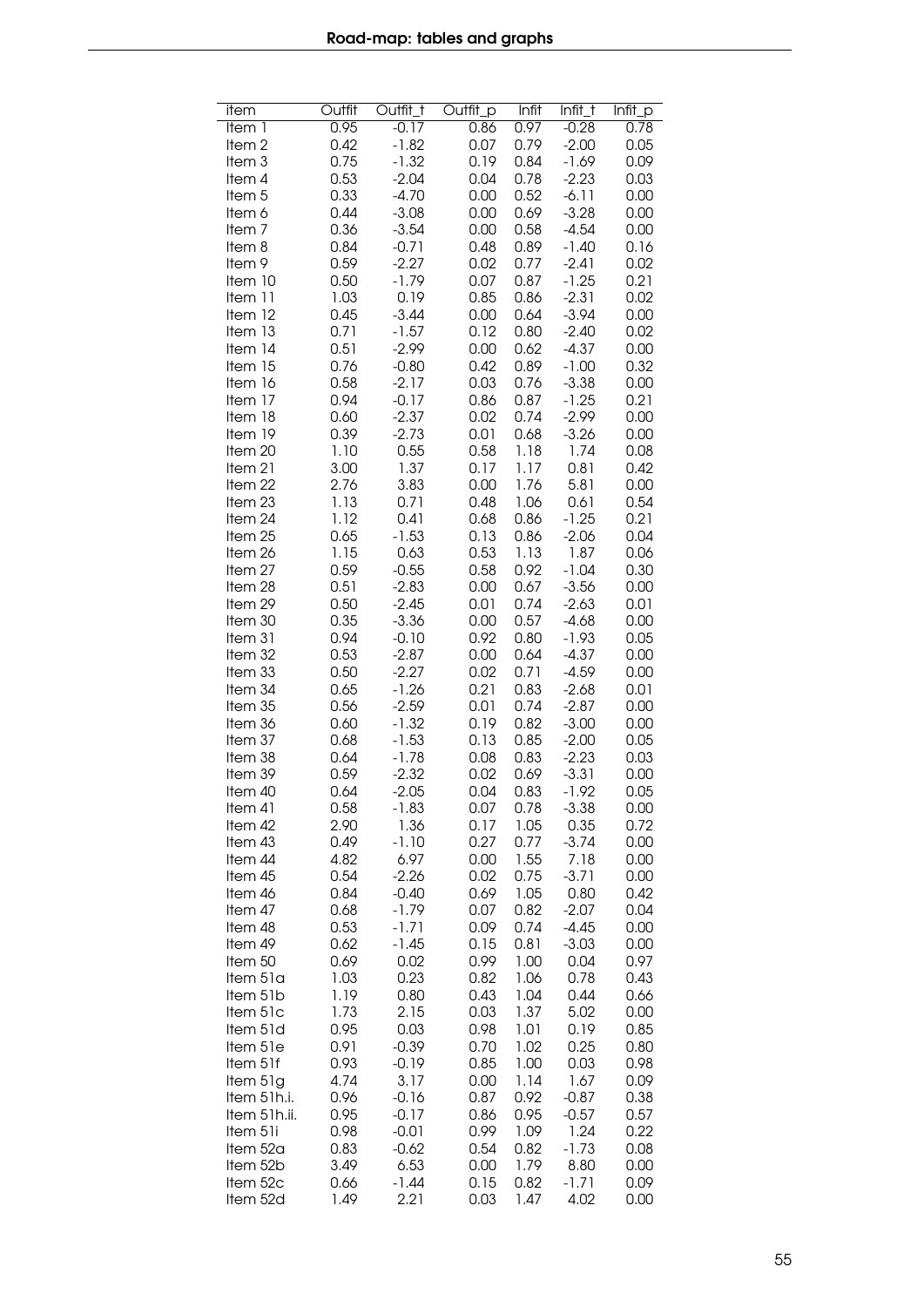| Item 52e             | 1.00         | 0.22         | 0.82         | 1.21         | 2.42            | 0.02         |
|----------------------|--------------|--------------|--------------|--------------|-----------------|--------------|
| Item 52f             | 0.99         | 0.09         | 0.93         | 1.19         | 2.88            | 0.00         |
| Item 52g             | 0.66<br>1.80 | $-1.81$      | 0.07         | 0.74         | $-2.75$<br>4.30 | 0.01         |
| Item 52h<br>Item 52i | 1.87         | 3.40<br>3.60 | 0.00<br>0.00 | 1.47<br>1.64 | 5.42            | 0.00<br>0.00 |
| Item 52j             | 0.97         | 0.07         | 0.95         | 1.01         | 0.11            | 0.92         |
| Item 53A.i.          | 3.84         | 7.01         | 0.00         | 1.86         | 9.47            | 0.00         |
| Item 53A.ii.         | 1.41         | 1.44         | 0.15         | 1.38         | 3.20            | 0.00         |
| Item 53A.iii.        | 2.13         | 2.26         | 0.02         | 1.01         | 0.17            | 0.87         |
| Item 53A.iv.         | 3.34         | 7.43         | 0.00         | 2.10         | 9.72            | 0.00         |
| Item 53A.v.          | 1.25         | 0.83         | 0.40         | 1.14         | 1.30            | 0.19         |
| Item 53Ba            | 1.76         | 3.19         | 0.00         | 1.21         | 1.98            | 0.05         |
| Item 53Bb            | 0.79         | $-1.09$      | 0.28         | 0.90         | $-1.12$         | 0.26         |
| Item 53Bc            | 1.41         | 1.82         | 0.07         | 1.08         | 1.00            | 0.32         |
| Item 53Bd            | 0.80         | $-0.93$      | 0.35         | 0.92         | $-1.01$         | 0.31         |
| Item 53Be            | 2.07         | 2.73         | 0.01         | 1.10         | 1.51            | 0.13         |
| Item 54a             | 0.62         | $-2.06$      | 0.04         | 0.75         | $-2.59$         | 0.01         |
| Item 54b             | 0.84         | $-0.76$      | 0.45         | 0.83         | $-2.06$         | 0.04         |
| Item 54c             | 2.48         | 5.42         | 0.00         | 1.67         | 5.52            | 0.00         |
| Item 54d             | 1.07         | 0.36         | 0.72         | 1.13         | 1.76            | 0.08         |
| Item 54e             | 0.75         | $-0.94$      | 0.35         | 0.90         | $-1.42$         | 0.16         |
| Item 54f             | 0.91         | $-0.42$      | 0.68         | 0.99         | $-0.11$         | 0.91         |
| Item 54g             | 0.88         | $-0.58$      | 0.56         | 0.95         | $-0.50$         | 0.62         |
| Item 54h.i.          | 2.14         | 2.03         | 0.04         | 0.91         | $-1.48$         | 0.14         |
| Item 54h.ii.         | 0.79         | $-0.08$      | 0.94         | 0.95         | $-0.64$         | 0.52         |
| Item 54i             | 0.74         | $-1.17$      | 0.24         | 0.91         | $-1.26$         | 0.21         |
| Item 55a             | 0.84         | $-0.47$      | 0.64         | 0.92         | $-0.70$         | 0.49         |
| Item 55b             | 1.46         | 2.11         | 0.03         | 1.35         | 3.15            | 0.00         |
| Item 55c             | 1.17         | 0.83         | 0.40         | 1.19         | 1.77            | 0.08         |
| Item 55d             | 1.09         | 0.39         | 0.70         | 0.96         | $-0.31$         | 0.76         |
| Item 55e             | 1.10         | 0.38         | 0.71         | 1.17         | 2.52            | 0.01         |
| Item 55f             | 0.62         | $-2.01$      | 0.04         | 0.82         | $-2.37$         | 0.02         |
| Item 55g             | 1.55         | 2.18         | 0.03         | 1.11         | 1.41            | 0.16         |
| Item 55h             | 0.66         | $-1.66$      | 0.10         | 0.83         | $-2.35$         | 0.02         |
| Item 55i<br>Item 55j | 1.05<br>1.58 | 0.25<br>2.15 | 0.80<br>0.03 | 1.20<br>1.18 | 3.02<br>2.38    | 0.00         |
|                      |              |              |              |              |                 | 0.02         |

Table 33: infit and outfit statistics for IRT analysis of PLE English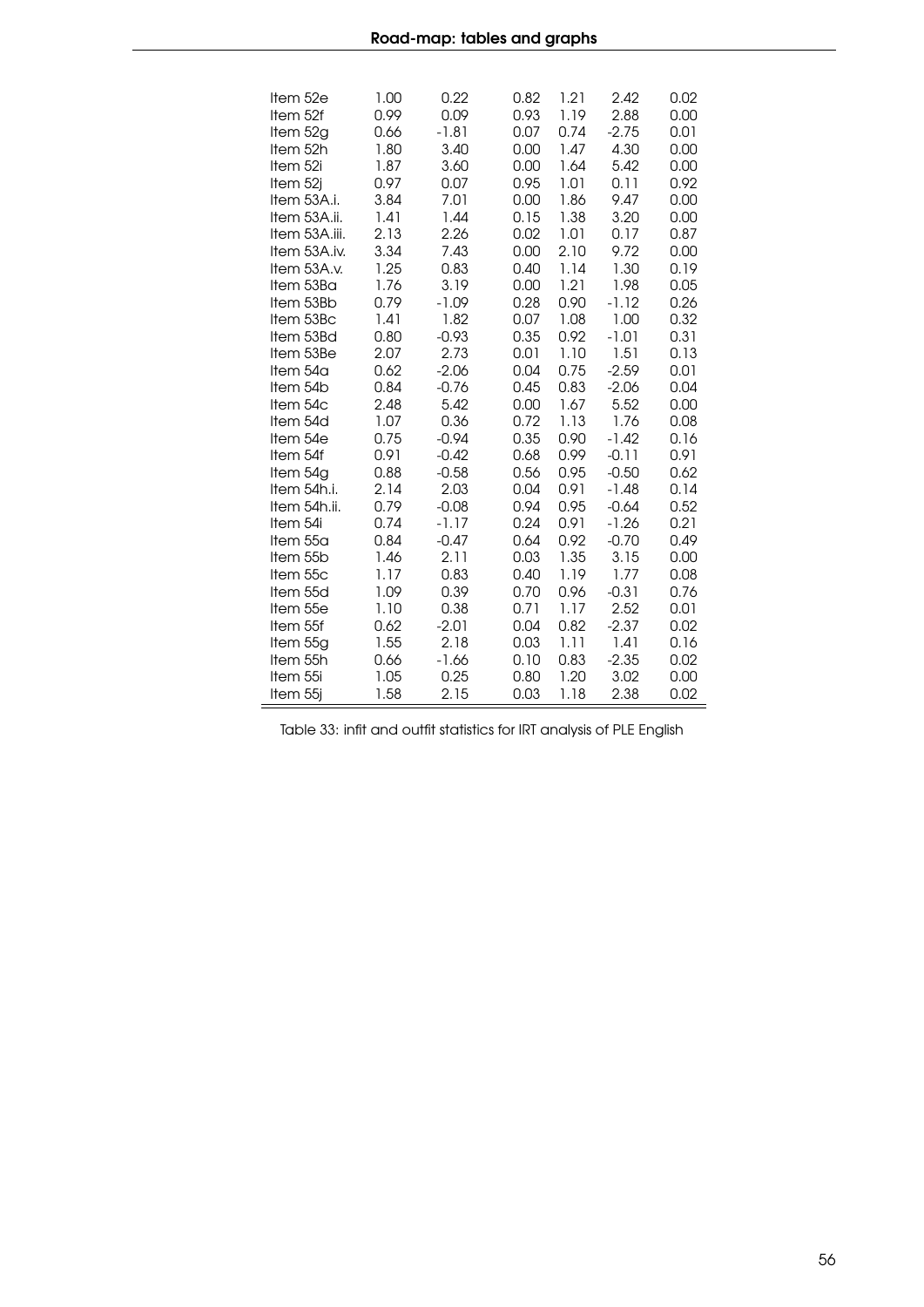<span id="page-56-0"></span>

| item<br>Item 1<br>Item <sub>2</sub><br>Item <sub>3</sub><br>Item 4<br>Item <sub>5</sub><br>Item 6<br>Item <sub>7</sub><br>Item 8<br>Item 9<br>Item 10<br>Item 11<br>Item 12<br>Item 13<br>Item 14<br>Item 15<br>Item 16<br>Item 17<br>Item 18<br>Item 19<br>Item 20<br>Item 21<br>Item 22<br>Item 23<br>Item 24<br>Item 25<br>Item 26<br>Item 27<br>Item 28<br>Item 29 | z<br>316<br>316<br>316<br>316<br>316<br>316<br>316<br>316<br>316<br>316<br>316<br>316<br>316<br>316<br>316<br>316<br>316<br>316<br>316<br>316<br>316<br>316<br>316<br>316<br>316<br>316<br>316<br>316<br>316 | ≥<br>0.60<br>0.80<br>0.60<br>0.73<br>0.61<br>0.69<br>0.71<br>0.51<br>0.66<br>0.77<br>0.38<br>0.65<br>0.58<br>0.64<br>0.75<br>0.52<br>0.71<br>0.59<br>0.75<br>0.63<br>0.96<br>0.77<br>0.63<br>0.83<br>0.47<br>0.44<br>0.20<br>0.67<br>0.71 | $-0.35$<br>$-2.29$<br>$-0.35$<br>$-1.55$<br>$-0.38$<br>$-1.14$<br>$-1.26$<br>0.35<br>$-0.85$<br>$-1.96$<br>1.29<br>$-0.76$<br>$-0.12$<br>$-0.68$<br>$-1.75$<br>0.33<br>$-1.26$<br>$-0.28$<br>$-1.69$<br>$-0.59$<br>$-5.08$<br>$-1.96$<br>$-0.59$<br>$-2.69$<br>0.64<br>0.84<br>2.56<br>$-0.90$<br>$-1.33$ | B.Cdf<br>1.00<br>1.00<br>1.00<br>1.00<br>1.00<br>1.00<br>1.00<br>1.00<br>1.00<br>1.00<br>1.00<br>1.00<br>1.00<br>1.00<br>1.00<br>1.00<br>1.00<br>1.00<br>1.00<br>1.00<br>1.00<br>1.00<br>1.00<br>1.00<br>1.00<br>1.00<br>1.00<br>1.00<br>1.00 |
|------------------------------------------------------------------------------------------------------------------------------------------------------------------------------------------------------------------------------------------------------------------------------------------------------------------------------------------------------------------------|--------------------------------------------------------------------------------------------------------------------------------------------------------------------------------------------------------------|-------------------------------------------------------------------------------------------------------------------------------------------------------------------------------------------------------------------------------------------|-----------------------------------------------------------------------------------------------------------------------------------------------------------------------------------------------------------------------------------------------------------------------------------------------------------|-----------------------------------------------------------------------------------------------------------------------------------------------------------------------------------------------------------------------------------------------|
| Item 30                                                                                                                                                                                                                                                                                                                                                                | 316                                                                                                                                                                                                          | 0.72                                                                                                                                                                                                                                      | $-1.46$                                                                                                                                                                                                                                                                                                   | 1.00                                                                                                                                                                                                                                          |
| Item 31                                                                                                                                                                                                                                                                                                                                                                | 316                                                                                                                                                                                                          | 0.75                                                                                                                                                                                                                                      | $-1.75$                                                                                                                                                                                                                                                                                                   | 1.00                                                                                                                                                                                                                                          |
| Item 32                                                                                                                                                                                                                                                                                                                                                                | 316                                                                                                                                                                                                          | 0.60                                                                                                                                                                                                                                      | $-0.30$                                                                                                                                                                                                                                                                                                   | 1.00                                                                                                                                                                                                                                          |
| Item 33                                                                                                                                                                                                                                                                                                                                                                | 316                                                                                                                                                                                                          | 0.45                                                                                                                                                                                                                                      | 0.77                                                                                                                                                                                                                                                                                                      | 1.00                                                                                                                                                                                                                                          |
| Item 34                                                                                                                                                                                                                                                                                                                                                                | 316                                                                                                                                                                                                          | 0.42                                                                                                                                                                                                                                      | 0.99                                                                                                                                                                                                                                                                                                      | 1.00                                                                                                                                                                                                                                          |
| Item 35                                                                                                                                                                                                                                                                                                                                                                | 316                                                                                                                                                                                                          | 0.63                                                                                                                                                                                                                                      | $-0.57$                                                                                                                                                                                                                                                                                                   | 1.00                                                                                                                                                                                                                                          |
| Item 36                                                                                                                                                                                                                                                                                                                                                                | 316                                                                                                                                                                                                          | 0.39                                                                                                                                                                                                                                      | 1.22                                                                                                                                                                                                                                                                                                      | 1.00                                                                                                                                                                                                                                          |
| Item 37                                                                                                                                                                                                                                                                                                                                                                | 316                                                                                                                                                                                                          | 0.50                                                                                                                                                                                                                                      | 0.42                                                                                                                                                                                                                                                                                                      | 1.00                                                                                                                                                                                                                                          |
| Item 38                                                                                                                                                                                                                                                                                                                                                                | 316                                                                                                                                                                                                          | 0.51                                                                                                                                                                                                                                      | 0.35                                                                                                                                                                                                                                                                                                      | 1.00                                                                                                                                                                                                                                          |
| Item 39                                                                                                                                                                                                                                                                                                                                                                | 316                                                                                                                                                                                                          | 0.66                                                                                                                                                                                                                                      | $-0.82$                                                                                                                                                                                                                                                                                                   | 1.00                                                                                                                                                                                                                                          |
| Item 40                                                                                                                                                                                                                                                                                                                                                                | 315                                                                                                                                                                                                          | 0.57                                                                                                                                                                                                                                      | $-0.12$                                                                                                                                                                                                                                                                                                   | 1.00                                                                                                                                                                                                                                          |
| Item 41                                                                                                                                                                                                                                                                                                                                                                | 315                                                                                                                                                                                                          | 0.46                                                                                                                                                                                                                                      | 0.73                                                                                                                                                                                                                                                                                                      | 1.00                                                                                                                                                                                                                                          |
| Item 42                                                                                                                                                                                                                                                                                                                                                                | 316                                                                                                                                                                                                          | 0.06                                                                                                                                                                                                                                      | 4.19                                                                                                                                                                                                                                                                                                      | 1.00                                                                                                                                                                                                                                          |
| Item 43                                                                                                                                                                                                                                                                                                                                                                | 316                                                                                                                                                                                                          | 0.26                                                                                                                                                                                                                                      | 2.07                                                                                                                                                                                                                                                                                                      | 1.00                                                                                                                                                                                                                                          |
| Item 44                                                                                                                                                                                                                                                                                                                                                                | 316                                                                                                                                                                                                          | 0.41                                                                                                                                                                                                                                      | 1.05                                                                                                                                                                                                                                                                                                      | 1.00                                                                                                                                                                                                                                          |
| Item 45                                                                                                                                                                                                                                                                                                                                                                | 316                                                                                                                                                                                                          | 0.49                                                                                                                                                                                                                                      | 0.51                                                                                                                                                                                                                                                                                                      | 1.00                                                                                                                                                                                                                                          |
| Item 46                                                                                                                                                                                                                                                                                                                                                                | 316                                                                                                                                                                                                          | 0.39                                                                                                                                                                                                                                      | 1.22                                                                                                                                                                                                                                                                                                      | 1.00                                                                                                                                                                                                                                          |
| Item 47                                                                                                                                                                                                                                                                                                                                                                | 316                                                                                                                                                                                                          | 0.58                                                                                                                                                                                                                                      | $-0.15$                                                                                                                                                                                                                                                                                                   | 1.00                                                                                                                                                                                                                                          |
| Item 48                                                                                                                                                                                                                                                                                                                                                                | 316                                                                                                                                                                                                          | 0.40                                                                                                                                                                                                                                      | 1.14                                                                                                                                                                                                                                                                                                      | 1.00                                                                                                                                                                                                                                          |
| Item 49                                                                                                                                                                                                                                                                                                                                                                | 316                                                                                                                                                                                                          | 0.43                                                                                                                                                                                                                                      | 0.95                                                                                                                                                                                                                                                                                                      | 1.00                                                                                                                                                                                                                                          |
| Item 50                                                                                                                                                                                                                                                                                                                                                                | 316                                                                                                                                                                                                          | 0.10                                                                                                                                                                                                                                      | 3.55                                                                                                                                                                                                                                                                                                      | 1.00                                                                                                                                                                                                                                          |
| Item 51a                                                                                                                                                                                                                                                                                                                                                               | 316                                                                                                                                                                                                          | 0.54                                                                                                                                                                                                                                      | 0.14                                                                                                                                                                                                                                                                                                      | 1.00                                                                                                                                                                                                                                          |
| Item 51b                                                                                                                                                                                                                                                                                                                                                               | 316                                                                                                                                                                                                          | 0.72                                                                                                                                                                                                                                      | $-1.36$                                                                                                                                                                                                                                                                                                   | 1.00                                                                                                                                                                                                                                          |
| Item 51c                                                                                                                                                                                                                                                                                                                                                               | 316                                                                                                                                                                                                          | 0.42                                                                                                                                                                                                                                      | 0.99                                                                                                                                                                                                                                                                                                      | 1.00                                                                                                                                                                                                                                          |
| Item 51d                                                                                                                                                                                                                                                                                                                                                               | 316                                                                                                                                                                                                          | 0.31                                                                                                                                                                                                                                      | 1.72                                                                                                                                                                                                                                                                                                      | 1.00                                                                                                                                                                                                                                          |
| Item 51e                                                                                                                                                                                                                                                                                                                                                               | 316                                                                                                                                                                                                          | 0.60                                                                                                                                                                                                                                      | $-0.35$                                                                                                                                                                                                                                                                                                   | 1.00                                                                                                                                                                                                                                          |
| Item 51f                                                                                                                                                                                                                                                                                                                                                               | 316                                                                                                                                                                                                          | 0.47                                                                                                                                                                                                                                      | 0.69                                                                                                                                                                                                                                                                                                      | 1.00                                                                                                                                                                                                                                          |
| Item 51g                                                                                                                                                                                                                                                                                                                                                               | 316                                                                                                                                                                                                          | 0.18                                                                                                                                                                                                                                      | 2.72                                                                                                                                                                                                                                                                                                      | 1.00                                                                                                                                                                                                                                          |
| Item 51h.i.                                                                                                                                                                                                                                                                                                                                                            | 316                                                                                                                                                                                                          | 0.57                                                                                                                                                                                                                                      | $-0.05$                                                                                                                                                                                                                                                                                                   | 1.00                                                                                                                                                                                                                                          |
| Item 51h.ii.                                                                                                                                                                                                                                                                                                                                                           | 316                                                                                                                                                                                                          | 0.53                                                                                                                                                                                                                                      | 0.19                                                                                                                                                                                                                                                                                                      | 1.00                                                                                                                                                                                                                                          |
| Item 51i                                                                                                                                                                                                                                                                                                                                                               | 316                                                                                                                                                                                                          | 0.46                                                                                                                                                                                                                                      | 0.71                                                                                                                                                                                                                                                                                                      |                                                                                                                                                                                                                                               |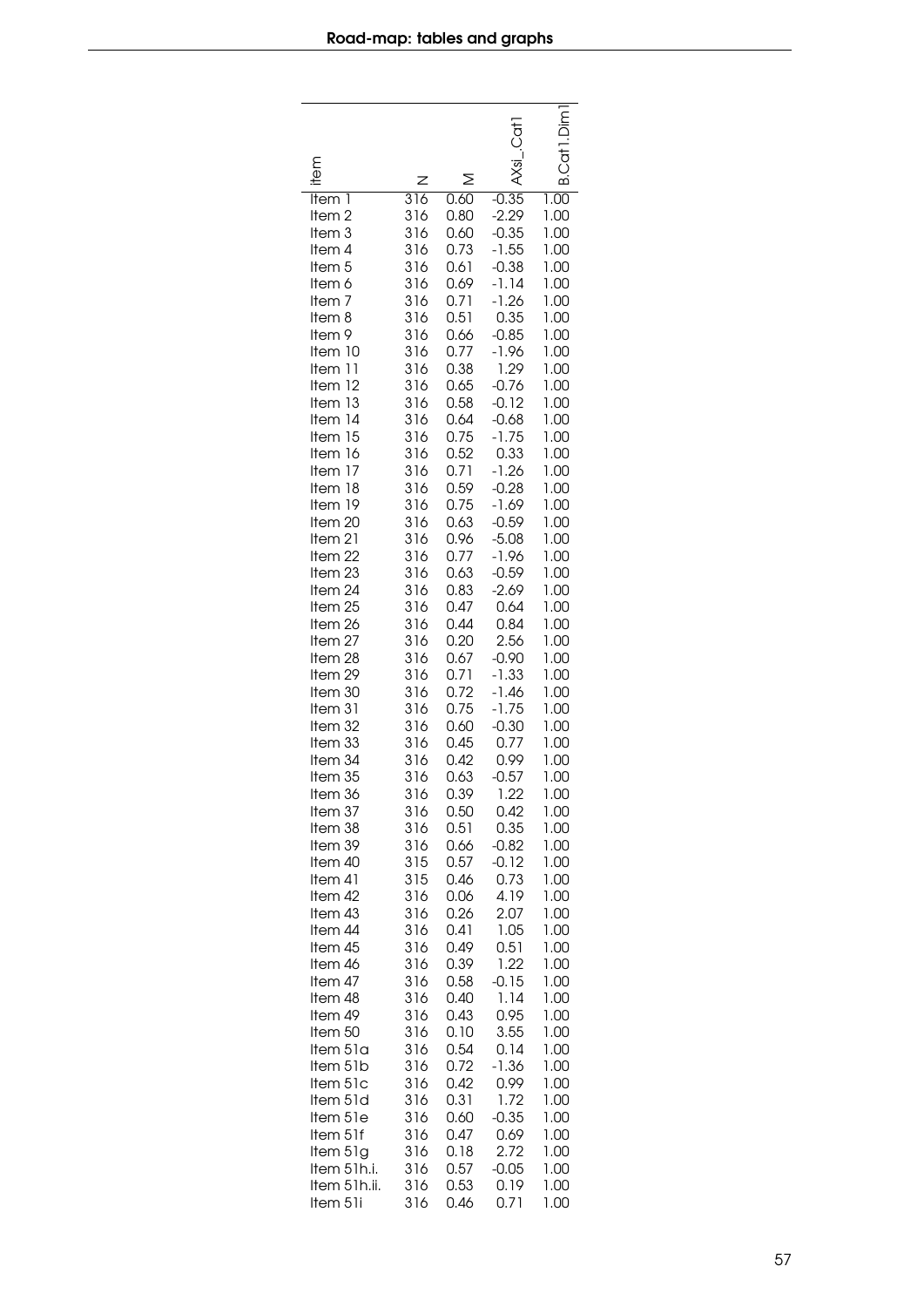| ltem 52a<br>Item 52b          | 316<br>316 | 0.72<br>0.48 | $-1.42$<br>0.55    | 1.00<br>1.00 |
|-------------------------------|------------|--------------|--------------------|--------------|
| Item 52c                      | 316        | 0.72         | $-1.46$            | 1.00         |
| Item 52d                      | 316        | 0.65         | $-0.70$            | 1.00         |
| Item 52e                      | 316        | 0.19         | 2.67               | 1.00         |
| Item 52f                      | 316        | 0.37         | 1.31               | 1.00         |
| Item 52g                      | 316        | 0.66         | $-0.79$            | 1.00         |
| Item 52h                      | 315        | 0.61         | $-0.43$            | 1.00         |
| Item 52i                      | 315        | 0.63         | $-0.54$            | 1.00         |
| Item 52j<br>Item 53A.i.       | 316<br>316 | 0.82         | $-2.52$            | 1.00         |
|                               |            | 0.48         | 0.60<br>$-1.55$    | 1.00         |
| Item 53A.ii.                  | 316<br>316 | 0.73         |                    | 1.00         |
| Item 53A.iii.<br>Item 53A.iv. | 316        | 0.81<br>0.56 | $-2.41$<br>$-0.00$ | 1.00<br>1.00 |
| Item 53A.v.                   | 316        | 0.77         | $-1.89$            | 1.00         |
| Item 53Ba                     | 316        | 0.65         | $-0.70$            | 1.00         |
| Item 53Bb                     | 316        | 0.58         | $-0.15$            | 1.00         |
| Item 53Bc                     | 316        | 0.54         | 0.14               | 1.00         |
| Item 53Bd                     | 316        | 0.52         | 0.31               | 1.00         |
| Item 53Be                     | 316        | 0.40         | 1.14               | 1.00         |
| ltem 54a                      | 316        | 0.66         | $-0.82$            | 1.00         |
| Item 54b                      | 316        | 0.57         | $-0.08$            | 1.00         |
| Item 54c                      | 316        | 0.64         | $-0.65$            | 1.00         |
| Item 54d                      | 316        | 0.46         | 0.75               | 1.00         |
| ltem 54e                      | 316        | 0.45         | 0.77               | 1.00         |
| Item 54f                      | 316        | 0.62         | $-0.49$            | 1.00         |
| ltem 54g                      | 316        | 0.59         | $-0.25$            | 1.00         |
| ltem 54h.i.                   | 316        | 0.28         | 1.92               | 1.00         |
| Item 54h.ii.                  | 316        | 0.17         | 2.78               | 1.00         |
| Item 54i                      | 316        | 0.49         | 0.49               | 1.00         |
| Item 55a                      | 316        | 0.75         | $-1.75$            | 1.00         |
| Item 55b                      | 316        | 0.64         | $-0.65$            | 1.00         |
| Item 55c                      | 316        | 0.66         | $-0.85$            | 1.00         |
| Item 55d                      | 316        | 0.75         | $-1.72$            | 1.00         |
| Item 55e                      | 316        | 0.34         | 1.54               | 1.00         |
| Item 55f                      | 316        | 0.53         | 0.24               | 1.00         |
| Item 55g                      | 316        | 0.51         | 0.35               | 1.00         |
| Item 55h                      | 316        | 0.51         | 0.35               | 1.00         |
| Item 55i                      | 316        | 0.32         | 1.67               | 1.00         |
| Item 55j                      | 316        | 0.48         | 0.55               | 1.00         |

<span id="page-57-0"></span>Table 34: item parameters from 1 parameter IRT analysis of PLE English

 $\equiv$ 

| item    | Ν   | M    | AXsi_.Cat1 | B.Cat1.Dim1 |
|---------|-----|------|------------|-------------|
| ltem 1  | 316 | 0.60 | $-0.77$    | 1.79        |
| ltem 2  | 316 | 0.80 | $-3.55$    | 2.41        |
| ltem 3  | 316 | 0.60 | $-0.81$    | 2.12        |
| ltem 4  | 316 | 0.73 | -2.47      | 2.31        |
| ltem 5  | 316 | 0.61 | $-1.05$    | 5.45        |
| ltem 6  | 316 | 0.69 | -2.16      | 2.69        |
| ltem 7  | 316 | 0.71 | -2.73      | 3.14        |
| ltem 8  | 316 | 0.51 | $-0.00$    | 1.90        |
| ltem 9  | 316 | 0.66 | -1.48      | 2.24        |
| ltem 10 | 316 | 0.77 | -2.86      | 2.18        |
| ltem 11 | 316 | 0.38 | 1.12       | 2.09        |
| ltem 12 | 316 | 0.65 | $-1.57$    | 2.80        |
| ltem 13 | 316 | 0.58 | $-0.54$    | 2.26        |
| Item 14 | 316 | 0.64 | -1.48      | 3.00        |
| ltem 15 | 316 | 0.75 | -2.45      | 2.03        |
| ltem 16 | 316 | 0.52 | 0.09       | 2.57        |
| ltem 17 | 316 | 0.71 | $-1.83$    | 1.96        |
| ltem 18 | 316 | 0.59 | $-0.74$    | 2.38        |
| ltem 19 | 316 | 0.75 | $-3.02$    | 2.68        |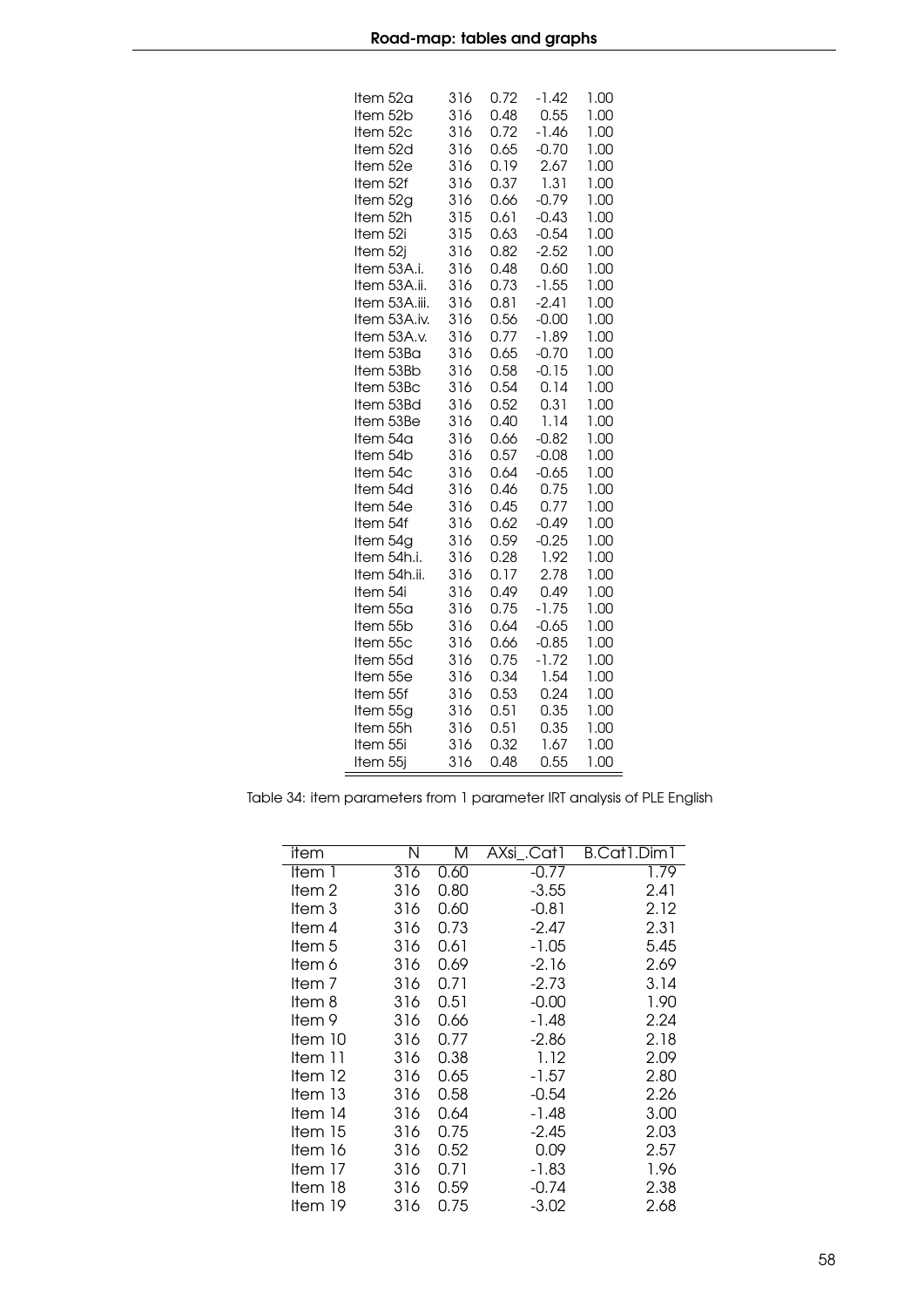| Item 20<br>Item 21<br>Item 22<br>Item 23 | 316<br>316<br>316<br>316 | 0.63<br>0.96<br>0.77<br>0.63 | $-0.92$<br>$-4.22$<br>$-1.57$<br>$-0.95$ | 1.44<br>1.08<br>0.80<br>1.57 |
|------------------------------------------|--------------------------|------------------------------|------------------------------------------|------------------------------|
| Item 24                                  | 316                      | 0.83                         | $-3.40$                                  | 1.94                         |
| Item 25                                  | 316                      | 0.47                         | 0.39<br>0.35                             | 2.17                         |
| Item 26<br>Item 27                       | 316<br>316               | 0.44<br>0.20                 | 2.73                                     | 1.34<br>2.27                 |
| Item 28                                  | 316                      | 0.67                         | $-1.72$                                  | 2.59                         |
| Item 29<br>Item 30                       | 316<br>316               | 0.71<br>0.72                 | $-2.20$<br>$-3.18$                       | 2.36<br>3.23                 |
| Item 31                                  | 316                      | 0.75                         | $-2.61$                                  | 2.18                         |
| Item 32                                  | 316                      | 0.60                         | $-0.83$                                  | 3.14                         |
| Item 33<br>Item 34                       | 316<br>316               | 0.45<br>0.42                 | 0.97<br>0.87                             | 3.37<br>2.32                 |
| Item 35                                  | 316                      | 0.63                         | $-1.16$                                  | 2.46                         |
| Item 36                                  | 316                      | 0.39                         | 1.19                                     | 2.37                         |
| Item 37<br>Item 38                       | 316<br>316               | 0.50<br>0.51                 | 0.14<br>0.08                             | 2.22<br>2.36                 |
| Item 39                                  | 316                      | 0.66                         | $-1.53$                                  | 2.47                         |
| Item 40                                  | 315                      | 0.57                         | $-0.54$                                  | 2.26                         |
| Item 41<br>Item 42                       | 315<br>316               | 0.46<br>0.06                 | 0.65<br>3.27                             | 2.61<br>1.08                 |
| Item 43                                  | 316                      | 0.26                         | 2.89                                     | 3.16                         |
| Item 44<br>Item 45                       | 316<br>316               | 0.41<br>0.49                 | 0.36<br>0.37                             | 0.60<br>2.71                 |
| Item 46                                  | 316                      | 0.39                         | 0.78                                     | 1.54                         |
| Item 47                                  | 316                      | 0.58                         | $-0.57$                                  | 2.13                         |
| Item 48<br>Item 49                       | 316<br>316               | 0.40<br>0.43                 | 1.47<br>0.85                             | 3.16<br>2.39                 |
| Item 50                                  | 316                      | 0.10                         | 3.29                                     | 1.75                         |
| Item 51a<br>ltem 51b                     | 316                      | 0.54<br>0.72                 | $-0.26$<br>-1.66                         | 1.54<br>1.55                 |
| ltem 51c                                 | 316<br>316               | 0.42                         | 0.36                                     | 0.89                         |
| Item 51d                                 | 316                      | 0.31                         | 1.25                                     | 1.52                         |
| Item 51e<br>Item 51f                     | 316<br>316               | 0.60<br>0.47                 | $-0.74$<br>0.28                          | 1.63<br>1.62                 |
| Item 51g                                 | 316                      | 0.18                         | 1.71                                     | 0.77                         |
| Item 51h.i.                              | 316                      | 0.57                         | $-0.45$                                  | 1.81                         |
| ltem 51h.ii.<br>Item 51i                 | 316<br>316               | 0.53<br>0.46                 | $-0.19$<br>0.27                          | 1.78<br>1.49                 |
| Item 52a                                 | 316                      | 0.72                         | $-2.10$                                  | 2.07                         |
| ltem 52b<br>Item 52c                     | 316<br>316               | 0.48<br>0.72                 | 0.02<br>$-2.20$                          | 0.53<br>2.14                 |
| ltem 52d                                 | 316                      | 0.65                         | $-0.89$                                  | 1.08                         |
| Item 52e                                 | 316                      | 0.19                         | 1.76                                     | 0.94                         |
| Item 52f<br>Item 52g                     | 316<br>316               | 0.37<br>0.66                 | 0.71<br>$-1.43$                          | 1.19<br>2.31                 |
| Item 52h                                 | 315                      | 0.61                         | $-0.67$                                  | 1.00                         |
| Item 52i                                 | 315<br>316               | 0.63                         | $-0.72$                                  | 0.92                         |
| Item 52j<br>ltem 53A.i.                  | 316                      | 0.82<br>0.48                 | $-2.83$<br>0.05                          | 1.64<br>0.48                 |
| Item 53A.ii.                             | 316                      | 0.73                         | $-1.57$                                  | 1.20                         |
| Item 53A.iii.<br>Item 53A.iv.            | 316<br>316               | 0.81<br>0.56                 | $-2.59$<br>$-0.30$                       | 1.53<br>0.44                 |
| Item 53A.v.                              | 316                      | 0.77                         | $-2.10$                                  | 1.51                         |
| Item 53Ba<br>Item 53Bb                   | 316<br>316               | 0.65                         | $-0.95$                                  | 1.26                         |
| Item 53Bc                                | 316                      | 0.58<br>0.54                 | $-0.56$<br>$-0.26$                       | 1.94<br>1.42                 |
| Item 53Bd                                | 316                      | 0.52                         | $-0.07$                                  | 1.80                         |
| Item 53Be                                | 316                      | 0.40                         | 0.59                                     | 1.25                         |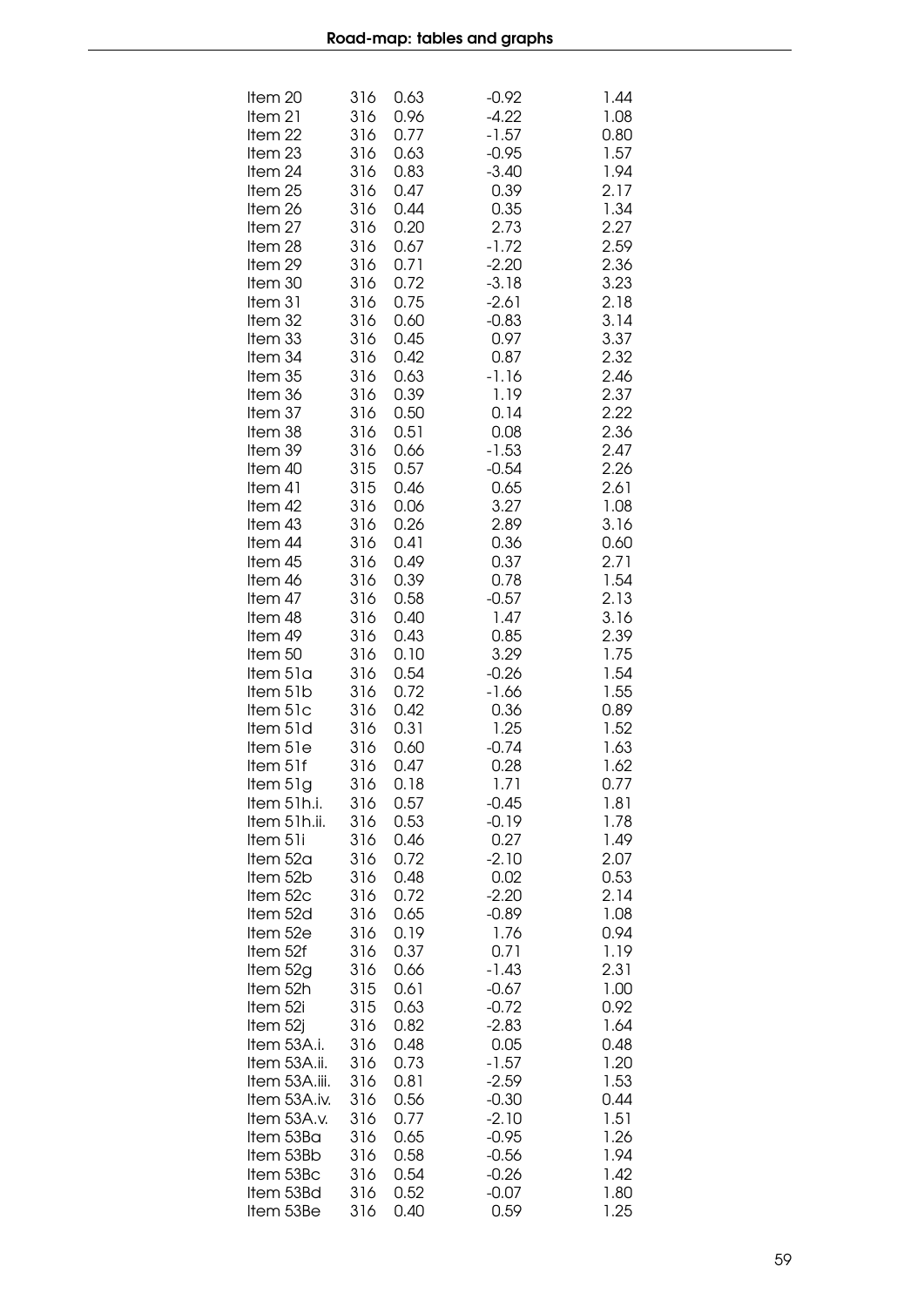| 0.66<br>ltem 54a<br>316<br>-1.45<br>ltem 54b<br>316<br>0.57<br>-0.48<br>ltem 54c<br>316<br>0.64<br>$-0.77$ | 2.28<br>1.99<br>0.82<br>1.32 |
|------------------------------------------------------------------------------------------------------------|------------------------------|
|                                                                                                            |                              |
|                                                                                                            |                              |
|                                                                                                            |                              |
| Item 54d<br>316<br>0.46<br>0.27                                                                            |                              |
| ltem 54e<br>0.45<br>316<br>0.47                                                                            | 1.92                         |
| Item 54f<br>0.62<br>316<br>$-0.88$                                                                         | 1.69                         |
| Item 54g<br>0.59<br>-0.66<br>316                                                                           | 1.78                         |
| Item 54h.i.<br>316<br>0.28<br>1.64                                                                         | 1.80                         |
| ltem 54h.ii.<br>2.62<br>316<br>0.17                                                                        | 1.89                         |
| 0.15<br>Item 54i<br>316<br>0.49                                                                            | 1.94                         |
| ltem 55a<br>0.75<br>$-2.27$<br>316                                                                         | 1.83                         |
| 0.64<br>$-0.88$<br>ltem 55b<br>316                                                                         | 1.17                         |
| Item 55c<br>0.66<br>$-1.13$<br>316                                                                         | 1.42                         |
| Item 55d<br>0.75<br>$-2.15$<br>316                                                                         | 1.74                         |
| Item 55e<br>0.34<br>0.93<br>316                                                                            | 1.22                         |
| 0.53<br>$-0.07$<br>ltem 55f<br>316                                                                         | 2.31                         |
| ltem 55g<br>0.51<br>316<br>-0.08                                                                           | 1.40                         |
| Item 55h<br>0.51<br>0.08<br>316                                                                            | 2.33                         |
| 0.32<br>1.02<br>ltem 55i<br>316                                                                            | 1.16                         |
| 0.48<br>0.08<br>ltem 55j<br>316                                                                            | 1.22                         |

Table 35: item parameters from 2 parameter IRT analysis of PLE English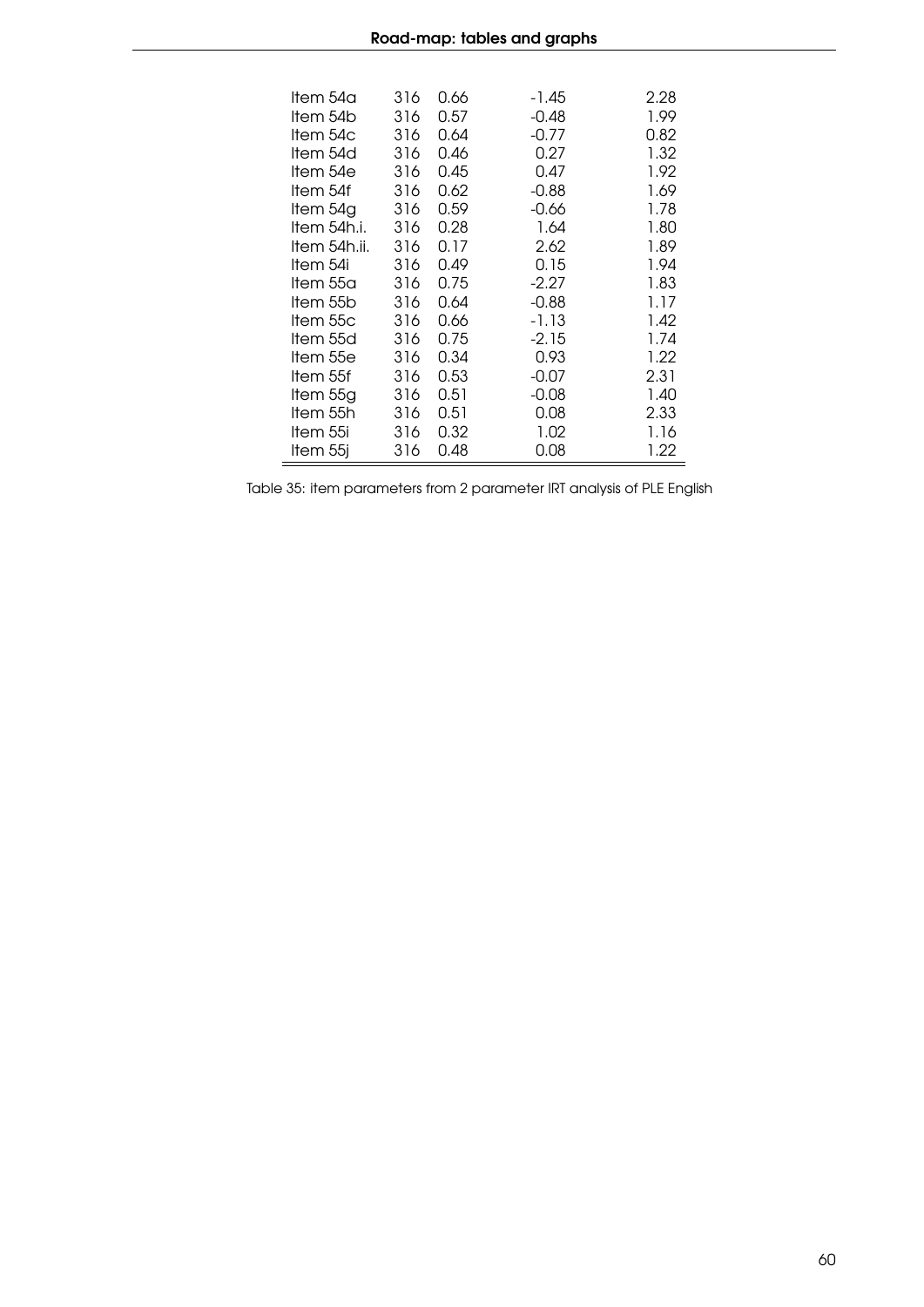|                       | CatT              |
|-----------------------|-------------------|
| item 1                | $-0.354$          |
| item 2                | -2.291            |
| item 3                | $-0.354$          |
| item 4                | $-1.553$          |
| item <sub>5</sub>     | $-0.380$          |
| item 6                | $-1.142$          |
| item<br>7             | $-1.265$          |
| 8<br>item             | 0.351             |
| item<br>9             | $-0.846$          |
| item<br>10            | $-1.962$          |
| 11<br>item            | 1.287             |
| 12<br>item            | $-0.760$          |
| 13<br>item            | $-0.125$          |
| item 14               | $-0.676$          |
| item 15               | $-1.753$          |
| 16<br>item            | 0.328             |
| 17<br>item            | $-1.265$          |
| item<br>18            | $-0.276$          |
| item 19               | $-1.686$          |
| 20<br>item            | $-0.594$          |
| item<br>21            | $-5.082$          |
| 22<br>item            | $-1.962$          |
| 23<br>item            | $-0.594$          |
| 24<br>item            | $-2.686$          |
| 25<br>item            | 0.643<br>0.839    |
| item 26               | 2.562             |
| item 27<br>item<br>28 | $-0.904$          |
| 29<br>item            | $-1.327$          |
| 30<br>item            | $-1.455$          |
| item 31               | $-1.753$          |
| item 32               | $-0.302$          |
| 33<br>item            | 0.774             |
| 34<br>item            | 0.989             |
| 35<br>item            | $-0.566$          |
| 36<br>item            | 1.224             |
| item 37               | 0.420             |
| item 38               | 0.351             |
| item 39               | $-0.817$          |
| item 40               | $-0.124$          |
| item 41               | 0.728             |
| item 42               | 4.191             |
| item 43               | 2.074             |
| item 44               | 1.053             |
| item 45               | 0.509             |
| item 46               | 1.224             |
| item 47               | 0.150             |
| item 48               | 1.138             |
| item 49               | 0.946             |
| item 50               | 3.546             |
| item 51a              | 0.142             |
| item 51b              | $-1.359$          |
| item 51c              | 0.989             |
| item 51d              | 1.717             |
| item 51e              | $-0.354$          |
| item 51f              | 0.687             |
| item 51g              | 2.723             |
| item 51h.i.           | $-0.051$          |
| item 51h.ii.          | 0.189             |
| item 51i              | 0.708             |
| item 52a              | $-1.423$<br>0.554 |
| item 52b<br>item 52c  | $-1.455$          |
| item 52d              | $-0.704$          |
|                       |                   |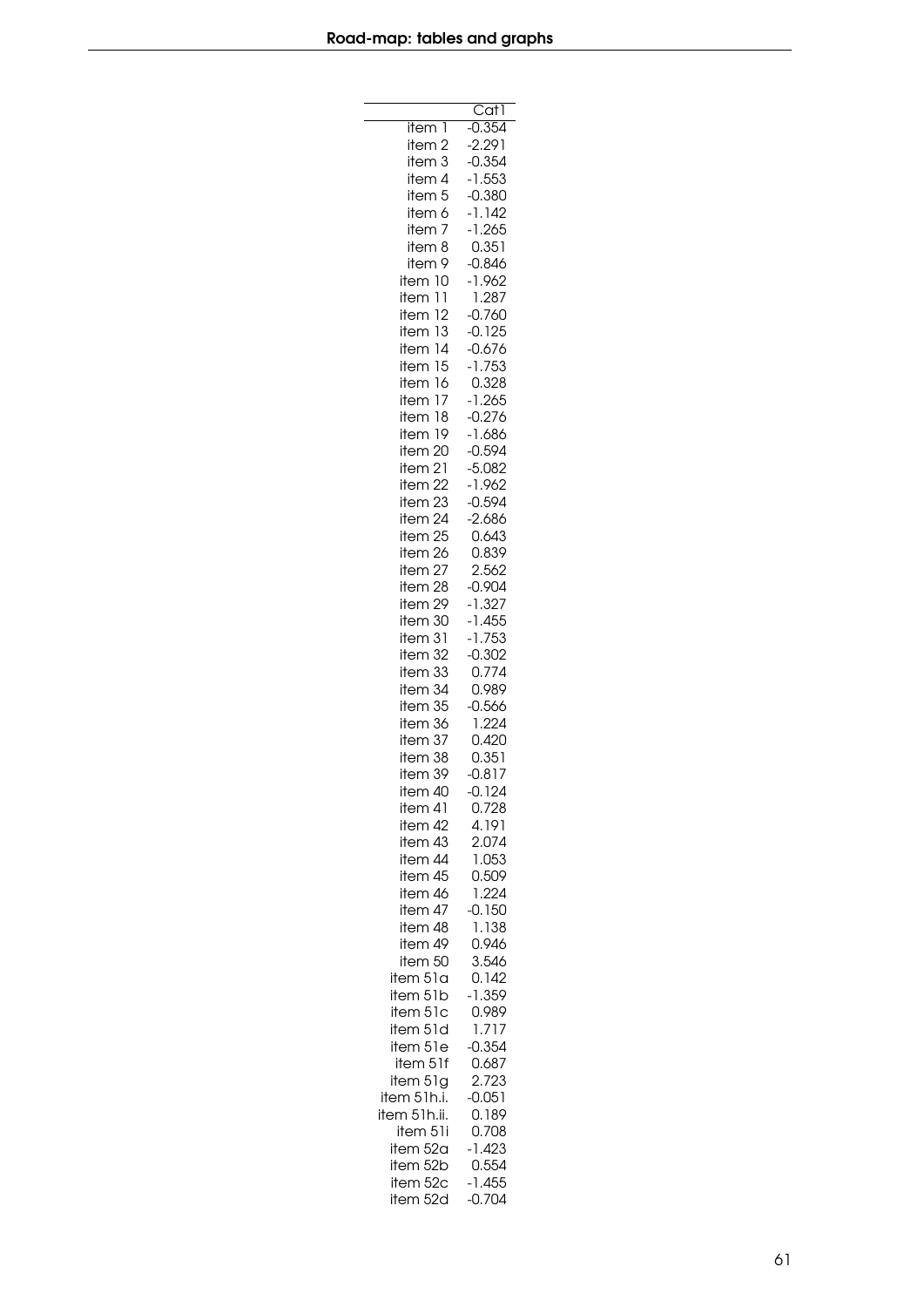| item 52e      | 2.669    |
|---------------|----------|
| item 52f      | 1.309    |
| item 52g      | $-0.789$ |
| item 52h      | $-0.428$ |
| item 52i      | $-0.535$ |
| item 52j      | $-2.523$ |
| item 53A.i.   | 0.598    |
| item 53A.ii.  | $-1.553$ |
| item 53A.iii. | $-2.406$ |
| item 53A.iv.  | -0.002   |
| item 53A.v.   | $-1.891$ |
| item 53Ba     | $-0.704$ |
| item 53Bb     | $-0.150$ |
| item 53Bc     | 0.142    |
| item 53Bd     | 0.305    |
| item 53Be     | 1.138    |
| item 54a      | $-0.817$ |
| item 54b      | $-0.075$ |
| item 54c      | $-0.648$ |
| item 54d      | 0.752    |
| item 54e      | 0.774    |
| item 54f      | $-0.486$ |
| item 54g      | $-0.251$ |
| item 54h.i.   | 1.916    |
| item 54h.ii.  | 2.779    |
| item 54i      | 0.487    |
| item 55a      | $-1.753$ |
| item 55b      | $-0.648$ |
| item 55c      | $-0.846$ |
| item 55d      | $-1.719$ |
| item 55e      | 1.544    |
| item 55f      | 0.236    |
| item 55g      | 0.351    |
| item 55h      | 0.351    |
| item 55i      | 1.673    |
| item 55j      | 0.554    |

Table 36: thresholds for IRT analysis of PLE English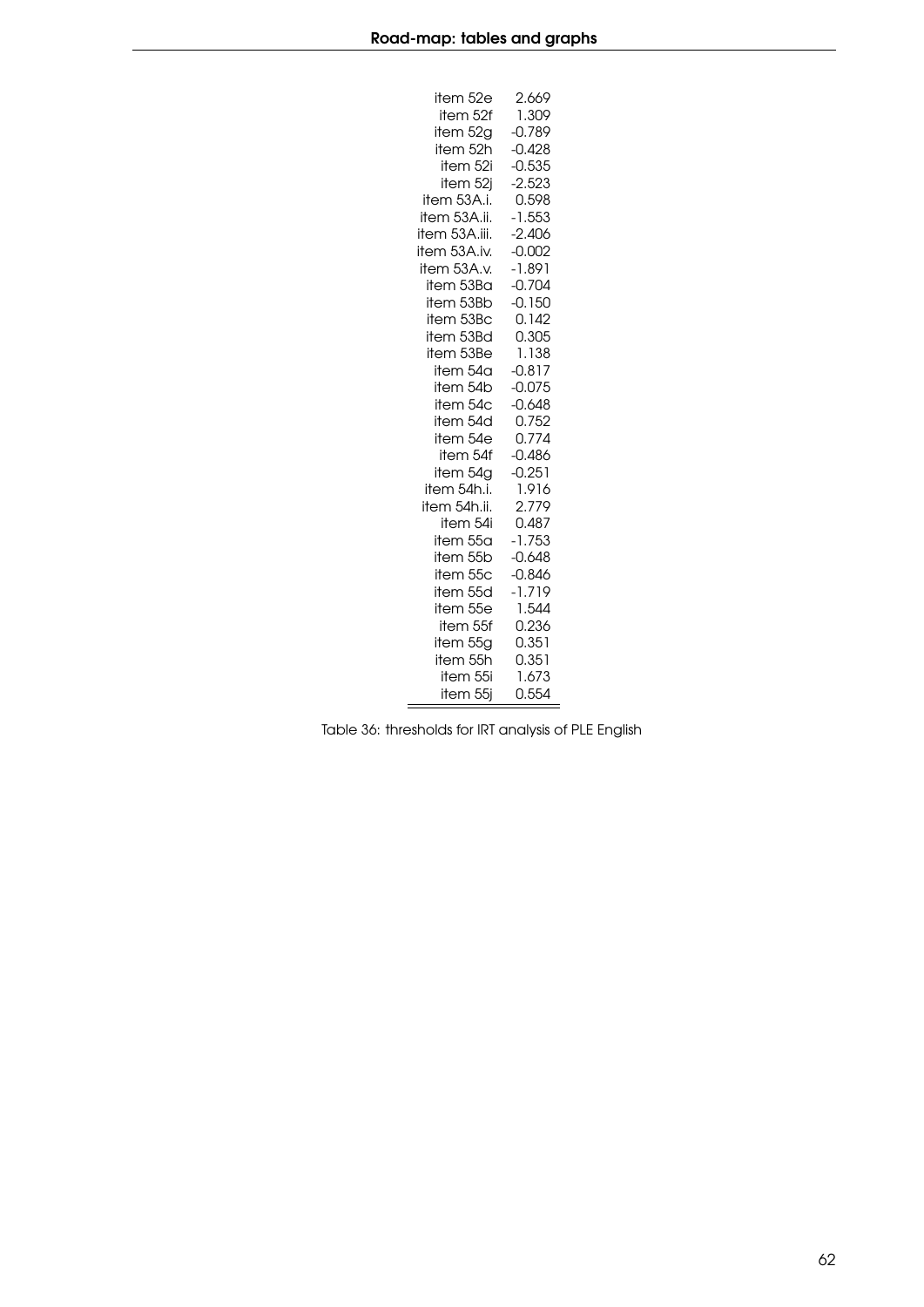

Figure 9: Wright Map for items in sample of 300 PLE English scores 2015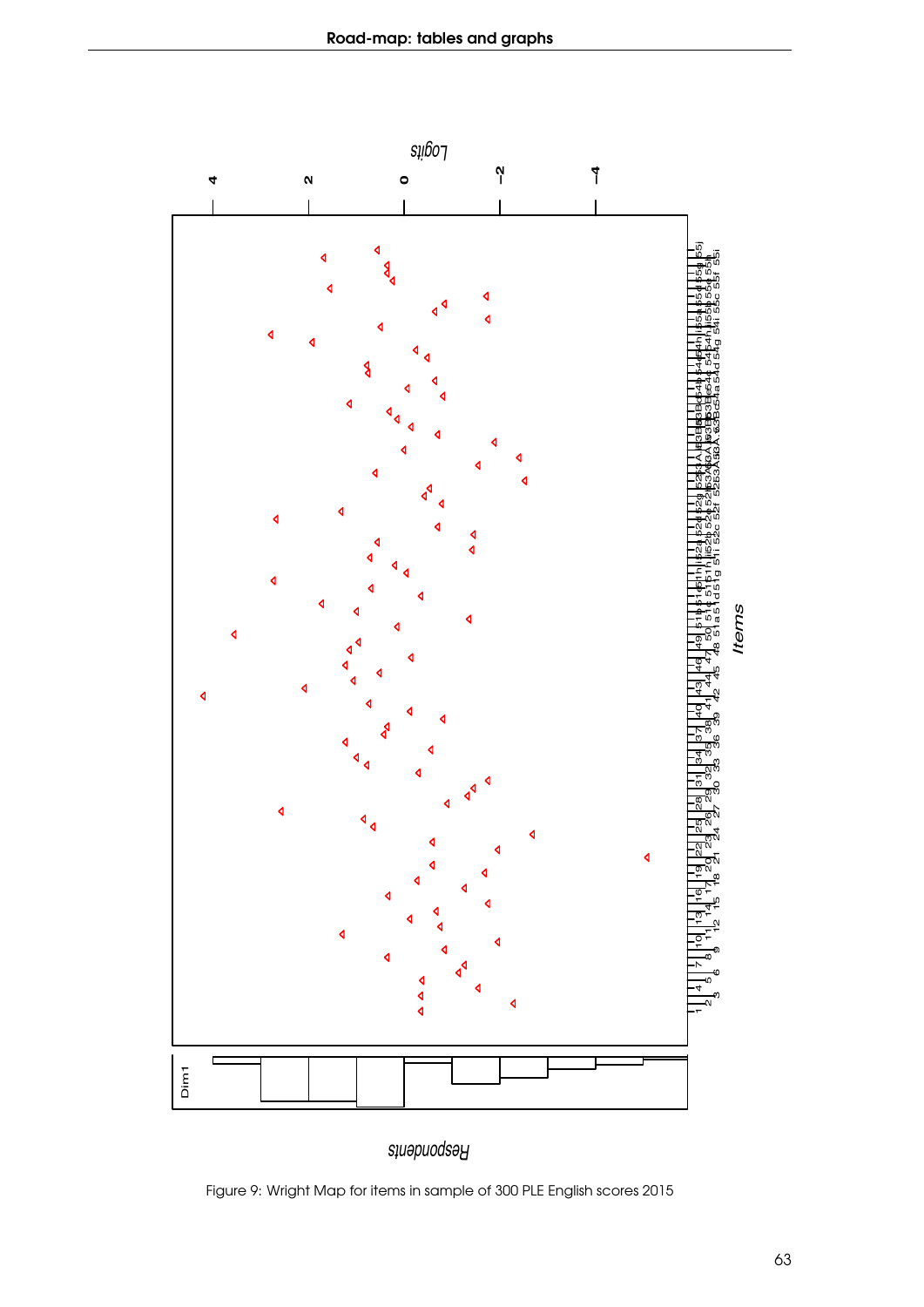| item              | Outfit | Outfit_t | Outfit_p | Infit | Infit_t | Infit_p |
|-------------------|--------|----------|----------|-------|---------|---------|
| Item 1            | 2.28   | 1.30     | 0.19     | 1.14  | 1.25    | 0.21    |
| Item <sub>2</sub> | 5.42   | 5.83     | 0.00     | 1.78  | 4.62    | 0.00    |
| Item 3            | 0.97   | 0.05     | 0.96     | 1.02  | 0.21    | 0.83    |
| ltem 4            | 0.86   | $-0.29$  | 0.77     | 0.91  | $-0.65$ | 0.52    |
| Item 5            | 0.87   | $-0.93$  | 0.35     | 0.90  | $-1.07$ | 0.29    |
| Item 6            | 0.90   | $-0.15$  | 0.88     | 0.87  | $-1.30$ | 0.19    |
| Item <sub>7</sub> | 1.48   | 1.47     | 0.14     | 0.80  | $-1.69$ | 0.09    |
| ltem 8            | 0.62   | $-1.56$  | 0.12     | 0.76  | $-2.64$ | 0.01    |
| Item 9            | 1.47   | 1.77     | 0.08     | 1.31  | 2.39    | 0.02    |
| Item 10           | 3.17   | 4.28     | 0.00     | 2.12  | 7.08    | 0.00    |
| Item 11           | 0.87   | $-0.68$  | 0.50     | 0.75  | $-2.66$ | 0.01    |
| Item 12           | 0.75   | $-0.67$  | 0.51     | 0.77  | $-2.76$ | 0.01    |
| Item 13           | 0.69   | $-2.54$  | 0.01     | 0.73  | $-3.06$ | 0.00    |
| Item 14           | 0.85   | $-0.74$  | 0.46     | 0.73  | $-2.84$ | 0.00    |
| Item 15           | 1.18   | 0.58     | 0.56     | 0.92  | $-0.79$ | 0.43    |
| Item 16           | 0.83   | $-0.42$  | 0.67     | 0.91  | $-0.62$ | 0.53    |
| Item 17           | 1.15   | 0.74     | 0.46     | 0.83  | $-1.61$ | 0.11    |
| Item 18           | 1.04   | 0.24     | 0.81     | 0.85  | $-1.25$ | 0.21    |
| Item 19           | 1.01   | 0.14     | 0.89     | 1.02  | 0.30    | 0.76    |
| Item 20           | 0.43   | $-3.77$  | 0.00     | 0.54  | $-4.80$ | 0.00    |
| Item 21a          | 0.59   | $-3.69$  | 0.00     | 0.65  | $-4.20$ | 0.00    |
| Item 21b          | 0.97   | 0.01     | 0.99     | 0.92  | $-0.63$ | 0.53    |
| Item 22a          | 1.25   | 0.72     | 0.47     | 0.94  | $-0.36$ | 0.72    |
| Item 22b          | 0.83   | $-0.48$  | 0.63     | 0.83  | $-1.12$ | 0.26    |
| Item 23a          | 16.46  | 19.54    | 0.00     | 1.34  | 0.77    | 0.44    |
| Item 23b          | 8.29   | 7.70     | 0.00     | 1.05  | 0.37    | 0.71    |
| Item 24           | 2.25   | 2.82     | 0.00     | 2.07  | 7.81    | 0.00    |
| Item 25a          | 0.68   | $-2.28$  | 0.02     | 0.80  | $-2.44$ | 0.01    |
| Item 25b          | 1.93   | 3.04     | 0.00     | 1.55  | 3.39    | 0.00    |
| Item 25c          | 1.01   | 0.12     | 0.90     | 1.02  | 0.28    | 0.78    |
| Item 26a          | 1.29   | 0.77     | 0.44     | 1.17  | 1.61    | 0.11    |
| Item 26b          | 1.21   | 0.74     | 0.46     | 1.21  | 1.96    | 0.05    |
| Item 27a          | 0.75   | $-1.29$  | 0.20     | 0.76  | $-2.45$ | 0.01    |
| Item 27b          | 0.71   | $-1.00$  | 0.32     | 0.91  | $-1.06$ | 0.29    |
| Item 27c          | 0.69   | $-0.68$  | 0.49     | 0.92  | $-0.96$ | 0.34    |
| Item 28a          | 0.79   | $-0.94$  | 0.35     | 1.09  | 1.04    | 0.30    |
| Item 28b          | 1.29   | 1.30     | 0.19     | 1.32  | 3.45    | 0.00    |
| Item 29a          | 1.03   | 0.22     | 0.83     | 1.18  | 1.56    | 0.12    |
| Item 29b          | 1.40   | 0.77     | 0.44     | 0.92  | $-0.87$ | 0.38    |
| Item 30           | 0.91   | $-0.09$  | 0.93     | 1.25  | 2.51    | 0.01    |
| Item 31           | 0.60   | $-0.53$  | 0.60     | 0.96  | $-0.40$ | 0.69    |
| Item 32a          | 0.63   | $-3.10$  | 0.00     | 0.78  | $-4.37$ | 0.00    |
| Item 32b          | 1.04   | 0.22     | 0.83     | 1.20  | 2.03    | 0.04    |
| Item 32c          | 0.61   | $-1.75$  | 0.08     | 0.86  | $-2.02$ | 0.04    |

Table 37: infit and outfit statistics for IRT analysis of PLE Mathematics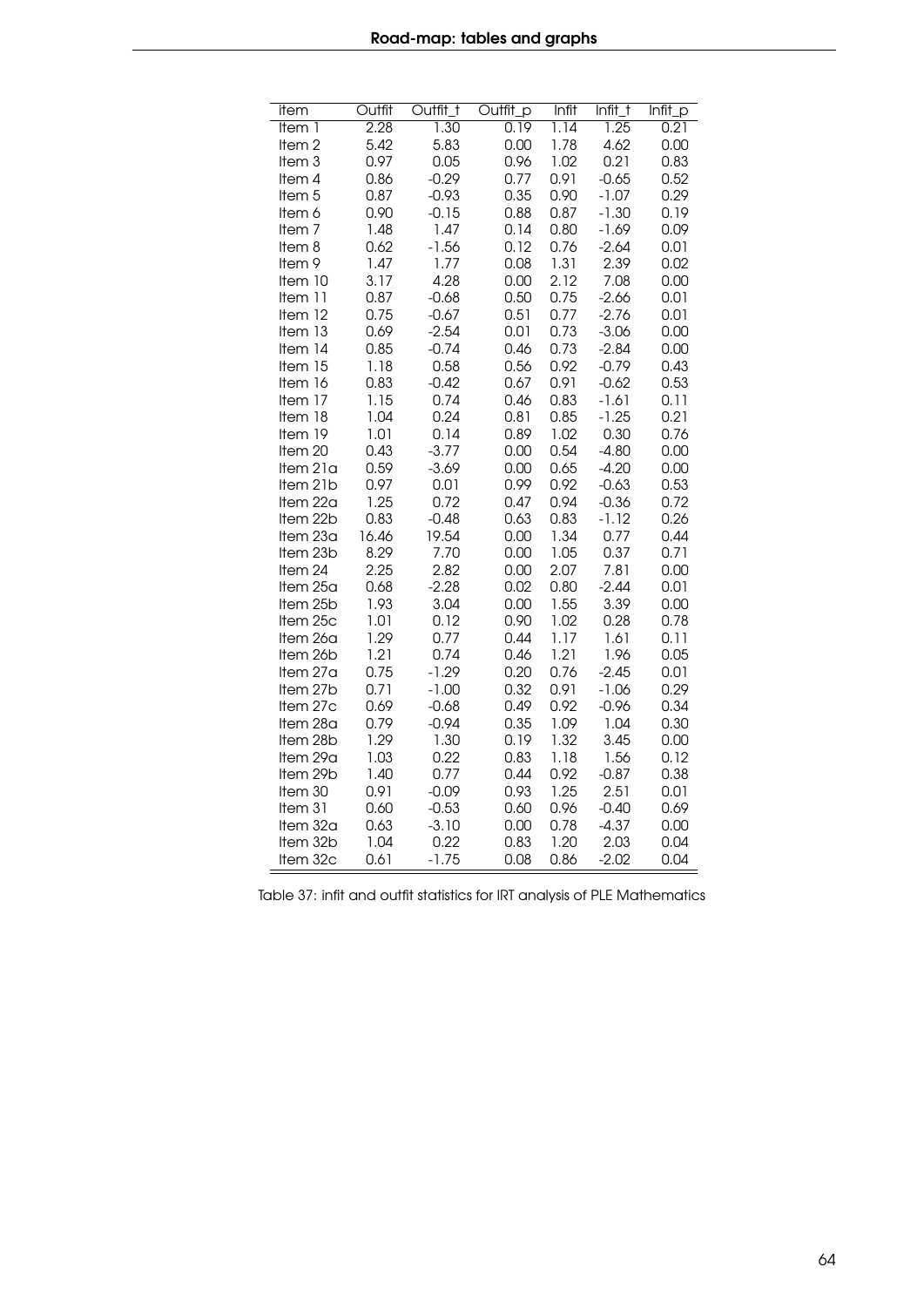| item                        |            |              | AXsL.Cat1       | AXsi_.Cat2         | AXsi_.Cat3      | $AXs$ j . Cat4 | AXsi_.Cat5 | AXsi_.Cat6 | Cat1.Dim1    | Cat <sub>2</sub> .Dim <sub>1</sub> | Cat <sub>3</sub> .Dim <sub>1</sub> | Cat4.Dim <sub>1</sub> | Cat5.Dim <sub>1</sub> | B.Cat6.Dim1 |
|-----------------------------|------------|--------------|-----------------|--------------------|-----------------|----------------|------------|------------|--------------|------------------------------------|------------------------------------|-----------------------|-----------------------|-------------|
|                             | Ζ          | Σ            |                 |                    |                 |                |            |            | ക            | ക്                                 | ഥ                                  | ക്                    | ക്                    |             |
| Item 1                      | 311        | 1.69         | 1.25            | $-4.16$            |                 |                |            |            | 1.00         | 2.00                               |                                    |                       |                       |             |
| Item <sub>2</sub><br>Item 3 | 311<br>311 | 1.36<br>0.99 | 2.72<br>2.87    | $-1.77$<br>0.30    |                 |                |            |            | 1.00<br>1.00 | 2.00<br>2.00                       |                                    |                       |                       |             |
| Item 4                      | 311        | 1.44         | 0.85            | $-2.32$            |                 |                |            |            | 1.00         | 2.00                               |                                    |                       |                       |             |
| Item 5                      | 311        | 1.25         | $-0.60$         | $-1.29$            |                 |                |            |            | 1.00         | 2.00                               |                                    |                       |                       |             |
| Item 6                      | 311        | 1.10         | 3.28            | $-0.19$            |                 |                |            |            | 1.00         | 2.00                               |                                    |                       |                       |             |
| Item <sub>7</sub>           | 311        | 1.41         | 0.47            | $-2.18$            |                 |                |            |            | 1.00         | 2.00                               |                                    |                       |                       |             |
| Item 8                      | 311        | 1.07         | 1.74            | $-0.11$            |                 |                |            |            | 1.00         | 2.00                               |                                    |                       |                       |             |
| Item 9                      | 310        | 1.40         | $-0.16$         | $-2.17$            |                 |                |            |            | 1.00         | 2.00                               |                                    |                       |                       |             |
| Item 10                     | 310        | 1.47         | 0.21            | $-2.59$            |                 |                |            |            | 1.00         | 2.00                               |                                    |                       |                       |             |
| Item 11                     | 310        | 1.15         | 0.43            | $-0.61$            |                 |                |            |            | 1.00         | 2.00                               |                                    |                       |                       |             |
| Item 12                     | 310        | 0.99         | 2.57            | 0.32               |                 |                |            |            | 1.00         | 2.00                               |                                    |                       |                       |             |
| Item 13                     | 310        | 1.19         | $-0.46$         | $-0.95$            |                 |                |            |            | 1.00         | 2.00                               |                                    |                       |                       |             |
| Item 14<br>Item 15          | 310<br>310 | 1.50<br>1.11 | $-1.42$<br>3.22 | $-3.03$<br>$-0.27$ |                 |                |            |            | 1.00<br>1.00 | 2.00<br>2.00                       |                                    |                       |                       |             |
| Item 16                     | 311        | 1.39         | 1.18            | $-1.97$            |                 |                |            |            | 1.00         | 2.00                               |                                    |                       |                       |             |
| Item 17                     | 311        | 1.45         | $-0.78$         | $-2.55$            |                 |                |            |            | 1.00         | 2.00                               |                                    |                       |                       |             |
| Item 18                     | 311        | 1.20         | 2.22            | $-0.77$            |                 |                |            |            | 1.00         | 2.00                               |                                    |                       |                       |             |
| Item 19                     | 311        | 0.73         | 2.18            | 1.39               |                 |                |            |            | 1.00         | 2.00                               |                                    |                       |                       |             |
| Item 20                     | 311        | 1.28         | 0.04            | $-1.35$            |                 |                |            |            | 1.00         | 2.00                               |                                    |                       |                       |             |
| Item 21a                    | 309        | 1.59         | $-3.28$         | $-4.33$            |                 |                |            |            | 1.00         | 2.00                               |                                    |                       |                       |             |
| Item 21b                    | 309        | 1.20         | 2.25            | $-0.71$            |                 |                |            |            | 1.00         | 2.00                               |                                    |                       |                       |             |
| Item 22a                    | 309        | 1.89         | 1.79            | 0.59               | $-1.40$         |                |            |            | 1.00         | 2.00                               | 3.00                               |                       |                       |             |
| Item 22b<br>Item 23a        | 309<br>309 | 1.93<br>0.03 | 1.02<br>12.29   | $-0.05$<br>14.05   | $-1.70$<br>8.45 |                |            |            | 1.00<br>1.00 | 2.00<br>2.00                       | 3.00<br>3.00                       |                       |                       |             |
| Item 23b                    | 309        | 0.01         | 12.64           | 7.84               |                 |                |            |            | 1.00         | 2.00                               |                                    |                       |                       |             |
| Item 24                     | 311        | 2.54         | 2.04            | 1.39               | 1.96            | 1.74           | 2.76       | 3.18       | 1.00         | 2.00                               | 3.00                               | 4.00                  | 5.00                  | 6.00        |
| Item 25a                    | 311        | 0.73         | $-1.52$         |                    |                 |                |            |            | 1.00         |                                    |                                    |                       |                       |             |
| Item 25b                    | 311        | 1.97         | $-0.20$         | $-0.41$            | $-2.17$         |                |            |            | 1.00         | 2.00                               | 3.00                               |                       |                       |             |
| Item 25c                    | 311        | 0.74         | 1.33            | 1.49               | 5.63            |                |            |            | 1.00         | 2.00                               | 3.00                               |                       |                       |             |
| Item 26a                    | 311        | 1.10         | 4.37            | $-0.22$            |                 |                |            |            | 1.00         | 2.00                               |                                    |                       |                       |             |
| Item 26b                    | 311        | 1.12         | 2.35            | $-0.30$            |                 |                |            |            | 1.00         | 2.00                               |                                    |                       |                       |             |
| Item 27a                    | 311        | 1.18         | 0.62            | $-0.72$            |                 |                |            |            | 1.00         | 2.00                               |                                    |                       |                       |             |
| Item 27b                    | 311        | 0.99         | 1.98            | 0.29               |                 |                |            |            | 1.00         | 2.00                               |                                    |                       |                       |             |
| Item 27c<br>Item 28a        | 311<br>311 | 0.89<br>1.03 | 2.95<br>1.14    | 0.74<br>3.85       | 2.25            |                |            |            | 1.00<br>1.00 | 2.00<br>2.00                       | 3.00                               |                       |                       |             |
| Item 28b                    | 311        | 1.25         | 0.99            | 2.07               | 1.45            |                |            |            | 1.00         | 2.00                               | 3.00                               |                       |                       |             |
| Item 29a                    | 311        | 1.97         | 0.94            | 2.20               | 2.48            | 0.90           |            |            | 1.00         | 2.00                               | 3.00                               | 4.00                  |                       |             |
| Item 29b                    | 311        | 1.20         | 3.13            | 3.03               | 1.77            |                |            |            | 1.00         | 2.00                               | 3.00                               |                       |                       |             |
| Item 30                     | 311        | 1.07         | 2.36            | 2.48               | 3.56            | 5.17           | 7.08       |            | 1.00         | 2.00                               | 3.00                               | 4.00                  | 5.00                  |             |
| Item 31                     | 311        | 0.90         | 3.46            | 2.46               | 6.22            | 4.88           |            |            | 1.00         | 2.00                               | 3.00                               | 4.00                  |                       |             |
| Item 32a                    | 311        | 0.40         | 0.59            |                    |                 |                |            |            | 1.00         |                                    |                                    |                       |                       |             |
| Item 32b                    | 311        | 1.78         | 1.44            | 0.97               | 1.83            | 1.62           |            |            | 1.00         | 2.00                               | 3.00                               | 4.00                  |                       |             |
| Item 32c                    | 311        | 0.21         | 1.77            |                    |                 |                |            |            | 1.00         |                                    |                                    |                       |                       |             |

Table 38: item parameters from 1 parameter IRT analysis of PLE Mathematics

| ₽                 | Ζ   | Σ    | $\overline{t}$<br>Xsi | a<br>To<br>ত | G <sub>13</sub><br>ভ | d<br>14<br>ভূ | at5<br>$\overline{\mathcal{S}}$ | dto<br>ত | mic<br>Dim<br>$\overline{a}$<br>ഥ | £<br>$\Omega$ | $\frac{1}{2}$<br>$\overline{m}$ | $\overline{\phantom{0}}$<br>Dim<br>Cat4.<br>ക് | dt5<br>മ | Dim<br>Cató.<br>മ |
|-------------------|-----|------|-----------------------|--------------|----------------------|---------------|---------------------------------|----------|-----------------------------------|---------------|---------------------------------|------------------------------------------------|----------|-------------------|
| <b>Item</b>       |     | .69  | 3.58                  | $-3.62$      |                      |               |                                 |          | $-0.29$                           | 2.66          |                                 |                                                |          |                   |
| Item <sub>2</sub> | 311 | .36  | 5.11                  | $-1.36$      |                      |               |                                 |          | $-0.97$                           | 1.90          |                                 |                                                |          |                   |
| Item <sub>3</sub> | 311 | 0.99 | 2.78                  | $-0.03$      |                      |               |                                 |          | 0.94                              | 3.23          |                                 |                                                |          |                   |
| Item 4            | 311 | .44  | 1.46                  | $-2.60$      |                      |               |                                 |          | 0.68                              | 3.64          |                                 |                                                |          |                   |
| Item <sub>5</sub> | 311 | 1.25 | $-0.80$               | $-1.61$      |                      |               |                                 |          | 1.70                              | 3.85          |                                 |                                                |          |                   |
| Item 6            | 311 | .10  | 2.98                  | $-0.54$      |                      |               |                                 |          | 2.18                              | 4.20          |                                 |                                                |          |                   |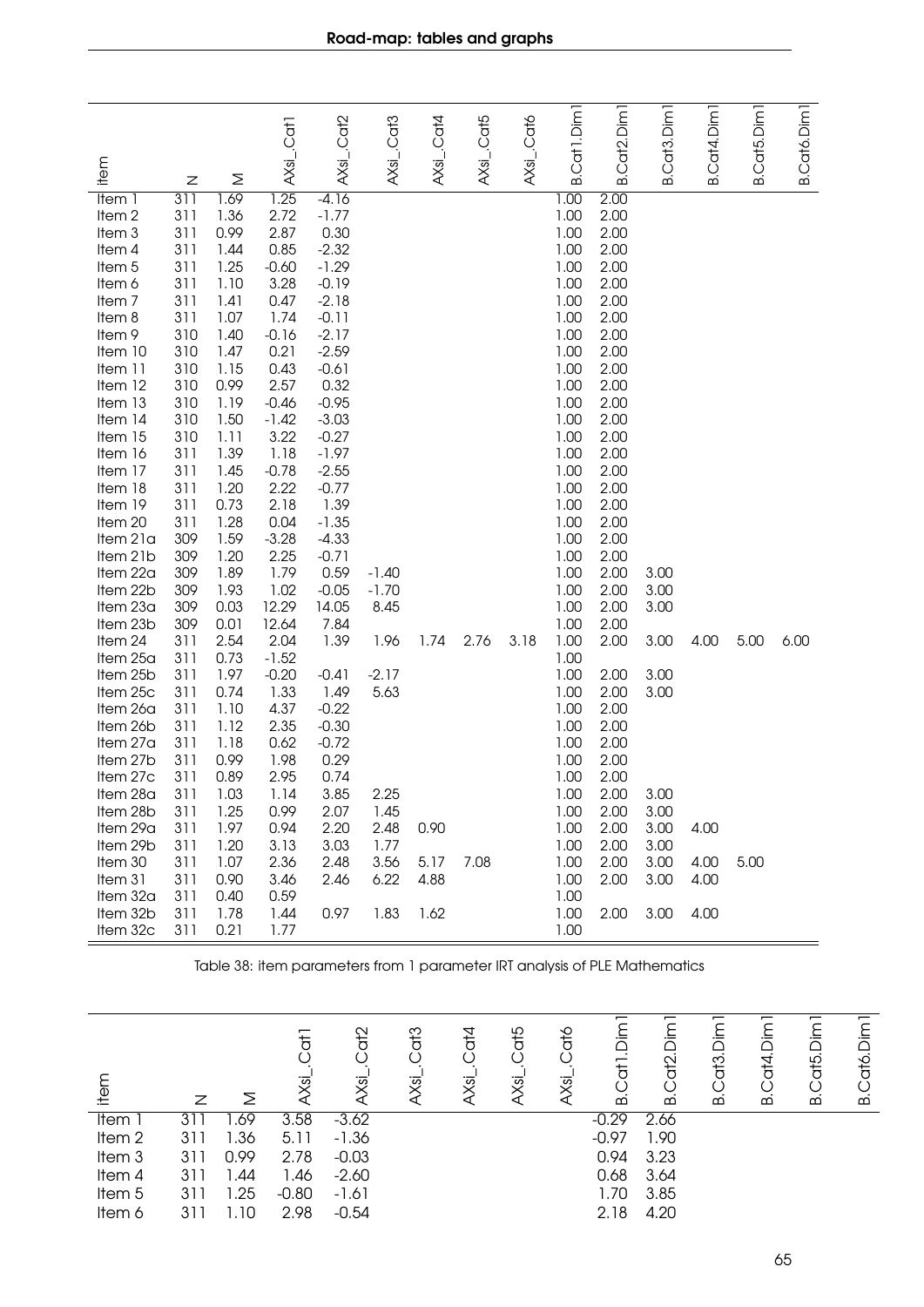| Item <sub>7</sub><br>Item 8<br>Item 9<br>Item 10<br>Item 11<br>Item 12<br>Item 13<br>Item 14<br>Item 15<br>Item 16<br>Item 17<br>Item 18<br>Item 19<br>Item 20<br>Item 21a<br>Item 21b<br>Item 22a<br>Item 22b<br>Item 23a | 311<br>311<br>310<br>310<br>310<br>310<br>310<br>310<br>310<br>311<br>311<br>311<br>311<br>311<br>309<br>309<br>309<br>309<br>309 | 1.41<br>1.07<br>1.40<br>1.47<br>1.15<br>0.99<br>1.19<br>1.50<br>1.11<br>1.39<br>1.45<br>1.20<br>0.73<br>1.28<br>1.59<br>1.20<br>1.89<br>1.93<br>0.03 | $-0.02$<br>1.36<br>0.41<br>1.51<br>$-0.11$<br>2.22<br>$-1.36$<br>$-0.93$<br>3.96<br>2.32<br>0.24<br>2.31<br>1.96<br>$-1.56$<br>$-3.33$<br>2.29<br>1.68<br>$-0.17$<br>11.93 | $-2.73$<br>$-0.50$<br>$-1.92$<br>$-1.63$<br>$-1.11$<br>0.13<br>$-1.82$<br>$-3.47$<br>$-0.58$<br>$-2.25$<br>$-2.61$<br>$-1.12$<br>1.07<br>$-2.84$<br>$-5.12$<br>$-1.02$<br>0.39<br>$-1.01$<br>11.87 | $-1.94$<br>$-2.76$<br>4.75 |         |      |      | 2.19<br>3.44<br>0.85<br>0.19<br>2.49<br>1.82<br>2.90<br>0.93<br>$-0.16$<br>0.09<br>0.37<br>0.88<br>1.26<br>3.81<br>1.44<br>0.98<br>1.66<br>3.86<br>0.18 | 3.83<br>5.12<br>2.64<br>1.54<br>4.77<br>5.08<br>5.04<br>4.55<br>4.17<br>3.73<br>4.05<br>4.11<br>3.25<br>6.74<br>5.18<br>3.81<br>4.60<br>4.49<br>0.18 | 5.31<br>6.64<br>0.81 |      |      |      |
|----------------------------------------------------------------------------------------------------------------------------------------------------------------------------------------------------------------------------|-----------------------------------------------------------------------------------------------------------------------------------|------------------------------------------------------------------------------------------------------------------------------------------------------|----------------------------------------------------------------------------------------------------------------------------------------------------------------------------|----------------------------------------------------------------------------------------------------------------------------------------------------------------------------------------------------|----------------------------|---------|------|------|---------------------------------------------------------------------------------------------------------------------------------------------------------|------------------------------------------------------------------------------------------------------------------------------------------------------|----------------------|------|------|------|
| Item 23b<br>Item 24                                                                                                                                                                                                        | 309<br>311                                                                                                                        | 0.01<br>2.54                                                                                                                                         | 11.93<br>2.43                                                                                                                                                              | 5.72<br>1.66                                                                                                                                                                                       | 1.63                       | 0.88    | 1.38 | 0.99 | 0.18<br>0.64                                                                                                                                            | 0.18<br>2.79                                                                                                                                         | 1.75                 | 2.79 | 3.80 | 4.44 |
| Item 25a                                                                                                                                                                                                                   | 311                                                                                                                               | 0.73                                                                                                                                                 | $-2.04$                                                                                                                                                                    |                                                                                                                                                                                                    |                            |         |      |      | 2.34                                                                                                                                                    |                                                                                                                                                      |                      |      |      |      |
| Item 25b                                                                                                                                                                                                                   | 311                                                                                                                               | 1.97                                                                                                                                                 | $-0.55$                                                                                                                                                                    | $-0.37$                                                                                                                                                                                            | $-2.46$                    |         |      |      | 2.63                                                                                                                                                    | 2.92                                                                                                                                                 | 3.90                 |      |      |      |
| Item 25c                                                                                                                                                                                                                   | 311                                                                                                                               | 0.74                                                                                                                                                 | 1.14                                                                                                                                                                       | 1.28                                                                                                                                                                                               | 3.50                       |         |      |      | 1.40                                                                                                                                                    | 3.39                                                                                                                                                 | 2.19                 |      |      |      |
| Item 26a                                                                                                                                                                                                                   | 311                                                                                                                               | 1.10                                                                                                                                                 | 5.56                                                                                                                                                                       | $-0.53$                                                                                                                                                                                            |                            |         |      |      | $-0.60$                                                                                                                                                 | 3.00                                                                                                                                                 |                      |      |      |      |
| Item 26b                                                                                                                                                                                                                   | 311                                                                                                                               | 1.12                                                                                                                                                 | 2.53                                                                                                                                                                       | $-0.57$                                                                                                                                                                                            |                            |         |      |      | 0.63                                                                                                                                                    | 2.87                                                                                                                                                 |                      |      |      |      |
| Item 27a                                                                                                                                                                                                                   | 311                                                                                                                               | 1.18                                                                                                                                                 | 0.24                                                                                                                                                                       | $-1.13$                                                                                                                                                                                            |                            |         |      |      | 2.05                                                                                                                                                    | 4.35                                                                                                                                                 |                      |      |      |      |
| Item 27b<br>Item 27c                                                                                                                                                                                                       | 311<br>311                                                                                                                        | 0.99<br>0.89                                                                                                                                         | 1.78<br>4.25                                                                                                                                                               | $-0.05$<br>0.40                                                                                                                                                                                    |                            |         |      |      | 2.21<br>5.16                                                                                                                                            | 3.73<br>3.84                                                                                                                                         |                      |      |      |      |
| Item 28a                                                                                                                                                                                                                   | 311                                                                                                                               | 1.03                                                                                                                                                 | 1.03                                                                                                                                                                       | 3.03                                                                                                                                                                                               | 1.42                       |         |      |      | 1.97                                                                                                                                                    | 1.93                                                                                                                                                 | 4.28                 |      |      |      |
| Item 28b                                                                                                                                                                                                                   | 311                                                                                                                               | 1.25                                                                                                                                                 | 0.96                                                                                                                                                                       | 1.53                                                                                                                                                                                               | 0.51                       |         |      |      | 1.94                                                                                                                                                    | 2.09                                                                                                                                                 | 3.52                 |      |      |      |
| Item 29a                                                                                                                                                                                                                   | 311                                                                                                                               | 1.97                                                                                                                                                 | 0.67                                                                                                                                                                       | 1.69                                                                                                                                                                                               | 1.69                       | $-0.27$ |      |      | 3.88                                                                                                                                                    | 3.24                                                                                                                                                 | 4.82                 | 6.07 |      |      |
| Item 29b                                                                                                                                                                                                                   | 311                                                                                                                               | 1.20                                                                                                                                                 | 3.10                                                                                                                                                                       | 2.29                                                                                                                                                                                               | 1.15                       |         |      |      | 2.40                                                                                                                                                    | 1.73                                                                                                                                                 | 4.62                 |      |      |      |
| Item 30                                                                                                                                                                                                                    | 311                                                                                                                               | 1.07                                                                                                                                                 | 2.25                                                                                                                                                                       | 1.78                                                                                                                                                                                               | 2.48                       | 3.47    | 3.83 |      | 1.37                                                                                                                                                    | 1.87                                                                                                                                                 | 3.26                 | 4.21 | 4.18 |      |
| Item 31                                                                                                                                                                                                                    | 311                                                                                                                               | 0.90                                                                                                                                                 | 3.62                                                                                                                                                                       | 2.65                                                                                                                                                                                               | 4.43                       | 3.39    |      |      | 2.83                                                                                                                                                    | 4.35                                                                                                                                                 | 2.73                 | 5.48 |      |      |
| Item 32a                                                                                                                                                                                                                   | 311                                                                                                                               | 0.40                                                                                                                                                 | 0.78                                                                                                                                                                       |                                                                                                                                                                                                    |                            |         |      |      | 3.24                                                                                                                                                    |                                                                                                                                                      |                      |      |      |      |
| Item 32b                                                                                                                                                                                                                   | 311                                                                                                                               | 1.78                                                                                                                                                 | 1.20                                                                                                                                                                       | 0.60                                                                                                                                                                                               | 0.98                       | 0.45    |      |      | 3.71                                                                                                                                                    | 4.28                                                                                                                                                 | 4.94                 | 6.38 |      |      |
| Item 32c                                                                                                                                                                                                                   | 311                                                                                                                               | 0.21                                                                                                                                                 | 2.41                                                                                                                                                                       |                                                                                                                                                                                                    |                            |         |      |      | 3.28                                                                                                                                                    |                                                                                                                                                      |                      |      |      |      |

Table 39: item parameters from 2 parameter IRT analysis of PLE Mathematics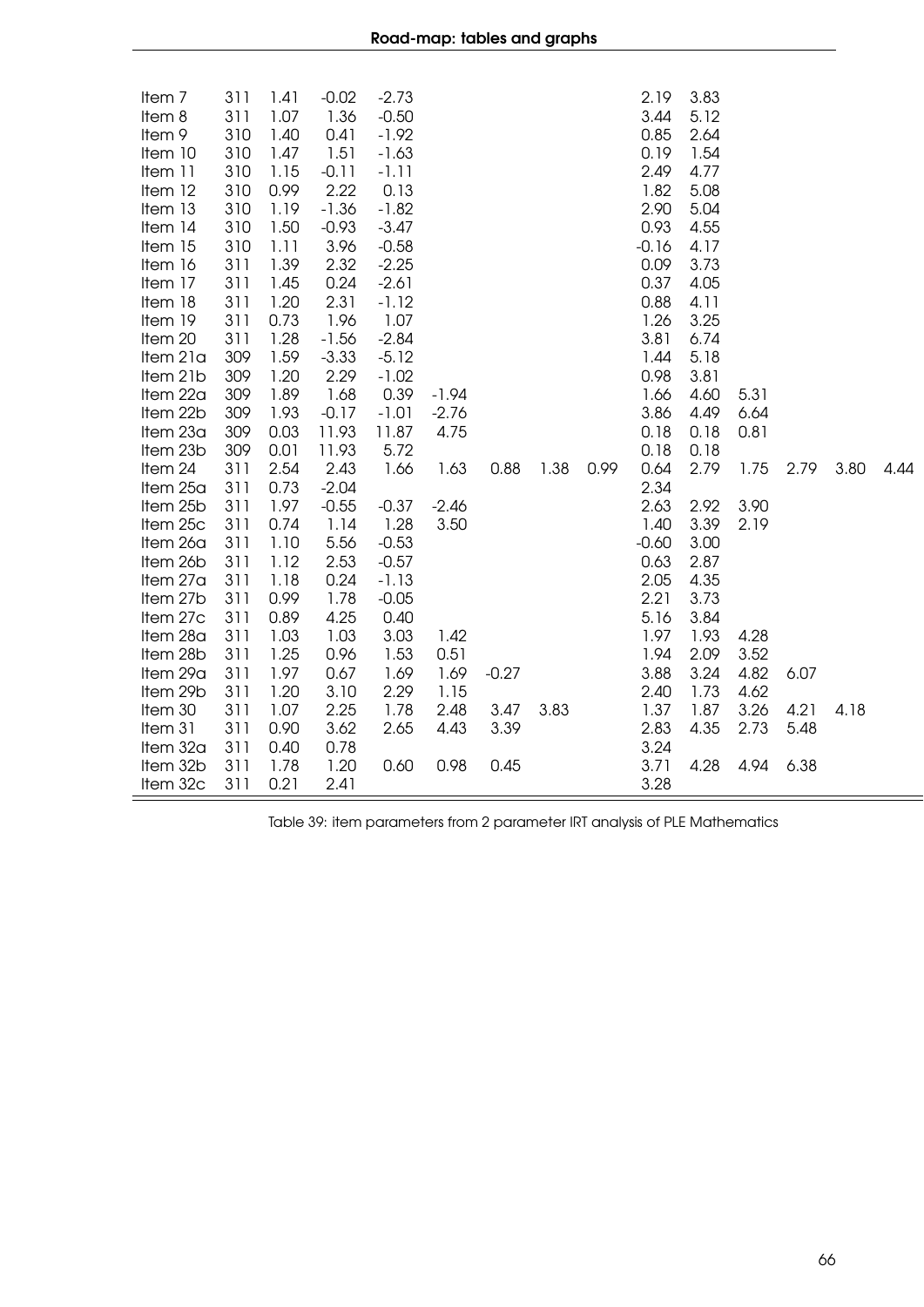|                          | Cat1              | Cat <sub>2</sub>  | $\overline{\text{Cat3}}$ | Cat4  | Cat <sub>5</sub> | Cat6  |
|--------------------------|-------------------|-------------------|--------------------------|-------|------------------|-------|
| ī                        | $-2.100$          | $-2.064$          |                          |       |                  |       |
| $\overline{2}$           | $-0.897$          | $-0.870$          |                          |       |                  |       |
| 3                        | 0.119             | 0.185             |                          |       |                  |       |
| $\overline{\mathcal{L}}$ | $-1.227$          | $-1.092$          |                          |       |                  |       |
| 5                        | $-1.108$          | $-0.183$          |                          |       |                  |       |
| 6                        | $-0.112$          | $-0.078$          |                          |       |                  |       |
| $\overline{7}$           | $-1.197$          | $-0.987$          |                          |       |                  |       |
| 8                        | $-0.140$          | 0.026             |                          |       |                  |       |
| 9                        | $-1.280$          | $-0.886$          |                          |       |                  |       |
| 10                       | $-1.407$          | $-1.187$          |                          |       |                  |       |
| 11                       | $-0.542$          | $-0.065$          |                          |       |                  |       |
| 12<br>13                 | 0.113<br>$-0.951$ | 0.203<br>$-0.001$ |                          |       |                  |       |
| 14                       | $-1.952$          | $-1.073$          |                          |       |                  |       |
| 15                       | $-0.154$          | $-0.119$          |                          |       |                  |       |
| 16                       | $-1.044$          | $-0.930$          |                          |       |                  |       |
| 17                       | $-1.574$          | $-0.975$          |                          |       |                  |       |
| 18                       | $-0.421$          | $-0.347$          |                          |       |                  |       |
| 19                       | 0.583             | 0.809             |                          |       |                  |       |
| 20                       | $-0.915$          | $-0.431$          |                          |       |                  |       |
| 21a                      | $-3.377$          | $-0.953$          |                          |       |                  |       |
| 21b                      | $-0.392$          | $-0.318$          |                          |       |                  |       |
| 22a                      | $-0.571$          | $-0.502$          | $-0.357$                 |       |                  |       |
| 22b                      | $-0.742$          | $-0.607$          | $-0.383$                 |       |                  |       |
| 23 <sub>a</sub>          | 2.816             | 2.816             | 2.816                    |       |                  |       |
| 23 <sub>b</sub>          | 3.921             | 3.921             |                          |       |                  |       |
| 24                       | 0.075             | 0.160             | 0.329                    | 0.459 | 0.794            | 1.206 |
| 25 <sub>a</sub>          | $-1.517$          |                   |                          |       |                  |       |
| 25 <sub>b</sub>          | $-1.042$          | $-0.654$          | $-0.425$                 |       |                  |       |
| 25c                      | 0.462             | 0.996             | 4.160                    |       |                  |       |
| 26 <sub>a</sub>          | $-0.113$          | $-0.102$          |                          |       |                  |       |
| 26b                      | $-0.192$          | $-0.110$          |                          |       |                  |       |
| 27 <sub>a</sub>          | $-0.546$          | $-0.172$          |                          |       |                  |       |
| 27 <sub>b</sub>          | 0.063             | 0.223             |                          |       |                  |       |
| 27c                      | 0.331             | 0.406             |                          |       |                  |       |
| 28 <sub>a</sub>          | 0.471             | 0.920             | 0.981                    |       |                  |       |
| 28b<br>29a               | 0.166<br>0.004    | 0.559<br>0.258    | 0.773<br>0.333           | 0.416 |                  |       |
| 29b                      | 0.512             | 0.565             | 0.669                    |       |                  |       |
| 30                       | 0.752             | 0.905             | 1.228                    | 1.670 | 2.387            |       |
| 31                       | 0.941             | 1.001             | 1.453                    | 1.496 |                  |       |
| 32 <sub>a</sub>          | 0.594             |                   |                          |       |                  |       |
| 32 <sub>b</sub>          | 0.011             | 0.197             | 0.541                    | 0.830 |                  |       |
| 32 <sub>c</sub>          | 1.774             |                   |                          |       |                  |       |

Table 40: thresholds for IRT analysis of PLE Mathematics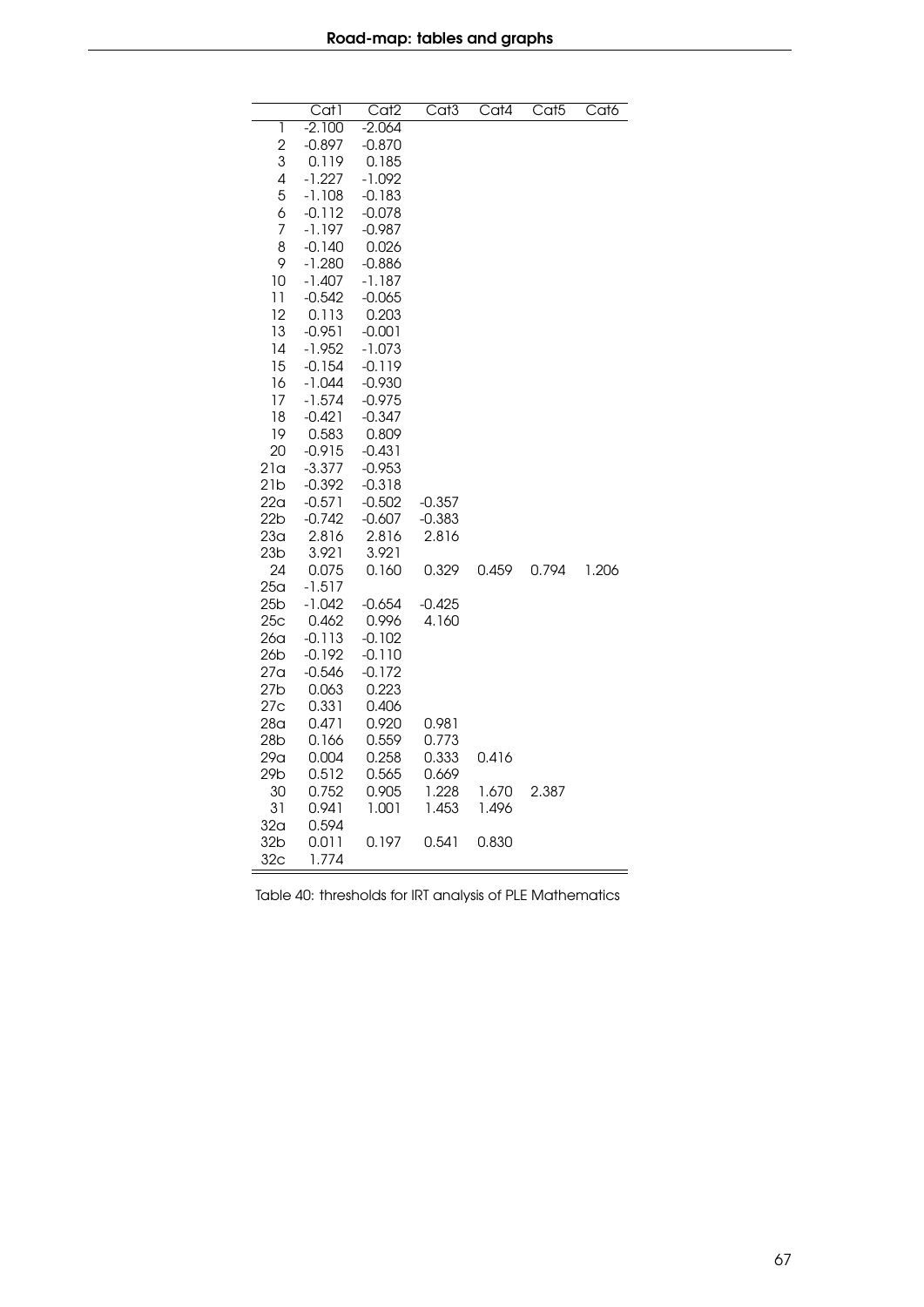

*Respondents*

Figure 10: Wright Map for items in sample of 300 PLE Maths scores 2015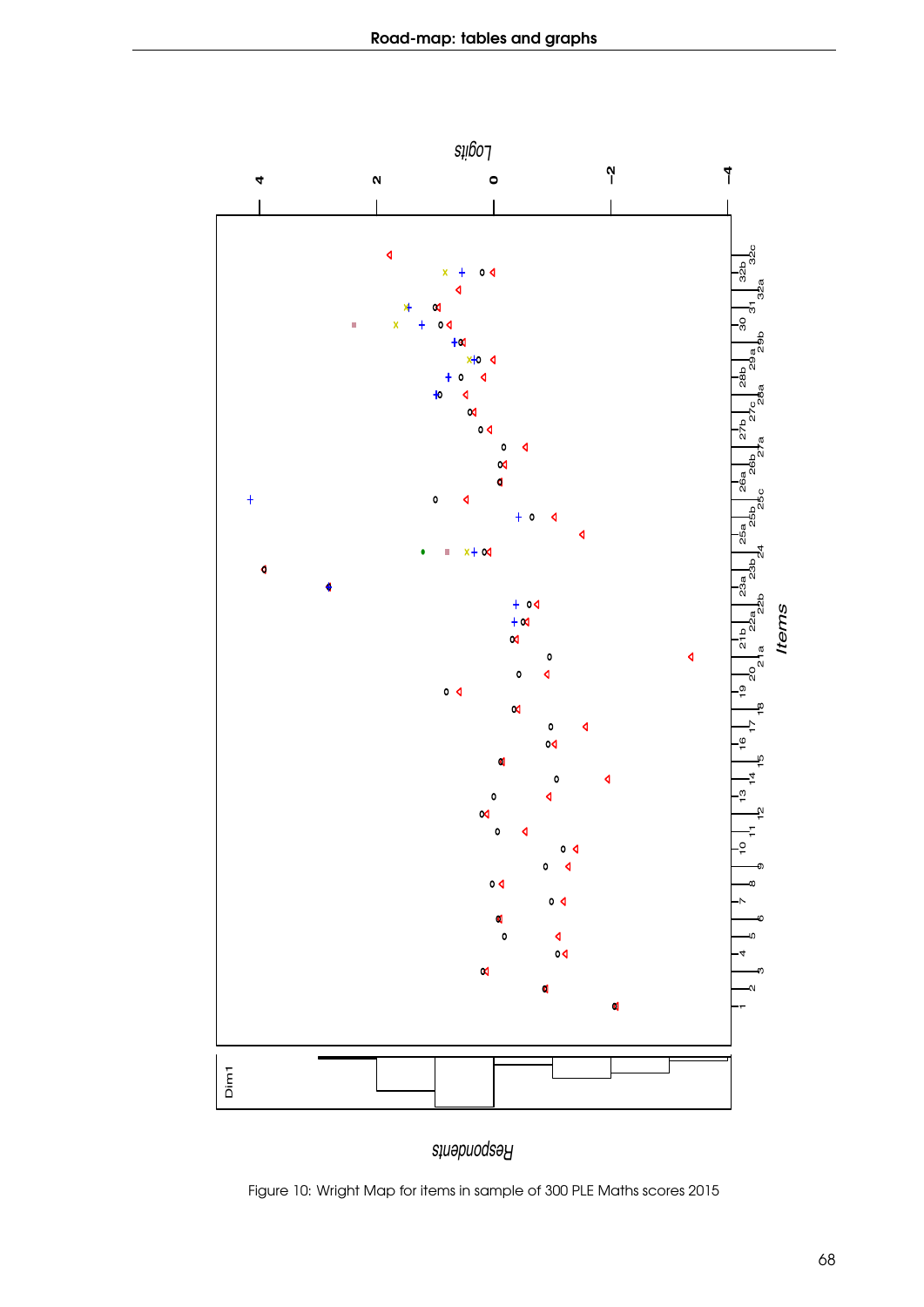| item              | Outfit | Outfit_t | Outfit_p | Infit | $Infit_t$ | Infit_p |
|-------------------|--------|----------|----------|-------|-----------|---------|
| Item 1            | 0.58   | $-1.06$  | 0.29     | 0.94  | $-0.48$   | 0.63    |
| Item <sub>2</sub> | 0.79   | $-1.23$  | 0.22     | 0.85  | $-1.95$   | 0.05    |
| Item 3            | 0.71   | $-1.66$  | 0.10     | 0.84  | $-1.87$   | 0.06    |
| Item 4            | 1.13   | 0.71     | 0.48     | 1.12  | 1.62      | 0.11    |
| Item <sub>5</sub> | 0.88   | $-0.51$  | 0.61     | 0.97  | $-0.46$   | 0.65    |
| ltem 6            | 0.96   | $-0.02$  | 0.98     | 1.07  | 0.70      | 0.48    |
| Item <sub>7</sub> | 1.25   | 0.87     | 0.38     | 1.15  | 1.47      | 0.14    |
| Item 8            | 0.77   | $-1.07$  | 0.28     | 0.85  | $-2.28$   | 0.02    |
| Item 9            | 0.70   | $-1.09$  | 0.28     | 0.97  | $-0.27$   | 0.79    |
| Item 10           | 0.88   | $-0.63$  | 0.53     | 0.97  | $-0.29$   | 0.77    |
| Item 11           | 0.56   | $-2.97$  | 0.00     | 0.73  | $-3.75$   | 0.00    |
|                   |        | $-2.39$  |          |       | $-2.75$   |         |
| Item 12           | 0.64   |          | 0.02     | 0.79  |           | 0.01    |
| Item 13           | 0.43   | $-1.78$  | 0.08     | 0.76  | $-2.35$   | 0.02    |
| Item 14           | 0.74   | $-1.14$  | 0.25     | 0.90  | $-1.51$   | 0.13    |
| Item 15           | 1.05   | 0.33     | 0.74     | 1.15  | 1.80      | 0.07    |
| Item 16           | 0.60   | $-2.64$  | 0.01     | 0.79  | $-2.81$   | 0.01    |
| Item 17           | 0.65   | $-1.76$  | 0.08     | 0.80  | $-3.00$   | 0.00    |
| Item 18           | 0.79   | $-0.79$  | 0.43     | 0.96  | $-0.56$   | 0.57    |
| Item 19           | 0.77   | $-0.99$  | 0.32     | 0.93  | $-0.95$   | 0.34    |
| Item 20           | 0.86   | $-0.75$  | 0.45     | 0.96  | $-0.50$   | 0.62    |
| Item 21           | 1.75   | 3.50     | 0.00     | 1.33  | 3.97      | 0.00    |
| Item 22           | 1.68   | 3.34     | 0.00     | 1.24  | 2.78      | 0.01    |
| Item 23           | 0.67   | $-1.71$  | 0.09     | 0.84  | $-2.36$   | 0.02    |
| Item 24           | 2.20   | 4.40     | 0.00     | 1.17  | 1.82      | 0.07    |
| Item 25           | 0.70   | $-1.71$  | 0.09     | 0.92  | $-0.93$   | 0.35    |
| Item 26           | 1.28   | 1.53     | 0.13     | 1.06  | 0.71      | 0.48    |
| Item 27           | 0.77   | $-0.53$  | 0.59     | 0.93  | $-0.57$   | 0.57    |
|                   | 0.45   | $-2.82$  |          |       | $-3.31$   |         |
| Item 28           |        |          | 0.00     | 0.72  |           | 0.00    |
| Item 29           | 0.54   | $-2.53$  | 0.01     | 0.73  | $-4.13$   | 0.00    |
| Item 30           | 0.82   | $-0.87$  | 0.39     | 0.92  | $-1.09$   | 0.28    |
| Item 31           | 0.48   | $-3.75$  | 0.00     | 0.67  | $-4.55$   | 0.00    |
| Item 32           | 0.83   | $-0.94$  | 0.35     | 0.92  | $-0.95$   | 0.34    |
| Item 33           | 0.88   | $-0.23$  | 0.82     | 1.09  | 0.82      | 0.41    |
| Item 34           | 0.61   | $-2.58$  | 0.01     | 0.73  | $-3.78$   | 0.00    |
| Item 35           | 0.72   | $-1.73$  | 0.08     | 0.80  | $-2.49$   | 0.01    |
| Item 36           | 2.41   | 2.74     | 0.01     | 1.35  | 4.58      | 0.00    |
| Item 37           | 2.62   | 4.89     | 0.00     | 1.43  | 4.08      | 0.00    |
| Item 38           | 1.15   | 0.91     | 0.36     | 0.98  | $-0.21$   | 0.83    |
| Item 39           | 1.13   | 0.41     | 0.68     | 1.25  | 3.11      | 0.00    |
| Item 40           | 3.30   | 3.79     | 0.00     | 1.59  | 7.15      | 0.00    |
| Item $41a(i)$     | 0.66   | -2.19    | 0.03     | 0.81  | $-2.55$   | 0.01    |
| Item 41a(ii)      | 0.74   | $-1.59$  | 0.11     | 0.85  | $-2.07$   | 0.04    |
| Item 41b(i)       | 1.02   | 0.19     | 0.85     | 1.07  | 0.90      | 0.37    |
| Item 41b(ii)      | 0.93   | $-0.20$  | 0.84     | 1.03  | 0.52      | 0.60    |
| Item 42a          | 1.10   | 0.61     | 0.54     | 1.08  | 1.06      | 0.29    |
| Item 42b          | 0.72   | $-1.78$  | 0.07     | 0.87  | $-1.67$   | 0.10    |
| Item 42c          | 0.69   | $-1.93$  | 0.05     | 0.84  | -1.92     | 0.05    |
| Item 42d          | 0.86   | $-0.22$  | 0.83     | 1.10  | 1.41      | 0.16    |
| Item 43a(i)       | 0.92   | $-0.34$  | 0.73     | 0.90  | $-1.08$   | 0.28    |
|                   | 1.26   | 1.44     | 0.15     | 1.17  | 2.05      | 0.04    |
| Item 43a(ii)      |        |          |          |       |           |         |
| Item 43b(i)       | 0.69   | $-0.65$  | 0.52     | 0.79  | $-1.87$   | 0.06    |
| Item 43b(ii)      | 1.83   | 2.90     | 0.00     | 1.34  | 3.30      | 0.00    |
| Item 44a          | 1.38   | 1.48     | 0.14     | 1.04  | 0.43      | 0.67    |
| Item 44b(i)       | 0.63   | $-0.67$  | 0.50     | 0.94  | $-0.76$   | 0.45    |
| Item 44b(ii)      | 0.59   | $-0.73$  | 0.46     | 0.91  | -1.10     | 0.27    |
| Item 44c          | 0.82   | $-0.78$  | 0.44     | 0.89  | $-1.65$   | 0.10    |
| Item 45(i)        | 1.06   | 0.38     | 0.70     | 1.23  | 2.47      | 0.01    |
| Item 45(ii)       | 0.77   | $-1.37$  | 0.17     | 0.90  | $-1.22$   | 0.22    |
| Item 45(iii)      | 0.82   | $-1.00$  | 0.32     | 0.94  | $-0.72$   | 0.47    |
| Item 45(iv)       | 0.79   | $-0.73$  | 0.46     | 0.95  | $-0.74$   | 0.46    |
| Item 46a(i)       | 0.53   | $-3.23$  | 0.00     | 0.73  | $-3.81$   | 0.00    |
| Item 46a(ii)      | 1.95   | 4.34     | 0.00     | 1.47  | 5.32      | 0.00    |
| Item 46b(i)       | 2.16   | 2.34     | 0.02     | 1.18  | 1.50      | 0.13    |
| Item 46b(ii)      | 1.49   | 1.99     | 0.05     | 1.30  | 3.06      | 0.00    |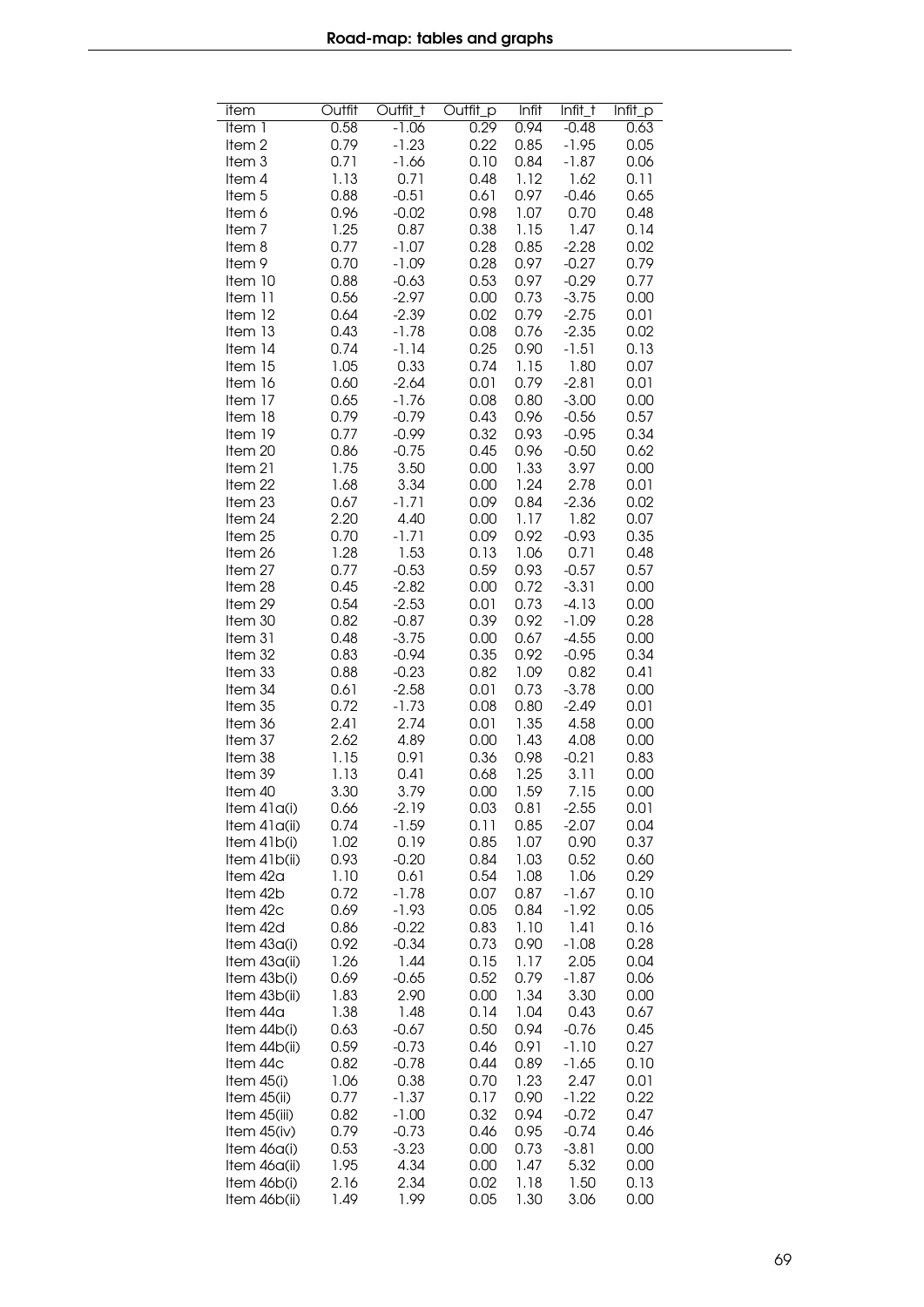| Item 47a<br>Item 47b<br>Item 47c<br>Item 47d<br>Item 48a<br>Item 48b<br>Item 48c<br>Item 48d<br>Item $49(i)$<br>Item 49(ii)<br>Item 49(iii)<br>Item 49(iv)<br>Item 50a<br>Item 50b<br>Item 50c<br>Item 50d<br>Item $51a(i)$<br>Item 51a(ii)<br>Item $51b(1)$<br>Item 51b(ii)<br>Item 52a(i)<br>Item 52a(ii)<br>Item 52b<br>Item 52c<br>Item 53a<br>Item 53b<br>Item 53c(i)<br>Item 53c(ii)<br>Item 54a<br>Item 54b<br>Item $54c(i)$<br>Item 54c(ii)<br>Item 55a<br>Item 55b(i)<br>Item 55b(ii)<br>Item 55c | $-3.55$<br>0.47<br>0.93<br>$-0.34$<br>$-1.77$<br>0.71<br>0.83<br>$-0.64$<br>1.02<br>0.18<br>0.84<br>$-0.92$<br>0.10<br>1.00<br>0.72<br>$-1.40$<br>1.45<br>2.00<br>1.42<br>2.13<br>1.31<br>1.29<br>0.80<br>$-0.67$<br>0.85<br>$-0.62$<br>1.50<br>2.40<br>0.86<br>$-0.80$<br>1.19<br>1.11<br>2.19<br>3.17<br>1.22<br>1.27<br>1.74<br>2.33<br>2.41<br>5.86<br>0.98<br>$-0.08$<br>0.75<br>$-1.06$<br>1.06<br>0.29<br>0.71<br>$-1.20$<br>0.36<br>$-1.85$<br>0.30<br>$-2.14$<br>1.13<br>0.78<br>0.86<br>$-0.75$<br>1.21<br>1.03<br>1.04<br>0.26<br>0.82<br>$-0.96$<br>1.04<br>0.24<br>1.31<br>1.43<br>0.60<br>$-2.65$<br>0.63<br>$-2.36$<br>1.03<br>0.19 | 0.68<br>0.00<br>0.73<br>1.01<br>0.08<br>0.88<br>0.52<br>1.03<br>0.86<br>0.95<br>0.36<br>0.96<br>0.92<br>1.06<br>0.82<br>0.16<br>0.05<br>1.28<br>1.21<br>0.03<br>0.20<br>1.16<br>0.50<br>1.06<br>0.54<br>0.88<br>0.02<br>0.98<br>0.42<br>0.94<br>0.27<br>1.09<br>0.00<br>1.12<br>0.20<br>1.13<br>1.15<br>0.02<br>0.00<br>1.61<br>0.94<br>0.99<br>0.29<br>0.86<br>0.77<br>1.16<br>0.23<br>0.90<br>0.06<br>0.76<br>0.03<br>0.68<br>0.43<br>1.07<br>0.45<br>0.96<br>0.30<br>1.06<br>0.80<br>1.11<br>0.34<br>0.90<br>0.81<br>1.14<br>0.15<br>1.26<br>0.01<br>0.75<br>0.02<br>0.71<br>0.85<br>1.09 | $-4.19$<br>0.00<br>0.18<br>0.86<br>$-1.62$<br>0.10<br>0.38<br>0.70<br>$-0.58$<br>0.56<br>$-0.45$<br>0.65<br>0.92<br>0.36<br>0.04<br>$-2.07$<br>2.91<br>0.00<br>2.37<br>0.02<br>1.71<br>0.09<br>0.55<br>0.60<br>$-1.72$<br>0.08<br>0.87<br>$-0.16$<br>$-0.82$<br>0.41<br>0.25<br>1.14<br>1.22<br>0.22<br>1.56<br>0.12<br>1.52<br>0.13<br>6.19<br>0.00<br>$-0.16$<br>0.88<br>$-2.13$<br>0.03<br>0.11<br>1.61<br>0.14<br>$-1.48$<br>0.03<br>$-2.19$<br>0.00<br>$-3.02$<br>0.37<br>0.90<br>0.58<br>$-0.56$<br>0.69<br>0.49<br>1.57<br>0.12<br>0.24<br>$-1.18$<br>0.05<br>1.94<br>0.01<br>2.72<br>0.00<br>$-3.40$<br>$-4.14$<br>0.00<br>0.97<br>0.33 |
|------------------------------------------------------------------------------------------------------------------------------------------------------------------------------------------------------------------------------------------------------------------------------------------------------------------------------------------------------------------------------------------------------------------------------------------------------------------------------------------------------------|----------------------------------------------------------------------------------------------------------------------------------------------------------------------------------------------------------------------------------------------------------------------------------------------------------------------------------------------------------------------------------------------------------------------------------------------------------------------------------------------------------------------------------------------------------------------------------------------------------------------------------------------------|----------------------------------------------------------------------------------------------------------------------------------------------------------------------------------------------------------------------------------------------------------------------------------------------------------------------------------------------------------------------------------------------------------------------------------------------------------------------------------------------------------------------------------------------------------------------------------------------|-------------------------------------------------------------------------------------------------------------------------------------------------------------------------------------------------------------------------------------------------------------------------------------------------------------------------------------------------------------------------------------------------------------------------------------------------------------------------------------------------------------------------------------------------------------------------------------------------------------------------------------------------|
|------------------------------------------------------------------------------------------------------------------------------------------------------------------------------------------------------------------------------------------------------------------------------------------------------------------------------------------------------------------------------------------------------------------------------------------------------------------------------------------------------------|----------------------------------------------------------------------------------------------------------------------------------------------------------------------------------------------------------------------------------------------------------------------------------------------------------------------------------------------------------------------------------------------------------------------------------------------------------------------------------------------------------------------------------------------------------------------------------------------------------------------------------------------------|----------------------------------------------------------------------------------------------------------------------------------------------------------------------------------------------------------------------------------------------------------------------------------------------------------------------------------------------------------------------------------------------------------------------------------------------------------------------------------------------------------------------------------------------------------------------------------------------|-------------------------------------------------------------------------------------------------------------------------------------------------------------------------------------------------------------------------------------------------------------------------------------------------------------------------------------------------------------------------------------------------------------------------------------------------------------------------------------------------------------------------------------------------------------------------------------------------------------------------------------------------|

Table 41: infit and outfit statistics for IRT analysis of PLE Science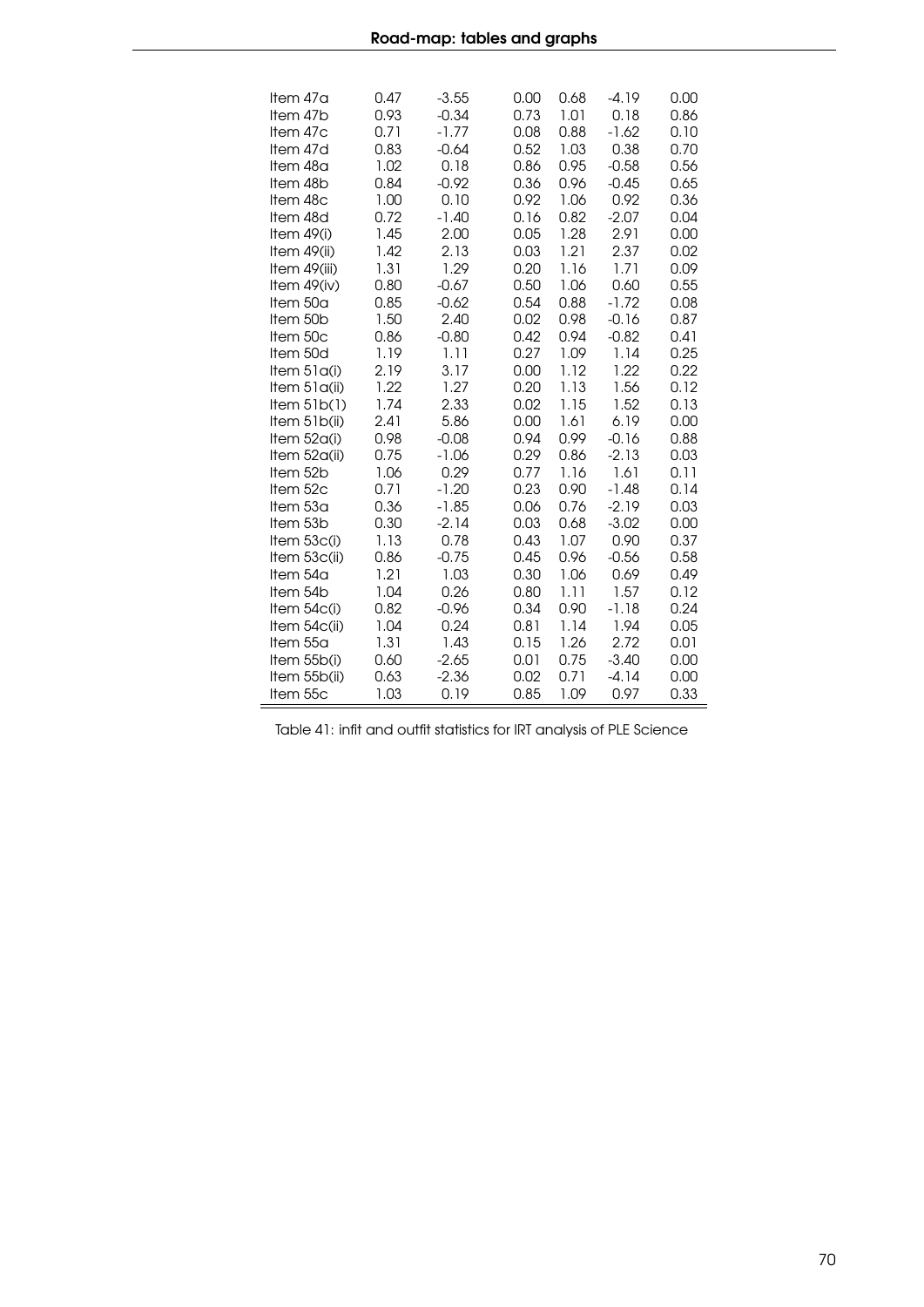| item               | N          | M            | AXsi<br>.Cat1   | B.Cat1.Dim1  |
|--------------------|------------|--------------|-----------------|--------------|
| Item 1             | 320        | 0.84         | $-2.80$         | 1.00         |
| Item <sub>2</sub>  | 320        | 0.60         | $-0.59$         | 1.00         |
| Item <sub>3</sub>  | 320        | 0.67         | $-1.13$         | 1.00         |
| Item 4             | 320        | 0.50         | 0.11            | 1.00         |
| Item <sub>5</sub>  | 320        | 0.46         | 0.36            | 1.00         |
| Item 6             | 320        | 0.80         | $-2.33$         | 1.00         |
| Item <sub>7</sub>  | 320        | 0.79         | $-2.20$         | 1.00         |
| Item 8             | 320        | 0.44         | 0.51            | 1.00         |
| Item 9             | 320        | 0.78         | $-2.07$         | 1.00         |
| Item 10            | 320        | 0.66         | $-1.06$         | 1.00         |
| Item 11            | 320        | 0.57         | $-0.38$         | 1.00         |
| Item 12            | 320        | 0.59         | $-0.50$         | 1.00         |
| Item 13            | 320        | 0.83         | $-2.64$         | 1.00         |
| Item 14            | 320        | 0.43         | 0.59            | 1.00         |
| Item 15            | 320        | 0.60         | $-0.59$         | 1.00         |
| Item 16            | 319        | 0.60         | $-0.60$         | 1.00         |
| Item 17            | 319        | 0.45         | 0.42            | 1.00         |
| Item 18            | 319        | 0.39         | 0.83            | 1.00         |
| Item 19            | 319        | 0.43         | 0.56            | 1.00         |
| Item 20            | 319        | 0.65         | $-0.93$         | 1.00         |
| Item 21            | 319        | 0.54         | $-0.15$         | 1.00         |
| Item 22            | 319        | 0.61         | $-0.64$         | 1.00         |
| Item 23            | 319        | 0.46         | 0.36            | 1.00         |
| Item 24            | 319        | 0.70         | $-1.35$         | 1.00         |
| Item 25            | 319        | 0.66         | $-1.05$         | 1.00         |
| Item 26            | 319        | 0.61         | $-0.69$         | 1.00         |
| Item 27            | 319        | 0.83         | $-2.60$         | 1.00         |
| Item 28            | 319        | 0.74         | $-1.71$         | 1.00         |
| Item 29            | 319        | 0.46         | 0.38            | 1.00         |
| Item 30            | 319        | 0.47         | 0.31            | 1.00         |
| Item 31            | 320        | 0.61         | $-0.65$         | 1.00         |
| Item 32            | 320        | 0.65         | $-0.96$         | 1.00         |
| Item 33            | 320        | 0.82         | $-2.53$         | 1.00         |
| Item 34            | 320        | 0.57         | $-0.41$         | 1.00<br>1.00 |
| Item 35<br>Item 36 | 320<br>319 | 0.63<br>0.27 | $-0.84$<br>1.66 | 1.00         |
| Item 37            | 319        | 0.73         | $-1.66$         | 1.00         |
| Item 38            | 319        | 0.59         | $-0.54$         | 1.00         |
| Item 39            | 319        | 0.22         | 2.07            | 1.00         |
| Item 40            | 319        | 0.26         | 1.71            | 1.00         |
| Item 41a(i)        | 319        | 0.56         | $-0.32$         | 1.00         |
| Item 41a(ii)       | 319        | 0.55         | $-0.25$         | 1.00         |
| Item 41b(i)        | 319        | 0.54         | $-0.14$         | 1.00         |
| Item 41b(ii)       | 319        | 0.40         | 0.74            | 1.00         |
| ltem 42a           | 319        | 0.54         | $-0.16$         | 1.00         |
| Item 42b           | 319        | 0.59         | $-0.49$         | 1.00         |
| Item 42c           | 320        | 0.64         | $-0.86$         | 1.00         |
| Item 42d           | 319        | 0.26         | 1.71            | 1.00         |
| Item 43a(i)        | 319        | 0.69         | $-1.28$         | 1.00         |
| Item 43a(ii)       | 319        | 0.59         | $-0.54$         | 1.00         |
| Item 43b(i)        | 319        | 0.85         | $-2.91$         | 1.00         |
| Item 43b(ii)       | 319        | 0.74         | $-1.69$         | 1.00         |
| ltem 44a           | 319        | 0.74         | $-1.71$         | 1.00         |
| Item 44b(i)        | 319        | 0.20         | 2.19            | 1.00         |
| Item 44b(ii)       | 319        | 0.19         | 2.27            | 1.00         |
| Item 44c           | 319        | 0.43         | 0.57            | 1.00         |
| Item 45(i)         | 319        | 0.66         | $-1.08$         | 1.00         |
| Item 45(ii)        | 319        | 0.58         | $-0.45$         | 1.00         |
| Item 45(iii)       | 319        | 0.54         | $-0.14$         | 1.00         |
| Item 45(iv)        | 319        | 0.37         | 0.95            | 1.00         |
| Item 46a(i)        | 319        | 0.57         | $-0.40$         | 1.00         |
| Item 46a(ii)       | 319        | 0.56         | $-0.32$         | 1.00         |
| Item 46b(i)        | 319        | 0.84         | $-2.72$         | 1.00         |
| Item 46b(ii)       | 319        | 0.72         | $-1.52$         | 1.00         |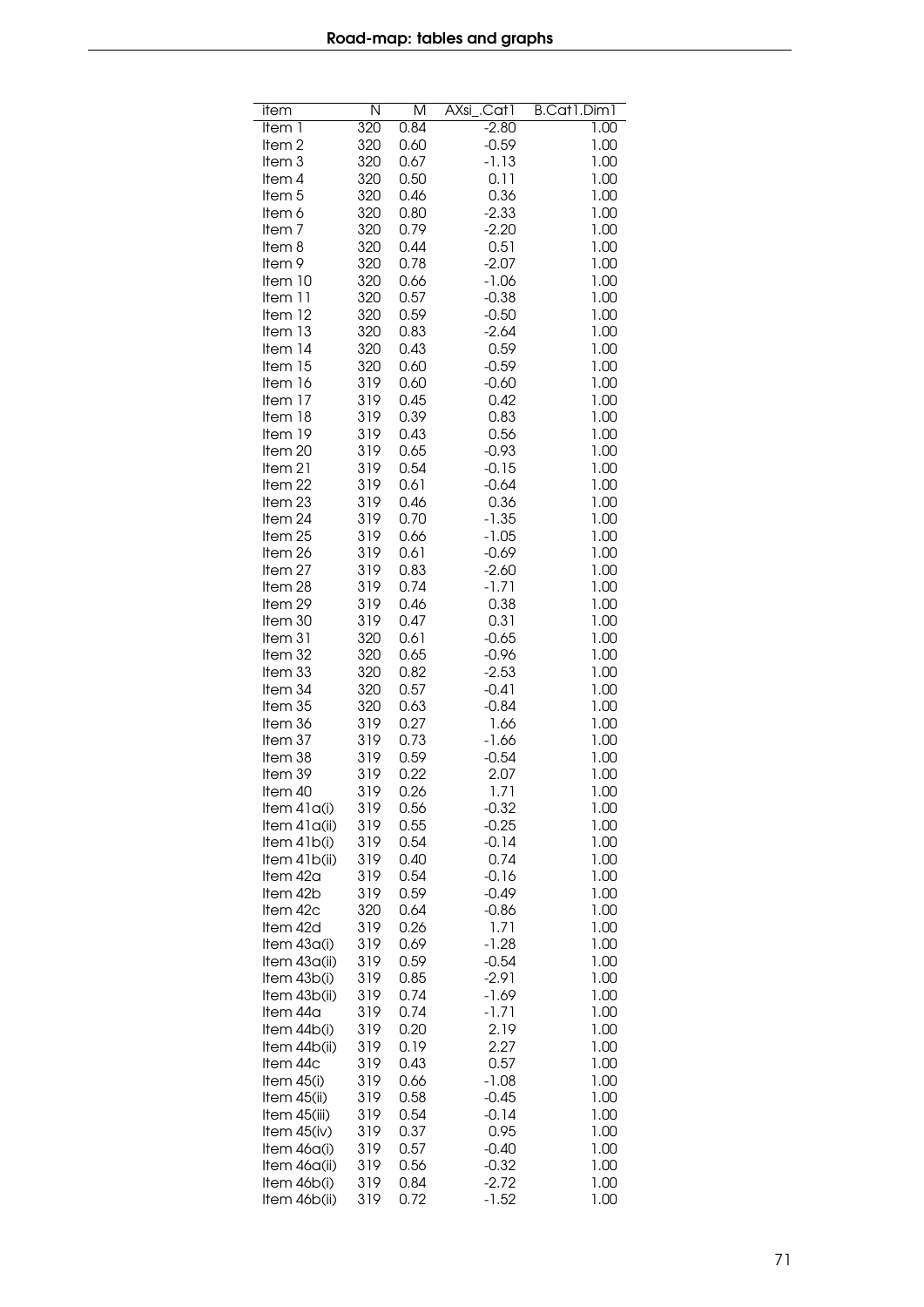|      | Item 47a<br>Item 47b<br>Item 47c<br>Item 47d<br>Item 48a<br>Item 48b<br>Item 48c<br>Item 48d<br>Item $49(i)$<br>Item 49(ii)<br>Item 49(iii)<br>Item $49(iv)$<br>Item 50a<br>Item 50b<br>Item 50c<br>Item 50d<br>Item $51a(i)$<br>Item $51q(ii)$<br>Item $5lb(1)$<br>Item 51b(ii)<br>Item 52a(i)<br>Item 52a(ii)<br>Item 52b<br>Item 52c<br>Item 53a<br>Item 53b<br>Item 53c(i)<br>Item 53c(ii)<br>Item 54a<br>Item 54b<br>Item 54c(i)<br>Item 54c(ii)<br>Item 55a<br>Item 55b(i) | 319<br>320<br>320<br>320<br>320<br>320<br>320<br>320<br>320<br>320<br>319<br>319<br>319<br>319<br>319<br>319<br>319<br>319<br>319<br>319<br>319<br>319<br>319<br>320<br>320<br>320<br>320<br>320<br>320<br>320<br>320<br>320<br>320 | 0.59<br>0.56<br>0.75<br>0.63<br>0.57<br>0.36<br>0.71<br>0.69<br>0.64<br>0.73<br>0.78<br>0.42<br>0.66<br>0.57<br>0.56<br>0.78<br>0.57<br>0.76<br>0.63<br>0.53<br>0.42<br>0.76<br>0.40<br>0.85<br>0.85<br>0.57<br>0.53<br>0.70<br>0.47<br>0.66<br>0.46<br>0.70<br>0.60 | $-0.54$<br>$-0.32$<br>$-1.77$<br>$-0.82$<br>$-0.36$<br>1.02<br>$-1.44$<br>$-1.31$<br>$-0.89$<br>$-1.60$<br>$-2.07$<br>0.61<br>$-1.03$<br>$-0.36$<br>$-0.32$<br>$-2.10$<br>$-0.40$<br>$-1.95$<br>$-0.82$<br>$-0.10$<br>0.66<br>$-1.95$<br>0.78<br>$-2.91$<br>$-2.87$<br>$-0.36$<br>$-0.10$<br>$-1.36$<br>0.30<br>$-1.06$<br>0.38<br>$-1.34$<br>$-0.61$ | 1.00<br>1.00<br>1.00<br>1.00<br>1.00<br>1.00<br>1.00<br>1.00<br>1.00<br>1.00<br>1.00<br>1.00<br>1.00<br>1.00<br>1.00<br>1.00<br>1.00<br>1.00<br>1.00<br>1.00<br>1.00<br>1.00<br>1.00<br>1.00<br>1.00<br>1.00<br>1.00<br>1.00<br>1.00<br>1.00<br>1.00<br>1.00<br>1.00 |
|------|----------------------------------------------------------------------------------------------------------------------------------------------------------------------------------------------------------------------------------------------------------------------------------------------------------------------------------------------------------------------------------------------------------------------------------------------------------------------------------|-------------------------------------------------------------------------------------------------------------------------------------------------------------------------------------------------------------------------------------|----------------------------------------------------------------------------------------------------------------------------------------------------------------------------------------------------------------------------------------------------------------------|-------------------------------------------------------------------------------------------------------------------------------------------------------------------------------------------------------------------------------------------------------------------------------------------------------------------------------------------------------|----------------------------------------------------------------------------------------------------------------------------------------------------------------------------------------------------------------------------------------------------------------------|
| 1.00 | Item 55b(ii)<br>Item 55c                                                                                                                                                                                                                                                                                                                                                                                                                                                         | 320<br>320                                                                                                                                                                                                                          | 0.55<br>0.72                                                                                                                                                                                                                                                         | $-0.23$<br>$-1.49$                                                                                                                                                                                                                                                                                                                                    | 1.00                                                                                                                                                                                                                                                                 |

Table 42: item parameters from 1 parameter IRT analysis of PLE Science

l,

| item              | Ν   | Μ    | AXsi_.Cat1 | B.Cat1.Dim1 |
|-------------------|-----|------|------------|-------------|
| ltem 1            | 320 | 0.84 | $-2.39$    | 2.14        |
| Item <sub>2</sub> | 320 | 0.60 | $-0.03$    | 2.62        |
| Item 3            | 320 | 0.67 | $-0.68$    | 2.63        |
| Item 4            | 320 | 0.50 | 0.50       | 1.77        |
| Item <sub>5</sub> | 320 | 0.46 | 0.87       | 2.10        |
| ltem 6            | 320 | 0.80 | $-1.76$    | 1.83        |
| Item <sub>7</sub> | 320 | 0.79 | $-1.56$    | 1.63        |
| Item 8            | 320 | 0.44 | 1.30       | 2.67        |
| Item 9            | 320 | 0.78 | $-1.62$    | 2.13        |
| ltem 10           | 320 | 0.66 | $-0.57$    | 2.17        |
| Item 11           | 320 | 0.57 | 0.32       | 3.18        |
| Item $12$         | 320 | 0.59 | 0.12       | 2.91        |
| Item 13           | 320 | 0.83 | $-2.70$    | 2.92        |
| Item 14           | 320 | 0.43 | 1.23       | 2.34        |
| Item 15           | 320 | 0.60 | $-0.14$    | 1.74        |
| Item 16           | 319 | 0.60 | $-0.00$    | 2.93        |
| Item 17           | 319 | 0.45 | 1.34       | 2.98        |
| Item 18           | 319 | 0.39 | 1.41       | 2.19        |
| Item 19           | 319 | 0.43 | 1.15       | 2.24        |
| Item 20           | 319 | 0.65 | $-0.44$    | 2.19        |
| ltem 21           | 319 | 0.54 | 0.12       | 1.25        |
| Item 22           | 319 | 0.61 | $-0.24$    | 1.36        |
| Item 23           | 319 | 0.46 | 1.14       | 2.72        |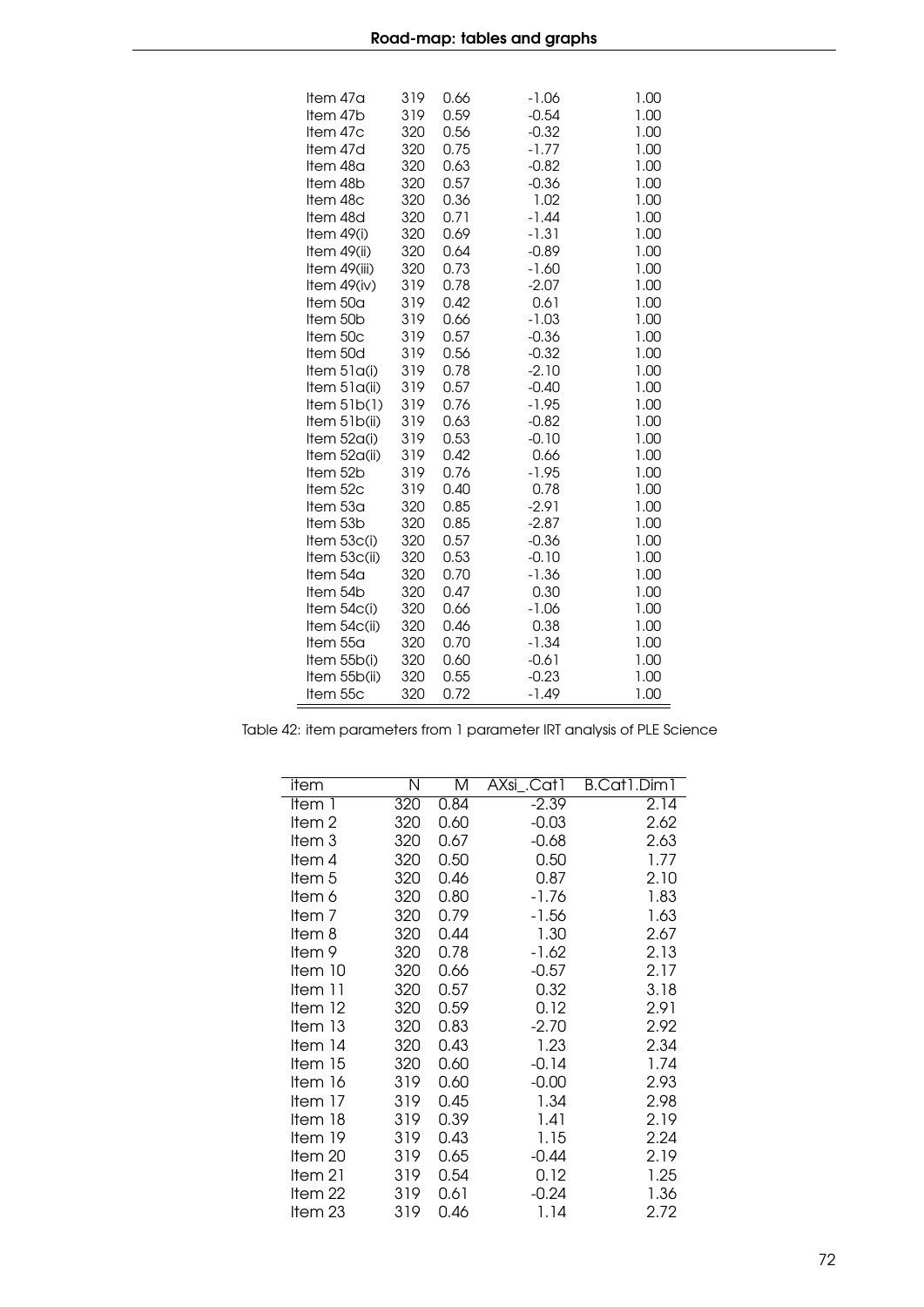| Item 24       | 319 | 0.70 | $-0.81$ | 1.43 |
|---------------|-----|------|---------|------|
| Item 25       | 319 | 0.66 | $-0.57$ | 2.43 |
| ltem 26       | 319 | 0.61 | $-0.22$ | 1.92 |
| ltem 27       | 319 | 0.83 | $-2.22$ | 2.20 |
| ltem 28       | 319 | 0.74 | $-1.61$ | 3.47 |
| ltem 29       | 319 | 0.46 | 1.45    | 3.33 |
| ltem 30       | 319 | 0.47 | 0.90    | 2.28 |
| ltem 31       | 320 | 0.61 | $-0.00$ | 3.92 |
| ltem 32       | 320 | 0.65 | $-0.47$ | 2.32 |
| ltem 33       | 320 | 0.82 | $-1.94$ | 1.79 |
| Item 34       | 320 | 0.57 | 0.32    | 3.35 |
| ltem 35       | 320 | 0.63 | $-0.32$ | 2.93 |
| ltem 36       | 319 | 0.27 | 1.39    | 0.95 |
| ltem 37       | 319 | 0.73 | $-1.01$ | 1.15 |
| ltem 38       | 319 | 0.59 | $-0.07$ | 1.94 |
| ltem 39       | 319 | 0.22 | 1.88    | 1.19 |
| ltem 40       | 319 | 0.26 | 1.18    | 0.46 |
| Item 41a(i)   | 319 | 0.56 | 0.34    | 2.83 |
| ltem 41a(ii)  | 319 | 0.55 | 0.37    | 2.62 |
| ltem 41b(i)   | 319 | 0.54 | 0.27    | 1.78 |
| ltem 41b(ii)  | 319 | 0.40 | 1.12    | 1.84 |
| ltem 42a      | 319 | 0.54 | 0.27    | 1.83 |
| ltem 42b      | 319 | 0.59 | 0.08    | 2.63 |
| ltem 42c      | 320 | 0.64 | $-0.36$ | 2.65 |
| ltem 42d      | 319 | 0.26 | 2.00    | 1.77 |
| Item 43a(i)   | 319 | 0.69 | $-0.82$ | 2.34 |
| ltem 43a(ii)  | 319 | 0.59 | $-0.11$ | 1.65 |
| ltem 43b(i)   | 319 | 0.85 | $-2.86$ | 2.64 |
| ltem 43b(ii)  | 319 | 0.74 | $-1.05$ | 1.26 |
| ltem 44a      | 319 | 0.74 | $-1.19$ | 1.88 |
| Item 44b(i)   | 319 | 0.20 | 3.23    | 2.59 |
| Item 44b(ii)  | 319 | 0.19 | 3.55    | 2.82 |
| ltem 44c      | 319 | 0.43 | 1.29    | 2.50 |
| Item $45(i)$  | 319 | 0.66 | $-0.58$ | 1.62 |
| Item 45(ii)   | 319 | 0.58 | 0.10    | 2.42 |
| Item 45(iii)  | 319 | 0.54 | 0.42    | 2.32 |
| Item 45(iv)   | 319 | 0.37 | 1.53    | 2.18 |
| Item 46a(i)   | 319 | 0.57 | 0.35    | 3.52 |
| Item 46a(ii)  | 319 | 0.56 | $-0.05$ | 1.03 |
| Item 46b(i)   | 319 | 0.84 | $-1.91$ | 1.40 |
| Item 46b(ii)  | 319 | 0.72 | $-0.94$ | 1.40 |
| ltem 47a      | 319 | 0.66 | $-0.68$ | 4.04 |
| ltem 47b      | 319 | 0.59 | $-0.05$ | 2.08 |
| ltem 47c      | 320 | 0.56 | 0.27    | 2.53 |
| ltem 47d      | 320 | 0.75 | $-1.26$ | 1.95 |
| ltem 48a      | 320 | 0.63 | $-0.32$ | 2.20 |
| ltem 48b      | 320 | 0.57 | 0.15    | 2.19 |
| ltem 48c      | 320 | 0.36 | 1.38    | 1.82 |
| ltem 48d      | 320 | 0.71 | $-1.05$ | 2.65 |
| Item 49(i)    | 320 | 0.69 | $-0.76$ | 1.34 |
| Item 49(ii)   | 320 | 0.64 | $-0.43$ | 1.47 |
| Item 49(iii)  | 320 | 0.73 | $-1.03$ | 1.57 |
| Item $49(iv)$ | 319 | 0.78 | $-1.55$ | 1.93 |
| Item 50a      | 319 | 0.42 | 1.29    | 2.40 |
| Item 50b      | 319 | 0.66 | $-0.54$ | 1.91 |
| Item 50c      | 319 | 0.57 | 0.18    | 2.29 |
| Item 50d      | 319 | 0.56 | 0.11    | 1.78 |
| Item 51a(i)   | 319 | 0.78 | $-1.45$ | 1.54 |
| Item 51a(ii)  | 319 | 0.57 | 0.02    | 1.71 |
| Item $5lb(1)$ | 319 | 0.76 | $-1.32$ | 1.54 |
| Item 51b(ii)  | 319 | 0.63 | $-0.42$ | 0.87 |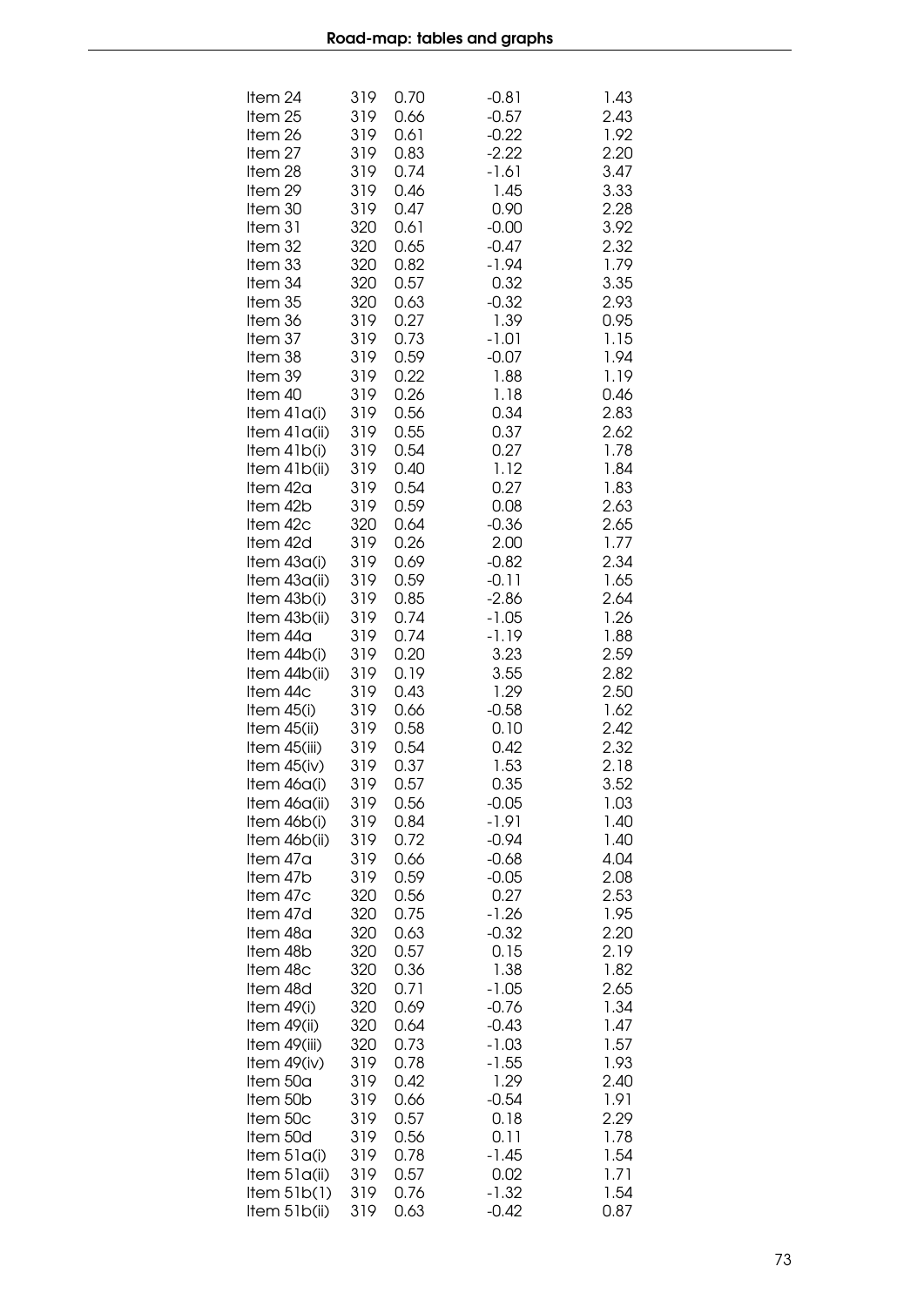| Item $52q(i)$ | 319 | 0.53 | 0.39    | 2.06 |
|---------------|-----|------|---------|------|
| ltem 52a(ii)  | 319 | 0.42 | 1.41    | 2.55 |
| ltem 52b      | 319 | 0.76 | -1.36   | 1.71 |
| ltem 52c      | 319 | 0.40 | 1.51    | 2.46 |
| ltem 53a      | 320 | 0.85 | $-3.32$ | 3.26 |
| ltem 53b      | 320 | 0.85 | $-3.73$ | 3.90 |
| Item $53c(i)$ | 320 | 0.57 | 0.07    | 1.80 |
| Item $53c(i)$ | 320 | 0.53 | 0.43    | 2.18 |
| ltem 54a      | 320 | Ი.7Ი | $-0.85$ | 1.88 |
| ltem 54b      | 320 | 0.47 | 0.69    | 1.82 |
| Item $54c(i)$ | 320 | 0.66 | $-0.58$ | 2.41 |
| Item $54c(i)$ | 320 | 0.46 | 0.72    | 1.68 |
| ltem 55a      | 320 | Ი.7Ი | $-0.80$ | 1.49 |
| Item $55b(i)$ | 320 | 0.60 | 0.01    | 3.20 |
| Item 55b(ii)  | 320 | 0.55 | 0.58    | 3.39 |
| Item 55c      | 320 | 0.72 | $-0.96$ | 1.78 |

Table 43: item parameters from 2 parameter IRT analysis of PLE Science

 $\overline{a}$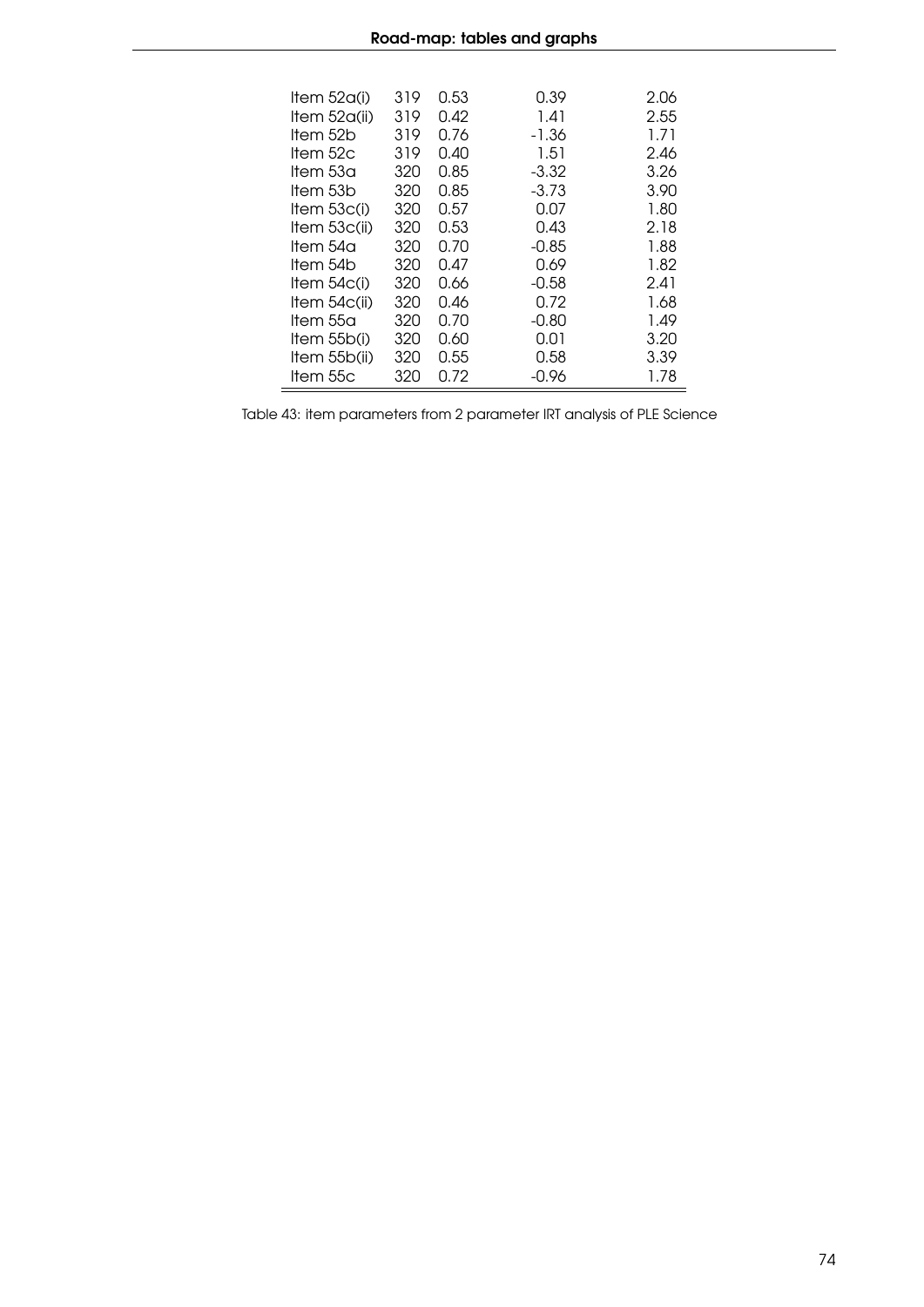|                      | Cat1                 |
|----------------------|----------------------|
| 1                    | 2.795                |
| $\overline{c}$       | 0.586                |
| 3                    | $-1.132$             |
| 456789               | 0.111                |
|                      | 0.361                |
|                      | 2.328                |
|                      | 2.197                |
|                      | 0.506                |
| 10                   | 2.071<br>$-1.058$    |
|                      | $-0.384$             |
| 11<br>12             | 0.495                |
| 13                   | 2.644                |
| $\frac{1}{4}$        | 0.589                |
| 15                   | 0.586                |
| 16                   | $-0.597$             |
| 17                   | 0.418                |
| 18                   | 0.832                |
| 19                   | 0.563                |
| 20<br>$\overline{2}$ | $-0.927$<br>$-0.153$ |
| 22                   | $-0.643$             |
| 23                   | 0.355                |
| 24                   | $-1.354$             |
| 25                   | $-1.049$             |
| 26                   | $-0.690$             |
| 27                   | 2.603                |
| 28                   | -1.709               |
| 29                   | 0.376                |
| 30<br>31             | 0.314<br>0.654       |
| 32                   | $-0.960$             |
| 33                   | 2.535                |
| 34                   | $-0.406$             |
| 35                   | $-0.841$             |
| 36                   | 1.660                |
| 37                   | -1.659               |
| 38                   | 0.539                |
| 39                   | 2.065                |
| 40                   | 1.705                |
| 41q(i)<br>41q(ii)    | $-0.316$<br>$-0.250$ |
| 41b(i)               | $-0.142$             |
| 41b(ii)              | 0.738                |
| 42 <sub>a</sub>      | $-0.163$             |
| 42 <sub>b</sub>      | $-0.494$             |
| 42 <sub>c</sub>      | $-0.865$             |
| 42d                  | 1.706                |
| 43 <sub>a</sub> (i)  | $-1.283$             |
| 43a(ii)              | $-0.539$             |
| 43b(i)<br>43b(ii)    | $-2.914$<br>$-1.687$ |
| 44a                  | $-1.715$             |
| 44b(i)               | 2.194                |
| 44b(ii)              | 2.273                |
| 44c                  | 0.572                |
| 45(i)                | $-1.082$             |
| 45(ii)               | $-0.449$             |
| 45(iii)              | $-0.142$             |
| 45(iv)               | 0.946                |
| 46a(i)               | $-0.404$             |
| 46a(ii)              | $-0.316$             |
| 46b(i)<br>46b(ii)    | $-2.718$<br>$-1.521$ |
|                      |                      |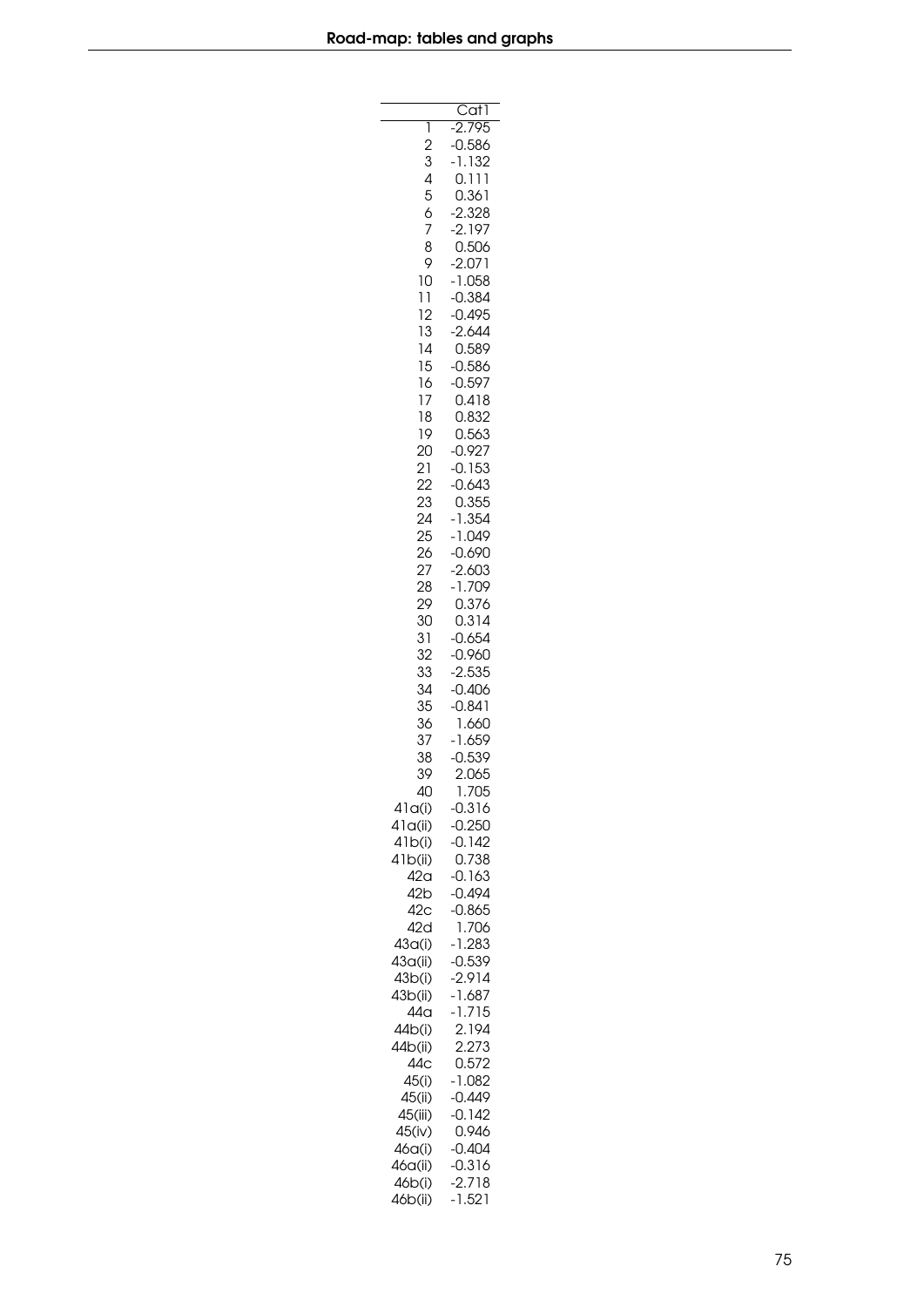| 47a                 | $-1.057$             |
|---------------------|----------------------|
| 47b                 | $-0.539$             |
| 47c                 | $-0.318$             |
| 47d                 | $-1.773$             |
| 48a                 | $-0.817$             |
| 48 <sub>b</sub>     | $-0.362$             |
| 48c                 | 1.024                |
| 48d                 | -1.441               |
| 49(i)               | $-1.310$             |
| 49(ii)              | $-0.888$             |
| 49(iii)             | $-1.604$             |
| 49(iv)              | $-2.070$             |
| 50 <sub>a</sub>     | 0.614                |
| 50 <sub>b</sub>     | $-1.032$             |
| 50 <sub>c</sub>     | $-0.360$             |
| 50d                 | $-0.316$             |
| 51q(i)              | $-2.101$             |
| 51q(ii)             | $-0.404$             |
| 51b(1)              | $-1.948$             |
| 51b(ii)             | $-0.816$             |
| 52 <sub>a</sub> (i) | $-0.099$             |
| 52a(ii)             | 0.655                |
| 52 <sub>b</sub>     | $-1.948$             |
| 52 <sub>C</sub>     | 0.779                |
| 53 <sub>a</sub>     | $-2.914$             |
| 53 <sub>b</sub>     | $-2.874$             |
| 53c(i)              | $-0.362$             |
| 53c(ii)             | $-0.101$             |
| 54 <sub>a</sub>     | -1.362               |
| 54 <sub>b</sub>     | 0.299                |
| 54c(i)              | $-1.058$             |
| 54c(ii)             | 0.382                |
| 55 <sub>a</sub>     | -1.336               |
| 55b(i)              | $-0.609$             |
| 55b(ii)             | $-0.231$<br>$-1.495$ |
| 55 <sub>C</sub>     |                      |

Table 44: thresholds for IRT analysis of PLE Science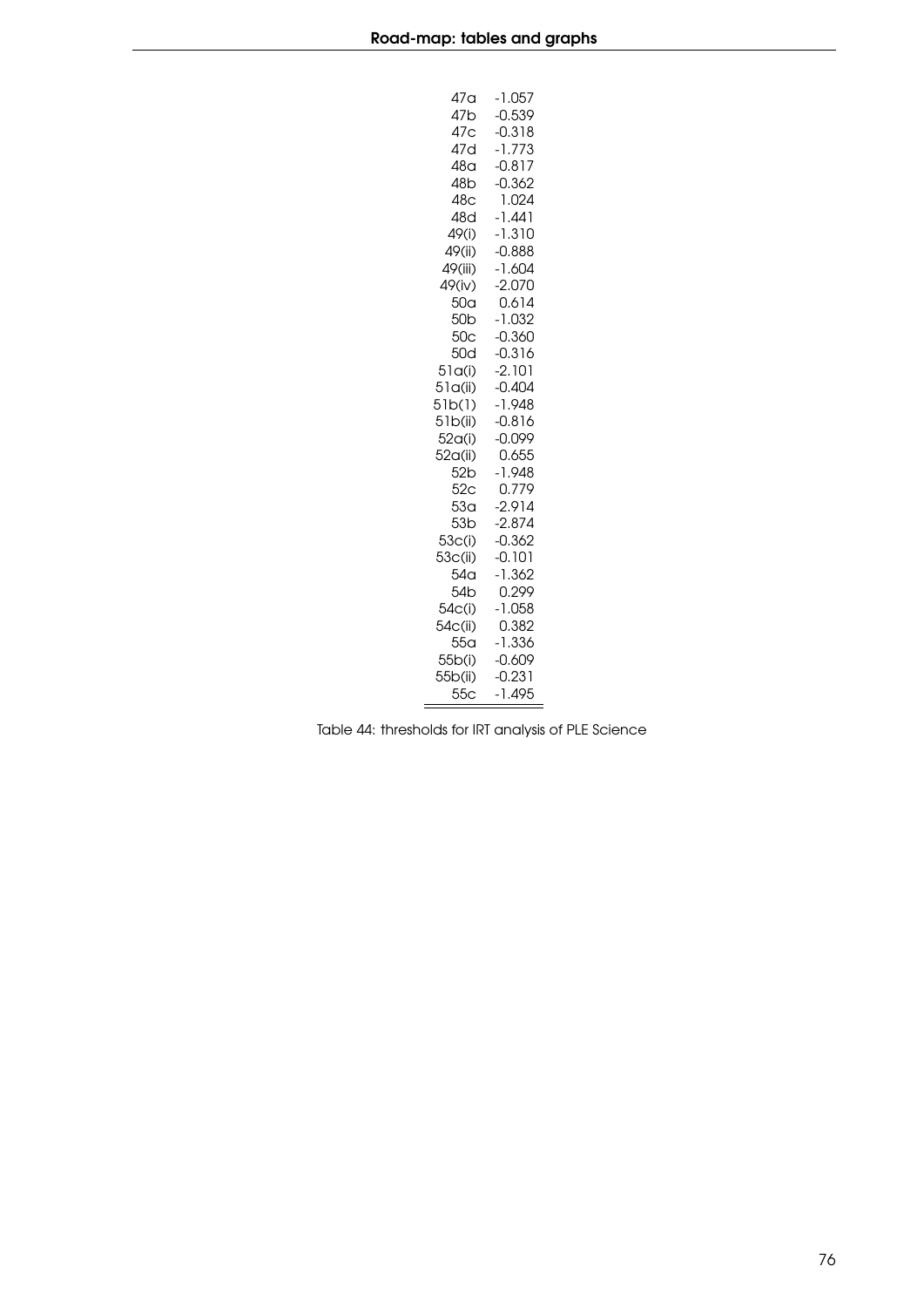

Figure 11: Wright Map for items in sample of 300 PLE Science scores 2015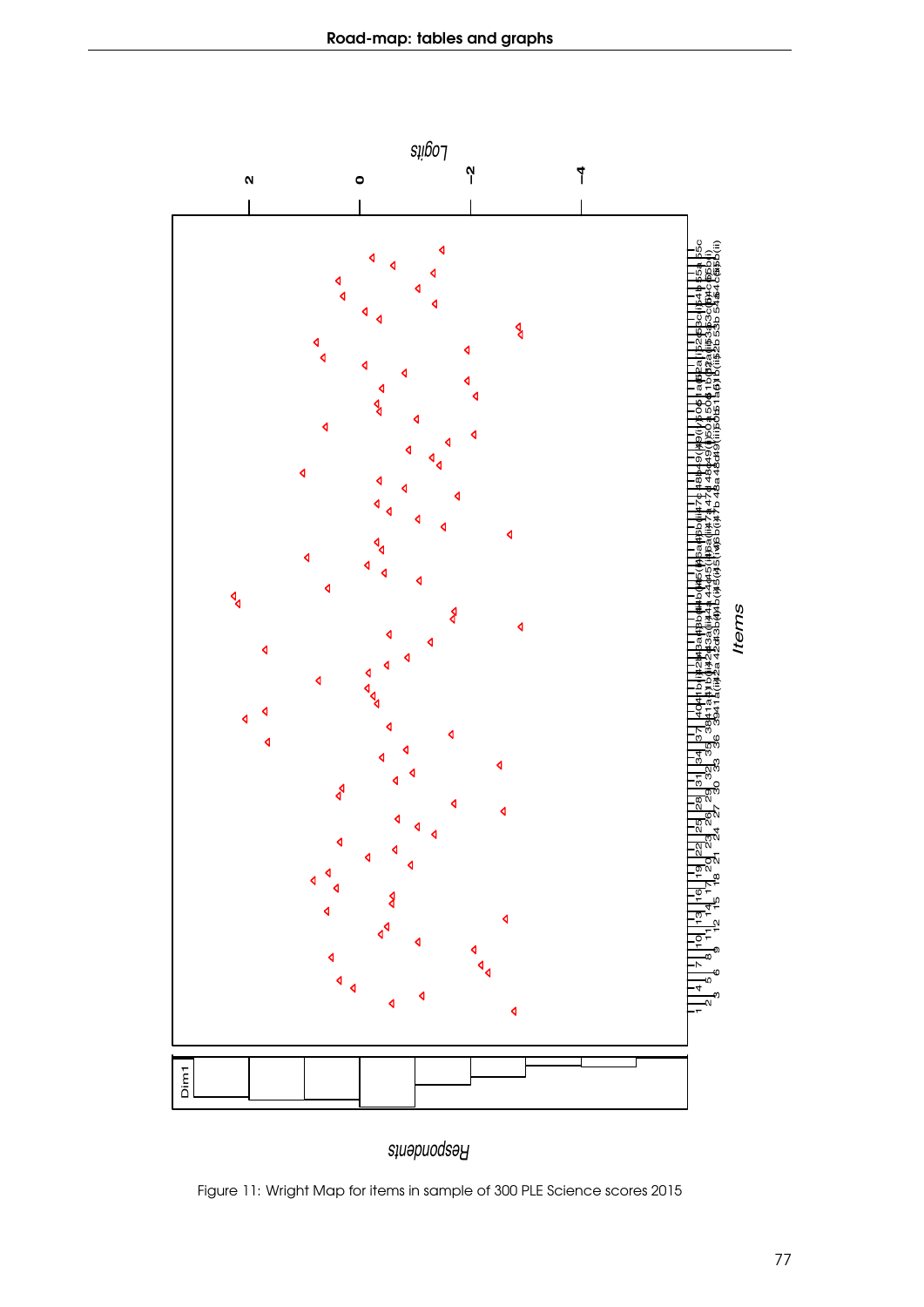| item                      | Outfit       | Outfit_t           | Outfit_p     | Infit        | Infit_t            | $Infit$ <sub>P</sub> |
|---------------------------|--------------|--------------------|--------------|--------------|--------------------|----------------------|
| Item 1                    | 0.42         | 0.48               | 0.63         | 0.95         | $-0.08$            | 0.94                 |
| Item <sub>2</sub>         | 0.98         | 0.02               | 0.98         | 0.98         | $-0.18$            | 0.85                 |
| Item <sub>3</sub>         | 0.99         | 0.02               | 0.98         | 0.96         | $-0.32$            | 0.75                 |
| Item 4                    | 1.19         | 0.89               | 0.37         | 0.96         | $-0.47$            | 0.64                 |
| Item <sub>5</sub>         | 2.24         | 3.92               | 0.00         | 1.49         | 5.13               | 0.00                 |
| ltem 6                    | 3.21         | 5.44               | 0.00         | 1.34         | 2.90               | 0.00                 |
| Item <sub>7</sub>         | 1.29         | 1.29               | 0.20         | 1.17         | 1.70               | 0.09                 |
| Item 8                    | 1.35         | 1.30               | 0.19         | 1.04         | 0.48               | 0.63                 |
| Item 9                    | 0.59         | $-1.34$            | 0.18         | 0.81         | $-1.93$            | 0.05                 |
| Item 10                   | 1.14         | 0.71               | 0.48         | 0.92         | $-0.83$            | 0.41                 |
| Item 11                   | 0.62         | $-1.66$            | 0.10         | 0.75         | $-2.52$            | 0.01                 |
| Item 12                   | 1.86         | 2.36               | 0.02         | 1.28         | 2.42               | 0.02                 |
| Item 13                   | 0.68         | $-1.47$<br>1.04    | 0.14         | 0.82         | $-2.32$<br>2.49    | 0.02                 |
| Item 14<br>Item 15        | 1.25<br>0.38 | $-3.34$            | 0.30<br>0.00 | 1.22<br>0.58 | $-4.74$            | 0.01<br>0.00         |
| Item 16                   | 0.61         | $-1.90$            | 0.06         | 0.84         | $-1.65$            | 0.10                 |
| Item 17                   | 0.52         | $-2.62$            | 0.01         | 0.69         | $-3.41$            | 0.00                 |
| Item 18                   | 1.07         | 0.37               | 0.71         | 1.15         | 1.62               | 0.11                 |
| Item 19                   | 0.71         | $-0.31$            | 0.76         | 0.98         | $-0.10$            | 0.92                 |
| Item 20                   | 0.67         | $-1.68$            | 0.09         | 0.80         | $-2.20$            | 0.03                 |
| Item 21                   | 0.36         | $-2.10$            | 0.04         | 0.66         | $-3.60$            | 0.00                 |
| Item 22                   | 1.47         | 1.80               | 0.07         | 1.13         | 1.21               | 0.23                 |
| Item 23                   | 0.54         | $-1.85$            | 0.06         | 0.81         | $-1.84$            | 0.07                 |
| Item 24                   | 0.90         | $-0.39$            | 0.70         | 0.98         | $-0.16$            | 0.88                 |
| Item 25                   | 1.28         | 1.07               | 0.28         | 1.20         | 2.34               | 0.02                 |
| Item 26                   | 1.94         | 3.02               | 0.00         | 1.52         | 4.30               | 0.00                 |
| Item 27                   | 1.76         | 1.57               | 0.12         | 1.82         | 9.33               | 0.00                 |
| Item 28                   | 1.41         | 1.34               | 0.18         | 0.89         | $-1.08$            | 0.28                 |
| Item 29                   | 0.81         | $-0.61$            | 0.54         | 0.80         | $-1.94$            | 0.05                 |
| Item 30                   | 0.59         | $-1.97$            | 0.05         | 0.77         | $-2.89$            | 0.00                 |
| Item 31<br>Item 32        | 0.81<br>0.38 | $-0.74$<br>$-2.46$ | 0.46<br>0.01 | 0.96<br>0.66 | $-0.45$<br>$-3.62$ | 0.65<br>0.00         |
| Item 33                   | 0.37         | $-2.64$            | 0.01         | 0.57         | $-4.78$            | 0.00                 |
| Item 34                   | 0.55         | $-1.58$            | 0.11         | 0.79         | $-3.07$            | 0.00                 |
| Item 35                   | 0.70         | $-1.45$            | 0.15         | 0.86         | $-1.59$            | 0.11                 |
| Item 36                   | 1.24         | 0.95               | 0.34         | 0.98         | $-0.14$            | 0.88                 |
| Item 37                   | 1.06         | 0.34               | 0.73         | 0.88         | $-1.29$            | 0.20                 |
| Item 38                   | 0.48         | $-2.87$            | 0.00         | 0.69         | $-3.89$            | 0.00                 |
| Item 39                   | 0.74         | $-1.11$            | 0.27         | 0.86         | $-1.33$            | 0.18                 |
| Item 40                   | 1.11         | 0.51               | 0.61         | 1.15         | 1.37               | 0.17                 |
| Item 41a(i)               | 0.84         | $-0.72$            | 0.47         | 0.84         | -1.88              | 0.06                 |
| Item $41a(ii)$            | 1.06         | 0.32               | 0.75         | 1.07         | 0.85               | 0.40                 |
| Item 41b(i)               | 1.35         | 0.97               | 0.33         | 1.01         | 0.17               | 0.87                 |
| Item 41b(ii)              | 1.16         | 0.47               | 0.64         | 1.06         | 0.86               | 0.39                 |
| Item 42a                  | 0.78         | $-0.67$<br>1.92    | 0.50<br>0.06 | 0.93<br>0.99 | $-0.94$<br>$-0.10$ | 0.34<br>0.92         |
| Item 42b<br>Item $42c(i)$ | 1.76<br>2.12 | 2.02               | 0.04         | 1.42         | 5.25               | 0.00                 |
| Item 42c(ii)              | 2.66         | 2.64               | 0.01         | 1.35         | 4.38               | 0.00                 |
| Item 43a                  | 0.84         | $-0.72$            | 0.47         | 0.86         | $-1.55$            | 0.12                 |
| Item 43b                  | 1.19         | 0.89               | 0.37         | 1.12         | 1.33               | 0.18                 |
| Item 43c                  | 0.51         | $-1.87$            | 0.06         | 0.75         | $-3.67$            | 0.00                 |
| Item 43d                  | 0.75         | $-1.09$            | 0.27         | 0.84         | $-2.00$            | 0.05                 |
| Item 44a(i)               | 1.02         | 0.19               | 0.85         | 1.22         | 2.91               | 0.00                 |
| Item 44a(ii)              | 0.98         | 0.16               | 0.88         | 1.33         | 3.90               | 0.00                 |
| Item 44b                  | 0.91         | $-0.29$            | 0.77         | 1.02         | 0.27               | 0.79                 |
| Item 44c                  | 0.83         | $-0.60$            | 0.55         | 0.97         | $-0.36$            | 0.72                 |
| Item 45a                  | 0.99         | 0.03               | 0.98         | 0.98         | $-0.24$            | 0.81                 |
| Item 45b                  | 0.60         | $-2.07$            | 0.04         | 0.71         | $-3.55$            | 0.00                 |
| Item $45c(i)$             | 0.52         | $-1.27$            | 0.20         | 0.76         | $-3.72$            | 0.00                 |
| Item 45c(ii)<br>Item 46a  | 0.47<br>0.72 | $-1.20$<br>$-1.30$ | 0.23<br>0.19 | 0.69<br>0.86 | $-4.80$<br>$-1.41$ | 0.00<br>0.16         |
| Item 46b(i)               | 0.42         | $-2.97$            | 0.00         | 0.64         | $-3.91$            | 0.00                 |
| Item 46b(ii)              | 0.88         | $-0.46$            | 0.65         | 0.70         | $-3.25$            | 0.00                 |
| Item 46c                  | 1.39         | 1.64               | 0.10         | 1.07         | 0.71               | 0.48                 |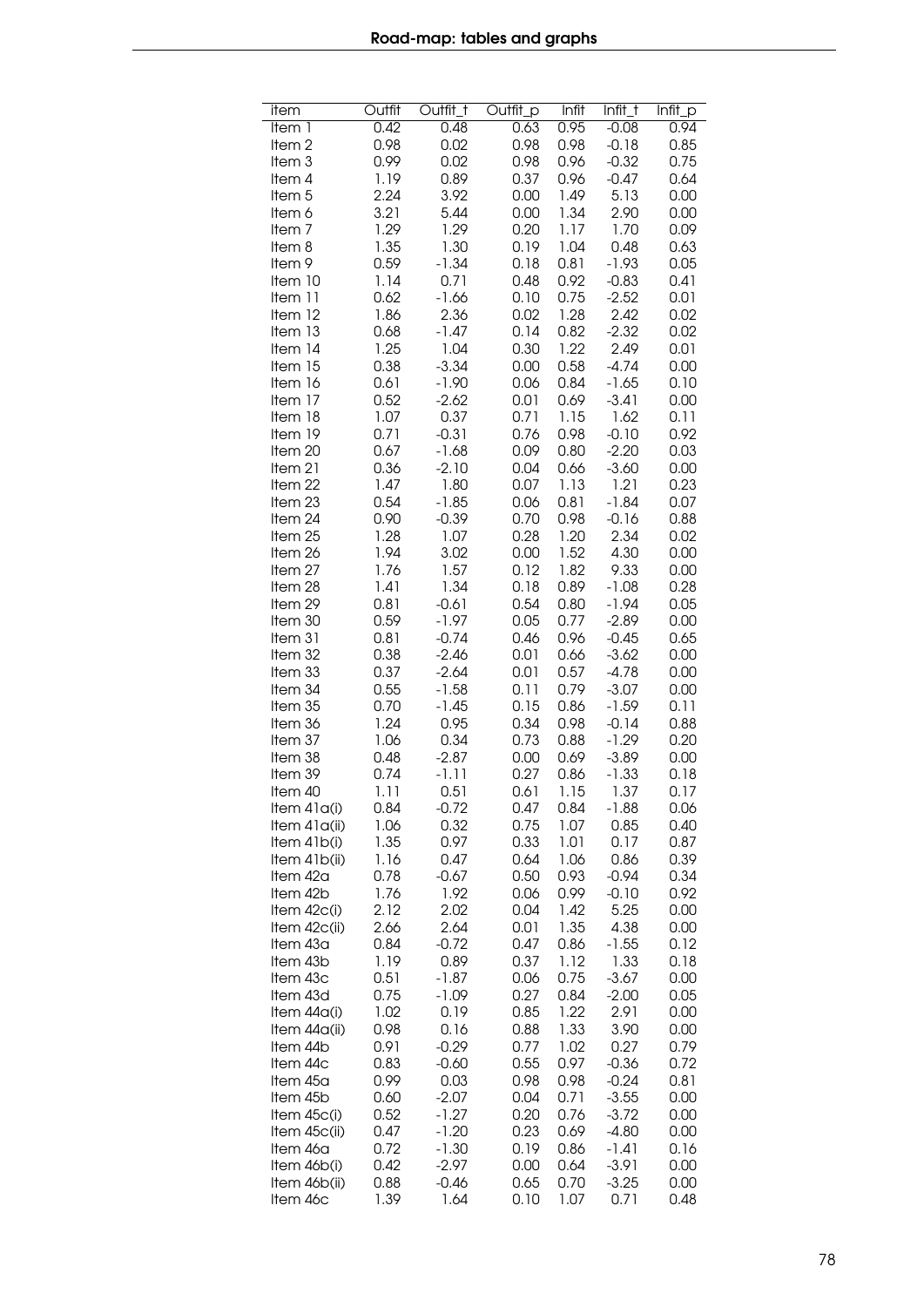| Item 47a      | 1.07 | 0.30    | 0.77 | 0.99 | $-0.06$ | 0.95 |
|---------------|------|---------|------|------|---------|------|
| Item 47b      | 1.12 | 0.44    | 0.66 | 1.03 | 0.29    | 0.77 |
| Item 47c      | 0.74 | $-0.19$ | 0.85 | 0.72 | $-3.75$ | 0.00 |
| Item 47d      | 1.74 | 1.90    | 0.06 | 1.54 | 4.36    | 0.00 |
| Item 48a      | 0.98 | 0.03    | 0.97 | 0.88 | $-1.73$ | 0.08 |
| Item 48b      | 1.31 | 1.26    | 0.21 | 1.08 | 0.79    | 0.43 |
| Item 48c      | 0.57 | $-1.65$ | 0.10 | 0.83 | $-2.28$ | 0.02 |
| Item 48d      | 0.88 | $-0.50$ | 0.62 | 1.02 | 0.20    | 0.84 |
| Item 49       | 1.37 | 2.09    | 0.04 | 1.27 | 2.24    | 0.02 |
| Item 50a      | 0.58 | $-2.27$ | 0.02 | 0.78 | $-2.37$ | 0.02 |
| Item 50b      | 0.44 | $-2.14$ | 0.03 | 0.74 | $-2.71$ | 0.01 |
| Item 50c(i)   | 0.63 | $-1.91$ | 0.06 | 0.81 | $-1.98$ | 0.05 |
| Item 50c(ii)  | 1.26 | 1.10    | 0.27 | 1.07 | 0.87    | 0.39 |
| Item 51a      | 0.60 | $-0.93$ | 0.35 | 0.78 | $-3.35$ | 0.00 |
| Item $51b(i)$ | 0.73 | $-1.31$ | 0.19 | 0.84 | $-1.62$ | 0.11 |
| Item 51b(ii)  | 1.10 | 0.44    | 0.66 | 1.12 | 1.49    | 0.14 |
| Item 51c      | 1.10 | 0.51    | 0.61 | 1.12 | 1.15    | 0.25 |
| Item $52a$    | 1.07 | 0.31    | 0.76 | 1.30 | 2.59    | 0.01 |
| Item 52b      | 0.77 | $-1.05$ | 0.30 | 0.95 | $-0.58$ | 0.56 |
| Item 52c(i)   | 1.11 | 0.40    | 0.69 | 1.01 | 0.18    | 0.85 |
| Item 52c(ii)  | 0.75 | $-0.77$ | 0.44 | 0.92 | $-1.03$ | 0.30 |
| Item 53a(i)   | 0.88 | $-0.49$ | 0.62 | 0.99 | $-0.06$ | 0.95 |
| Item 53a(ii)  | 0.86 | $-0.54$ | 0.59 | 1.01 | 0.19    | 0.85 |
| Item 53b      | 1.84 | 2.97    | 0.00 | 1.60 | 4.92    | 0.00 |
| Item 53c      | 3.02 | 5.95    | 0.00 | 1.96 | 7.40    | 0.00 |
| Item 54a      | 0.69 | $-1.54$ | 0.12 | 0.91 | $-0.91$ | 0.36 |
| Item 54b(i)   | 0.76 | $-0.69$ | 0.49 | 0.93 | $-0.65$ | 0.52 |
| Item 54b(ii)  | 0.66 | $-0.96$ | 0.34 | 0.86 | $-1.37$ | 0.17 |
| Item 54c      | 1.18 | 0.68    | 0.50 | 1.02 | 0.35    | 0.73 |
| Item 55a      | 1.04 | 0.24    | 0.81 | 1.22 | 1.98    | 0.05 |
| Item 55b      | 0.87 | 0.08    | 0.94 | 0.99 | $-0.01$ | 0.99 |
| Item 55c      | 1.16 | 0.45    | 0.65 | 1.25 | 2.04    | 0.04 |
| Item 55d      | 0.88 | $-0.06$ | 0.96 | 1.22 | 1.92    | 0.05 |
|               |      |         |      |      |         |      |

Table 45: infit and outfit statistics for IRT analysis of PLE SST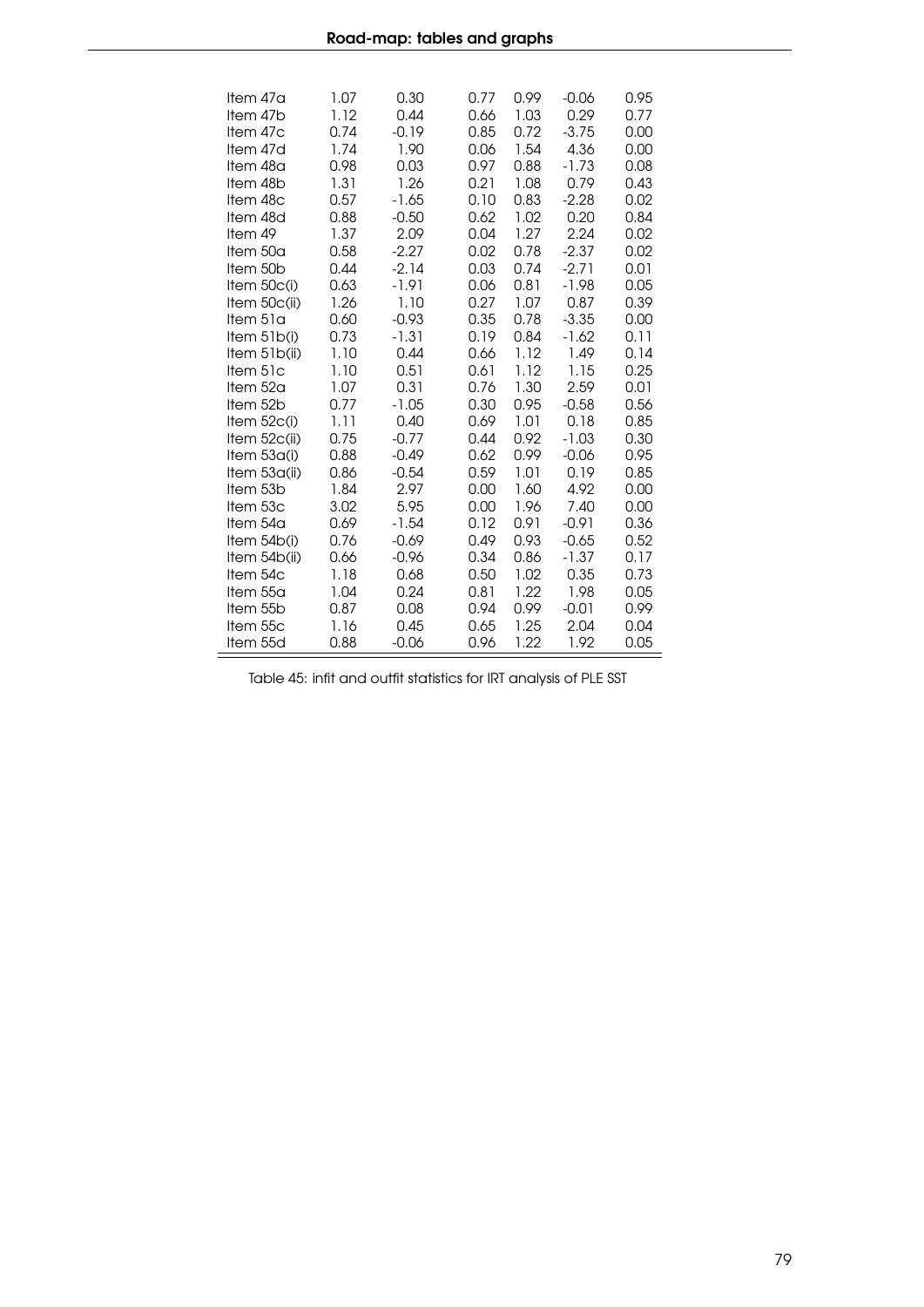|                             |            |              | AXsL.Cat1          | AXsi_.Cat2 | AXsi_.Cat3 | $AXs$ i_.Cat4 | B.Cat1.Dim   | B.Cat2.Dim1 | B.Cat3.Dim1 | B.Cat4.Dim 1 |
|-----------------------------|------------|--------------|--------------------|------------|------------|---------------|--------------|-------------|-------------|--------------|
| item                        | Ζ          | Σ            |                    |            |            |               |              |             |             |              |
| Item 1                      | 297        | 0.97         | $-5.90$            |            |            |               | 1.00         |             |             |              |
| Item <sub>2</sub>           | 297        | 0.69         | $-1.46$            |            |            |               | 1.00         |             |             |              |
| Item 3                      | 297        | 0.64         | $-1.03$            |            |            |               | 1.00         |             |             |              |
| Item 4                      | 297        | 0.55         | $-0.24$            |            |            |               | 1.00         |             |             |              |
| Item 5                      | 297        | 0.50         | 0.15               |            |            |               | 1.00         |             |             |              |
| Item 6                      | 297<br>297 | 0.69<br>0.61 | $-1.46$<br>$-0.73$ |            |            |               | 1.00<br>1.00 |             |             |              |
| Item <sub>7</sub><br>Item 8 | 297        | 0.47         | 0.32               |            |            |               | 1.00         |             |             |              |
| Item 9                      | 297        | 0.74         | $-1.96$            |            |            |               | 1.00         |             |             |              |
| Item 10                     | 297        | 0.60         | $-0.68$            |            |            |               | 1.00         |             |             |              |
| Item 11                     | 298        | 0.68         | $-1.36$            |            |            |               | 1.00         |             |             |              |
| Item 12                     | 298        | 0.72         | $-1.78$            |            |            |               | 1.00         |             |             |              |
| Item 13                     | 298        | 0.50         | 0.10               |            |            |               | 1.00         |             |             |              |
| Item 14                     | 298        | 0.51         | 0.07               |            |            |               | 1.00         |             |             |              |
| Item 15<br>Item 16          | 298<br>298 | 0.66<br>0.64 | $-1.18$<br>$-1.05$ |            |            |               | 1.00<br>1.00 |             |             |              |
| Item 17                     | 298        | 0.61         | $-0.79$            |            |            |               | 1.00         |             |             |              |
| Item 18                     | 298        | 0.54         | $-0.16$            |            |            |               | 1.00         |             |             |              |
| Item 19                     | 298        | 0.85         | $-3.23$            |            |            |               | 1.00         |             |             |              |
| Item 20                     | 298        | 0.60         | $-0.70$            |            |            |               | 1.00         |             |             |              |
| Item 21                     | 298        | 0.77         | $-2.27$            |            |            |               | 1.00         |             |             |              |
| Item 22                     | 298        | 0.66         | $-1.18$            |            |            |               | 1.00         |             |             |              |
| Item 23                     | 298        | 0.71         | $-1.65$            |            |            |               | 1.00         |             |             |              |
| Item 24<br>Item 25          | 298<br>298 | 0.56<br>0.47 | $-0.32$<br>0.37    |            |            |               | 1.00<br>1.00 |             |             |              |
| Item 26                     | 298        | 0.67         | $-1.33$            |            |            |               | 1.00         |             |             |              |
| Item 27                     | 298        | 0.32         | 1.47               |            |            |               | 1.00         |             |             |              |
| Item 28                     | 298        | 0.71         | $-1.68$            |            |            |               | 1.00         |             |             |              |
| Item 29                     | 298        | 0.71         | $-1.65$            |            |            |               | 1.00         |             |             |              |
| Item 30                     | 298        | 0.51         | 0.05               |            |            |               | 1.00         |             |             |              |
| Item 31                     | 298        | 0.50         | 0.15               |            |            |               | 1.00         |             |             |              |
| Item 32<br>Item 33          | 298<br>298 | 0.73<br>0.72 | $-1.92$<br>$-1.82$ |            |            |               | 1.00<br>1.00 |             |             |              |
| Item 34                     | 298        | 0.40         | 0.86               |            |            |               | 1.00         |             |             |              |
| Item 35                     | 298        | 0.55         | $-0.26$            |            |            |               | 1.00         |             |             |              |
| Item 36                     | 298        | 0.68         | $-1.36$            |            |            |               | 1.00         |             |             |              |
| Item 37                     | 298        | 0.60         | $-0.65$            |            |            |               | 1.00         |             |             |              |
| Item 38                     | 297        | 0.54         | $-0.16$            |            |            |               | 1.00         |             |             |              |
| Item 39                     | 297        | 0.66         | $-1.15$            |            |            |               | 1.00         |             |             |              |
| Item 40<br>Item 41a(i)      | 297<br>297 | 0.67<br>0.55 | $-1.31$<br>$-0.21$ |            |            |               | 1.00<br>1.00 |             |             |              |
| Item $41a(ii)$              | 297        | 0.51         | 0.10               |            |            |               | 1.00         |             |             |              |
| Item $41b(i)$               | 297        | 0.36         | 1.15               |            |            |               | 1.00         |             |             |              |
| Item $41b(ii)$              | 297        | 0.27         | 1.82               |            |            |               | 1.00         |             |             |              |
| Item 42a                    | 297        | 0.41         | 0.76               |            |            |               | 1.00         |             |             |              |
| Item 42b                    | 297        | 0.75         | $-2.04$            |            |            |               | 1.00         |             |             |              |
| Item 42c(i)                 | 297        | 0.30         | 1.57               |            |            |               | 1.00         |             |             |              |
| Item 42c(ii)<br>Item 43a    | 297<br>297 | 0.30<br>0.58 | 1.59<br>$-0.50$    |            |            |               | 1.00<br>1.00 |             |             |              |
| Item 43b                    | 297        | 0.54         | $-0.18$            |            |            |               | 1.00         |             |             |              |
| Item 43c                    | 297        | 0.42         | 0.70               |            |            |               | 1.00         |             |             |              |
| Item 43d                    | 297        | 0.51         | 0.03               |            |            |               | 1.00         |             |             |              |
| Item $44a(i)$               | 297        | 0.30         | 1.61               |            |            |               | 1.00         |             |             |              |
| Item 44a(ii)                | 297        | 0.25         | 2.00               |            |            |               | 1.00         |             |             |              |
| Item 44b                    | 297        | 0.48         | 0.28               |            |            |               | 1.00         |             |             |              |
| Item 44c<br>Item 45a        | 297<br>297 | 0.46<br>0.53 | 0.38<br>$-0.13$    |            |            |               | 1.00<br>1.00 |             |             |              |
| Item 45b                    | 297        | 0.55         | $-0.23$            |            |            |               | 1.00         |             |             |              |
| Item 45c(i)                 | 297        | 0.33         | 1.36               |            |            |               | 1.00         |             |             |              |
| Item 45c(ii)                | 296        | 0.28         | 1.70               |            |            |               | 1.00         |             |             |              |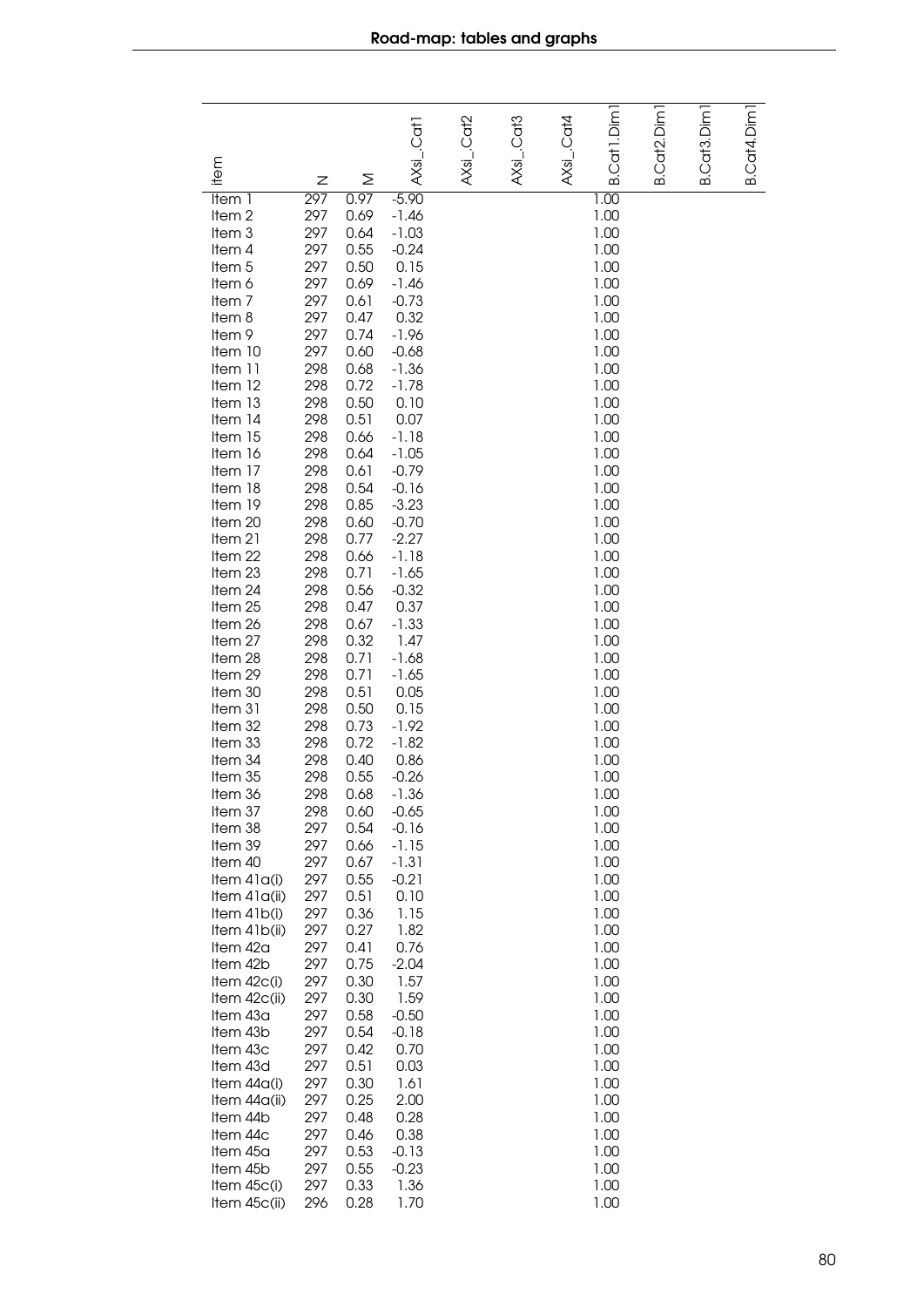| Item 46a<br>Item 46b(i)<br>Item 46b(ii)<br>Item 46c<br>Item 47a<br>Item 47b<br>Item 47c<br>Item 47d<br>Item 48a | 297<br>297<br>297<br>297<br>296<br>296<br>296<br>296<br>296 | 0.62<br>0.66<br>0.64<br>0.63<br>0.80<br>0.76<br>0.21<br>0.74<br>0.41 | $-0.87$<br>$-1.23$<br>$-1.02$<br>$-0.90$<br>$-2.63$<br>$-2.14$<br>2.33<br>$-2.00$<br>0.82 |         |         |         | 1.00<br>1.00<br>1.00<br>1.00<br>1.00<br>1.00<br>1.00<br>1.00<br>1.00 |      |      |      |
|-----------------------------------------------------------------------------------------------------------------|-------------------------------------------------------------|----------------------------------------------------------------------|-------------------------------------------------------------------------------------------|---------|---------|---------|----------------------------------------------------------------------|------|------|------|
| Item 48b                                                                                                        | 296                                                         | 0.66                                                                 | $-1.18$                                                                                   |         |         |         | 1.00                                                                 |      |      |      |
| Item 48c                                                                                                        | 296                                                         | 0.44                                                                 | 0.60                                                                                      |         |         |         | 1.00                                                                 |      |      |      |
| Item 48d                                                                                                        | 297                                                         | 0.57                                                                 | $-0.39$                                                                                   |         |         |         | 1.00                                                                 |      |      |      |
| Item 49                                                                                                         | 297                                                         | 2.73                                                                 | $-2.25$                                                                                   | $-3.81$ | $-5.33$ | $-5.48$ | 1.00                                                                 | 2.00 | 3.00 | 4.00 |
| Item 50a                                                                                                        | 297                                                         | 0.60                                                                 | $-0.64$                                                                                   |         |         |         | 1.00                                                                 |      |      |      |
| Item 50b                                                                                                        | 297                                                         | 0.73                                                                 | $-1.88$                                                                                   |         |         |         | 1.00                                                                 |      |      |      |
| Item 50c(i)                                                                                                     | 297                                                         | 0.60                                                                 | $-0.70$                                                                                   |         |         |         | 1.00                                                                 |      |      |      |
| Item $50c(i)$                                                                                                   | 297                                                         | 0.51                                                                 | 0.06                                                                                      |         |         |         | 1.00                                                                 |      |      |      |
| Item 51a                                                                                                        | 297                                                         | 0.32                                                                 | 1.46                                                                                      |         |         |         | 1.00                                                                 |      |      |      |
| Item 51b(i)                                                                                                     | 297                                                         | 0.62                                                                 | $-0.81$                                                                                   |         |         |         | 1.00                                                                 |      |      |      |
| Item 51b(ii)                                                                                                    | 297                                                         | 0.45                                                                 | 0.46                                                                                      |         |         |         | 1.00                                                                 |      |      |      |
| Item 51c                                                                                                        | 297                                                         | 0.62                                                                 | $-0.81$                                                                                   |         |         |         | 1.00                                                                 |      |      |      |
| Item 52a                                                                                                        | 298                                                         | 0.75                                                                 | $-2.06$                                                                                   |         |         |         | 1.00                                                                 |      |      |      |
| Item 52b                                                                                                        | 298                                                         | 0.53                                                                 | $-0.11$                                                                                   |         |         |         | 1.00                                                                 |      |      |      |
| Item 52c(i)                                                                                                     | 298                                                         | 0.36                                                                 | 1.17                                                                                      |         |         |         | 1.00                                                                 |      |      |      |
| Item $52c(ii)$                                                                                                  | 298                                                         | 0.40                                                                 | 0.84                                                                                      |         |         |         | 1.00                                                                 |      |      |      |
| Item $53a(i)$                                                                                                   | 297                                                         | 0.55                                                                 | $-0.28$                                                                                   |         |         |         | 1.00                                                                 |      |      |      |
| Item 53a(ii)                                                                                                    | 297                                                         | 0.49                                                                 | 0.18                                                                                      |         |         |         | 1.00                                                                 |      |      |      |
| Item 53b                                                                                                        | 297                                                         | 0.65                                                                 | $-1.08$                                                                                   |         |         |         | 1.00                                                                 |      |      |      |
| Item 53c                                                                                                        | 297                                                         | 0.64                                                                 | $-0.99$                                                                                   |         |         |         | 1.00                                                                 |      |      |      |
| Item 54a                                                                                                        | 297                                                         | 0.57                                                                 | $-0.45$                                                                                   |         |         |         | 1.00                                                                 |      |      |      |
| Item $54b(i)$                                                                                                   | 297                                                         | 0.74                                                                 | $-1.95$                                                                                   |         |         |         | 1.00                                                                 |      |      |      |
| Item 54b(ii)                                                                                                    | 297                                                         | 0.75                                                                 | $-2.09$                                                                                   |         |         |         | 1.00                                                                 |      |      |      |
| Item 54c                                                                                                        | 296                                                         | 0.44                                                                 | 0.57                                                                                      |         |         |         | 1.00                                                                 |      |      |      |
| Item 55a                                                                                                        | 296                                                         | 0.80                                                                 | $-2.68$                                                                                   |         |         |         | 1.00                                                                 |      |      |      |
| Item 55b                                                                                                        | 296                                                         | 0.88                                                                 | $-3.61$                                                                                   |         |         |         | 1.00                                                                 |      |      |      |
| Item 55c                                                                                                        | 296                                                         | 0.85                                                                 | $-3.32$                                                                                   |         |         |         | 1.00                                                                 |      |      |      |
| Item 55d                                                                                                        | 296                                                         | 0.82                                                                 | $-2.93$                                                                                   |         |         |         | 1.00                                                                 |      |      |      |

Table 46: item parameters from 1 parameter IRT analysis of PLE SST

|                | item              | Z   | Σ    | Cat <sub>1</sub><br>$AXs$ i | Cat <sub>2</sub><br>$AXs$ <sub>-</sub> | $AXs$ i Cat3 | $AXs$ i Cat4 | B.Cat1.Dim1 | B.Cat2.Dim1 | Cat <sub>3</sub> .Dim <sub>1</sub><br>$\bf{m}$ | <b>B.Cat4.Dim1</b> |
|----------------|-------------------|-----|------|-----------------------------|----------------------------------------|--------------|--------------|-------------|-------------|------------------------------------------------|--------------------|
| 1              | Item 1            | 297 | 0.97 | $-5.22$                     |                                        |              |              | 2.08        |             |                                                |                    |
| $\overline{2}$ | Item <sub>2</sub> | 297 | 0.69 | $-0.98$                     |                                        |              |              | 2.44        |             |                                                |                    |
| 3              | Item 3            | 297 | 0.64 | $-0.56$                     |                                        |              |              | 2.58        |             |                                                |                    |
| 4              | ltem 4            | 297 | 0.55 | 0.24                        |                                        |              |              | 2.44        |             |                                                |                    |
| 5              | Item <sub>5</sub> | 297 | 0.50 | 0.27                        |                                        |              |              | 1.27        |             |                                                |                    |
| 6              | ltem 6            | 297 | 0.69 | $-0.84$                     |                                        |              |              | 1.53        |             |                                                |                    |
| 7              | Item <sub>7</sub> | 297 | 0.61 | $-0.29$                     |                                        |              |              | 1.97        |             |                                                |                    |
| 8              | Item 8            | 297 | 0.47 | 0.68                        |                                        |              |              | 2.09        |             |                                                |                    |
| 9              | ltem 9            | 297 | 0.74 | $-1.76$                     |                                        |              |              | 3.14        |             |                                                |                    |
| 10             | Item 10           | 297 | 0.60 | $-0.20$                     |                                        |              |              | 2.47        |             |                                                |                    |
| 11             | Item 11           | 298 | 0.68 | $-1.05$                     |                                        |              |              | 3.35        |             |                                                |                    |
| 12             | Item 12           | 298 | 0.72 | $-1.12$                     |                                        |              |              | 1.77        |             |                                                |                    |
| 13             | Item 13           | 298 | 0.50 | 0.87                        |                                        |              |              | 3.26        |             |                                                |                    |
| 14             | Item 14           | 298 | 0.51 | 0.39                        |                                        |              |              | 1.88        |             |                                                |                    |
| 15             | Item 15           | 298 | 0.66 | $-0.98$                     |                                        |              |              | 4.67        |             |                                                |                    |
| 16             | Item 16           | 298 | 0.64 | $-0.62$                     |                                        |              |              | 3.05        |             |                                                |                    |
| 17             | Item 17           | 298 | 0.61 | $-0.27$                     |                                        |              |              | 3.74        |             |                                                |                    |
| 18             | Item 18           | 298 | 0.54 | 0.23                        |                                        |              |              | 2.05        |             |                                                |                    |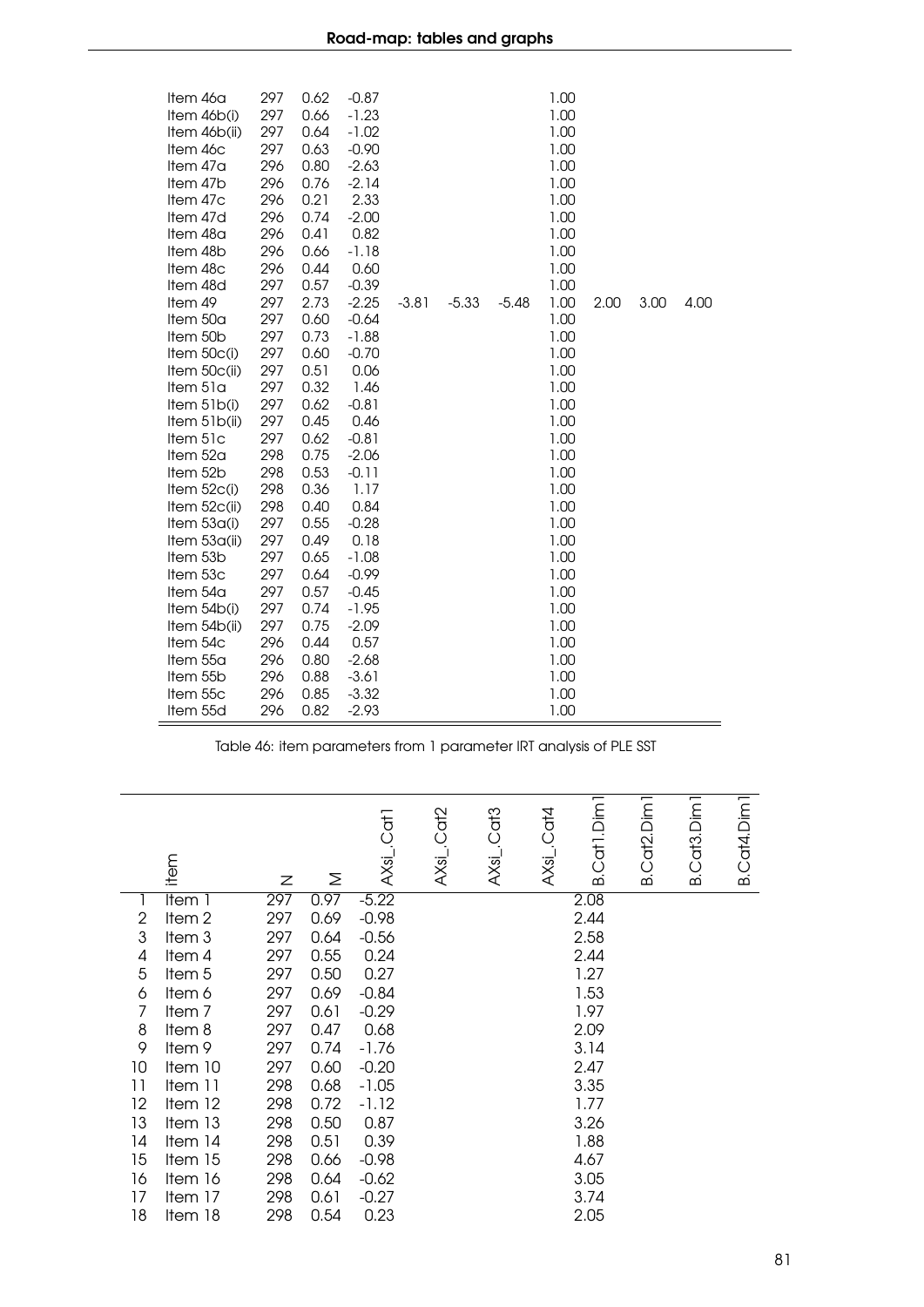| 19<br>20 | Item 19<br>Item 20       | 298<br>298 | 0.85<br>0.60 | $-2.77$<br>$-0.18$ |         |         |         | 2.40<br>3.20 |      |      |      |
|----------|--------------------------|------------|--------------|--------------------|---------|---------|---------|--------------|------|------|------|
| 21       | Item 21                  | 298        | 0.77         | $-2.75$            |         |         |         | 4.20         |      |      |      |
| 22       | Item 22                  | 298        | 0.66         | $-0.66$            |         |         |         | 2.04         |      |      |      |
| 23       | Item 23                  | 298        | 0.71         | $-1.35$            |         |         |         | 3.05         |      |      |      |
| 24<br>25 | Item 24<br>Item 25       | 298<br>298 | 0.56<br>0.47 | 0.19<br>0.64       |         |         |         | 2.59<br>1.86 |      |      |      |
| 26       | Item 26                  | 298        | 0.67         | $-0.73$            |         |         |         | 1.48         |      |      |      |
| 27       | Item 27                  | 298        | 0.32         | 1.00               |         |         |         | 0.77         |      |      |      |
| 28       | Item 28                  | 298        | 0.71         | $-1.27$            |         |         |         | 2.64         |      |      |      |
| 29       | Item 29                  | 298        | 0.71         | $-1.32$            |         |         |         | 2.95         |      |      |      |
| 30<br>31 | Item 30<br>Item 31       | 298<br>298 | 0.51<br>0.50 | 0.88<br>0.68       |         |         |         | 3.49<br>2.57 |      |      |      |
| 32       | Item 32                  | 298        | 0.73         | $-2.06$            |         |         |         | 3.93         |      |      |      |
| 33       | Item 33                  | 298        | 0.72         | $-2.38$            |         |         |         | 5.04         |      |      |      |
| 34       | Item 34                  | 298        | 0.40         | 2.21               |         |         |         | 3.95         |      |      |      |
| 35       | Item 35                  | 298        | 0.55         | 0.32               |         |         |         | 2.91         |      |      |      |
| 36       | Item 36                  | 298        | 0.68         | $-0.87$            |         |         |         | 2.34         |      |      |      |
| 37<br>38 | Item 37<br>Item 38       | 298<br>297 | 0.60<br>0.54 | $-0.15$<br>0.82    |         |         |         | 2.61<br>4.29 |      |      |      |
| 39       | Item 39                  | 297        | 0.66         | $-0.71$            |         |         |         | 2.81         |      |      |      |
| 40       | Item 40                  | 297        | 0.67         | $-0.79$            |         |         |         | 2.15         |      |      |      |
| 41       | Item $41a(i)$            | 297        | 0.55         | 0.41               |         |         |         | 3.05         |      |      |      |
| 42       | Item 41a(ii)             | 297        | 0.51         | 0.48               |         |         |         | 2.12         |      |      |      |
| 43       | Item 41b(i)              | 297        | 0.36         | 1.57               |         |         |         | 2.30         |      |      |      |
| 44<br>45 | Item 41b(ii)<br>Item 42a | 297<br>297 | 0.27<br>0.41 | 2.01<br>1.39       |         |         |         | 1.99<br>2.69 |      |      |      |
| 46       | Item 42b                 | 297        | 0.75         | $-1.51$            |         |         |         | 2.27         |      |      |      |
| 47       | Item $42c(i)$            | 297        | 0.30         | 1.25               |         |         |         | 1.14         |      |      |      |
| 48       | Item 42c(ii)             | 297        | 0.30         | 1.32               |         |         |         | 1.23         |      |      |      |
| 49       | Item 43a                 | 297        | 0.58         | 0.02               |         |         |         | 2.79         |      |      |      |
| 50<br>51 | Item 43b<br>Item 43c     | 297<br>297 | 0.54<br>0.42 | 0.21<br>1.94       |         |         |         | 2.04<br>3.86 |      |      |      |
| 52       | Item 43d                 | 297        | 0.51         | 0.71               |         |         |         | 3.06         |      |      |      |
| 53       | Item $44a(i)$            | 297        | 0.30         | 1.53               |         |         |         | 1.55         |      |      |      |
| 54       | Item 44a(ii)             | 297        | 0.25         | 1.71               |         |         |         | 1.33         |      |      |      |
| 55       | Item 44b                 | 297        | 0.48         | 0.77               |         |         |         | 2.44         |      |      |      |
| 56       | Item 44c                 | 297        | 0.46         | 0.94               |         |         |         | 2.61         |      |      |      |
| 57<br>58 | Item 45a<br>Item 45b     | 297<br>297 | 0.53<br>0.55 | 0.34<br>0.55       |         |         |         | 2.37<br>3.69 |      |      |      |
| 59       | Item $45c(i)$            | 297        | 0.33         | 3.12               |         |         |         | 4.27         |      |      |      |
| 60       | Item 45c(ii)             | 296        | 0.28         | 4.32               |         |         |         | 5.16         |      |      |      |
| 61       | Item 46a                 | 297        | 0.62         | $-0.39$            |         |         |         | 2.80         |      |      |      |
| 62       | Item 46b(i)              | 297        | 0.66         | $-0.97$            |         |         |         | 3.93         |      |      |      |
| 63<br>64 | Item 46b(ii)<br>Item 46c | 297<br>297 | 0.64<br>0.63 | $-0.59$            |         |         |         | 3.32<br>2.17 |      |      |      |
| 65       | Item 47a                 | 296        | 0.80         | $-0.43$<br>$-2.17$ |         |         |         | 2.42         |      |      |      |
| 66       | Item 47b                 | 296        | 0.76         | $-1.62$            |         |         |         | 2.31         |      |      |      |
| 67       | Item 47c                 | 296        | 0.21         | 4.94               |         |         |         | 4.66         |      |      |      |
| 68       | Item 47d                 | 296        | 0.74         | $-1.20$            |         |         |         | 1.45         |      |      |      |
| 69       | Item 48a                 | 296        | 0.41         | 1.64               |         |         |         | 3.03         |      |      |      |
| 70<br>71 | Item 48b<br>Item 48c     | 296<br>296 | 0.66<br>0.44 | $-0.68$<br>1.67    |         |         |         | 2.19<br>3.60 |      |      |      |
| 72       | Item 48d                 | 297        | 0.57         | 0.07               |         |         |         | 2.35         |      |      |      |
| 73       | Item 49                  | 297        | 2.73         | $-1.69$            | $-2.07$ | $-3.13$ | $-3.10$ | 2.43         | 3.74 | 6.00 | 7.88 |
| 74       | Item 50a                 | 297        | 0.60         | $-0.09$            |         |         |         | 3.30         |      |      |      |
| 75       | Item 50b                 | 297        | 0.73         | $-1.83$            |         |         |         | 3.53         |      |      |      |
| 76       | Item 50c(i)              | 297        | 0.60         | $-0.17$            |         |         |         | 3.25         |      |      |      |
| 77<br>78 | Item 50c(ii)<br>Item 51a | 297<br>297 | 0.51<br>0.32 | 0.42<br>2.81       |         |         |         | 2.06<br>3.64 |      |      |      |
| 79       | Item 51b(i)              | 297        | 0.62         | $-0.32$            |         |         |         | 2.96         |      |      |      |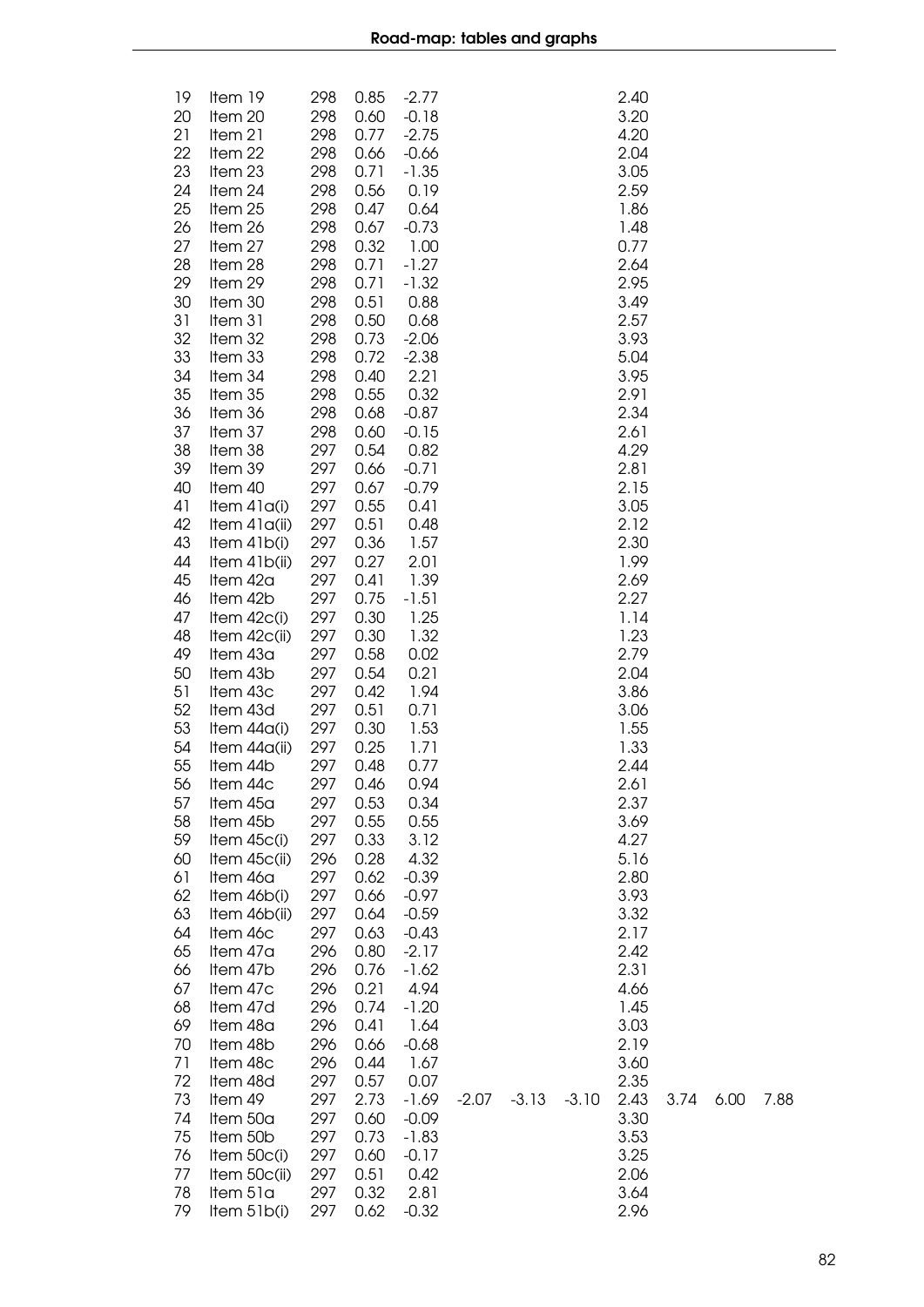| 80 | Item $51b(ii)$ | 297 | 0.45 | 0.77    | 2.01 |
|----|----------------|-----|------|---------|------|
| 81 | ltem 51c       | 297 | 0.62 | $-0.35$ | 2.10 |
|    |                |     |      |         |      |
| 82 | ltem 52a       | 298 | 0.75 | -1.34   | 1.78 |
| 83 | ltem 52b       | 298 | 0.53 | 0.44    | 2.68 |
| 84 | Item $52c(i)$  | 298 | 0.36 | 1.57    | 2.25 |
| 85 | Item $52c(ii)$ | 298 | 0.40 | 1.48    | 2.71 |
| 86 | Item $53a(i)$  | 297 | 0.55 | 0.18    | 2.36 |
| 87 | Item $53a(i)$  | 297 | 0.49 | 0.66    | 2.43 |
| 88 | Item 53b       | 297 | 0.65 | $-0.55$ | 1.40 |
| 89 | Item 53c       | 297 | 0.64 | $-0.49$ | 0.92 |
| 90 | ltem 54a       | 297 | 0.57 | 0.09    | 2.80 |
| 91 | Item $54b(i)$  | 297 | 0.74 | -1.53   | 2.56 |
| 92 | Item 54b(ii)   | 297 | 0.75 | -1.78   | 2.80 |
| 93 | ltem 54c       | 296 | 0.44 | 0.97    | 2.24 |
| 94 | Item 55a       | 296 | 0.80 | -1.88   | 1.83 |
| 95 | Item 55b       | 296 | 0.88 | $-3.03$ | 2.25 |
| 96 | Item 55c       | 296 | 0.85 | $-2.36$ | 1.72 |
| 97 | Item 55d       | 296 | 0.82 | $-2.09$ | 1.83 |

Table 47: item parameters from 2 parameter IRT analysis of PLE SST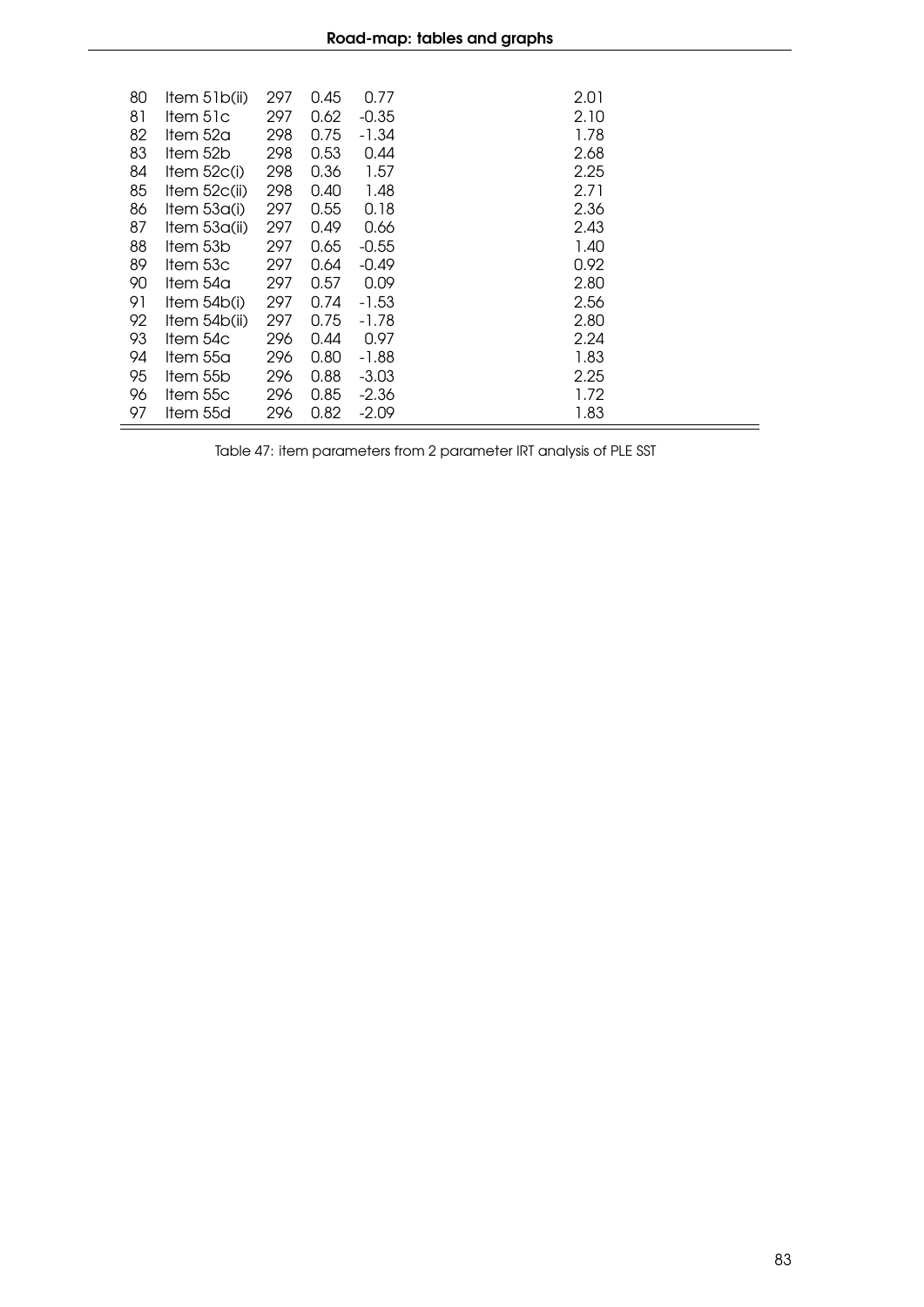|                 | $\overline{Cat}$ | Cat <sub>2</sub> | Cat <sub>3</sub> | $\overline{\text{Cat4}}$ |
|-----------------|------------------|------------------|------------------|--------------------------|
| 1               | $-5.899$         |                  |                  |                          |
| $\overline{c}$  | $-1.461$         |                  |                  |                          |
| 3               | $-1.027$         |                  |                  |                          |
| 4               | $-0.239$         |                  |                  |                          |
| 5               | 0.149            |                  |                  |                          |
| 6               | $-1.461$         |                  |                  |                          |
| 7               | $-0.734$         |                  |                  |                          |
| 8               | 0.325            |                  |                  |                          |
| 9               | $-1.961$         |                  |                  |                          |
| 10              | $-0.677$         |                  |                  |                          |
| 11              | $-1.361$         |                  |                  |                          |
| 12              | $-1.784$         |                  |                  |                          |
| 13              | 0.100            |                  |                  |                          |
| 14              | 0.074            |                  |                  |                          |
| 15              | $-1.175$         |                  |                  |                          |
| 16              | $-1.054$         |                  |                  |                          |
| 17              | $-0.789$         |                  |                  |                          |
| 18              | $-0.158$         |                  |                  |                          |
| 19              | $-3.231$         |                  |                  |                          |
| 20              | $-0.704$         |                  |                  |                          |
| 21              | $-2.272$         |                  |                  |                          |
| 22              | $-1.175$         |                  |                  |                          |
| 23              | $-1.651$         |                  |                  |                          |
| 24              | $-0.317$         |                  |                  |                          |
| 25              | 0.375            |                  |                  |                          |
| 26              | $-1.330$         |                  |                  |                          |
| 27              | 1.467            |                  |                  |                          |
| 28              | $-1.684$         |                  |                  |                          |
| 29              | $-1.651$         |                  |                  |                          |
| 30              | 0.049            |                  |                  |                          |
| 31              | 0.150            |                  |                  |                          |
| 32              | -1.919           |                  |                  |                          |
| 33              | $-1.817$         |                  |                  |                          |
| 34              | 0.861            |                  |                  |                          |
| 35              | $-0.264$         |                  |                  |                          |
| 36              | $-1.361$         |                  |                  |                          |
| 37              | $-0.647$         |                  |                  |                          |
| 38              | $-0.161$         |                  |                  |                          |
| 39              | $-1.152$         |                  |                  |                          |
| 40              | 1.307            |                  |                  |                          |
| 41q(i)          | $-0.214$         |                  |                  |                          |
| 41q(ii)         | 0.098            |                  |                  |                          |
| 41b(i)          | 1.150            |                  |                  |                          |
| 41b(ii)         | 1.820            |                  |                  |                          |
| 42 <sub>a</sub> | 0.763            |                  |                  |                          |
| 42 <sub>b</sub> | $-2.038$         |                  |                  |                          |
| 42c(i)          | 1.566            |                  |                  |                          |
| 42c(ii)         | 1.591            |                  |                  |                          |
| 43a             | $-0.503$         |                  |                  |                          |
| 43 <sub>b</sub> | $-0.179$         |                  |                  |                          |
| 43 <sub>C</sub> | 0.702            |                  |                  |                          |
| 43d             | 0.029            |                  |                  |                          |
| 44a(i)          | 1.607            |                  |                  |                          |
| 44a(ii)         | 1.997            |                  |                  |                          |
| 44b             | 0.283            |                  |                  |                          |
| 44c             | 0.383            |                  |                  |                          |
| 45 <sub>a</sub> | $-0.126$         |                  |                  |                          |
| 45 <sub>b</sub> | $-0.232$         |                  |                  |                          |
| 45c(i)          | 1.358            |                  |                  |                          |
| 45c(ii)         | 1.700            |                  |                  |                          |
| 46a             | $-0.873$         |                  |                  |                          |
| 46b(i)          | $-1.234$         |                  |                  |                          |
| 46b(ii)         | $-1.021$         |                  |                  |                          |
| 46c             | $-0.902$         |                  |                  |                          |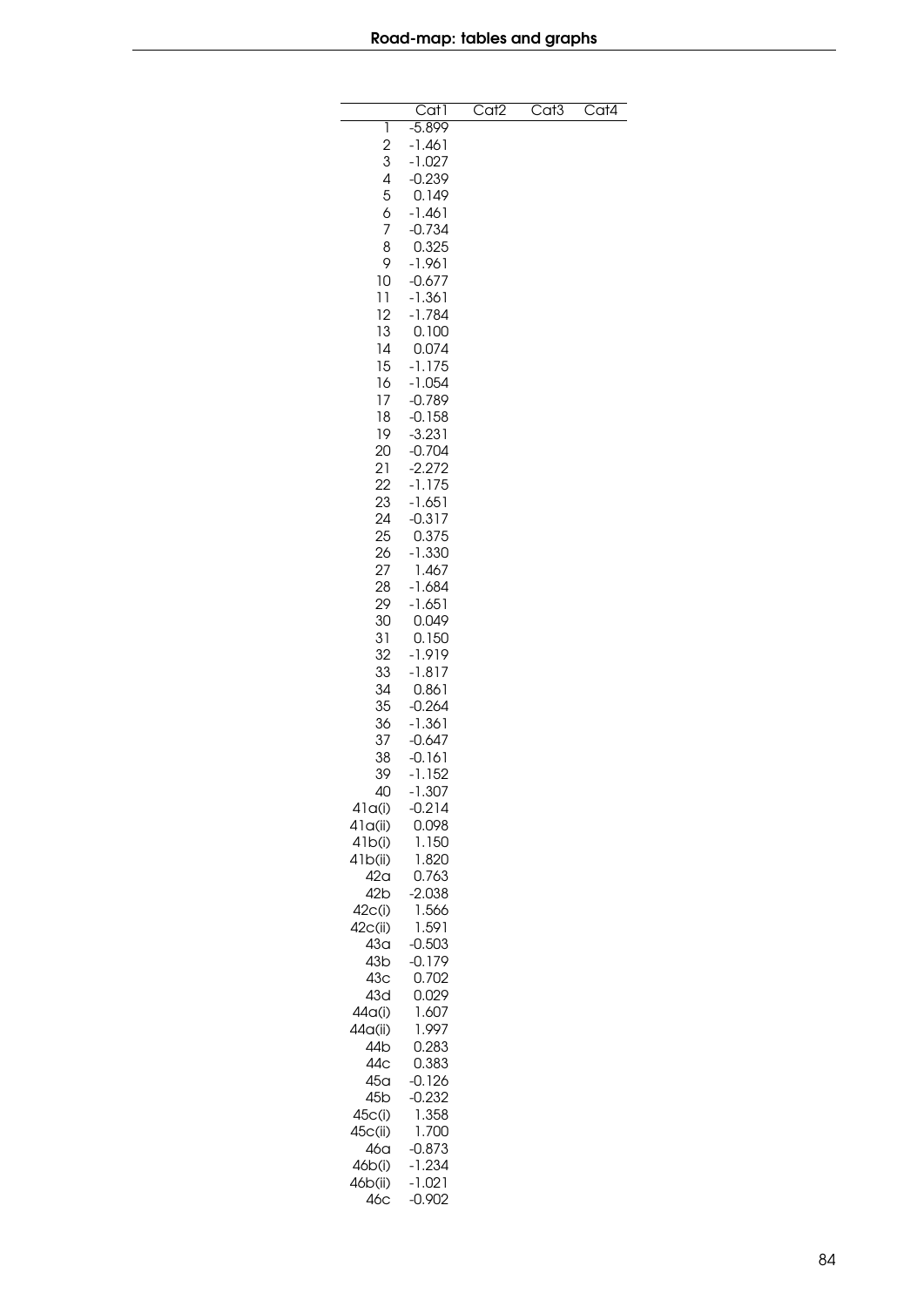| 47a<br>47 <sub>b</sub><br>47c<br>47d<br>48 <sub>G</sub><br>48 <sub>b</sub><br>48 <sub>C</sub><br>48d<br>49 | $-2.630$<br>$-2.143$<br>2.334<br>$-2.001$<br>0.824<br>$-1.179$<br>0.605<br>$-0.392$<br>$-2.634$ | $-1.754$ | $-1.175$ | 0.068 |
|------------------------------------------------------------------------------------------------------------|-------------------------------------------------------------------------------------------------|----------|----------|-------|
| 50 <sub>a</sub>                                                                                            | $-0.642$                                                                                        |          |          |       |
| 50 <sub>b</sub>                                                                                            | $-1.883$                                                                                        |          |          |       |
| 50c(i)                                                                                                     | $-0.698$                                                                                        |          |          |       |
| 50c(i)                                                                                                     | 0.057                                                                                           |          |          |       |
| 51a                                                                                                        | 1.459<br>$-0.814$                                                                               |          |          |       |
| 51b(i)<br>51b(ii)                                                                                          | 0.458                                                                                           |          |          |       |
| 51c                                                                                                        | $-0.814$                                                                                        |          |          |       |
| 52 <sub>q</sub>                                                                                            | $-2.058$                                                                                        |          |          |       |
| 52 <sub>b</sub>                                                                                            | $-0.106$                                                                                        |          |          |       |
| 52 <sub>C</sub> (i)                                                                                        | 1.175                                                                                           |          |          |       |
| 52c(ii)                                                                                                    | 0.837                                                                                           |          |          |       |
| 53 <sub>a</sub> (i)                                                                                        | $-0.285$                                                                                        |          |          |       |
| 53a(ii)                                                                                                    | 0.183                                                                                           |          |          |       |
| 53 <sub>b</sub>                                                                                            | -1.081                                                                                          |          |          |       |
| 53 <sub>C</sub>                                                                                            | $-0.991$                                                                                        |          |          |       |
| 54 <sub>q</sub><br>54b(i)                                                                                  | $-0.448$<br>$-1.952$                                                                            |          |          |       |
| 54b(ii)                                                                                                    | $-2.092$                                                                                        |          |          |       |
| 54 <sub>C</sub>                                                                                            | 0.573                                                                                           |          |          |       |
| 55 <sub>q</sub>                                                                                            | $-2.683$                                                                                        |          |          |       |
| 55 <sub>b</sub>                                                                                            | $-3.608$                                                                                        |          |          |       |
| 55 <sub>C</sub>                                                                                            | $-3.319$                                                                                        |          |          |       |
| 55d                                                                                                        | $-2.926$                                                                                        |          |          |       |

Table 48: thresholds for IRT analysis of PLE SST